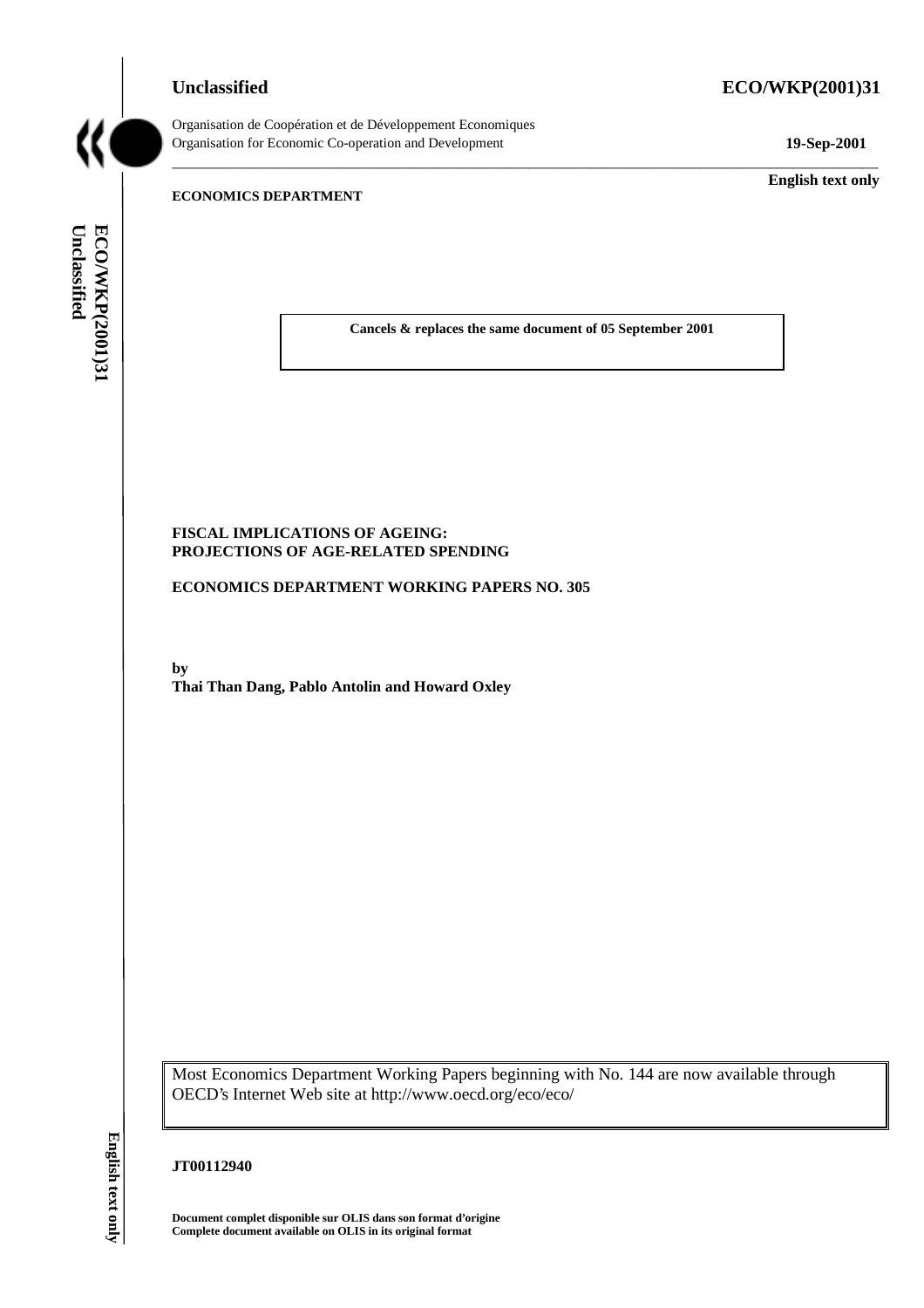## **ABSTRACT/RÉSUMÉ**

This paper provides new projections on the fiscal impact of age-related spending for OECD countries over the next half century. These results are based on national models using an agreed upon set of assumptions about macroeconomic and demographic developments for all countries. Recent reforms to pension systems have partly offset the impact on spending of an increasingly elderly population, and there has been a major improvement in the underlying fiscal situation in the 1990s. However, further age-related spending (including old age pensions, health and spending associated with children) is still projected to increase on average around 6 to 7 per cent of GDP over the projection period. This calls for maintaining the reform effort and intensifying it in several countries, if fiscal sustainability is to be maintained.

*JEL classification*: I1, I3, J1, J11, J14, J26 *Keywords*: Ageing populations, pensions, health care, long-term projections

#### \*\*\*\*

Cette étude contient de nouvelles projections sur l'impact budgétaire des dépenses liées à l'âge dans les pays de l'OCDE pour les cinquante prochaines années. Ces résultats reposent sur des modèles nationaux utilisant un cadre macroéconomique et démographique normalisé pour tous les pays. Les réformes récentes des régimes de retraite ont compensé en partie l'incidence du vieillissement de la population sur les dépenses et les situations budgétaires sous-jacentes se sont nettement améliorées dans les années 90. Toutefois, les dépenses liées à l'âge (c'est-à-dire aux pensions de vieillesse, à la santé et aux enfants) devraient augmenter en moyenne de 6 à 7 pour cent du PIB au cours de la période de projection. Il est donc nécessaire de maintenir les efforts de réforme et de les intensifier dans plusieurs pays si l'on veut préserver la viabilité budgétaire.

*Classification JEL* : I1, I3, J1, J11, J14, J26 *Mots-clés* : vieillissement de la population, pensions de retraite, soins de santé, projections à long terme

**Copyright: OECD 2001**

**Applications for permission to reproduce or translate all, or part of, this material should be made to: Head of Publications Service, OECD, 2 rue André-Pascal, 75775 PARIS CEDEX 16, France.**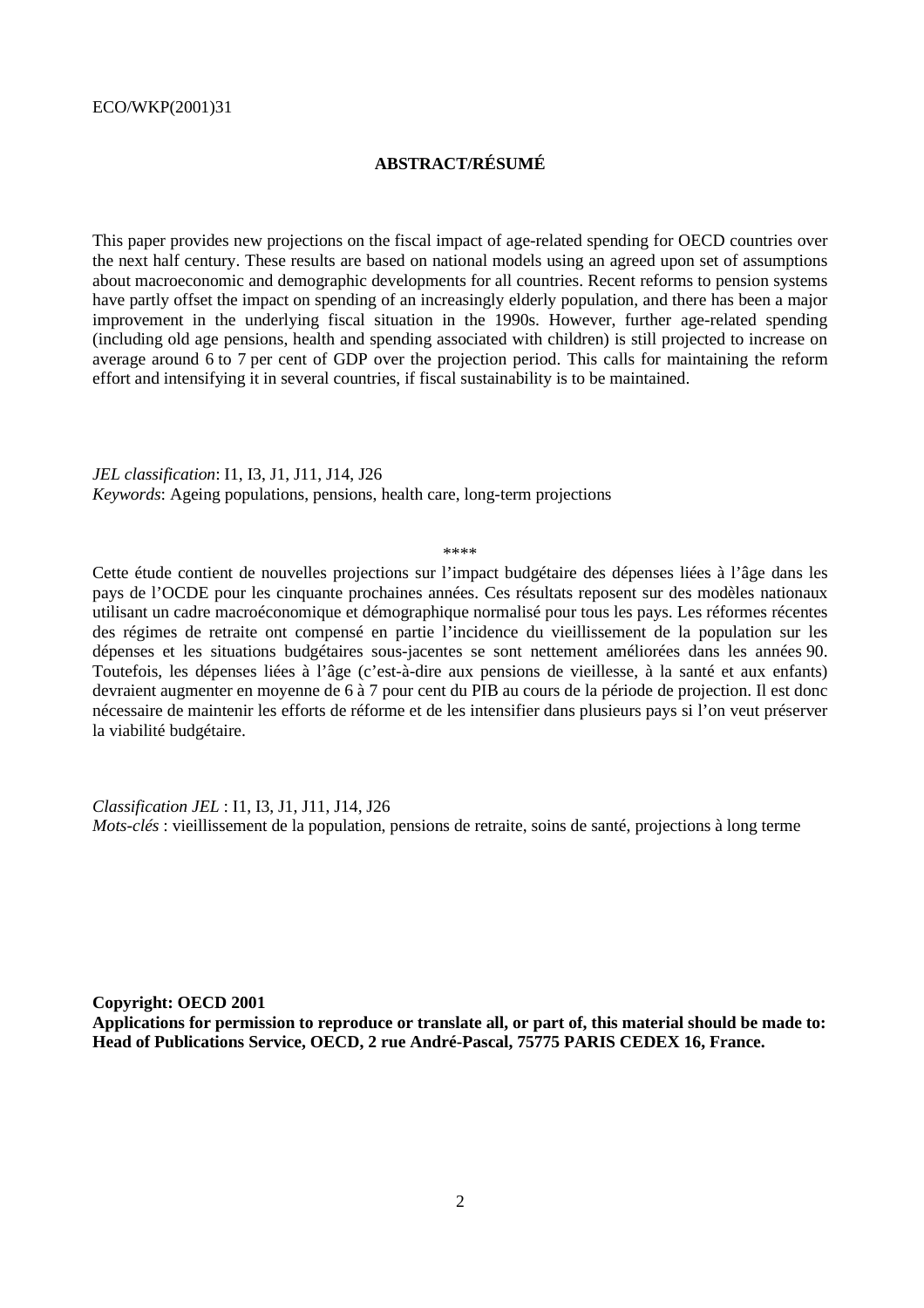## **TABLE OF CONTENTS**

|                                              | Programmes permitting early withdrawal from the labour market                                                                                                                                                                                                                                                                                                                                                                                                                                                                |  |
|----------------------------------------------|------------------------------------------------------------------------------------------------------------------------------------------------------------------------------------------------------------------------------------------------------------------------------------------------------------------------------------------------------------------------------------------------------------------------------------------------------------------------------------------------------------------------------|--|
|                                              |                                                                                                                                                                                                                                                                                                                                                                                                                                                                                                                              |  |
|                                              |                                                                                                                                                                                                                                                                                                                                                                                                                                                                                                                              |  |
|                                              |                                                                                                                                                                                                                                                                                                                                                                                                                                                                                                                              |  |
|                                              |                                                                                                                                                                                                                                                                                                                                                                                                                                                                                                                              |  |
|                                              |                                                                                                                                                                                                                                                                                                                                                                                                                                                                                                                              |  |
|                                              |                                                                                                                                                                                                                                                                                                                                                                                                                                                                                                                              |  |
|                                              |                                                                                                                                                                                                                                                                                                                                                                                                                                                                                                                              |  |
| Box 1.<br>Box 2.<br>Box 3.<br>Box 4.         |                                                                                                                                                                                                                                                                                                                                                                                                                                                                                                                              |  |
| Tables                                       |                                                                                                                                                                                                                                                                                                                                                                                                                                                                                                                              |  |
| 1.<br>2.<br>3.<br>4.<br>5.<br>6.<br>7.<br>8. | Assumptions for fertility, life expectancy and immigration<br>Share of older workers (55-64), the very old $(80+)$ and youth ratio $(0-19)$<br>Programme coverage: differences between OECD data files and country submissions<br>Age-related spending<br>Decomposition of changes in old-age pension spending: 2000-2050<br>Changes in spending, revenues and the primary balance<br>The impact of ageing in a "stylised" country, 2000-2050<br>Average impact of sensitivity tests on total age-related spending 2000-2050 |  |
| Figures                                      |                                                                                                                                                                                                                                                                                                                                                                                                                                                                                                                              |  |
| 1.<br>2.<br>3.                               | Trends in old age dependency ratios<br>Projected growth of GDP and labour productivity<br>Public pension spending in 2000 and changes 2000-2050                                                                                                                                                                                                                                                                                                                                                                              |  |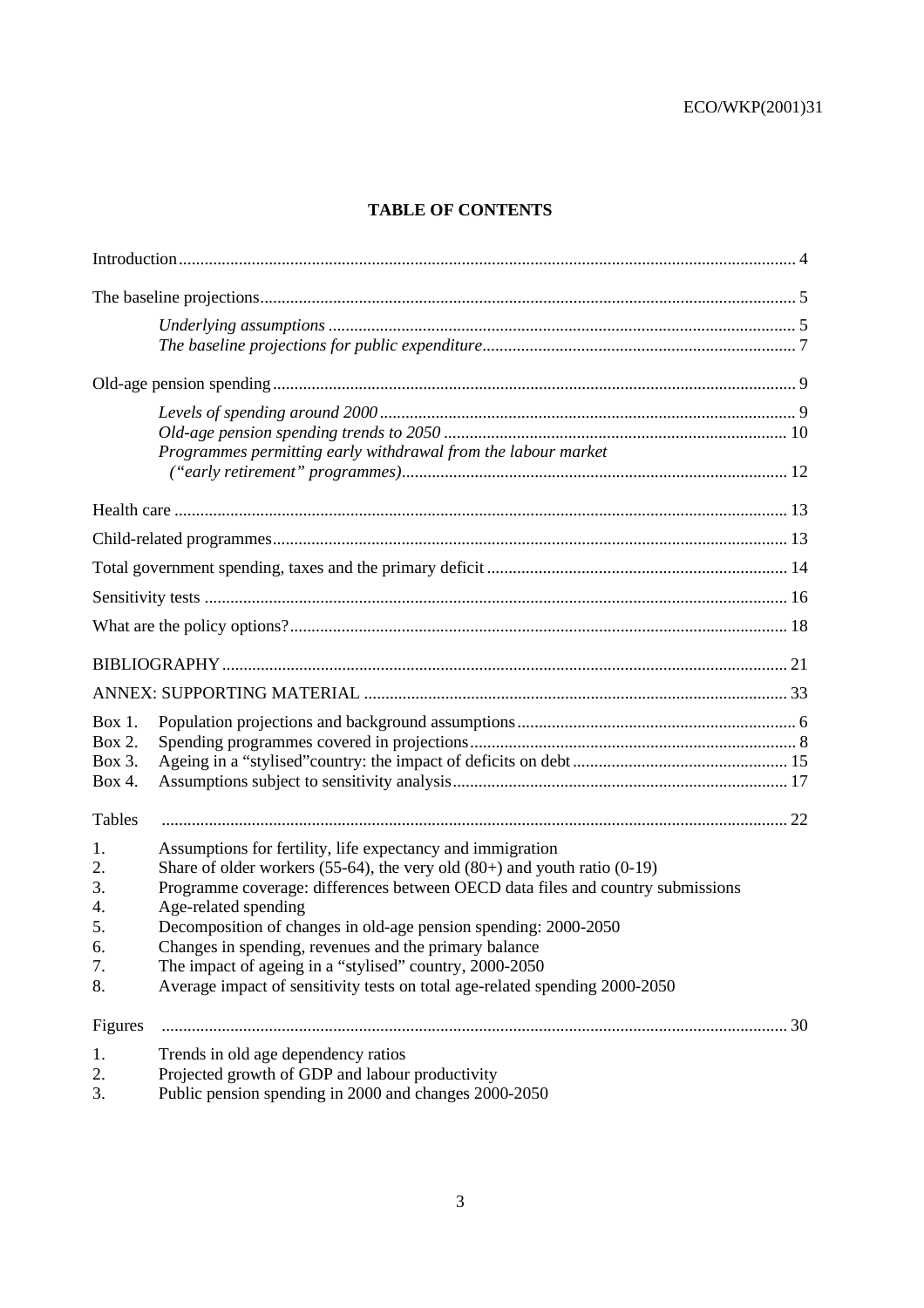## **FISCAL IMPLICATIONS OF AGEING: PROJECTIONS OF AGE-RELATED SPENDING**

## Thai Than Dang, Pablo Antolin and Howard  $Oxley<sup>1</sup>$

#### **Introduction**

-

1. The combination of the baby boom in the early post-war period, the subsequent fall in fertility rates from the end of the 1960s and increasing life expectancy are leading to a progressive ageing of the population in virtually all OECD countries. This will begin to affect public finances significantly as the baby-boom generation progressively reaches retirement age over the next few decades. The impact of these developments on public finances is an issue of concern and debate in most OECD countries, and a substantial number of policy reforms have been introduced over the past decade. This paper reviews these public finance developments on the basis of more up-to-date estimates covering the next half-century. The estimates are based on results generated by Member countries, using the models of national administrations or research institutes in order to ensure that better account is taken of institutional detail affecting expenditures than has been possible in previous OECD work.<sup>2</sup> At the same time, consistency and comparability across countries have been strengthened by using a set of population projections and common assumptions for establishing GDP growth and other key macroeconomic variables that were agreed between countries and the OECD Secretariat. Because of the wide margins of uncertainty over such a long time horizon, sensitivity tests are also provided which show the impact of changes to key assumptions. On the basis of these results, the paper then assesses the need for further reforms and which kinds of reforms are likely to have the greatest impact on budget outcomes.<sup>3</sup>

2. A number of considerations need to be kept in mind when interpreting the results. First, the OECD Secretariat has helped co-ordinate the preparation of the results, with the actual projections based on the work of national experts using their own models. This approach differs from previous OECD exercises -- where a standardised modelling approach was used -- but, as noted, has the advantage of providing richer institutional detail. Further, the OECD Secretariat has not controlled the use of underlying assumptions within the models beyond those agreed by the participating countries (population and the macroeconomic environment). While the OECD Secretariat believes that a reasonable degree of uniformity has been obtained, complete consistency across countries in assumptions and approach has not necessarily been achieved. Second, it should also be noted that the projections presented below may differ from those

2. See Hagemann and Nicoletti (1989), Van den Noord and Herd (1993, 1994), Leibfritz *et al.* (1995), Roseveare *et al.* (1996), OECD (1997, 1998 and 2000), Turner *et al*. (1998) and Visco (2000, 2001).

<sup>1.</sup> This work presented in this paper has been based on the replies to OECD questionnaires from national authorities and research teams of the reporting countries. The authors would like to express their appreciation for the time, effort and attention that they devoted to this project. The authors would also like to thank Jørgen Elmeskov, Mike Feiner, Nicholas Vanston and Ignazio Visco for their helpful comments and suggestions. Special thanks go to Mark Kircher for statistical assistance and Paula Simonin and Charlotte Todd for secretarial skills. The views expressed in this Working Paper are those of the authors and are not necessarily shared by the OECD.

<sup>3.</sup> Part of this work has been carried out in collaboration with the Working Group on Ageing of the Economic Policy Committee of the European Union. Their study as well as this one are based on the same macroeconomic framework and population projections. However, the public expenditure components covered as well as the timing of the studies have differed somewhat. Preliminary results for the EU countries were presented in Economic Policy Committee of the European Union (2000).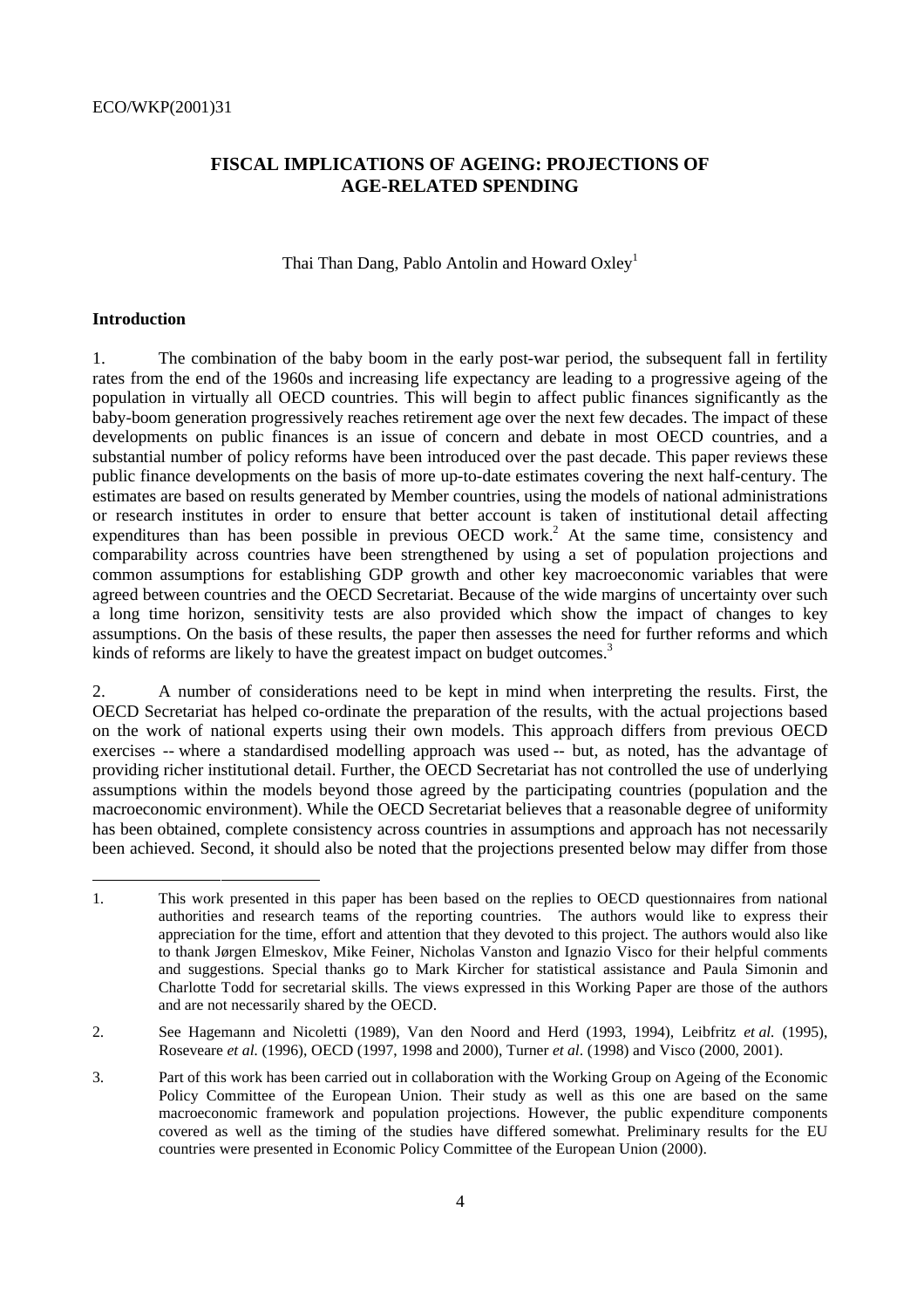used by national administrations in their "most likely" scenarios, because of differences in assumptions. Third, in any case, projections over such a long period are, by their nature, highly uncertain as economies will evolve and policies will change in ways that cannot be foreseen.

#### **The baseline projections**

#### *Underlying assumptions*

3. Estimates of the degree of ageing over the next 50 years were based on the middle variant of Eurostat population projections for the countries in the European Union (EU) and national projections for the remaining countries. While there is considerable cross-country variation, these projections show an average increase in fertility of around 8 per cent and a lengthening in average lifetimes of about 4½ years (Table 1). Generally speaking, these developments lead over the period as a whole to:

- − Very modest growth or declines in the total population (except in Australia, Canada, the Netherlands, New Zealand, Norway and the United States).
- − A fall in the working age population (20 to 64 years of age) (except in Australia, Canada, New Zealand, Norway, and the United States), and, increases in the number of elderly and, particularly, in those over 80 (Table 2).
- − A near doubling, on average, in the ratio of the elderly (individuals 65+) to the working-age population (individuals 20-64) between 2000 and mid-century (the old-age dependency ratio) (Figure 1). For most countries, the ratio is projected to increase until about 2035 to 2045 (depending on the country), and then to stabilise or decline by a small amount thereafter. However, in Australia, the Czech Republic, Hungary, Japan, Poland, Spain, and, to a lesser degree, Canada and Korea, ageing appears to be increasing even at the end of the period, suggesting that these countries may experience further pressures on spending from ageing beyond 2050.
- − A rise in the average age both of the working-age population and of the elderly, *i.e*. both the share of those aged 55 to 64 in the population aged 20 to 64 and the share of the very old (aged 80+) among the elderly (aged 65+) increase (Table 2). This latter development reflects the passing of the baby-boom generation and longer life expectancy.
- In contrast, a small decline in the ratio of youth (individuals less than 20) to the working-age population, suggesting some minor offsetting declines in spending on children (Table 2).

4. The common assumptions on unemployment and participation rates (Box 1) imply that countries that now have high rates of unemployment relative to the OECD average and low participation rates of women (*e.g.* Italy and Spain) have more scope for growth over the period. In practice, however, the declines projected for the working-age population offset such effects in most countries and average employment growth over the period is either weakly positive or negative except in Australia and the United States.

5. Almost all of the GDP growth -- which averages 1.9 per cent annually -- is due to the increase in labour productivity (Figure 2), which was set to converge, to a trend rate of 1<sup>3</sup>/4 per cent per annum (see Box 1 for details). Some catch-up was allowed for the Czech Republic, Hungary, Korea, Poland and Portugal and, therefore, their productivity growth rates are significantly above those of the other countries.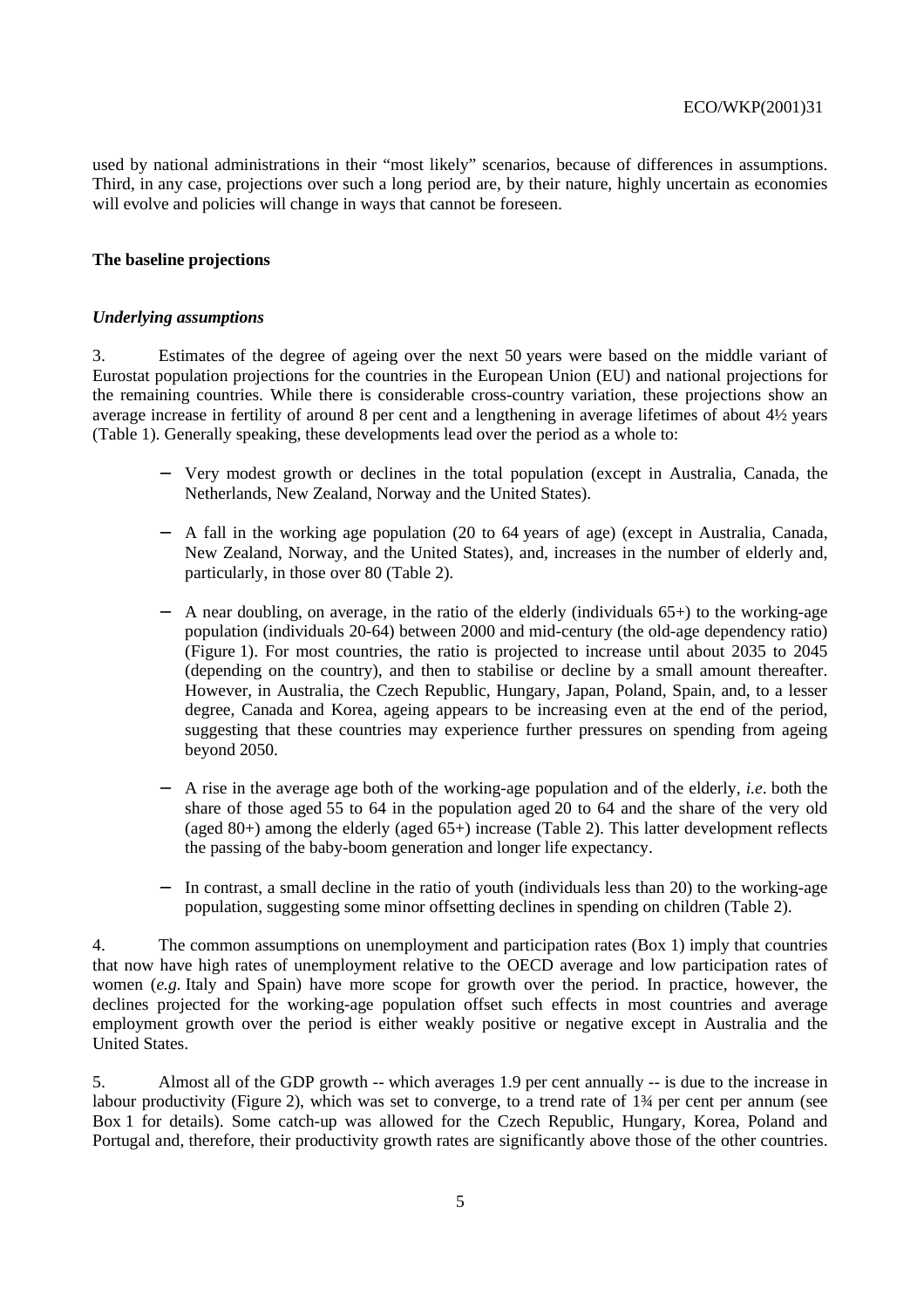Finland starts from high productivity growth rates to converge by 2020. Norway and Canada to a lesser extent, show low growth rate in productivity as they start from low productivity growth rates. In addition, Norway's projections reflect the impact of the oil sector.

#### Box 1. **Population projections and background assumptions**<sup>1</sup>

#### **Population projections**

Projections were based on the middle variant of national or, in the case of EU countries, Eurostat population projections. The profile of populations over time in these projections depends on assumptions about fertility, mortality and immigration (see Table 1). The Eurostat population projections were specially prepared for this exercise.

#### **Fertility**

In virtually all countries fertility rates are projected to rise from an average of around 1.5 towards levels ranging between 1.5 and 1.8 by 2050, with most of the increase occurring over the next two decades. The largest increases are expected to occur in low-fertility countries such as the Czech Republic, Italy and Spain but increases are also substantial in Austria, Belgium, Hungary, Japan, Poland, Portugal and Sweden. Denmark, Finland and Norway are assumed to have fairly constant fertility rates. Only Australia, Canada, Korea, New Zealand and the United States are projected to experience significant declines.

#### **Life expectancy**

Life expectancy at birth is expected to increase, on average, by above 5 years for males and 4 years for females from 2000 to 2050, thus allowing some catch-up between the two sexes. Gains in life expectancy are similar across the majority of countries, although they are smaller for men in the Czech Republic and Japan and higher in Hungary and Poland, which both have a particularly low level at the beginning of the period. For women, the increases are smaller in Canada, the Czech Republic, Japan, Norway and Spain and significantly higher in Australia, Hungary, Korea, Poland and the United Kingdom.

#### **Net immigration**

Net immigration is difficult to predict since it will depend on countries' economic situation and policies. Countries with higher levels of immigration at the beginning of the period tend to project falls (Australia, Canada, Germany, Norway and the United States), while a number of countries with low levels project increases (Austria, Belgium, Italy and Spain). Once again, changes tend to be concentrated in the first half of the period.

#### **Implications for dependency**

These various developments contribute to the flattening in the dependency ratios toward the middle of the century. The replacement of the baby-boom generation by smaller cohorts leads to slower growth in the number of elderly. At the same time, the projected increase in fertility during the first few decades, combined with rising immigration (excluding North America, Australia, Germany and Norway), contributes to a slower fall in the workingage population towards the end of the period in some countries (See Tables A.1 and A.2 in Annex).

#### *Main common background macroeconomic assumptions*

Taking these population projections as the starting point, the profile of GDP to 2050 was calculated in the following manner (See Table A.5 for specific country assumptions):

Participation rates for the period to 2010 are based on ILO projections (ILO, 1997). For the subsequent period, the participation rates stay constant for men aged 20 to 54 (prime age) and 55 to 64 (older workers) as well as for all retirement-age individuals and all persons under the age of 20. Participation rates for women aged 20 to 54 and 55 to 64 rise progressively towards a ceiling at the end of the period equal to 5 percentage points below those of men in countries with widely subsidised child-care and 10 percentage points below elsewhere. Some countries deviate marginally from these rules because of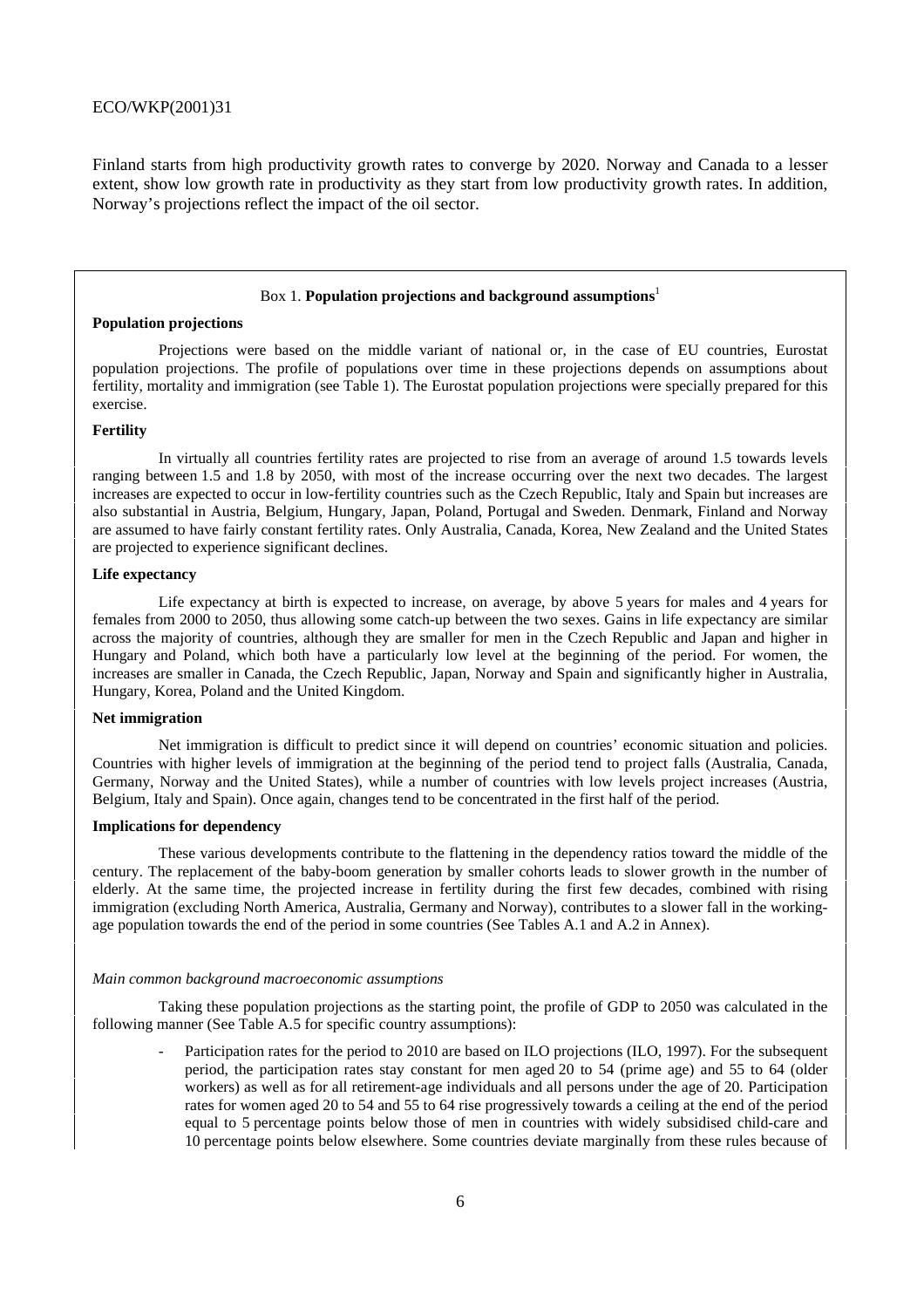the expected impact of recent policies (*e.g.* higher retirement ages). However, with the exception of Austria,<sup>2</sup> these differences do not appear large enough to affect the results significantly.

- Unemployment rates converge to their structural levels (as defined by the OECD) in 2005, with unemployment rates held constant at the 2005 rate throughout the period to 2050, except for countries where existing labour-market reforms presupposed a further decline in structural unemployment over the period.<sup>3</sup> The authorities in Belgium, France and Italy, and, to a lesser extent, the Czech Republic, Germany, Finland, Hungary and Poland built in this decline. The Spanish authorities allowed its unemployment rate to fall over the period to 4 per cent, well outside the agreed limits.
- Labour productivity growth (measured as GDP per worker) converges towards an annual rate of 1¾ per cent as from between 2020 and 2030. Some catch-up is allowed for initially low-productivity countries such as the Czech Republic, Hungary, Korea, Poland and Portugal. Assumptions for productivity growth were so high as to seriously compromise cross-country comparability in Portugal, and this country has been treated separately in this documentation. Average productivity growth rates are significantly lower in Canada and Norway because they start from low productivity growth rates. GDP was established by multiplying the number of employed by average productivity.

Where countries have short- to medium-term budget projections up to 2005, the ageing projections were run off these. Non-age-related expenditures and government revenues are kept constant as a share of GDP after this point, except to the degree that there are clearly identified effects arising from ageing or from background assumptions -- *e.g*. reduced spending on unemployment insurance as unemployment falls or higher tax revenues as a result of pensions paid from tax-sheltered savings in pension funds.

- 2. Instead of broad constancy in the participation rates for older male workers after 2010, the Austrian projections assume that they will rise by 33 percentage points, to 71 per cent, by the end of the period. This reflects the assumed impact of recent reforms to early-retirement policies.
- 3. This adjustment was limited to one third of the structural unemployment levels in 2005.

#### *The baseline projections for public expenditure*

\_\_\_\_\_\_\_\_\_\_\_\_\_\_\_\_\_\_\_\_\_\_\_\_

-

6. While much recent discussion has focused on old-age pension programmes, many other public expenditure programmes are affected by demographic shifts. These include programmes permitting early withdrawal from the labour market (long-term unemployment, disability, and early retirement programmes for labour market reasons), health care and long-term care for the frail elderly, family/child benefits and education. Unfortunately, not all countries provide projections for these other components.<sup>4</sup> Comparisons across countries should be treated with caution because coverage of age-related spending is uneven across countries (Box 2). Nonetheless, based on information from countries that provided a wide range of spending items, spending components that are sensitive to the age structure of the population represent between 40 and 60 per cent of total public spending.

<sup>1.</sup> Sections 1 and 2 in the Annex provide further evidence on demographic and macroeconomic assumptions

<sup>4.</sup> Thirteen countries provided information on programmes permitting early withdrawal from the labour market; eleven included child and family benefits and education and fourteen provided data for health and long-term care. Only eight countries provided data for all components of age-related spending, although, in some cases, this may reflect the fact that these programmes do not exist or that spending has been included under other components of age-related spending.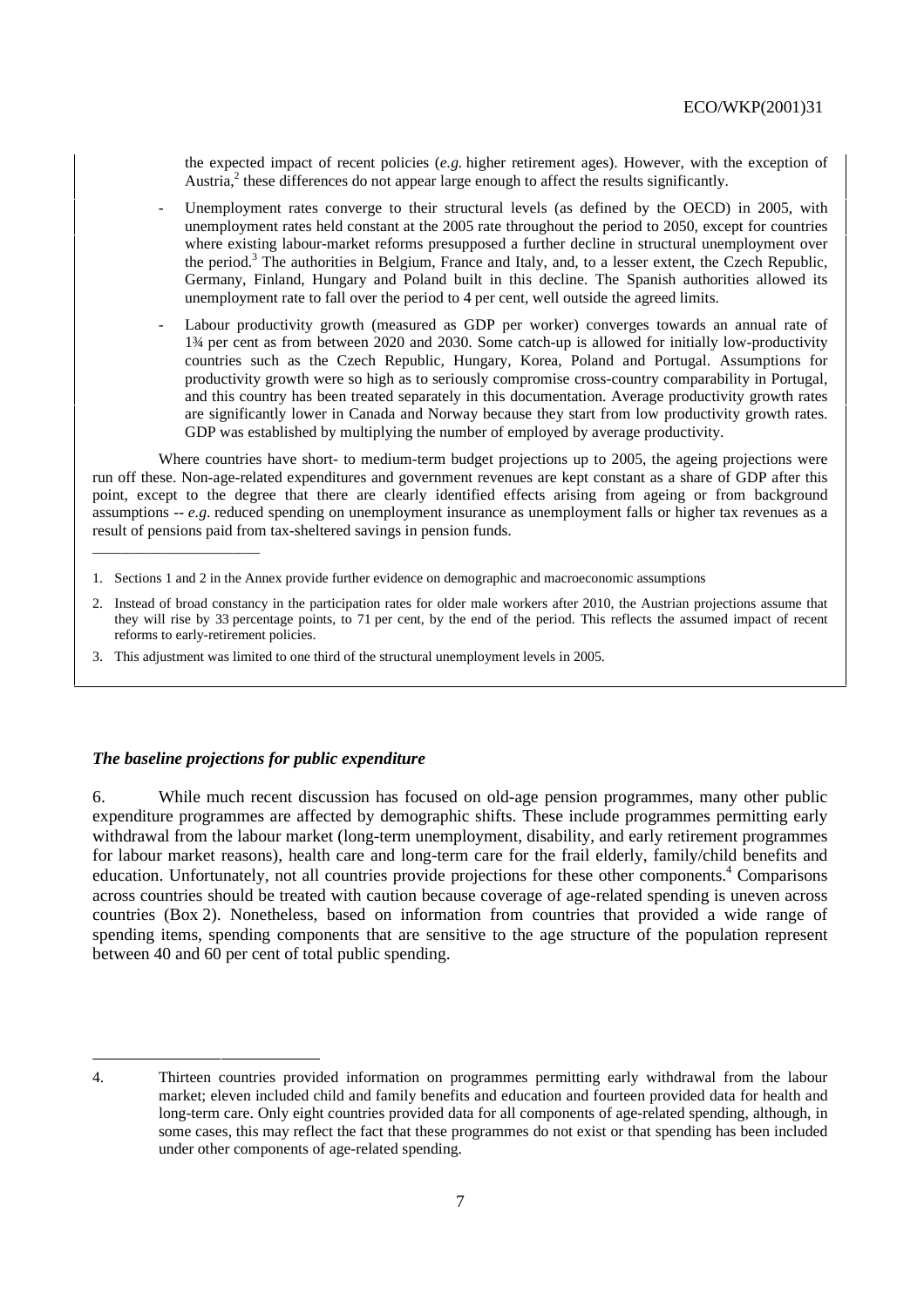#### Box 2. **Spending programmes covered in projections**

Projections for individual countries cover a varying number of expenditure items.<sup>1</sup> Thus, while the following spending components are likely to be strongly affected by changes in population structure, information on all of these is available for relatively few countries:

- *Old-age pension spending*: This category includes all old-age pension spending as well as all early retirement pension spending which is an integral part of the public pension system (often implying a reduced pension). In addition, it includes survivors and social assistance or minimum pensions (all countries).

- *Programmes permitting early withdrawal from the labour market ("early-retirement" programmes)*: This covers programmes other than those included in old-age pension schemes permitting early withdrawal from the labour market. This includes programmes such as disability pensions, unemployment pensions, and some active labour market programmes targeted to workers aged 55+ to help them bridge the period between employment and receipt of an old-age pension.

- *Health care*: This includes all public health care expenditure for ambulatory and acute hospital care and for pharmaceuticals.

*- Long-term care*: These expenditures cover retirement homes and nursing care provided by the government as well as social services in the form of home help to keep the elderly as independent as possible.

- *Education*: This category includes all levels of education

- *Family and child allowances*.

#### **Comparisons with the Social Expenditure Data file**<sup>2</sup>

Comparisons between the historical data from the projections exercise for 1995 in country submissions with data from the Social Expenditure Data File (SOCX) at the OECD (Table 3) suggests that there may be important differences in the coverage of programmes. While some differences between the two data sets is likely because they draw on different data sources or follow different accounting rules (e.g. national account vs. budget basis or expenditures net of contributions), large differences between the two data sets help indicate expenditure items which may need to be treated with some caution.<sup>3</sup>

As regards old-age pension benefits (column 1), the current data-set seems to imply significant underreporting for: Austria (public sector employee pensions are not included), Denmark, Korea, the Netherlands, Norway, the United Kingdom (data exclude the income-tested Minimum Income Guarantee and the pensions for public sector employees) and the United States (data exclude state and local government employee's pensions). For these countries, the increase in pension spending over the next decades could therefore be underestimated.<sup>4</sup> At the same time, the data for Sweden imply some over-reporting relative to the SOCX file, possibly because they include some disability spending with old age spending.

For nine countries (Austria, Canada, France, Germany, Italy, Japan, New Zealand, Spain and the United Kingdom) there is no information on programmes included in the category "early retirement" (column 2). For the remaining countries, comparisons with the SOCX file are somewhat difficult because programmes that have been included can vary from one country to another. Nonetheless, significant under-reporting seems to occur for Belgium and the Netherlands (where only old-age workers (55-64) are included) while the comparison indicates over-reporting for Denmark and Portugal.

No information is available concerning spending on health or long-term care for Austria, France, Germany, Italy, Poland, Portugal and Spain. Both components of health care are available for only 8 countries (Australia, the Czech Republic, Denmark, Finland, Japan, Korea, Sweden and the United States), although in Belgium, Canada and the Netherlands, long-term care is included in health care. For Norway and the United Kingdom projections of health spending are available but not of spending on long-term care. Compared with the SOCX file, the submissions suggest underestimation of health care costs in Belgium, Finland, Korea (which did not include social security health care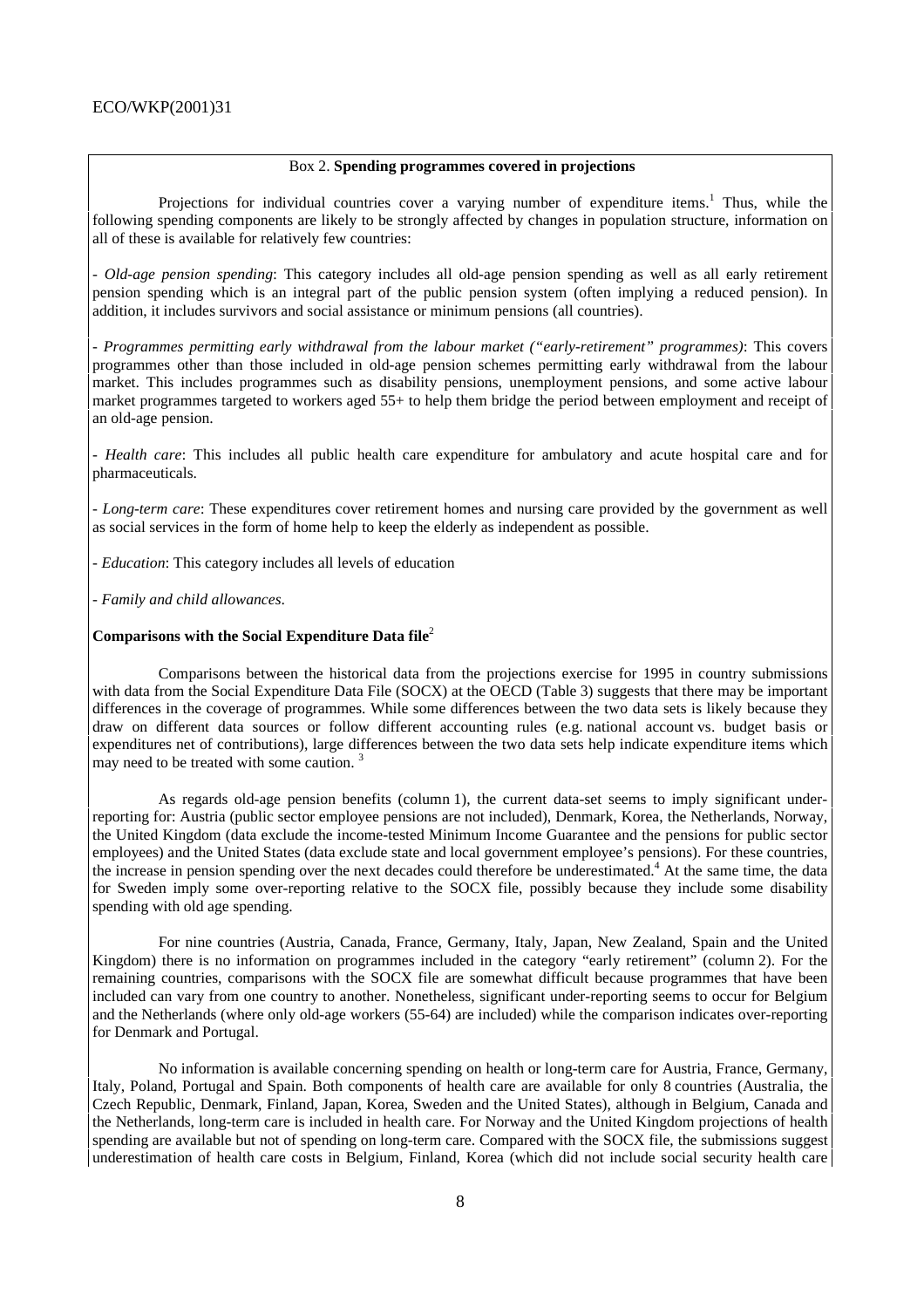spending), Sweden and the United States. For the latter, only programmes on the elderly have been included (Medicare), Medicare is presented net of premiums and state and local programmes for health care for the elderly have been excluded.<sup>5</sup> Finland included health care for the elderly in long-term care.

A comparison of data for family benefits suggests underestimation by between ¾ and 1¼ of a percentage point of GDP in Australia, New Zealand, Norway and the United Kingdom. Sweden overestimates these benefits by over 2 percentage points (they include child-care facilities for working mothers). A comparison of OECD data and country submissions for public education expenditure suggests that the Czech Republic, Denmark, New Zealand, Sweden and the United States under-report by more than one percentage point, while Australia, Canada and the United Kingdom over-report.

#### **Old-age pension spending**

-

#### *Levels of spending around 2000*

7. Old-age pension spending includes, in principle, all old-age pension spending, all early retirement pension spending which is an integral part of the public pension system, and survivors and minimum pensions. Currently, public old-age pension spending, as drawn from the national projection data, represents around 7½ per cent of GDP. Comparisons with OECD sources (Box 2) suggest that the programme coverage in the projections may be less than full for Austria, Denmark, Korea, the Netherlands, Norway, the United Kingdom and the United States<sup>5</sup> and, hence, for these countries, the spending projections reported here may involve some degree of underestimation. Little of the cross-country variation in pension spending in 2000 is explained by the degree of ageing as measured by the old-age dependency ratio. Rather, differences reflect wide variation in programme characteristics, including the degree of system maturity, and the degree to which pensions are financed through the public sector:

− In countries with programmes where benefits are largely paid through state-run or bi- or tripartite earnings-related (ER) schemes, public retirement income is linked to past work and/or contribution histories, although flat-rate elements are nearly always present in the form of minimum pensions.<sup>6</sup> Virtually all countries with well-developed and mature public-sector

-

<sup>1.</sup> Ageing can also affect tax revenues, particularly where assets in tax-sheltered and funded pension arrangements are progressively paid out in pension benefits and become liable for tax. Only Canada, Denmark and the Netherlands provided information on this effect.

<sup>2.</sup> Data for Poland and Hungary are not yet available in the SOCX data file.

<sup>3.</sup> It should be noted, however, that a number of countries explored in depth the sources of the data entering the SOCX file but were unable to find the precise reasons for these differences.

<sup>4.</sup> For the United States, the exclusion of state and local government employee pensions leads to an underestimation of total general government spending on old-age pension as well. But, as these pension schemes are fully funded, this underestimation has no fiscal implications.

<sup>5.</sup> Expenditure in United States excludes non-elderly Medicaid, other State and local spending on health care and miscellaneous Federal programmes, such as care for war veterans. In the SOCX file, total public health care spending in the United States was around 6.3 per cent of GDP in 1995.

<sup>5 .</sup> See footnote 5 in Box 2.

<sup>6.</sup> In some of these countries, there are additional, compulsory complementary pension arrangements negotiated on an industrial sector or professional basis (*e.g*. blue-collar or white-collar), and often managed by the social partners (*e.g.* France), although this spending does not always appear in the government accounts.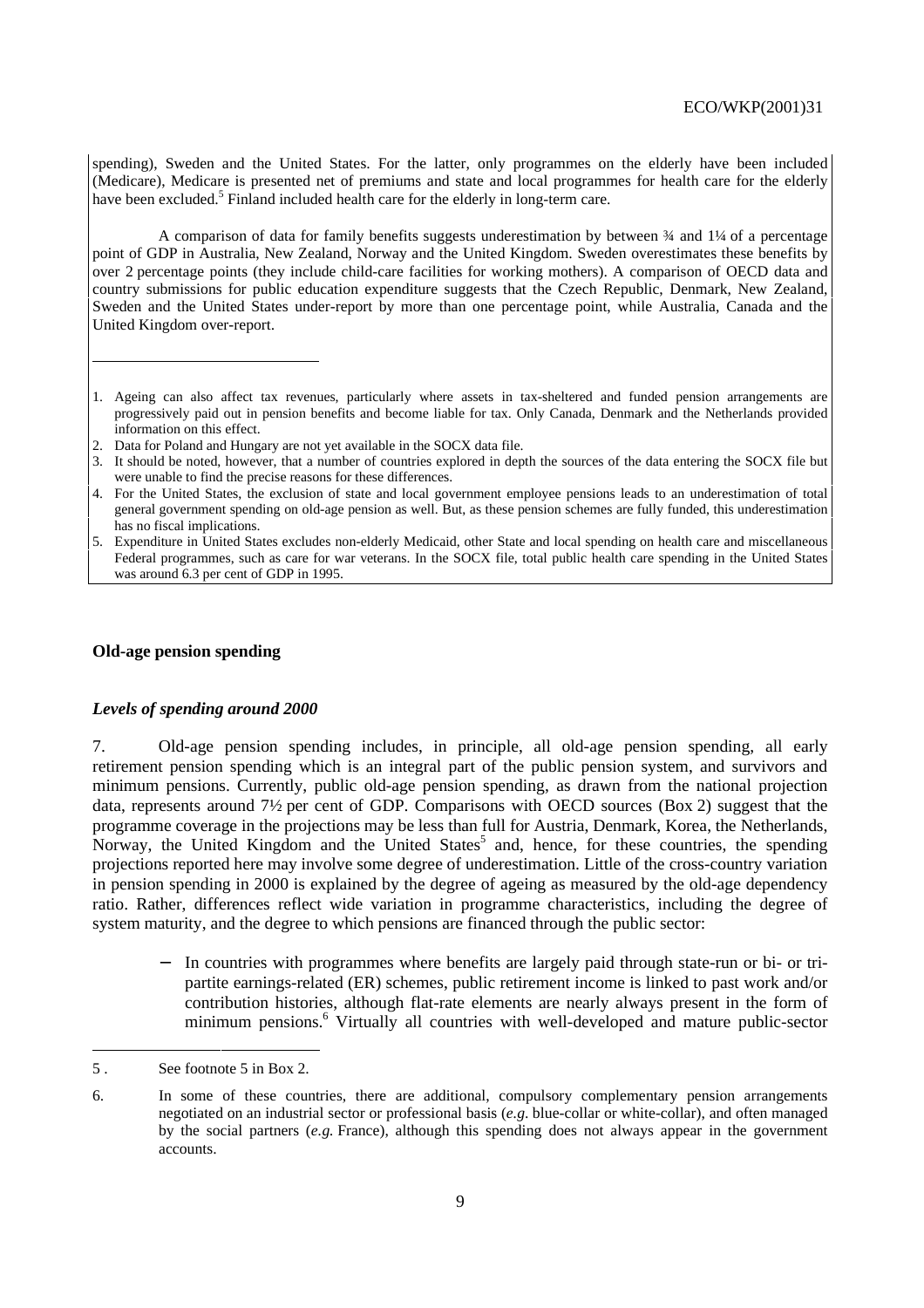earnings-related systems (Austria, Belgium, France, Germany, Italy, Poland, Spain and Sweden) tend to have above average pension spending, although the level of spending varies with the generosity of benefits and the age of retirement (Figure 3, Panel A). The US system provides low average benefits relative to previous earnings and has a higher retirement age compared with most of the European countries just referred to. In Korea and Norway, the pension system is still maturing;<sup>7</sup>

In other countries, predominately flat rate (FR) schemes generally aim to provide a minimum basic income for the elderly irrespective of their work history. Spending under these systems is lower (Figure 3, Panel B), partly reflecting the fact that the basic pension component often serves as a safety net (and is therefore set at a lower level), with a larger share of income in retirement coming from private sources than for most countries with ER systems. For many countries with flat-rate schemes, the retirement age is 65 with little opportunity to receive pension benefits before this age. Such FR arrangements can be complemented by mandatory labour-market arrangements of a public or private nature and with various degrees of funding. The public component of these add-ons is, at present, generally less generous than in ER schemes.<sup>8</sup>

#### *Old-age pension spending trends to 2050*

-

8. Projections based on assumptions of unchanged policy -- though taking into account legislated but-not-yet implemented reforms -- suggest that old-age pension spending will rise on average by around 3 to 4 percentage points of GDP in the period to 2050 (Table 4, Panel B), but with considerable crosscountry variation. Pension spending is projected to fall as a share of GDP over the period for Poland, where shifts are taking place towards private pension arrangements, as well as for the United Kingdom, and to remain broadly stable for Italy, partly reflecting recent reforms. In contrast, increases of more than 4 percentage points of GDP are projected for ten countries (including Portugal) and for seven among these, it will be 5 percentage points or more. Spending relative to GDP starts to rise quickly in the latter part of the current decade, but then slows from around 2035-40, with declines in a few countries.<sup>9</sup> Indeed, significant differences between the change to the peak and the change over the entire period are projected by Austria, Belgium, Denmark, Italy, Japan, the Netherlands, Sweden and the United Kingdom.

9. To illustrate the forces driving the change in the share of spending in GDP over the period 2000- 2050, Table 5 breaks it into four factors: $10$ 

- − A dependency or population-ageing effect, reflecting changes in the ratio of those aged 55+ to the population aged 20 to  $64$ <sup>.11</sup>
- An employment effect, driven by changes in the ratio of the population aged 20 to 64 to employment.

11. This takes into account the fact that a considerable number of older workers retire before 65.

<sup>7.</sup> While Korea is currently closer to a flat-rate system, spending increases are driven by a maturing earningsrelated scheme introduced in 1988.

<sup>8.</sup> The maturing of the Canada and Quebec Pension Plans may lead to a greater role for ER schemes in the future.

<sup>9.</sup> Projected effects of reforms in a few countries (*e.g.* Italy and Sweden) contribute to this result.

<sup>10.</sup> See Annex, section 4, for details on the methodology followed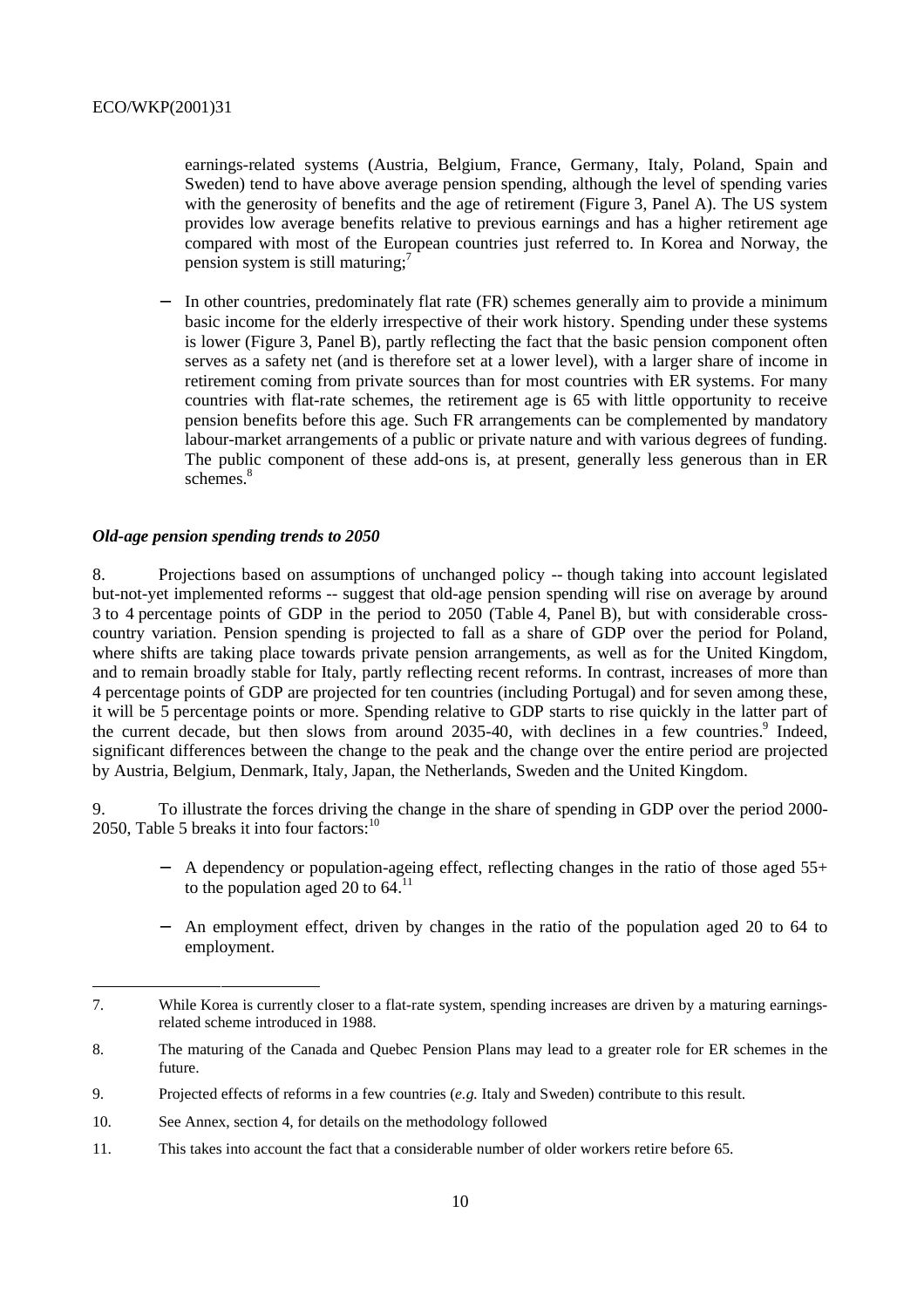- − The benefit effect, related to changes in the average pension benefit relative to GDP per worker.
- − An eligibility effect, corresponding to changes in the share of those receiving benefits in the 55+ age group. $12$

10. The results show the increase in spending associated with the change in each one of these components taken independently. The last two factors are measures of the changing generosity of pension systems.

11. While the results of such decompositions need to be treated with caution, they suggest that increased ageing/dependency is the key factor driving pension spending over the period (Table 5, third column). The average impact of ageing taken alone is around 5 percentage points of GDP. The ageinginduced increases are highest in a number of European countries which have fully developed and generous earnings-related pension schemes and/or rapid ageing (*e.g*. Austria, the Czech Republic, France, Germany, Italy, Poland, Portugal and Spain). Smaller increases are found in countries with limited ageing and low initial spending levels (*e.g.* Australia*,* Denmark, Hungary, the Netherlands, Norway, the United Kingdom and the United States).

12. Almost all country projections have increasing employment ratios as a result of assumed higher female participation rates, lower unemployment or increased average retirement ages. This boosts output and reduces the cost of pension systems taken as a share of GDP. This effect is stronger in countries with currently low female participation rates and/or high unemployment rates at the beginning of the period (especially Austria, Hungary, Italy, Japan, Korea, Poland as well as Spain, where unemployment is assumed to fall to the same levels as in the early 1970s).

13. As a general rule, the effects of the two aspects of system generosity reflect maturing pension systems, changes in behaviour and the impact of reforms (see Box A.1 in the annex for a list of recent major policy measures).<sup>13</sup> Most countries project increases in the share of beneficiaries in the population aged 55 and over. Higher assumed employment of women and maturing pension systems should lead, by themselves, to an increase in the share of beneficiaries but be offset by the reforms undertaken in a significant number of countries aimed at directly increasing the effective age of retirement. But aside from Austria, Italy and Poland, these do not appear to be considered sufficient to reduce significantly the overall share of pensioners in the target population over the period.

14. In contrast, the projections indicate widespread declines in average benefits relative to productivity, making for a fall in expenditure averaging around 1½ percentage points of GDP. Once again, this reflects a range of offsetting factors. There have been important reforms aimed at reducing benefit rates: shifts from indexation of pensions on wages towards prices<sup>14</sup> (Finland, France, Hungary, Italy, Japan,

<sup>-</sup>12. For France, Japan, Sweden and the United Kingdom, it was necessary to assume that the number of beneficiaries equalled the non-active share of the population aged 55+. This approximation for the eligibility ratio leads to an overestimation of the number of beneficiaries. Correspondingly, with average benefits defined as total pension expenditure in any year divided by the number of beneficiaries, this procedure leads to an underestimation in the average benefit (calculated as the residual) for these countries. For Italy the number of pensions, rather than the number of pensioners, was used.

<sup>13.</sup> A recent and more detailed review of reforms can be found in OECD (2000).

<sup>14.</sup> This refers to earnings-related schemes. This change, in general, does not affect the individual's level of benefit at the time of retirement. However, over the retirement period, real benefits will grow by less than productivity. This will lead to a fall in total public pension spending during a transition period, as a progressively larger share of pensioners experience indexing only to prices through all of their retirement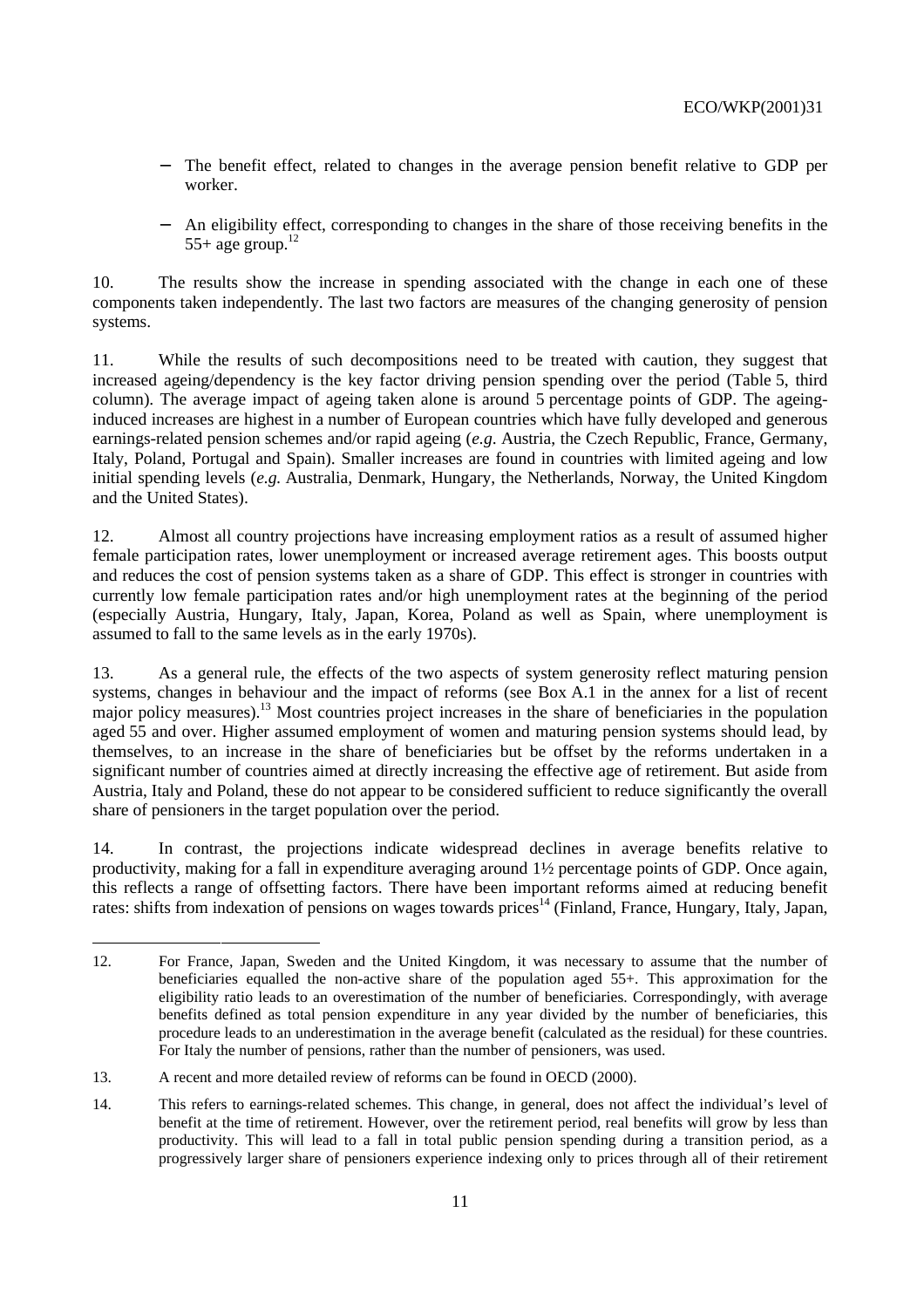1

Korea) or from pre-tax to after-tax wages (Austria and Germany), lengthening of the contribution period for a full pension (France) and lengthening of the reference period for calculating pensions (Belgium, the Czech Republic, Finland, France, Italy and Spain). These changes appear to have been large enough to offset a number of effects associated with the higher labour-market participation of women, $15$  lengthening contribution periods<sup>16</sup> and composition effects as the baby boom generation enters retirement.<sup>17</sup>

15. Relative declines in benefits are particularly marked in a few countries. Italy will shift to a system where benefits are contribution-based, indexed to prices and actuarially adjusted to allow for increasing life expectancy. This is projected to lead to a reduction in average benefits equivalent to 5 to 6 percentage points of GDP. Similar reforms in Sweden are also expected to lead to substantial declines in average benefits. The sharp fall for Japan reflects legislation that requires benefits to be adjusted every five years to bring the pension system into balance. For France, the shift to indexing on prices, the lengthening of contribution periods and of the reference period for calculating pensions will progressively impact on spending. In addition to changing the indexing to net wages, German pensions only rose in line with prices in 2000 and 2001. From 2002, pension benefits will take into account lengthening in lifetimes. Declines in pension benefits in Poland reflect shifts to a private system. In the United Kingdom, the overall fall in pension spending reflects the assumed constancy in real terms of the flat-rate basic pension. Such policy reforms will lead to falls in average benefits relative to wages -- 20 per cent or more in some countries. These changes are sufficiently large as to require a build-up in private pension saving if income adequacy in retirement is to be maintained for all. Failing this, lower incomes and increased poverty among the elderly raise the risk of political pressure for a reversal of these policies, particularly as the elderly will make up a growing share of the electorate. This underlines the need for creating conditions that encourage private savings for retirement.

#### *Programmes permitting early withdrawal from the labour market ("early retirement" programmes)*

16. In addition to old-age pensions, most countries have programmes that provide income support for those of working age -- for example, disability pensions, long-term unemployment benefits and earlyretirement arrangements for labour-market reasons. In a number of countries, expenditure on these programmes is high, and they are often seen as an integral part of overall pension arrangements (*e.g*. Denmark, Finland, Norway). These programmes can be affected by ageing, for example *via* larger numbers of older workers with their higher probabilities of becoming disabled. They are also sensitive to labour-market developments as these programmes have often been used to provide income support for

period. Estimated average benefits, calculated over all retirees, fall during the transition period, though eventually pensions increase at the same (constant) rate of productivity growth.

- 15. The assumed increase in women's participation should also lead to a progressive decline in the number of individuals on widows and survivor benefits and an increase in regular pension benefits which are generally higher in ER schemes. But outcomes will depend on hours worked and the development of malefemale wage differentials.
- 16. Where pensions are linked to the number of years of work or contribution, average benefits will increase as pension systems mature. Many of the currently retired have short contribution histories and receive minimum pensions. Longer contribution periods, particularly for women, will be reflected in higher average pensions.
- 17. In the case of an earnings-related schemes with pensions indexed to prices, those entering retirement have higher pensions than those at the end of their lifetimes. The baby boom cohorts are larger than the current cohorts in retirement. As a consequence, they will weigh more heavily in the total number of pensioners when they enter retirement. Since they have higher benefits than the average when they retire, the average benefit (calculated over all pensioners) will tend to rise. This process will be reversed towards the end of the period as these cohorts are replaced by the smaller cohorts that follow them.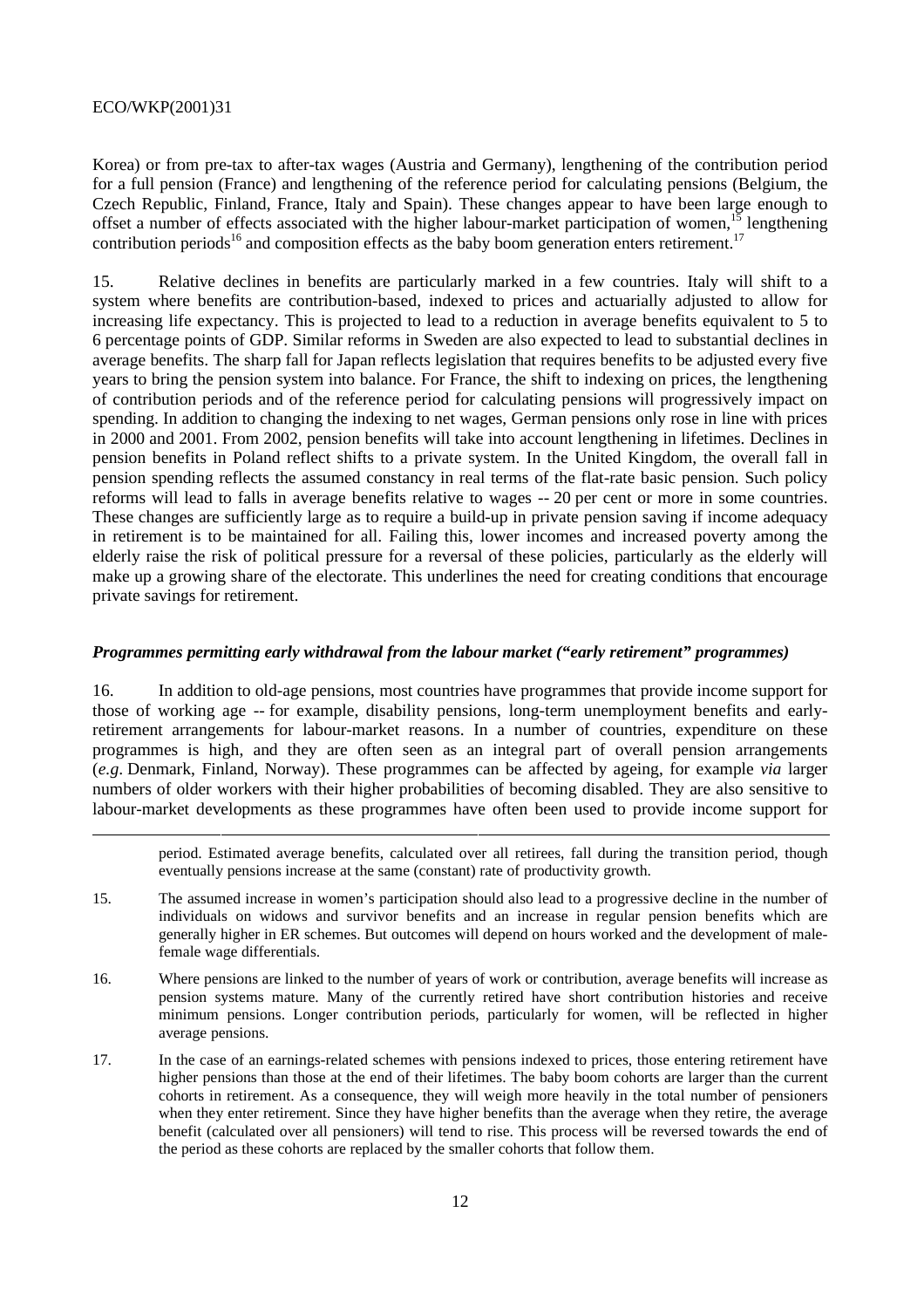older workers who have difficulties finding employment, or remaining in employment, until retirement age is reached. Such programmes have contributed in many countries to the marked fall in the participation rates of older male workers over the past several decades. Many countries have introduced reforms to tighten access to these programmes and to limit benefits.

17. While the coverage varies across countries, these programmes represent around 1½ percentage points of GDP in the countries providing data, although considerably more in Denmark, Finland, Norway and Portugal (Table 4, Panel C). Despite the increasing average age of the working population over the period, countries providing these data generally project broad stability or marginal declines in expenditures, possibly reflecting programme reforms already undertaken and declining unemployment. Significant increases over the full 50-year period are projected only by Norway.

### **Health care**

18. Public health care and long-term care spending varies considerably across countries, even among those at the same level of *per capita* income, reflecting a wide range of historical and institutional factors, including the fact that the share of total spending which is paid for directly by households (including via private insurance schemes) can vary substantially. Reported public health- and long-term care spending averages around 6 per cent of GDP in 2000 (Table 4, Panel D), although some differences in coverage mean that these results may not be rigorously comparable across countries.

19. Projections of health care spending (including costs of care for the frail elderly) are considerably more uncertain than for pension expenditure. Pension legislation provides a framework for estimating future benefits. No equivalent set of rules is available for projecting the demand for and supply of health care. Further, there is a great deal of uncertainty as to which demographic features are most important for driving health care spending -- in particular, whether it is the fact of having a higher share of the population that are relatively old or whether it is having a higher share in the final years of their lives. Partly as a result, the method of projecting health care spending can vary considerably. For most countries, projections are broadly based on projected *per capita* health care expenditures by age group (which rise with age) multiplied by the number of people in each age group. These are then allowed to increase in line with selected macroeconomic variables. However, the projections for the Netherlands allow for the fact that a large share of total lifetime health care costs occurs in the last year or two of life. Non-age-related factors (such as higher income and technology change) have been taken into account to varying degrees. (The Annex, section 5, provides a fuller discussion of the method used by individual countries).

20. The average increase over the 2000-2050 period for the 14 countries where this information is available is 3 to 3½ percentage points of GDP. But for five countries (Australia, Canada, the Netherlands, New Zealand and the United States) increases of 4 percentage points or more are projected. Many factors contribute to the large cross-country differences. Slow ageing is partly responsible for the smaller increases in spending in Denmark, Sweden and the United Kingdom. However, differences in individual country estimates of the health care costs *per capita* for the elderly relatively to younger age groups also appear to be important additional factors as well as assumptions regarding how per-capita health care costs rise over time.

#### **Child-related programmes**

21. Spending on education and family/child benefits taken together average 6¼ per cent of GDP for the countries presenting data (Table 4, Panel E). With modest falls in youth dependency ratios expected over the projection period, these two programmes are projected to offset spending increases elsewhere to the extent of around 1 percentage point of GDP on average over the projection period. Falls in spending as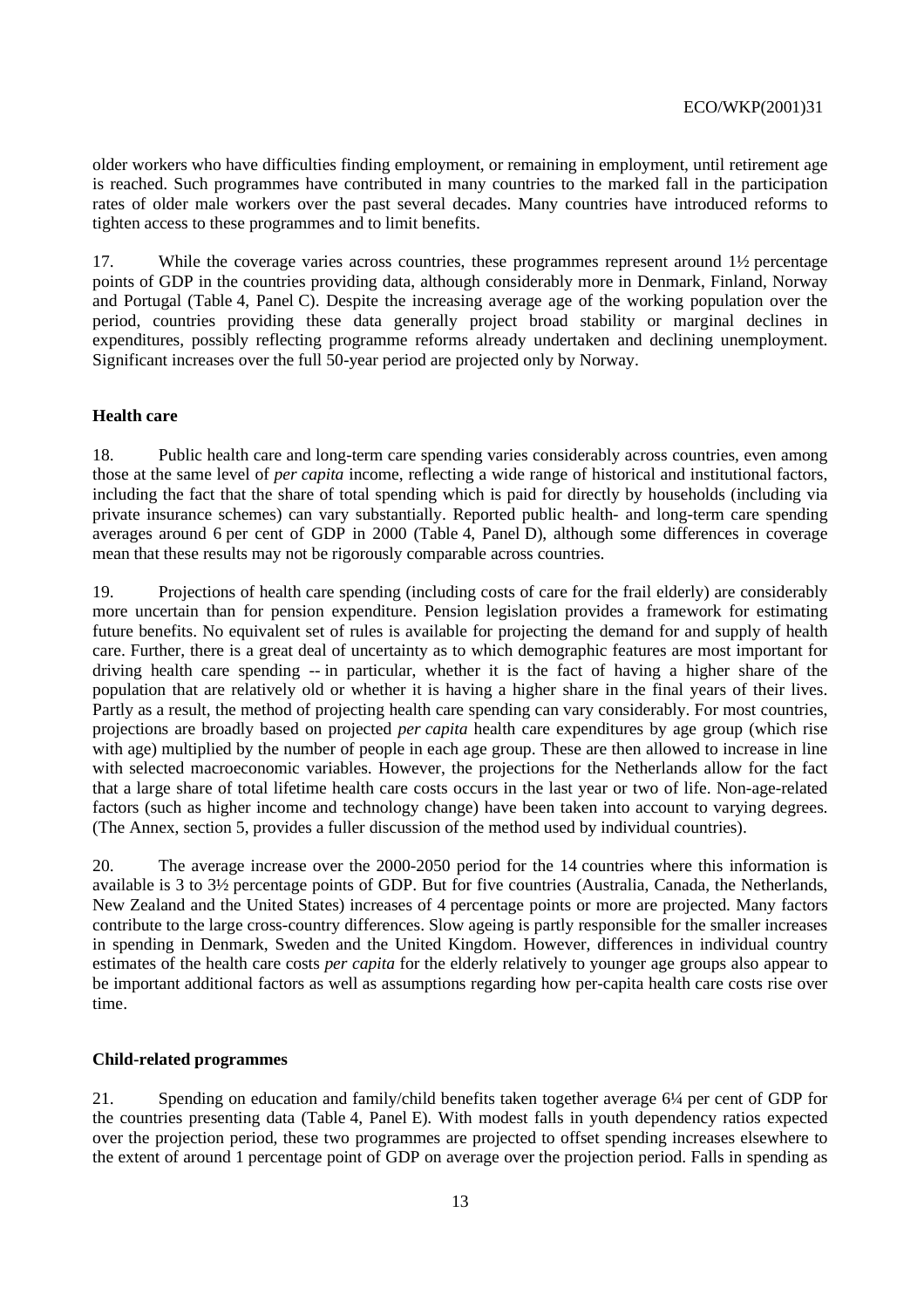a share of GDP are foreseen in all countries except Denmark, the Netherlands and Norway. There is no certainty that all of these potential economies will be reaped. In practice, it has been difficult to make cuts in these areas and there may well be further pressures arising from longer periods of education for the young, increased training for older workers and more demand for publicly-subsidised child care as the share of women working increases.

## **Total government spending, taxes and the primary deficit**

22. The projections point to a generalised deterioration in the public sector primary financial balance over the projection period reflecting:

- − The increase in old-age pension spending.
- − Changes to other age-related spending in countries providing such information.
- − Changes to non-age-related spending and to revenues.

23. As regards the last tiret, it was agreed that, with some exceptions, the projections of revenues and non-age-related spending would be based on assumptions of unchanged shares in GDP over the projection period. However, some countries took into account changes to spending and/or revenues in the period to 2005 as a result of policies already enacted. Other changes in non-age-related spending can also be expected as a result of the macroeconomic assumptions, for example lower levels of spending on unemployment benefits. Moreover, Canada, Denmark and the Netherlands with large tax-sheltered privatesector pension schemes include increases in revenues from taxes paid on the associated pensions.

24. Bearing in mind these considerations, the projections point to a decline in the primary surplus or increase in the deficit of 6 to 7 percentage points of GDP, over the period 2000-2050 for countries projecting more spending categories than just old-age pensions (Table 6, Panel A). Excluding the effects of other age-related spending (column 4), the change in the deficit related to old-age pension spending across the same set of countries amounts to around 4½ percentage points of GDP, but with wide country variation. In the three countries providing projections for old-age pension spending only, there is a large reduction in the surplus for Spain, a more modest fall for Germany (where, like the Netherlands, the rise in pensions is partly offset by a substantial rise in revenues) and a limited increase for Italy (Table 6, Panel B).

25. The likely deterioration in the primary balance is projected to be substantially larger than the impact of old-age pension spending alone in the countries that project only the latter. This can be seen by examining the projections for countries providing estimates of age-related budget items other than pensions (Table 6, Panel A). For those countries, the additional deterioration in the primary balance due to nonpension age-related spending is 2½ percentage points of GDP (Table 6, Panel A, third and fourth columns).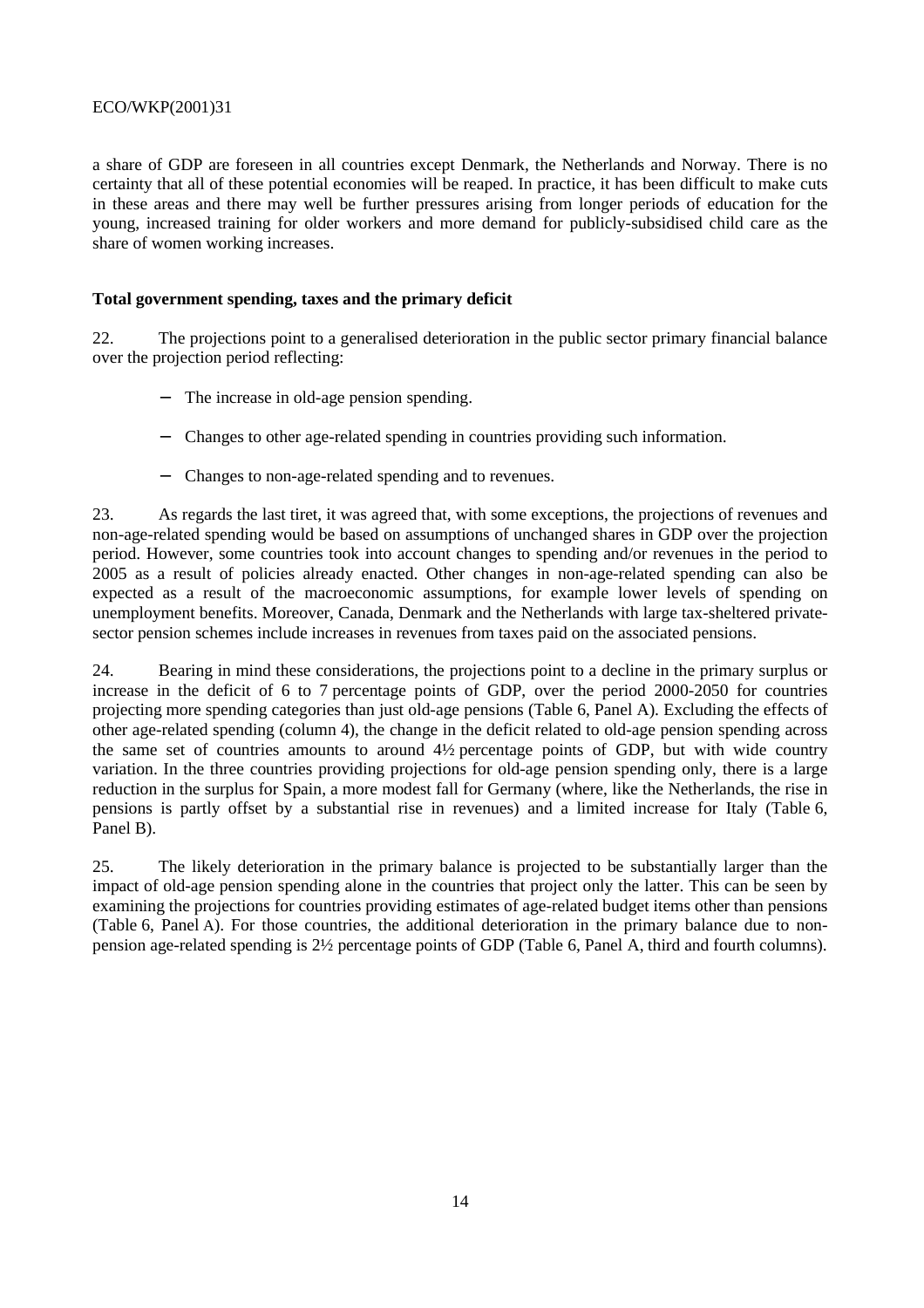#### Box 3. **Ageing in a "stylised" country: the impact of deficits on debt**

The change in debt associated with the rise in age-related spending is a better indicator for the overall fiscal impact of ageing than the change in the primary balance. However, debt profiles for individual countries are sensitive to assumptions and to the situation at the start of the projection period, making cross-country comparisons difficult to interpret. To provide some idea of likely magnitudes, this box traces developments of the impact of ageing on debt and of policy measures needed to offset this impact, using a "stylised" OECD country (one which has the features of the median OECD country as regards individual parameters) as an example. In 2000, pension spending of the "stylised" country represents around 8 per cent of GDP, the primary surplus 2.5 per cent and net debt 55 per cent of GDP. The profile of age-related spending over the 50-year period is constructed by using median values for the share of pensioners in the population, average relative pension benefits, health care spending and other age-related spending. This leads to a projected increase in age-related spending of around 6 percentage points of GDP.<sup>1</sup> Assuming other government spending and revenues remain constant as a share of GDP, the change in age-related spending is fully reflected in the overall primary balance.

#### **The impact of ageing on primary balances and debt (Table 7, Panel A)**

Assuming 1.9 per cent annual real GDP growth and a real interest rate of 4 per cent, debt would increase over the period to 2050 by almost 100 percentage points of GDP. This baseline increase can be broken down into two parts:

- A rise in net debt of almost 200 percentage points of GDP from the increase in age-related spending alone, *i.e*. abstracting from the initial levels of debt and the primary surplus.
- A decline in debt or increase in assets of around 115 percentage points of GDP as a result of the initial primary surplus (the non-ageing related component of which is assumed unchanged through the period).<sup>2</sup>

Thus, for the "stylised" country, about half of the impact of age-related spending on debt can be offset by sustaining the initial "non-age-related" primary surplus over the entire period. In contrast, if a country had an initial primary deficit of 1 per cent of GDP, sustained throughout (compared to a surplus of 2.5 per cent in the baseline) its total debt would increase by more than 400 percentage points of GDP by the end of the period. It is also important to sustain initial surpluses over time. If, for example, non-age-related budget items changed so as to reduce the "nonageing" surplus to zero after 10 years, the debt would be almost triple the baseline value by the end of the period.

The following sensitivity tests provide some indication of the impact of different assumptions and circumstances in individual countries (changes are indicated relative to baseline):

- A sustained increase in the primary surplus of 1 percentage point of GDP over the baseline will lead to a broadly unchanged debt to GDP ratio at the end of the period.
- If age-related spending rose somewhat less rapidly, ending at 1 percentage point of GDP lower by the end of the period relative to baseline, the increase in net debt would be around 35 percentage points less.
- If debt at the beginning of the period were 10 percentage points lower, the rise in net debt would be around 20 percentage points of GDP less.
- If the interest rate were 1 percentage point lower through the period, the debt increase would be around 35 percentage points of GDP lower at the end of the period.

#### **Policy measures to limit the impact of ageing (Table 7, Panel B)**

Two stylised reforms of pension systems are considered in Table 7, Panel B: a reduction in average pension benefits and a fall in the number of pension beneficiaries (reflecting delayed retirement) that would be required to keep debt in 2050 at the same level in terms of GDP as in 2000.<sup>3</sup> The results suggest that the required per cent fall in the number of pensioners would be lower than for average pensions, reflecting the feedback effects of fewer pensioners on GDP (through higher employment), as well as increased tax revenues.<sup>4</sup>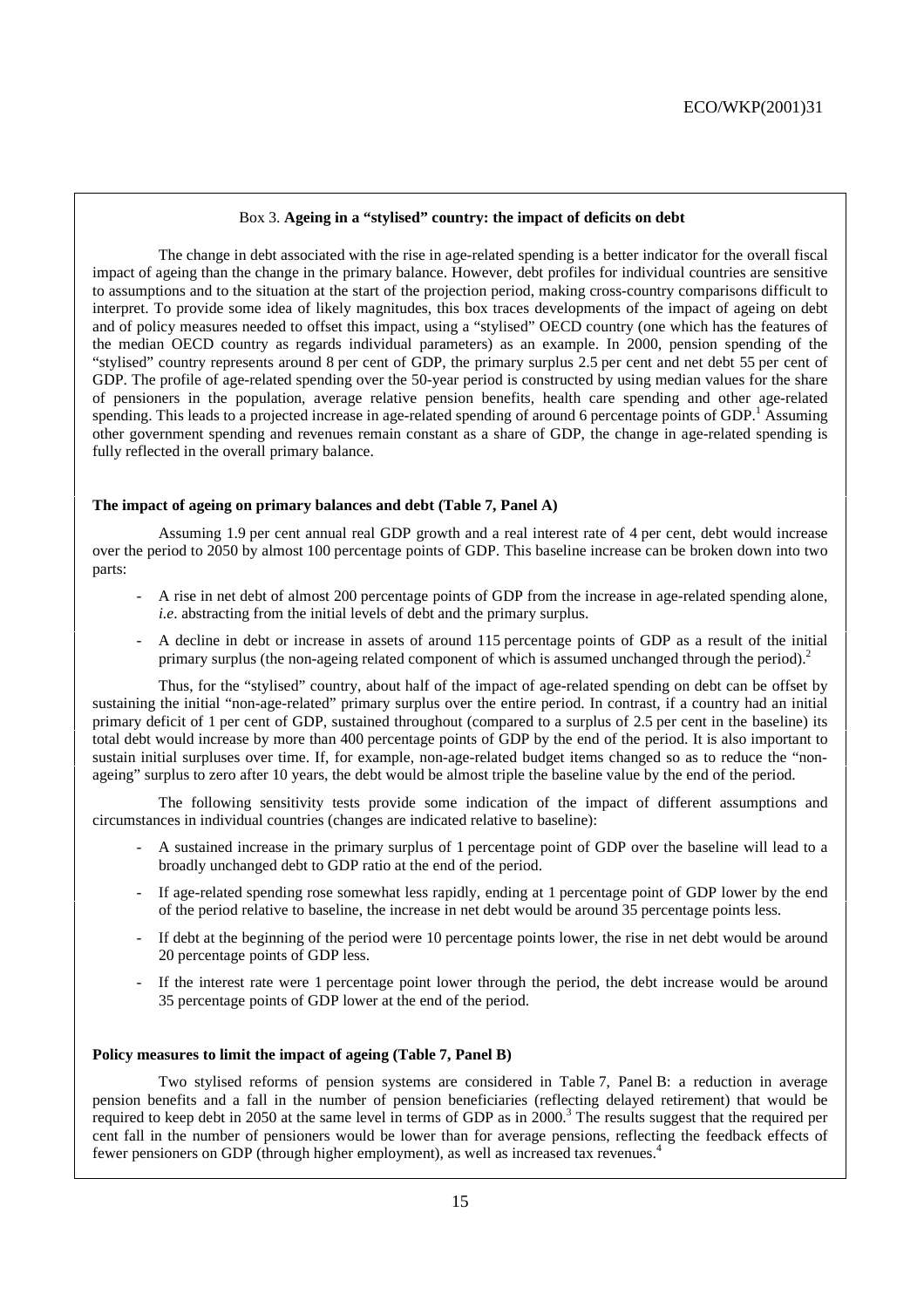\_\_\_\_\_\_\_\_\_\_\_\_\_\_\_\_\_\_\_\_\_\_\_\_\_\_\_

Delaying the implementation of reforms by 10 years (to 2015) would increase the required adjustment in either the number of pension beneficiaries or average benefits by around one-fourth, while delaying them by 20 years would require an increase of around three-quarters.

Alternatively, countries could offset higher age-related spending through a sustained increase in the primary surplus (from the baseline value of 2.5 per cent) at the beginning of the period. In this case, the increase in the primary surplus needed to keep debt unchanged at the 2000 level of 55 per cent of GDP would be 1.1 percentage points of GDP. To eliminate debt entirely by 2050, the primary surplus would have to increase by 1.8 percentage points of GDP.

4. This assumes that people postponing retirement will remain employed. For further details see Annex, section 7.

26. The overall impact on the fiscal situation of these developments will depend on the cumulated change in the primary balance over the projection period, coupled with the associated change in debtinterest payments. The outcome in terms of debt as a share of GDP is highly sensitive to the initial levels of debt and primary balance, the change in the primary balance through the period and the assumed interest rate (relative to GDP growth). As is shown in Box 3—which examines the relation between deficits and debt for a "stylised" country -- small changes can lead to substantial differences by the end of the period. As a consequence, simulations of debt outcomes for individual countries are highly uncertain. Nonetheless, the results shown in Box 3 suggest, first, that countries will be in a better position to confront ageing pressures if their primary surpluses are sufficiently high for them to reduce their net-debt positions rapidly in the period before dependency ratios begin to rise sharply. This seems to be the case, for example, in Belgium and Canada (which each have high debt levels currently). Thus, measures to move the primary balance into surplus are desirable, on these grounds, in the near future, and this is all the more the case where countries already have high levels of debt or are in deficit. However, it is important not only to achieve appropriate levels of the primary surplus but also to maintain them over the long-term. Second, for the "stylised" country the accumulated impact on public debt of ageing is large, approximately 200 percentage points of GDP.

#### **Sensitivity tests**

27. For estimates over such a long time frame, it is particularly important to have information on the robustness and the degree of uncertainty surrounding the projections. Sensitivity analysis has been performed for seven of the most important assumptions underlying the projections (Box 4) for 13 countries at the level of pension and total age-related spending (Table A13). Some factors which may help explain cross-country differences are described in the Annex, section 6.

<sup>1.</sup> This is broadly equivalent to the sum of the averages of each component of age-related spending in Panels B to E of Table 44.

<sup>2.</sup> The change in the primary surplus over the period 2000 to 2050 is the sum of the change due to age-related spending and the change arising from the net effect of the development of non-age-related spending and of revenues. Since both non-age-related spending and revenues are held constant as a share of GDP in these simulations, the second component remains unchanged after 2005.

<sup>3.</sup> The reduction in both the number of pensioners and average pension benefits is implemented in 2005 and sustained over the period until 2050.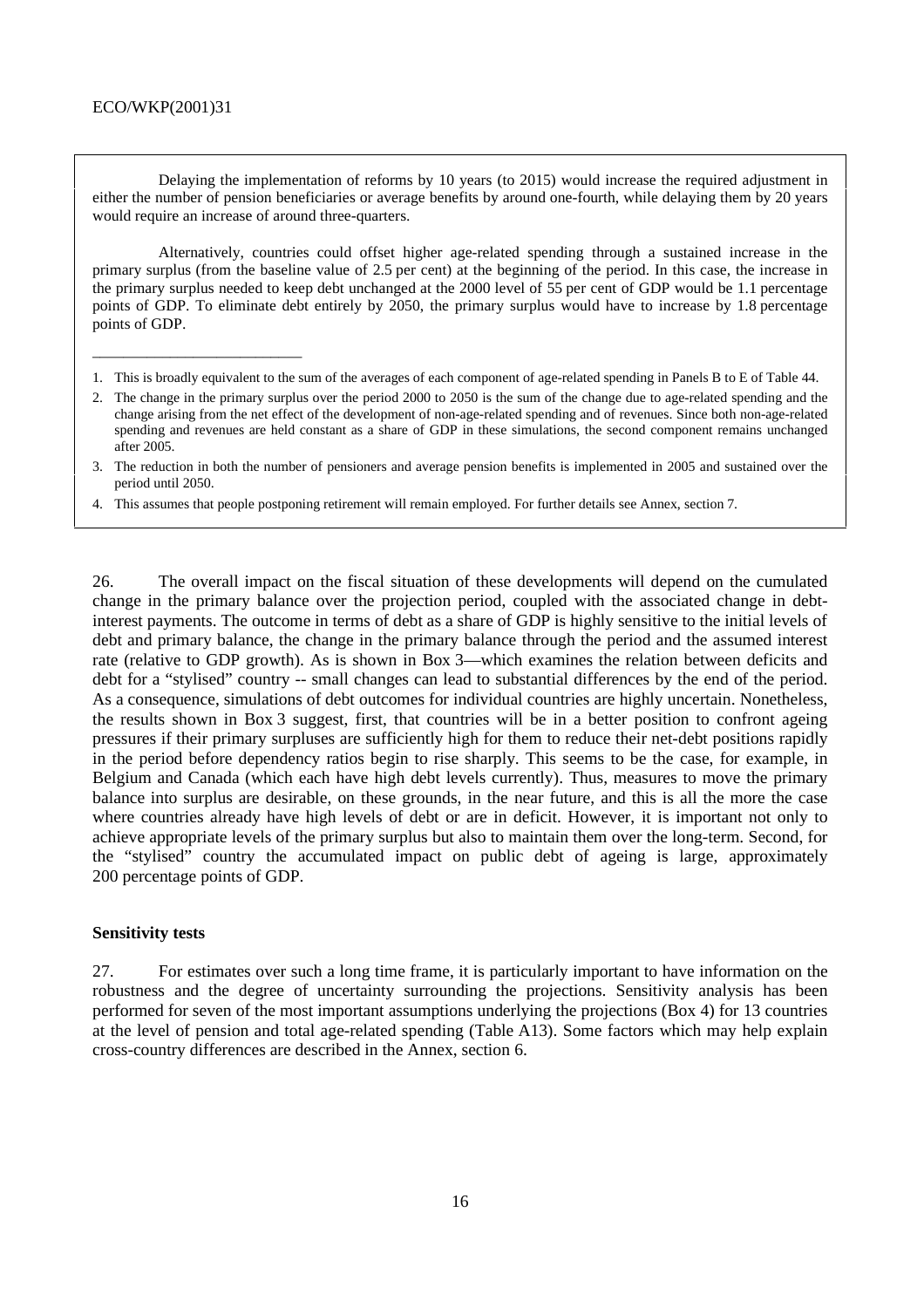#### Box 4. **Assumptions subject to sensitivity analysis**

#### *Demographic assumptions*

- 1. *Higher fertility rate.* Fertility rates for all age groups are assumed to rise by 15 per cent relative to the baseline until 2029 and remain constant at the higher level thereafter.
- 2. *Longer life expectancy.* Mortality rates are assumed to fall by 30 per cent and 20 per cent respectively for males and females for all age groups by 2050. This corresponds broadly to an extra 3 ¾ years of life expectancy at birth for males and 2 years for females by 2050.
- 3. *Higher migration flows.* Net migration in numbers of persons gradually increases from year 2000 to 50 per cent above the baseline level in 2010, remaining constant over the rest of the period.<sup>1</sup>

#### *Macroeconomic assumptions*

\_\_\_\_\_\_\_\_\_\_\_\_\_\_\_\_\_\_\_\_\_\_

- 4. *Lower participation rates for older workers*. Participation rates of older workers (55 to 64) are set 5 percentage points lower than assumed in the baseline by 2050.
- 5. *Lower female participation rates*. Total female participation rates (20-54) are 5 percentage points lower than assumed in the baseline projection by 2050.
- 6. *Lower unemployment rate*. The structural unemployment rate falls by the end of the period to levels experienced in the 1960s (unemployment rates of 3 to 5 per cent).<sup>1</sup>
- 7. *Lower productivity gains*. Productivity growth is 0.5 percentage points per annum lower than the baseline starting in 2005 and ending in 2050.
- 1. The size of the shocks in the sensitivity tests for immigration and unemployment differ across countries. Rough adjustments to the results presented by countries have been made to improve cross-country comparability. See Annex and Table A.13.

28. Taken individually, the sensitivity shocks do not appear to alter significantly the broad message of the baseline projections (Table 8). The simulation of increased longevity -- which has been set, like the simulations of increased fertility, to have a two-thirds probability of occurring on the basis of past projection errors<sup>18</sup> -- indicates that old-age-pension spending could be, on average, about one percentage point of GDP higher, and total age-related spending some 1½ percentage points higher. The probability that the changes assumed in the other sensitivity tests might occur is difficult to assess. But for the magnitudes chosen, the impact is not large. The results for productivity suggest that very substantial

<sup>-</sup>18. Eurostat has calculated, for each country, a probability distribution of errors on the basis of previous projections for both mortality and fertility. Taking this as a starting point, it then established changes in these two variables that were at the limit of a two-thirds confidence interval of this probability distribution. To increase the comparability across countries, a mean value for the limits of the confidence interval was established across countries and this common value was then applied to all OECD countries. These ensured similar movements in fertility and mortality across countries in the sensitivity tests shown in Table 7 and these changes are broadly consistent with a two-thirds chance of occurring.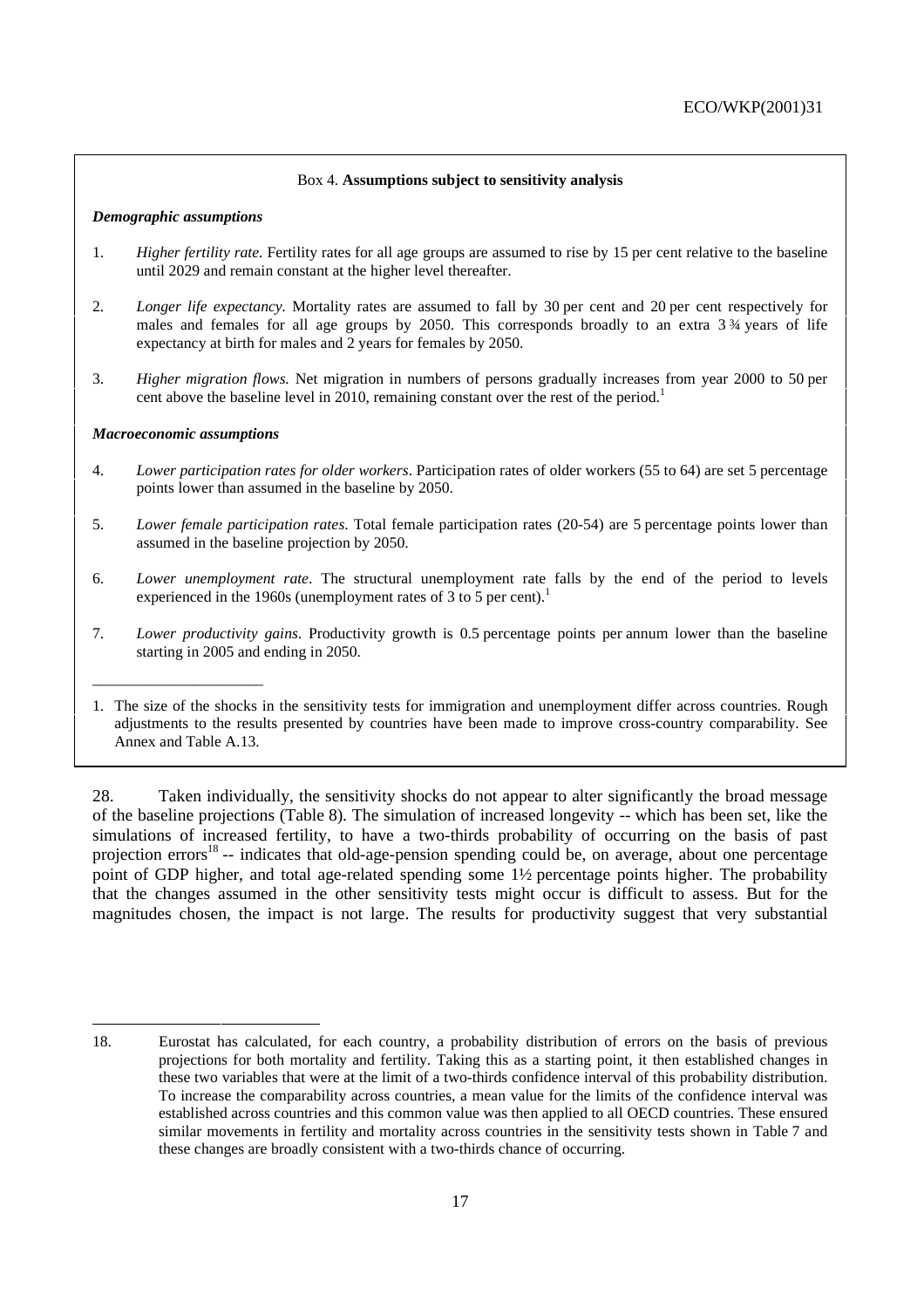-

increases in economic growth (through higher productivity) would be necessary to significantly offset the increased costs of ageing.19 Projected tax receipts varied little in the various sensitivity tests.

### **What are the policy options?**

29. In sum, on the basis of present policies, age-related spending is likely to increase on average by 6 to 7 percentage points of GDP and significantly more in some cases. Spending projections could be still higher than those presented here if the extent of population ageing turns out to be underestimated (Schieber and Hewitt, 2000). These impacts have to be evaluated in the light of the improvement in underlying budget positions over the past half decade. Cyclically adjusted primary balances have improved in most OECD countries, in many cases moving into surplus. Debt is falling as a result. If the non-age-related components of these surpluses can be sustained over time, a substantial part of the projected increase in age-related spending can be absorbed, thereby reducing the extent of fiscal strains. Nonetheless, there is no reason for complacency. First, higher non-ageing primary surpluses than currently registered, sustained over half a century, would be required to prevent debt-to-GDP ratios rising above current levels -- which are already considered to be too high in many countries. Second, a few countries are still in primary deficit, and reforms in these countries are all the more urgent if rapid accumulation of debt is to be avoided as ageing accelerates. Third, large primary surpluses have been achieved, in most cases, by increases in tax pressure from an already high level, with accompanying distorting effects on markets, potentially leading to slower growth. Fourth, a large stock of public debt implies a high degree of vulnerability to changes in interest rates, particularly when a large share of the debt is short term. Fifth, most governments experience pressure to "spend" surpluses where they occur -- either through higher expenditure or lower taxes - implying that these surpluses may not be easy to sustain. Finally, in most countries, pension spending already accounts for a large share of social spending and this will progressively increase. This, in turn, will limit budget flexibility and the resources available for other spending programmes.

30. As regards pensions, reforms have already been introduced in many countries. But, even if the overall fiscal situation appears better than several years ago, further reforms to age-related programmes are still needed in many countries. While a comprehensive range of policies will be required to limit the rise in spending (OECD, 1998), it is of interest to consider the relative effects of key individual policies taken in isolation, and, in particular: a reduction in average benefits of old-age pensions; a reduction in the number of beneficiaries of old-age pensions reflecting delayed retirement; and, an increase in the primary surplus that is sustained throughout the period.

31. On the basis of a simplified methodology, and using the "stylised" country as the model, the OECD Secretariat has calculated the required change in average benefits and in the number of pension beneficiaries in 2005 (and sustained throughout the period) to keep the debt-to-GDP ratio constant at around 55 per cent of GDP by 2050) (Table 7, Panel B).<sup>20</sup> The results -- which should only be considered as approximate -- suggest that the required reduction in the number of beneficiaries could be close to 8 per cent -- corresponding to a rise in the effective age of retirement of about one year -- while the required fall in average benefits might have to be more than double that, at around 17 per cent. The larger required action on pension benefits as opposed to pensioners reflects the feedback effects of fewer pensioners on higher employment and GDP, as well as the effect on tax revenues. In reality, however, cutbacks in pension generosity might well induce people to work longer, while later retirement in some countries

<sup>19.</sup> Higher productivity growth increases both GDP growth and pension spending in the case of earningsrelated-pension schemes. The size of the impact of the change in productivity growth will be larger in flatrate schemes, but only if the gap between wages and benefits is allowed to widen.

<sup>20.</sup> It was assumed that the reduced number of beneficiaries was balanced by an equivalent increase in employment -- *i.e.* there was no increase in the share of the unemployed or of the inactive.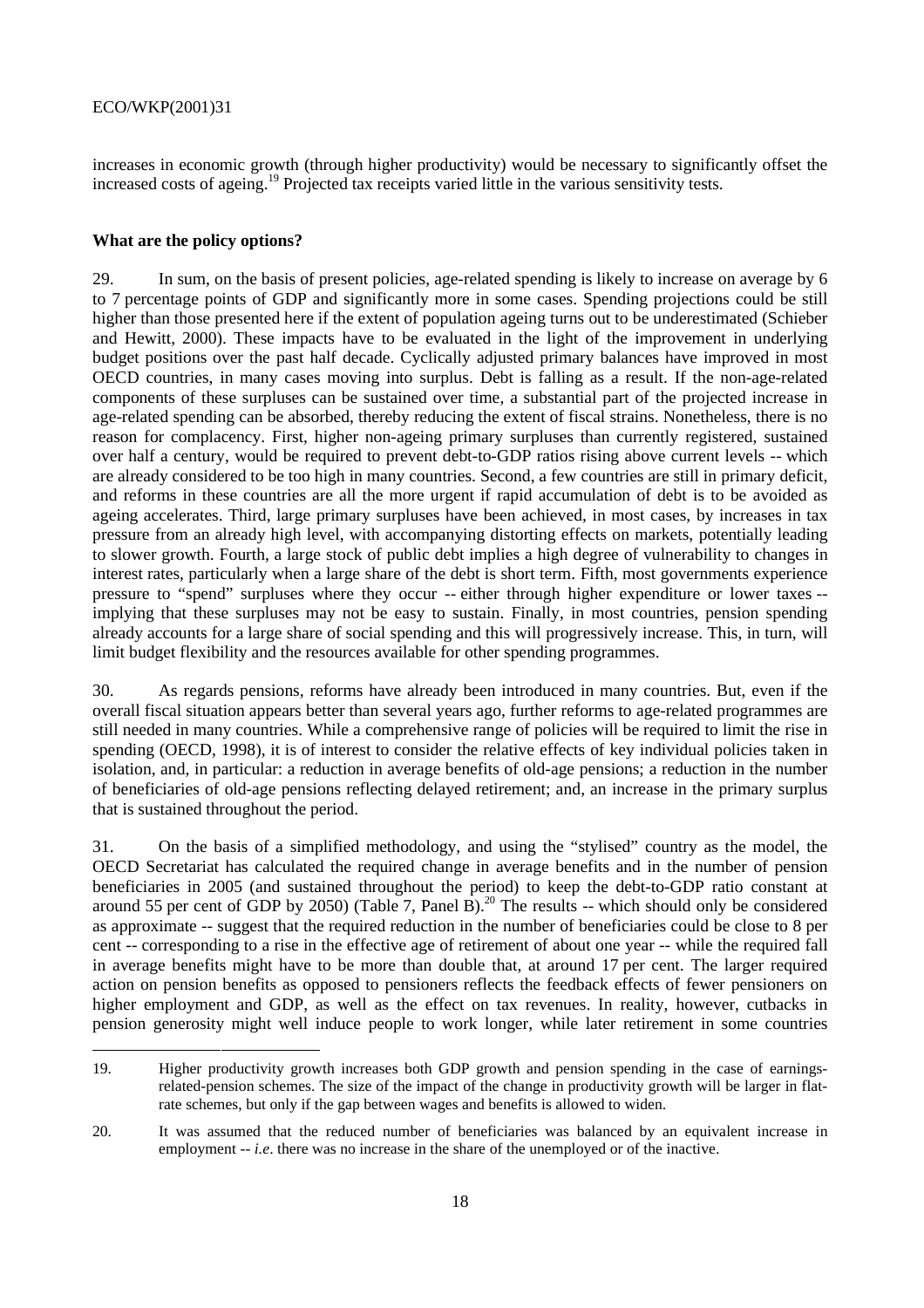automatically leads to higher pensions, suggesting that the separation of these two effects may not be so neat or the differences so marked.

32. Alternatively, countries could offset the impact of ageing on the deficit by running high enough primary surpluses through the remainder of the period. The simulations for the "stylised" country suggest, for example, that the age-related increase in spending, taken by itself, could be fully offset by a primary surplus of  $3\frac{1}{2}$  percentage point of GDP and sustained through the period (Table 7, Panel B). This is because the non-age-related surplus, assumed unchanged, helps counteract the age-related fiscal pressures as they emerge.

33. These averages embodied in the "typical" country case mask important differences across countries reflecting the size of spending increases, their timing and the initial fiscal position. As discussed in the Annex, countries where spending increases are larger will need a larger sustained increase in the primary surplus. However, the timing is also important: countries where age-related spending begins to increase earlier will need a higher initial primary surplus to compensate if debt is to remain unchanged at the end of the period. Finally, countries with a net asset or low public-debt position at the beginning of the period will require smaller adjustments as debt is, in most circumstances, already being reduced (or assets built up) at a sustained rate.

34. There is a narrow window of opportunity before dependency ratios begin to rise rapidly. Countries can profit from this period by improving the overall fiscal situation and announcing reforms, especially as policies have to be phased in progressively so as to allow households the time to adjust. Clearly, if policies are implemented with a considerable delay, stronger measures will be required to achieve the same fiscal outcomes by mid century. For example, the required reductions in pension benefits and the number of beneficiaries to offset the impact of ageing on debt have been re-estimated assuming that reforms were implemented 10 years later (*i.e*. in 2015 rather than 2005). The results indicate that, to achieve the same objective in terms of debt reduction, the reforms would need to be one-quarter larger than if implemented immediately and a delay of 20 years would increase this amount to three-quarters (Table 7, Panel B).

35. In choosing which reforms to introduce, countries will also focus on the impact on incomes of the elderly. Sharp falls in average benefits may mean a widening gap between wage earners and incomes of the retired and increased poverty among the elderly. Where these changes are large, political pressure may build up to reverse these policies. To palliate such effects on incomes and increase the political sustainability of reforms, there may be a need for flanking policies that provide alternative sources of income in retirement -- for example funded private pension (or savings) arrangements, possibly of a mandatory nature, or scope for maintaining earnings. In this context, it is notable that policies that delay retirement allow fiscal goals to be achieved with less need to reduce retirement incomes, underlining once again the desirability of measures that encourage people to work longer in order to qualify for a full public pension.

36. In addressing long-term fiscal issues, countries need to consider a wider range of policy instruments than those just discussed and a number of these have been laid out in *Maintaining Prosperity in an Ageing Society* (OECD, 1998) and in the *OECD Jobs Strategy*, (OECD, 1999).

− Policies permitting withdrawal of older workers from the labour market will have to be monitored closely. Even though all reporting countries except Norway project broad stability or declines in spending on these programmes as a share of GDP, the rising share of older workers in the working-age population may still put upward pressure on expenditure.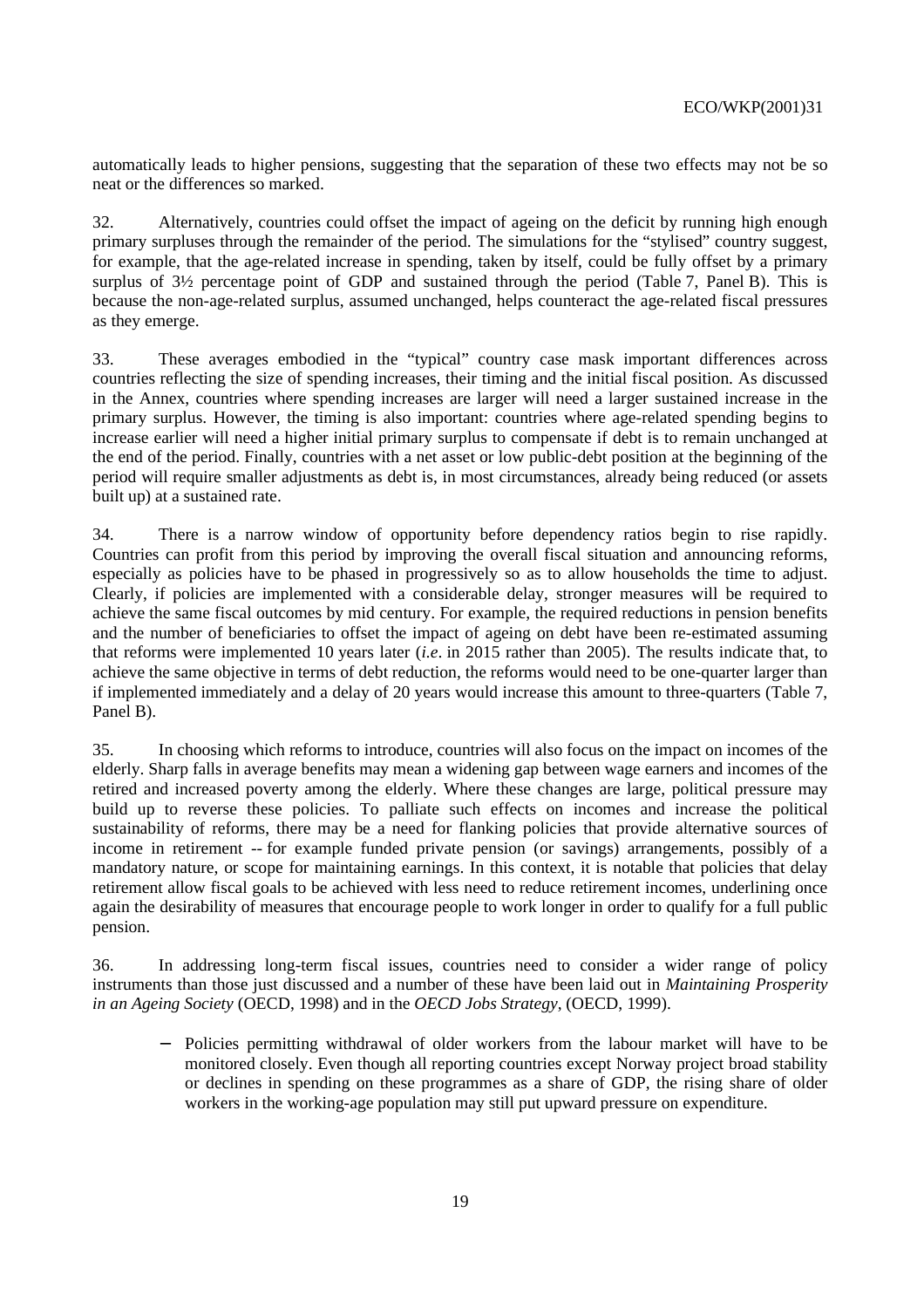The impact of later retirement, higher participation rates of older workers and immigration depends on whether the individuals concerned find employment. Their employment opportunities will be promoted by reforms to reduce structural unemployment and encourage rapid employment growth, as laid out in the *OECD Jobs Strategy.*

37. Closer attention to ways of controlling health- and long-term care costs is also desirable. Demand for publicly provided services will climb with the number of the elderly and of the very old. At the same time, increasing participation rates of the working-age population and smaller family sizes are likely to limit the scope for families to care for the elderly in the future. In this context, it is essential to increase both the efficiency and the effectiveness of the health care and long-term care system. At the level of health care, budgetary caps remain the main method of spending control but such policies can lead to rationing and reduced quality of care. Introducing needed micro-economic reforms aimed at improving the efficiency and the effectiveness of health care systems has proved much more difficult. Over the near future, policy-makers need to find ways of limiting the demand for and supply of those aspects of health care that are unnecessary, strengthening the effectiveness of delivery, and improving the match between health care needs and the supply of services. Over the longer term, health care expenditure will be driven -- in addition to increased ageing -- by incentives embedded in health care systems, the diffusion of technology and relative prices for medical services, suggesting that a wide range of policies will need to be considered if the long-term costs of health care are to be kept under control.

38. Limiting the need for state-financed institutional care for the frail elderly will help contain costs of care significantly. In any case, ensuring that individuals are able to remain independent and to care for themselves for as long as possible is an important policy goal in its own right. Since the demand for services for the frail elderly is closely linked to disability, policies of a preventive nature may be a costeffective response in certain cases (Jacobzone *et al*., 2000). In addition, an appropriate level and mix of supply, including significant support to remain at home, should help limit costs by ensuring that the level of care is in line with the degree of disability and minimises overall costs -- *e.g*. less need to keep elderly requiring long-term-term nursing care in higher-cost acute-care institutions.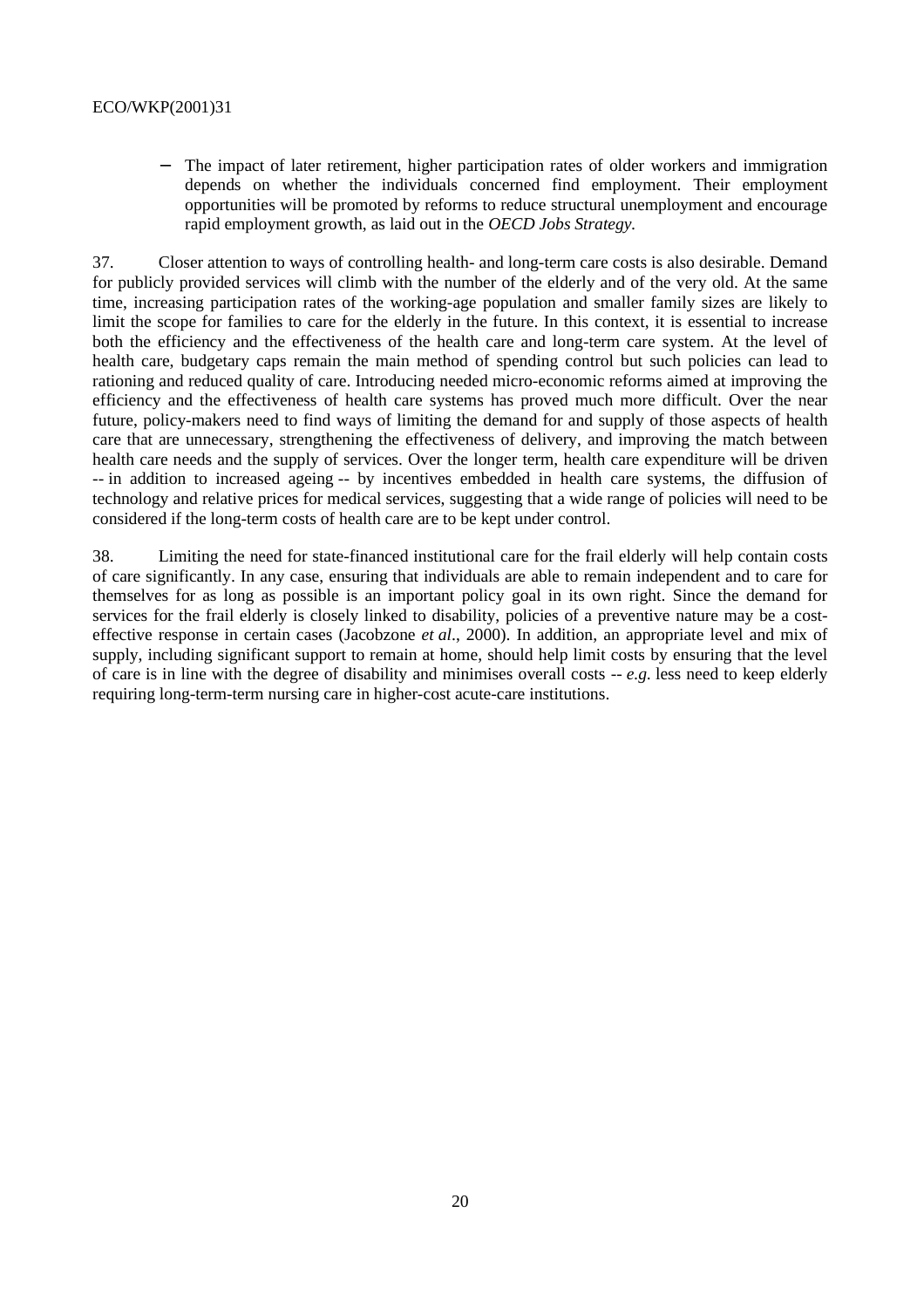#### **BIBLIOGRAPHY**

- ECONOMIC POLICY COMMITTEE OF THE EUROPEAN UNION (2000), "Progress report to the Ecofin Council on the impact of ageing population on public pension systems", *EPC/ECOFIN/581/00-EN REV1*, Brussels.
- HAGEMANN, R and G. NICOLETTI (1989), "Population ageing: economic effects and some policy implications for financing public pensions", *OECD Economic Studies*, No. 12.
- ILO (1997), *Economically Active Population*, Geneva.
- JACOBZONE, S., C. CAMBOIS and J.M. ROBINE (2000), "Is the health of older persons in OECD countries improving fast enough to compensate for population ageing?", *OECD Economic Studies,* No. 30.
- LEIBFRITZ, W., D. ROSEVEARE, D. FORE and E. WURZEL (1995), "Ageing populations, pension systems, and government budgets: how do they affect savings?", *OECD Economics Department Working Papers*, No. 156, Paris.
- OECD (1997), "Ageing in OECD countries: a critical social policy challenge", *Social Policy Studies,* No. 20, Paris.
- OECD (1998), *Maintaining Prosperity in an Ageing Society*, Paris.
- OECD (1998) *Implementing the OECD Job Strategy*, *Assessing Performance and Policy,* Paris*.*
- OECD (2000), *Reforms for an Ageing Society: Social Issues*, Paris.
- ROSEVEARE, D., W. LEIBFRITZ, D. FORE and E. WURZEL (1996), "Ageing population, pension systems and government budgets: simulations for 20 countries", *OECD Economics Department Working Papers*, No. 168.
- SCHIEBER, S. and P. HEWITT (2000), "Demographic risk in industrial societies, independent population forecasts for the G7 countries", *World Economics*, Vol. 1, No. 4.
- TURNER, D., C. GIORNO, A. DE SERRES, A. VOURC'H and P. RICHARDSON (1998), "The macroeconomic implications of ageing in a global context", *OECD Economics Department Working Papers*, No. 193.
- VAN DEN NOORD, P. and R. HERD (1993), "Pension liabilities in the seven major countries", *OECD Economics Department Working Papers*, No. 142.
- VAN DEN NOORD, P. and R. HERD (1994), "Estimating pension liabilities: a methodological framework", *OECD Economic Studies*, No. 23.
- VISCO, I. (2000), "Welfare systems, ageing and work: an OECD perspective", *Banca Nazionale del Lavoro Quarterly Review*, No. 210, March.
- VISCO, I. (2001), "Paying for pensions: how important is economic growth?", *Banca Nazionale del Lavoro Quarterly Review*, No. 214, March.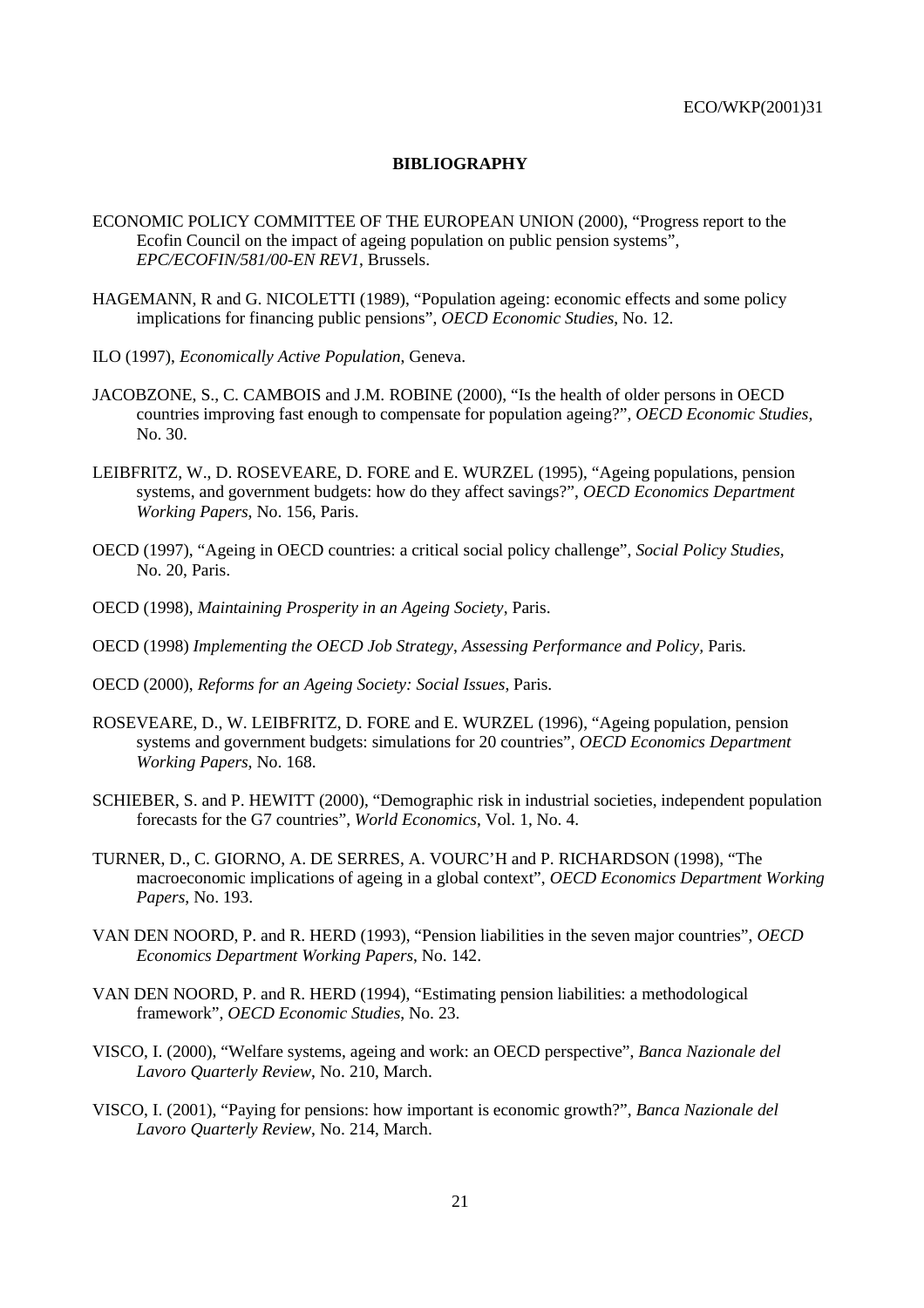| <b>Fertility</b> (children per woman)   | Life expectancy at birth for males |      |                                                     |      |      |
|-----------------------------------------|------------------------------------|------|-----------------------------------------------------|------|------|
|                                         | 2000                               | 2050 |                                                     | 2000 | 2050 |
| Australia                               | 1.72                               | 1.56 | Australia                                           | 76.7 | 82.6 |
| Austria                                 | 1.31                               | 1.50 | Austria                                             | 75.0 | 80.3 |
| Belgium                                 | 1.54                               | 1.80 | Belgium                                             | 75.3 | 80.5 |
| Canada                                  | 1.62                               | 1.50 | Canada                                              | 75.5 | 80.0 |
| Czech Republic                          | 1.14                               | 1.50 | Czech Republic                                      | 71.5 | 75.2 |
| Denmark                                 | 1.77                               | 1.80 | Denmark                                             | 74.8 | 79.1 |
| Finland                                 | 1.73                               | 1.70 | Finland                                             | 73.9 | 79.9 |
| France                                  | 1.73                               | 1.80 | France                                              | 74.8 | 80.0 |
| Germany                                 | 1.40                               | 1.50 | Germany                                             | 74.7 | 80.0 |
| Hungary                                 | 1.30                               | 1.60 | Hungary                                             | 66.8 | 74.6 |
| Italy                                   | 1.22                               | 1.50 | Italy                                               | 75.5 | 81.0 |
| Japan                                   | 1.38                               | 1.61 | Japan                                               | 77.4 | 79.4 |
| Korea                                   | 1.71                               | 1.59 | Korea                                               | 70.6 | 76.2 |
| <b>Netherlands</b>                      | 1.71                               | 1.80 | Netherlands                                         | 75.5 | 80.0 |
| New Zealand                             | 1.98                               | 1.90 | New Zealand <sup>a</sup>                            | 74.3 | 79.5 |
| Norway                                  | 1.80                               | 1.80 | Norway                                              | 75.7 | 80.0 |
| Poland                                  | 1.34                               | 1.58 | Poland                                              | 69.9 | 78.5 |
| Portugal                                | 1.53                               | 1.70 | Portugal                                            | 72.0 | 78.0 |
| Spain                                   | 1.19                               | 1.50 | Spain                                               | 74.9 | 79.0 |
| Sweden                                  | 1.50                               | 1.80 | Sweden                                              | 77.3 | 82.0 |
| United Kingdom                          | 1.72                               | 1.80 | United Kingdom                                      | 75.2 | 80.0 |
| <b>United States</b>                    | 2.05                               | 1.95 | <b>United States</b>                                | 73.9 | 79.1 |
| Average of countries above <sup>b</sup> | 1.54                               | 1.66 | Average of countries above <sup><i>b</i></sup> 74.1 |      | 79.3 |

Table 1. **Assumptions for fertility, life expectancy and immigration**

**Immigration** (per cent of total population) **Life expectancy at birth for females** 

|                                         | 2000    | 2050    |                                         | 2000 | 2050 |
|-----------------------------------------|---------|---------|-----------------------------------------|------|------|
| Australia                               | 0.90    | 0.41    | Australia                               | 82.2 | 87.8 |
| Austria                                 | 0.12    | 0.26    | Austria                                 | 81.2 | 86.0 |
| <b>Belgium</b>                          | 0.10    | 0.15    | Belgium                                 | 81.4 | 85.5 |
| Canada                                  | 0.60    | 0.43    | Canada                                  | 81.3 | 84.0 |
| Czech Republic                          | 0.09    | 0.18    | Czech Republic                          | 78.4 | 81.5 |
| Denmark                                 | 0.20    | 0.18    | Denmark                                 | 79.2 | 82.8 |
| Finland                                 | 0.11    | 0.10    | Finland                                 | 81.1 | 85.0 |
| France                                  | 0.08    | 0.08    | France                                  | 82.8 | 87.0 |
| Germany                                 | 0.36    | 0.26    | Germany                                 | 80.8 | 85.0 |
| Hungary                                 | $-0.09$ | $-0.04$ | Hungary                                 | 75.2 | 81.1 |
| Italy                                   | 0.09    | 0.17    | Italy                                   | 82.0 | 86.0 |
| Japan                                   |         |         | Japan                                   | 84.1 | 86.5 |
| Korea                                   |         |         | Korea                                   | 78.1 | 83.0 |
| Netherlands                             | 0.21    | 0.20    | Netherlands                             | 80.9 | 85.0 |
| New Zealand                             | $-0.30$ | 0.11    | New Zealand <sup>a</sup>                | 81.0 | 85.5 |
| Norway                                  | 0.30    | 0.19    | Norway                                  | 81.4 | 84.5 |
| Poland                                  |         |         | Poland                                  | 78.2 | 84.7 |
| Portugal                                | 0.12    | 0.23    | Portugal                                | 79.2 | 84.0 |
| Spain                                   | 0.08    | 0.17    | Spain                                   | 82.1 | 85.0 |
| Sweden                                  | 0.17    | 0.22    | Sweden                                  | 82.0 | 86.0 |
| United Kingdom                          | 0.15    | 0.11    | United Kingdom                          | 80.0 | 85.0 |
| <b>United States</b>                    | 0.33    | 0.25    | <b>United States</b>                    | 79.6 | 83.5 |
| Average of countries above <sup>b</sup> | 0.22    | 0.20    | Average of countries above <sup>b</sup> | 80.6 | 84.7 |

.. Indicates unavailable data.

a) Data are for 1996 and 2051.

b) OECD average is unweighted and excludes countries where information is not available.

Source: OECD.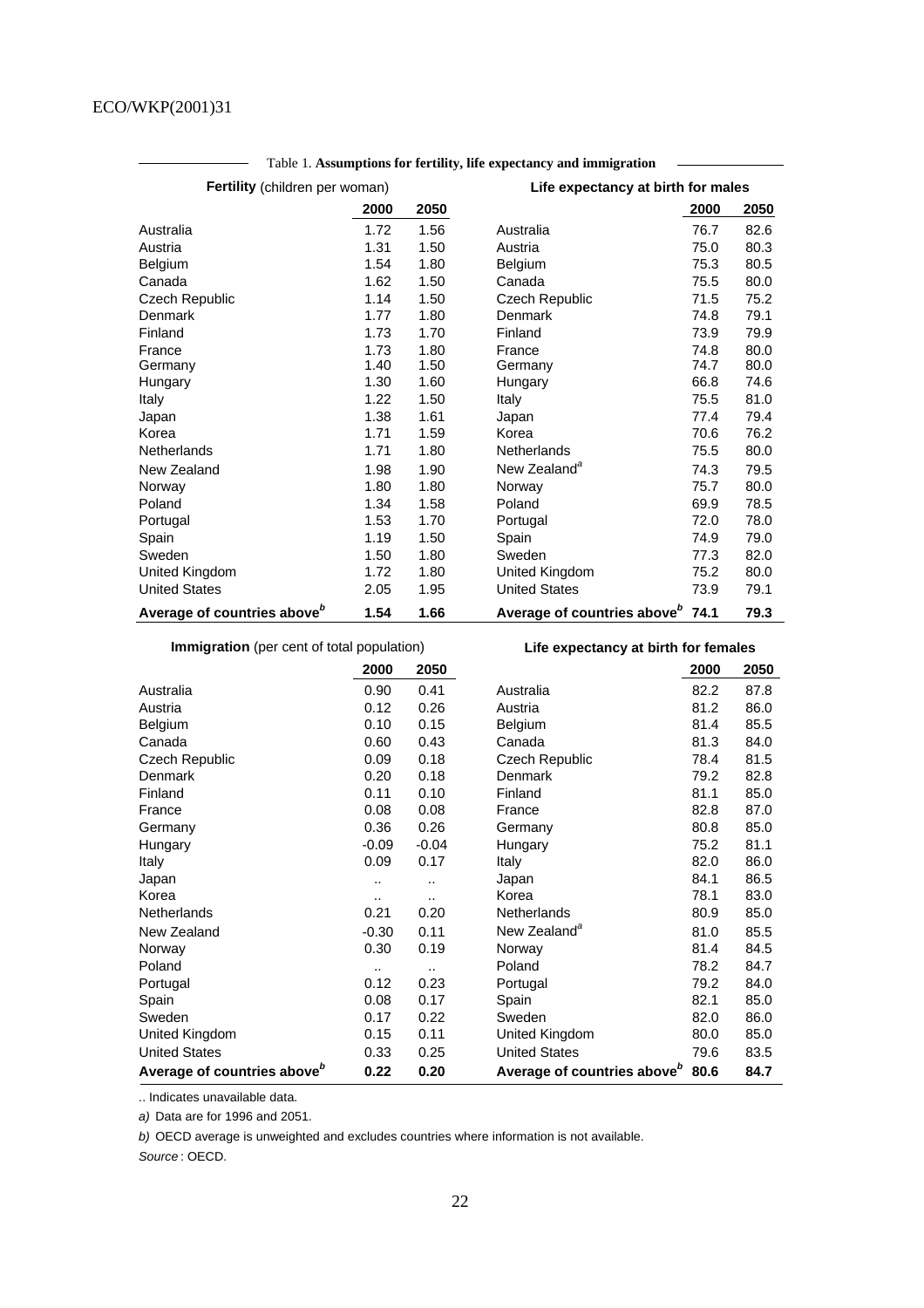|                                                   |                                   | (Per cent share and changes in percentage points) |                                        |                                  |                              |                                       |
|---------------------------------------------------|-----------------------------------|---------------------------------------------------|----------------------------------------|----------------------------------|------------------------------|---------------------------------------|
|                                                   |                                   | <b>Older workers</b>                              |                                        | The very old                     |                              | Youth dependency ratio                |
|                                                   |                                   | Individuals aged 55-64                            |                                        | Individuals aged 80+             | Individuals aged 0-19        |                                       |
|                                                   |                                   | as a per cent of those 20-64                      |                                        | as a per cent of those 65 +      |                              | as a per cent of those 20-64          |
|                                                   | 2000                              | Change,<br>2000-50                                | 2000                                   | Change,<br>2000-50               | 2000                         | Change,<br>2000-50                    |
| Australia<br>Austria<br>Belgium<br>Canada         | 15.3<br>18.4<br>17.1<br>14.8      | 8.1<br>5.8<br>6.5<br>9.4                          | 24.0<br>22.2<br>20.6<br>23.8           | 11.3<br>16.5<br>15.8<br>12.3     | 45.2<br>36.3<br>39.3<br>41.9 | $-10.7$<br>$-4.0$<br>$-0.6$<br>$-9.0$ |
| Czech Republic<br>Denmark<br>Finland<br>France    | 17.1<br>20.8<br>$\cdot$ .<br>15.8 | 9.8<br>2.2<br>$\cdot$ .<br>7.0                    | $\cdot$ .<br>26.3<br>22.3<br>22.5      | $\cdot$ .<br>8.2<br>13.4<br>15.1 | 36.1<br>39.7<br>38.5<br>43.6 | $-4.3$<br>$-6.1$<br>$-3.5$<br>$-4.0$  |
| Germany<br>Hungary<br>Italy<br>Japan              | 20.7<br>17.8<br>19.0<br>20.8      | 3.7<br>7.1<br>5.6<br>2.6                          | 21.8<br>$\ddotsc$<br>21.7<br>          | 17.6<br>$\ddotsc$<br>17.2<br>    | 34.1<br>38.2<br>31.7<br>33.0 | $-1.4$<br>$-3.5$<br>0.9<br>2.5        |
| Korea<br>Netherlands<br>New Zealand<br>Norway     | 12.8<br>16.1<br>15.4<br>16.4      | 9.6<br>6.0<br>8.7<br>5.7                          | $\cdot$ .<br>23.2<br>24.6<br>$\ddotsc$ | 13.8<br>16.9<br>ä.               | 47.0<br>39.3<br>51.1<br>43.8 | $-11.7$<br>0.3<br>$-10.0$<br>$-2.9$   |
| Poland<br>Portugal<br>Spain                       | 14.4<br>17.5<br>16.3              | 12.5<br>3.8<br>7.4                                | $\ddotsc$<br>18.5<br>22.0              | $\cdot$ .<br>9.6<br>11.2         | 46.5<br>35.9<br>35.1         | $-12.7$<br>0.5<br>$-1.5$              |
| Sweden<br>United Kingdom<br><b>United States</b>  | 19.9<br>17.0<br>14.9              | 5.4<br>2.8<br>6.5                                 | 28.4<br>25.2<br>26.5                   | 7.3<br>11.5<br>9.6               | 40.9<br>43.3<br>48.7         | $-3.1$<br>$-5.4$<br>$-4.4$            |
| <b>Average of countries</b><br>above <sup>a</sup> | 17.1                              | 6.5                                               | 23.3                                   | 12.7                             | 40.4                         | $-4.3$                                |

## Table 2. **Share of older workers (55-64), the very old (80+) and youth ratio (0-19)**

.. Indicates unavailable data.

a) OECD average is unweighted and excludes countries where information is not available.

Source: OECD.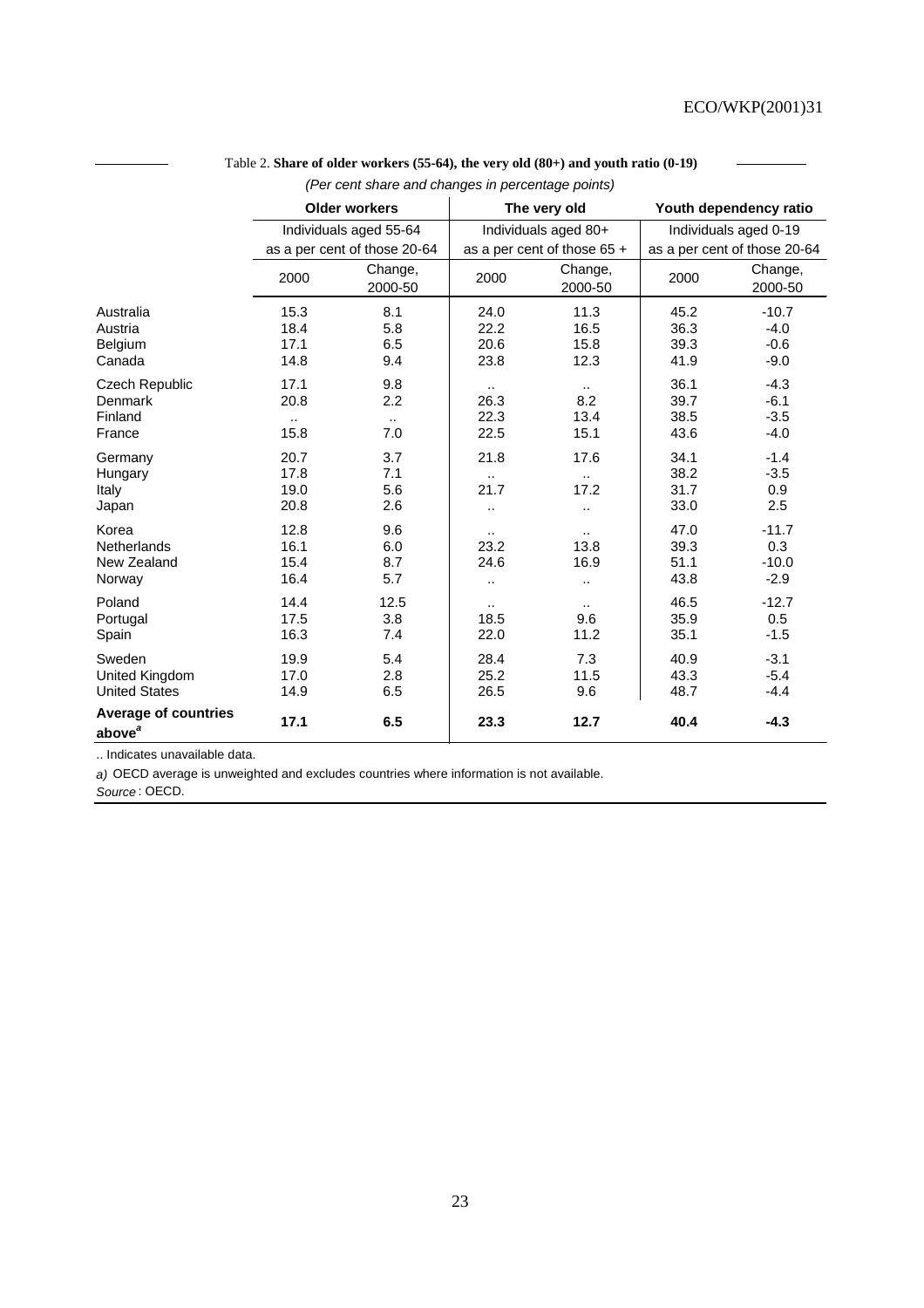|                          | Old-age<br>pension <sup>2</sup> | Early retirement<br>programmes <sup>3</sup> | Health care <sup>4</sup> | Long-term<br>care <sup>5</sup> | Child-family<br>benefits <sup>6</sup> | Education<br>expenditur <sup>7</sup> |
|--------------------------|---------------------------------|---------------------------------------------|--------------------------|--------------------------------|---------------------------------------|--------------------------------------|
| Australia                | 0.5                             | 0.3                                         | $-0.3$                   | 0.8                            | 1.2                                   | $-0.4$                               |
| Austria                  | 4.1                             |                                             |                          |                                |                                       |                                      |
| Belgium <sup>8</sup>     | 0.9                             | 1.1                                         | 1.0                      |                                | 0.2                                   | 0.3                                  |
| Canada <sup>8</sup>      | $-0.4$                          |                                             | 0.0                      |                                | 0.2                                   | $-0.6$                               |
| Czech Republic           | 0.1                             | 0.0                                         | 0.3                      | 0.0                            | 0.1                                   | 1.3                                  |
| Denmark                  | 1.1                             | $-0.5$                                      | 0.5                      | 0.8                            | 0.2                                   | 1.7                                  |
| Finland                  | $-0.4$                          | $-0.1$                                      | 1.2                      | $-2.2$                         |                                       |                                      |
| France                   | 0.0                             |                                             |                          |                                |                                       |                                      |
| Germany                  | $-0.8$                          |                                             |                          |                                |                                       |                                      |
| Italy                    | 0.2                             |                                             |                          |                                |                                       |                                      |
| Japan                    | $-0.6$                          |                                             | 0.7                      | $-0.5$                         |                                       |                                      |
| Korea                    | 1.3                             | $-0.1$                                      | 1.5                      | 0.1                            |                                       |                                      |
| Netherlands <sup>8</sup> | 2.1                             | 2.6                                         | 0.5                      |                                | $-0.5$                                | 0.8                                  |
| New Zealand <sup>8</sup> | 0.3                             |                                             | $-0.2$                   |                                | 1.2                                   | 1.4                                  |
| Norway                   | 1.1                             | 0.5                                         | 0.9                      |                                | 1.0                                   | 0.4                                  |
| Portugal                 | 0.3                             | $-0.9$                                      |                          |                                |                                       |                                      |
| Spain                    | $-0.3$                          |                                             |                          |                                |                                       |                                      |
| Sweden                   | $-1.0$                          | 0.2                                         | 0.8                      | 1.0                            | $-2.3$                                | 1.2                                  |
| United Kingdom           | 3.0                             |                                             | 0.3                      |                                | 0.7                                   | $-0.3$                               |
| <b>United States</b>     | 1.4                             | 0.7                                         | 4.2                      | $-0.6$                         | $-0.2$                                | 1.6                                  |

#### **Table 3. Programme coverage: differences between OECD data files<sup>1</sup> and country submissions** (percentage points of GDP, 1995)

Note: A positive sign indicates that countries report lower spending than on that reported in ther OECD data files (e.g. the SOCX data). Where SOCX data were not available countries were not included (e.g. Hungary, Poland).

1. The data file used is the OECD Social Expenditure Data File (2000) unless stated otherwise

2. Old-age cash benefits plus survivors in SOCX minus old-age pension spending in country submissions

3. Disability cash benefits and unemployment pensions in SOCX minus programmes permitting early withdrawal from the labour market (disability pensions, unemployment pensions, and active labour market programmes targetted to workers 55+ to help them to bridge the period between employment and the entitlement to an old age pension) in country submissions. The latter is mainly disability

4. Total health care in SOCX (excluding services for the elderly) minus total health care in country submissions

5. Services for the elderly and disabled in SOCX minus care for the elderly in country submissions

6. Family cash benefits in the SOCX data file minus child and family benefits in country submissions

7. Direct public expenditure for educational institutions for all levels of education combined in 1995 (OECD, Education at a Glance, 1998) minus education expenditure in countries' submissions

8. Long-term care is included in total health care

Source: OECD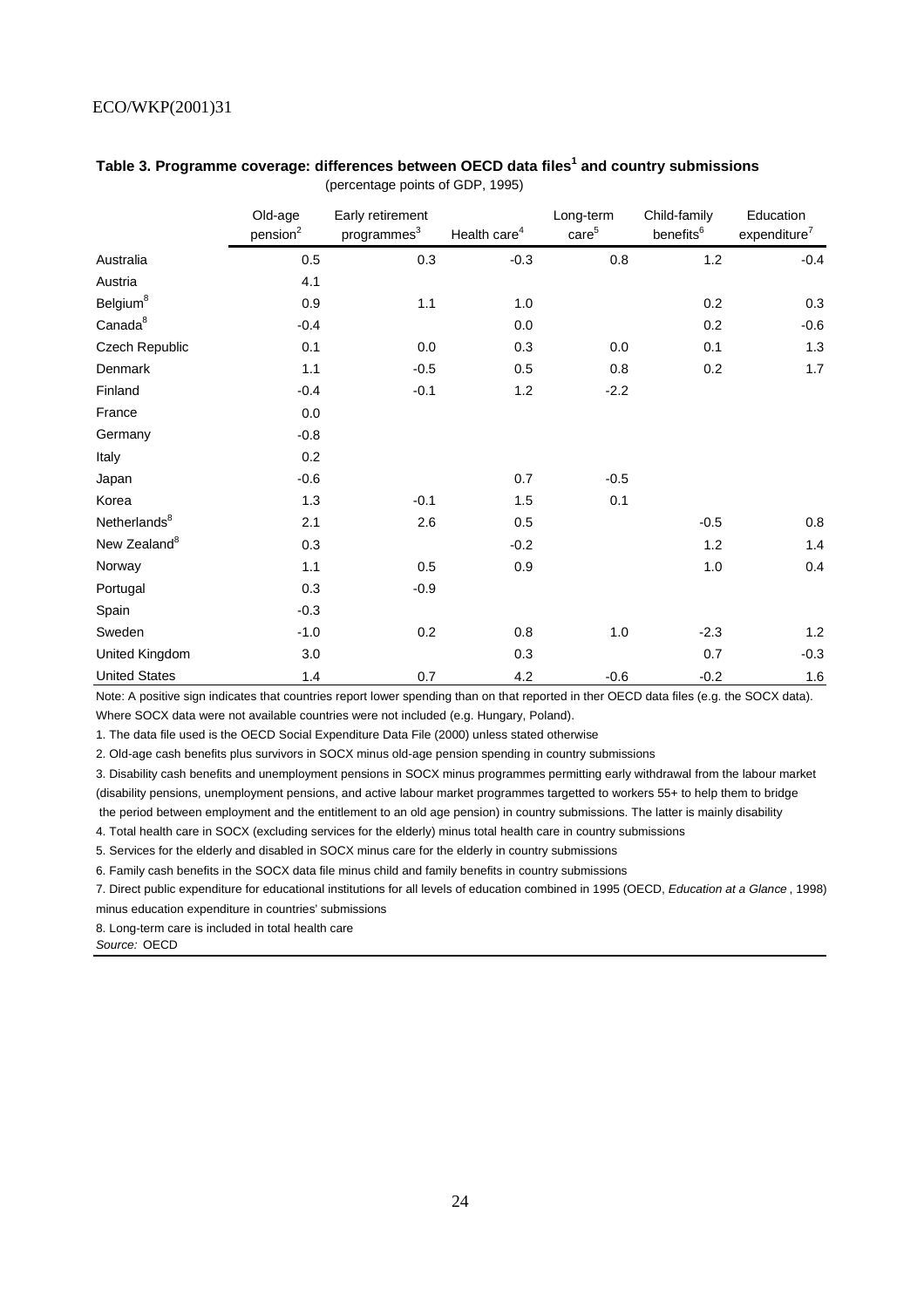|                                                                                           |                                                          | Total age-related<br>spending                   |                                                      |                                   | Old-age pension                    |                                       |                                                                         | "Early retirement"<br>programmes                                     |                                                           |                                          | Health care and<br>long-term care          |                                                      |                                                            | <b>Child / Family benefits</b><br>and education |                                                  |
|-------------------------------------------------------------------------------------------|----------------------------------------------------------|-------------------------------------------------|------------------------------------------------------|-----------------------------------|------------------------------------|---------------------------------------|-------------------------------------------------------------------------|----------------------------------------------------------------------|-----------------------------------------------------------|------------------------------------------|--------------------------------------------|------------------------------------------------------|------------------------------------------------------------|-------------------------------------------------|--------------------------------------------------|
|                                                                                           |                                                          | Panel A                                         |                                                      |                                   | Panel B                            |                                       |                                                                         | Panel C                                                              |                                                           |                                          | Panel D                                    |                                                      |                                                            | Panel E                                         |                                                  |
|                                                                                           | level<br>2000                                            | 2000-<br>peak <sup>a</sup>                      | change change<br>2000-50                             | level<br>2000                     | 2000-<br>peak <sup>b</sup>         | change change<br>2000-50              | level<br>2000                                                           | 2000-<br>$\mathsf{peak}^c$                                           | change change<br>2000-50                                  | level<br>2000                            | change<br>2000-<br>peak <sup>d</sup>       | change<br>2000-50                                    | level<br>2000                                              | change<br>2000-<br>peak®                        | change<br>2000-50                                |
| Australia<br>Austria<br>Belgium<br>Canada<br>Czech Republic                               | 16.7<br>10.4<br>22.1<br>17.9<br>23.1                     | 5.6<br>4.6<br>5.4<br>8.7<br>6.9                 | 5.6<br>2.3<br>5.2<br>8.7<br>6.9                      | 3.0<br>9.5<br>8.8<br>5.1<br>7.8   | 1.6<br>4.3<br>3.7<br>5.8<br>6.8    | 1.6<br>2.2<br>3.3<br>5.8<br>6.8       | 0.9<br>$\ddot{\phantom{1}}$<br>1.1<br>$\ldots$<br>1.8                   | 0.2<br>$\ldots$<br>0.1<br>$\ddotsc$<br>$-0.7$                        | 0.2<br>$\cdot$ .<br>0.1<br>$\sim$<br>$-0.7$               | 6.8<br>$\ldots$<br>6.2<br>6.3<br>7.5     | 6.2<br>$\ddotsc$<br>3.0<br>4.2<br>2.0      | 6.2<br>$\ldots$<br>3.0<br>4.2<br>2.0                 | 6.1<br>$\ddotsc$<br>6.0<br>6.4<br>6.0                      | 0.0<br>$\ddotsc$<br>0.0<br>0.0<br>$\mathbf{r}$  | $-2.3$<br>$\ldots$<br>$-1.3$<br>$-1.3$<br>$-1.2$ |
| Denmark <sup>g</sup><br>Finland<br>France <sup>h</sup><br>Germany<br>Hungary <sup>'</sup> | 29.3<br>19.4<br>$\ddot{\phantom{a}}$<br>$\ddotsc$<br>7.1 | 7.3<br>8.5<br>$\ddot{\phantom{a}}$<br>Ω.<br>1.6 | 5.7<br>8.5<br>$\ddotsc$<br>$\sim$<br>1.6             | 6.1<br>8.1<br>12.1<br>11.8<br>6.0 | 3.6<br>4.8<br>4.0<br>5.0<br>1.2    | 2.7<br>4.8<br>3.8<br>5.0<br>1.2       | 4.0<br>3.1<br>$\mathbf{r}$<br>$\ddot{\phantom{1}}$<br>1.2               | 0.8<br>$-0.1$<br>$\ddot{\phantom{a}}$<br>$\ddot{\phantom{a}}$<br>0.3 | 0.2<br>$-0.1$<br>$\ldots$<br>$\ddotsc$<br>0.3             | 6.6<br>8.1<br>$\ddot{\phantom{a}}$<br>μ, | 2.7<br>3.8<br>Ω.                           | 2.7<br>3.8<br>$\ldots$<br>μ,<br>$\ddot{\phantom{a}}$ | 6.3<br>$\mathbb{Z}^2$                                      | 0.3<br>$\ddot{\phantom{a}}$                     | 0.0<br>$\ddotsc$<br>$\ddot{\phantom{a}}$<br>٠.   |
| Italy<br>Japan<br>Korea<br>Netherlands <sup>/</sup><br>New Zealand                        | $\ldots$<br>13.7<br>3.1<br>19.1<br>18.7                  | $\ldots$<br>3.0<br>8.5<br>10.1<br>8.4           | $\ldots$<br>3.0<br>8.5<br>9.9<br>8.4                 | 14.2<br>7.9<br>2.1<br>5.2<br>4.8  | 1.7<br>1.0<br>8.0<br>5.3<br>5.7    | $-0.3$<br>0.6<br>8.0<br>4.8<br>5.7    | $\ddot{\phantom{a}}$<br>$\ddotsc$<br>0.3<br>1.2<br>$\ddot{\phantom{1}}$ | $\ddotsc$<br>$\ddotsc$<br>0.0<br>0.4<br>$\ddotsc$                    | $\cdot$ .<br>$\cdot$ .<br>0.0<br>0.4<br>$\cdot$ .         | $\ddotsc$<br>5.8<br>0.7<br>7.2<br>6.7    | $\ddotsc$<br>2.4<br>0.8<br>4.8<br>4.0      | $\ldots$<br>2.4<br>0.5<br>4.8<br>4.0                 | $\ddot{\phantom{a}}$<br>$\ddot{\phantom{a}}$<br>5.4<br>7.2 | $\ddotsc$<br>0.1<br>0.0                         | $\ddotsc$<br>0.0<br>$-1.3$                       |
| Norway<br>Poland<br>Spain<br>Sweden<br>United Kingdom                                     | 17.9<br>12.2<br>$\ddotsc$<br>29.0<br>15.6                | 13.7<br>$-2.6$<br>$\ldots$<br>3.4<br>0.8        | 13.4<br>$-2.6$<br>$\ddot{\phantom{a}}$<br>3.2<br>0.2 | 4.9<br>10.8<br>9.4<br>9.2<br>4.3  | 8.2<br>$-2.5$<br>8.0<br>2.2<br>0.0 | 8.0<br>$-2.5$<br>8.0<br>1.6<br>$-0.7$ | 2.4<br>1.4<br>$\ddot{\phantom{a}}$<br>1.9<br>$\ddot{\phantom{a}}$       | 1.6<br>0.2<br>$\ddot{\phantom{a}}$<br>$-0.2$<br>$\ddotsc$            | 1.6<br>$-0.1$<br>$\ddot{\phantom{a}}$<br>$-0.4$<br>$\sim$ | 5.2<br>ä.<br>$\ddotsc$<br>8.1<br>5.6     | 3.5<br>$\ldots$<br>$\ddotsc$<br>3.2<br>1.8 | 3.2<br>$\ldots$<br>$\cdot$ .<br>3.2<br>1.7           | 5.5<br>$\ldots$<br>$\ddot{\phantom{0}}$<br>9.8<br>5.7      | 0.5<br>$\ddotsc$<br>$\ldots$<br>0.0<br>0.0      | 0.5<br>$\ddotsc$<br>$-1.2$<br>$-0.9$             |
| <b>United States</b><br>Average of<br>countries above <sup>k</sup>                        | 11.2<br>16.9                                             | 5.5<br>5.9                                      | 5.5<br>5.5                                           | 4.4<br>7.4                        | 1.8<br>3.8                         | 1.8<br>3.4                            | 0.2<br>1.6                                                              | 0.3<br>0.3                                                           | 0.3<br>0.2                                                | 2.6<br>6.0                               | 4.4<br>3.3                                 | 4.4<br>3.3                                           | 3.9<br>6.2                                                 | 0.0                                             | $-1.0$<br>-0.9                                   |
| Average of countries which<br>provide all or nearly all<br>spending components            | 18.7                                                     | 7.2                                             | 6.9                                                  |                                   |                                    |                                       |                                                                         |                                                                      |                                                           |                                          |                                            |                                                      |                                                            |                                                 |                                                  |
| Portugal <sup>1</sup>                                                                     | 15.6                                                     | 6.6                                             | 4.3                                                  | 8.0                               | 4.5                                | 4.5                                   | 2.5                                                                     | 0.4                                                                  | $-0.4$                                                    |                                          |                                            |                                                      |                                                            |                                                 |                                                  |

#### Table 4. **Age-related spending**

(Levels in per cent of GDP, changes in percentage points)

a) The peak values are in 2050 except for Denmark (2030), Sweden and the United Kingdom (2035), and Belgium, Norway, the Netherlands and Korea (2040). b) The peak values are in 2050 except for Japan (2015), the United Kingdom and Italy (2030), the United States, Sweden, Austria, Denmark and France (2035), and the Netherlands, Norway and Belgium (2040).

c) The peak values are in 2050 except for Belgium and Denmark (2025), Finland (2010), the Netherlands (2020), Poland (2035) and Sweden (2005).

For Czech Republic the highest level is in 2000. d) The peak values are in 2050 except for Denmark and Korea (2035), Norway and the United Kingdom (2040).

e) 0.0 indicates the highest level is in 2000. The peak values are in 2035 for Denmark and in 2040 for Norway and the Netherlands.

f) Total pension spending includes other age-related spending which does not fall within the difinition in Panels B to E. This represents 0.9 per cent of GDP

in 2000 and rises by 0.1 percentage point in the period to 2050.<br>g) Total includes other age-related spending not classifyable under the other headings. This represents 6.3 per cent of GDP in 2000 and increases by 0.2 percentage points from 2000 to 2050.

h) For France, the latest available year is 2040. i) Total includes old-age pension spending and "early retirement" programmes only.

j) "Early retirement" programmes only include spending on persons 55+.

k) OECD average excludes countries where information is not available and Portugal which is less comparable than other countries.

l) Portugal provided an estimate for total age-related spending but did not provide expenditure for all of the spending components. Source : OECD.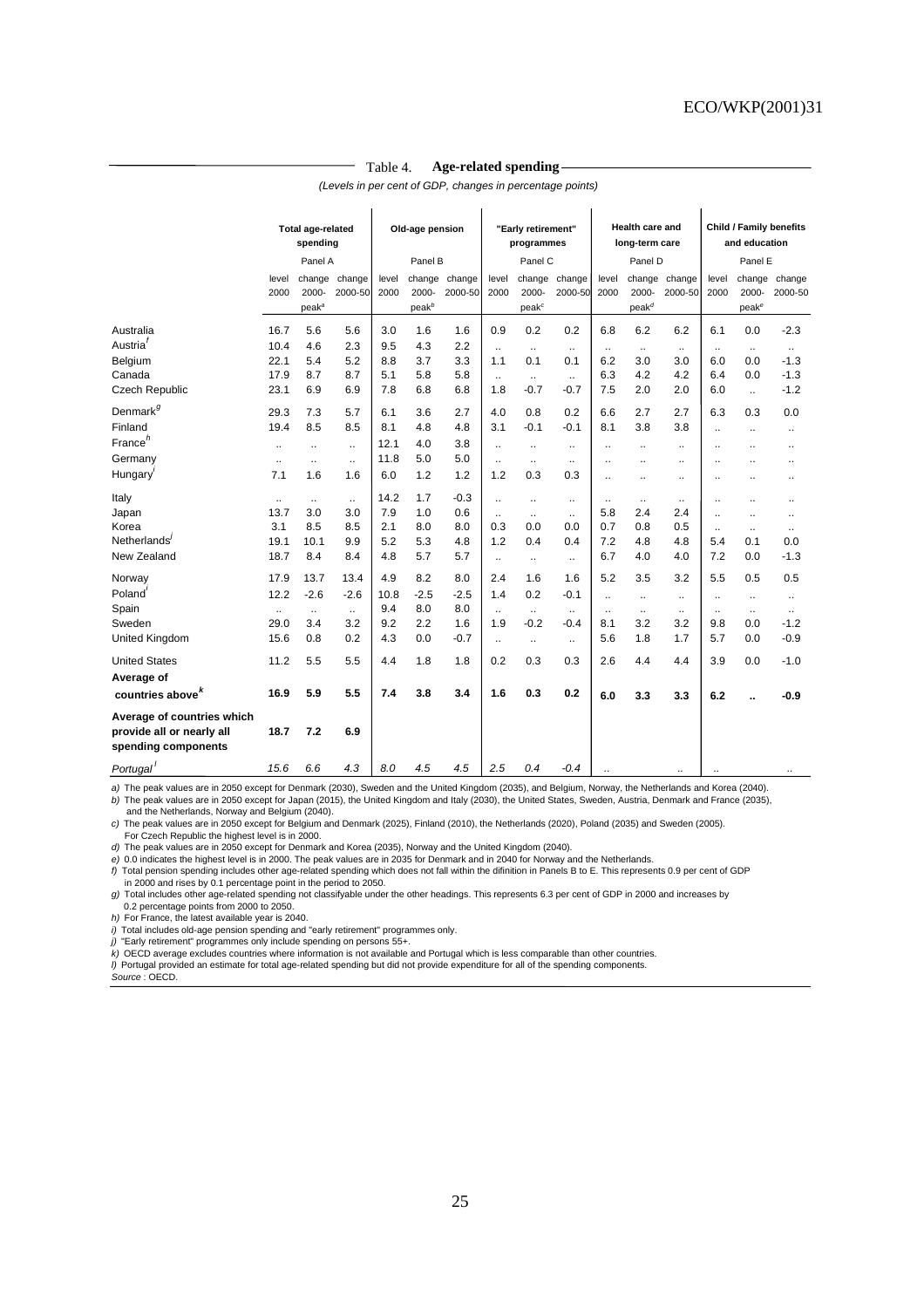|                             | Total old-age     | Total old-age                  | Contributions of: |                                   |                            |                   |  |  |
|-----------------------------|-------------------|--------------------------------|-------------------|-----------------------------------|----------------------------|-------------------|--|--|
|                             | pension spending, | pension<br>spending,           | Old-age           |                                   |                            |                   |  |  |
|                             | level in 2000     | change from<br>2000<br>to 2050 |                   | dependency ratio Employment ratio | Benefit ratio <sup>b</sup> | Eligibility ratio |  |  |
| Australia                   | 3.0               | 1.6                            | 2.5               | $-0.1$                            | $-0.5$                     | $-0.2$            |  |  |
| Austria                     | 9.5               | 2.2                            | 7.6               | $-1.9$                            | $-1.1$                     | $-2.4$            |  |  |
| Belgium                     | 8.8               | 3.3                            | 4.7               | $-0.7$                            | $-1.6$                     | 1.0               |  |  |
| Canada                      | 5.1               | 5.8                            | 5.1               | 0.0                               | $-0.6$                     | 1.3               |  |  |
| <b>Czech Republic</b>       | 7.8               | 6.8                            | 8.2               | $-0.8$                            | $-0.1$                     | $-0.1$            |  |  |
| Denmark                     | 6.1               | 2.7                            | 2.7               | $-0.3$                            | $-1.5$                     | 1.7               |  |  |
| Finland                     | 8.1               | 4.8                            | 5.2               | $-0.1$                            | $-0.2$                     | 0.0               |  |  |
| France <sup>c</sup>         | 12.1              | 3.8                            | 7.6               | $-0.5$                            | $-3.4$                     | 0.4               |  |  |
| Germany                     | 11.8              | 5.0                            | 6.4               | $-0.7$                            | $-2.7$                     | 2.1               |  |  |
| Hungary                     | 6.0               | 1.2                            | 2.9               | $-1.0$                            | $-0.3$                     | $-0.4$            |  |  |
| Italy <sup>d</sup>          | 14.2              | $-0.3$                         | 10.1              | $-3.2$                            | $-5.5$                     | $-1.5$            |  |  |
| Japan $d$                   | 7.9               | 0.6                            | 5.1               | $-1.2$                            | $-3.9$                     | 0.9               |  |  |
| Korea                       | 2.1               | 8.0                            | 4.8               | $-1.0$                            | 0.2                        | 5.0               |  |  |
| Netherlands                 | 5.2               | 4.8                            | 3.8               | $-0.5$                            | 0.2                        | 1.4               |  |  |
| New Zealand                 | 4.8               | 5.7                            | 4.7               | $-0.1$                            | 1.0                        | 0.0               |  |  |
| Norway                      | 4.9               | 8.0                            | 3.0               | 0.1                               | 3.9                        | 1.2               |  |  |
| Poland                      | 10.8              | $-2.5$                         | 7.3               | $-1.3$                            | $-5.9$                     | $-2.1$            |  |  |
| Spain                       | 9.4               | 8.0                            | 8.6               | $-2.6$                            | 0.0                        | 2.0               |  |  |
| Sweden $d$                  | 9.2               | 1.6                            | 3.9               | $-0.5$                            | $-2.1$                     | 0.4               |  |  |
| United Kingdom <sup>d</sup> | 4.3               | $-0.7$                         | 1.7               | 0.1                               | $-2.5$                     | 0.1               |  |  |
| <b>United States</b>        | 4.4               | 1.8                            | 2.4               | $-0.1$                            | $-0.2$                     | $-0.3$            |  |  |
| Average of countries abov   | 7.4               | 3.4                            | 5.2               | $-0.8$                            | $-1.3$                     | 0.5               |  |  |
| Portugal                    | 8.0               | 4.5                            | 6.1               | $-1.0$                            | $-2.7$                     | 1.1               |  |  |

#### Table 5. **Decomposition of changes in old-age pension spending : 2000-2050** *<sup>a</sup>*

(Level in per cent of GDP, changes in percentage points)

 $\overline{a}$ See Annex for methodology and detailed information on the time profile. Columns do not add up because linear approximations are used.

b) The associated percent declines in average benefits relative to average productivity over the period 2000 to 2050 is particularly important in the following countries: Belgium (-16%), Denmark (-11%), France (-21%), Germany (-20%), Italy (-30%), Japan (-38%), Poland (-51%), Sweden (-22%) and the United Kingdom (-47%). All other countries are under are under 10 per cent except Norway where the average benefit is projected to rise by 53.6 per cent.

c) For France, data are available for 2040.

d) For these countries information on the number of pension recipients and average pensions was not available. These variables were estimated by the OECD Secretariat except for Italy, where data refer to the number of pensions and not the number of pensioner

e) Average excludes countries where national information is not available and Portugal which is less comparable than other countries. Source: OECD.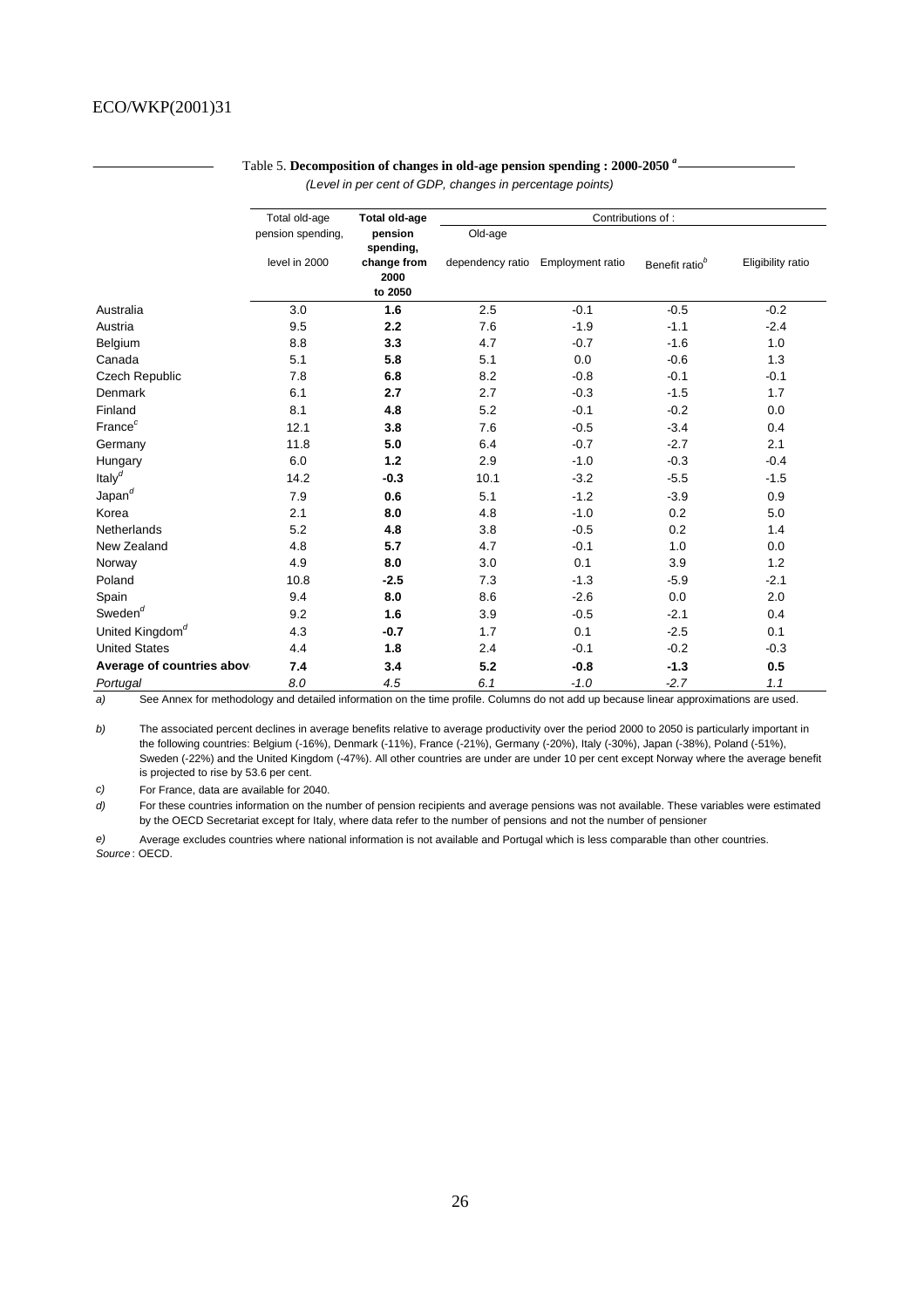|                                                                                        |                  |                   |                  | Primary Deficit (-) / Surplus (+)                |
|----------------------------------------------------------------------------------------|------------------|-------------------|------------------|--------------------------------------------------|
|                                                                                        | Total<br>revenue | Total<br>spending | Total            | Primary balance Old age pension<br>spending only |
| Panel A. Contries reporting age-related spending items in addition to old-age pensions |                  |                   |                  |                                                  |
| <b>Belgium</b>                                                                         |                  |                   |                  |                                                  |
| 2000, level                                                                            | 48.1             | 41.3              | 6.8              |                                                  |
| Change 2000-2050                                                                       | 0.1              | 4.3               | $-4.2$           | $-2.4$                                           |
| Canada                                                                                 |                  |                   |                  |                                                  |
| 2000, level                                                                            | 38.7             | 29.0              | 9.7              |                                                  |
| Change 2000-2050                                                                       | $-1.2$           | 8.2               | $-9.4$           | $-6.6$                                           |
| <b>Czech Republic</b>                                                                  |                  |                   |                  |                                                  |
| 2000, level<br>Change 2000-2050                                                        | 39.5<br>0.0      | 41.9<br>6.8       | $-2.4$<br>$-6.8$ | $-6.7$                                           |
| Denmark                                                                                |                  |                   |                  |                                                  |
| 2000, level                                                                            | 52.6             | 48.3              | 4.3              |                                                  |
| Change 2000-2050                                                                       | 1.7              | 5.7               | $-4.0$           | $-1.0$                                           |
| <b>Finland</b>                                                                         |                  |                   |                  |                                                  |
| 2000, level                                                                            | 47.4             | 41.9              | 5.5              |                                                  |
| Change 2000-2050                                                                       | $-1.7$           | 8.5               | $-10.2$          | $-6.4$                                           |
| Japan                                                                                  |                  |                   |                  |                                                  |
| 2000, level                                                                            | 29.4             | 32.3              | $-2.9$           |                                                  |
| Change 2000-2050                                                                       | 0.1              | 3.0               | $-2.9$           | $-0.5$                                           |
| Korea                                                                                  |                  |                   |                  |                                                  |
| 2000, level                                                                            | 28.1             | 25.6              | 2.5              |                                                  |
| Change 2000-2050<br>Norway                                                             | $-1.8$           | 8.4               | $-10.2$          | $-9.7$                                           |
| 2000, level                                                                            | 49.8             | 43.2              | 6.6              |                                                  |
| Change 2000-2050                                                                       | $-0.5$           | 16.5              | $-17.0$          | $-10.5$                                          |
| Netherlands                                                                            |                  |                   |                  |                                                  |
| 2000, level                                                                            | 46.9             | 42.7              | 4.2              |                                                  |
| Change 2000-2050                                                                       | 3.2              | 10.1              | $-6.9$           | $-1.8$                                           |
| <b>New Zealand</b>                                                                     |                  |                   |                  |                                                  |
| 2000, level                                                                            | 36.2             | 34.9              | 3.2              |                                                  |
| Change 2000-2050                                                                       | 0.9              | 11.2              | $-10.3$          | $-7.5$                                           |
| Poland <sup>b</sup>                                                                    |                  |                   |                  |                                                  |
| 2000, level                                                                            | 38.2             | 39.1              | $-0.9$           |                                                  |
| 2000-2050                                                                              | $-1.2$           | $-2.2$            | 1.0              | 1.3                                              |
| Sweden                                                                                 |                  |                   |                  |                                                  |
| 2000, level<br>Change 2000-2050                                                        | 56.5<br>$-3.3$   | 52.2<br>3.6       | 4.3<br>$-7.0$    | $-5.4$                                           |
| <b>United Kingdom</b>                                                                  |                  |                   |                  |                                                  |
| 2000, level                                                                            | 40.1             | 36.1              | 4.0              |                                                  |
| Change 2000-2050                                                                       | $-0.3$           | 1.2               | $-1.5$           | $-0.6$                                           |
| United States <sup>c</sup>                                                             |                  |                   |                  |                                                  |
| 2000, level                                                                            | 29.7             | 25.5              | 4.2              |                                                  |
| Change 2000-2050                                                                       | $-0.3$           | 4.9               | $-5.2$           | $-1.6$                                           |
| Average change for countries above                                                     | $-0.3$           | 6.4               | $-6.8$           | $-4.2$                                           |
| Panel B. Countries reporting old-age pension spending only                             |                  |                   |                  |                                                  |
| Germany                                                                                |                  |                   |                  |                                                  |
| 2000, level                                                                            | 46.9             | 44.4              | 2.4              |                                                  |
| 2000-2050                                                                              | 2.8              | 5.0               | $\alpha$         | $-2.2$                                           |
| Italy                                                                                  |                  |                   |                  |                                                  |
| 2000, level                                                                            | 46.9             | 42.0              | 5.0              |                                                  |
| 2000-2050                                                                              | $0.0\,$          | $-0.3$            | $\sim$           | 0.2                                              |
| Spain                                                                                  |                  |                   |                  |                                                  |
| 2000, level                                                                            | 40.1             | 37.0              | 3.2              |                                                  |
| 2000-2050                                                                              | 0.0              | 8.0               | $\cdot$          | $-8.0$                                           |
| Average change for countries above                                                     | 0.9              | 4.2               | ٠.               | $-3.3$                                           |
| Portugal                                                                               |                  |                   |                  |                                                  |
| 2000, level                                                                            | 47.0             | 48.8              | $-1.8$           |                                                  |
| 2000-2050                                                                              | 1.5              | 2.4               | -0.9             |                                                  |

Table 6. **Changes in spending, revenues and the primary balance**

.. Refers to unavailable data. a) Changes in the primary balance holding age-related spending other than pensions constant.

b) For Poland, total includes old-age spending and "early retirement" spending only.

c) Projections for revenues do not include the recent tax reduction proposals of the United States Administration.<br>Source: OECD.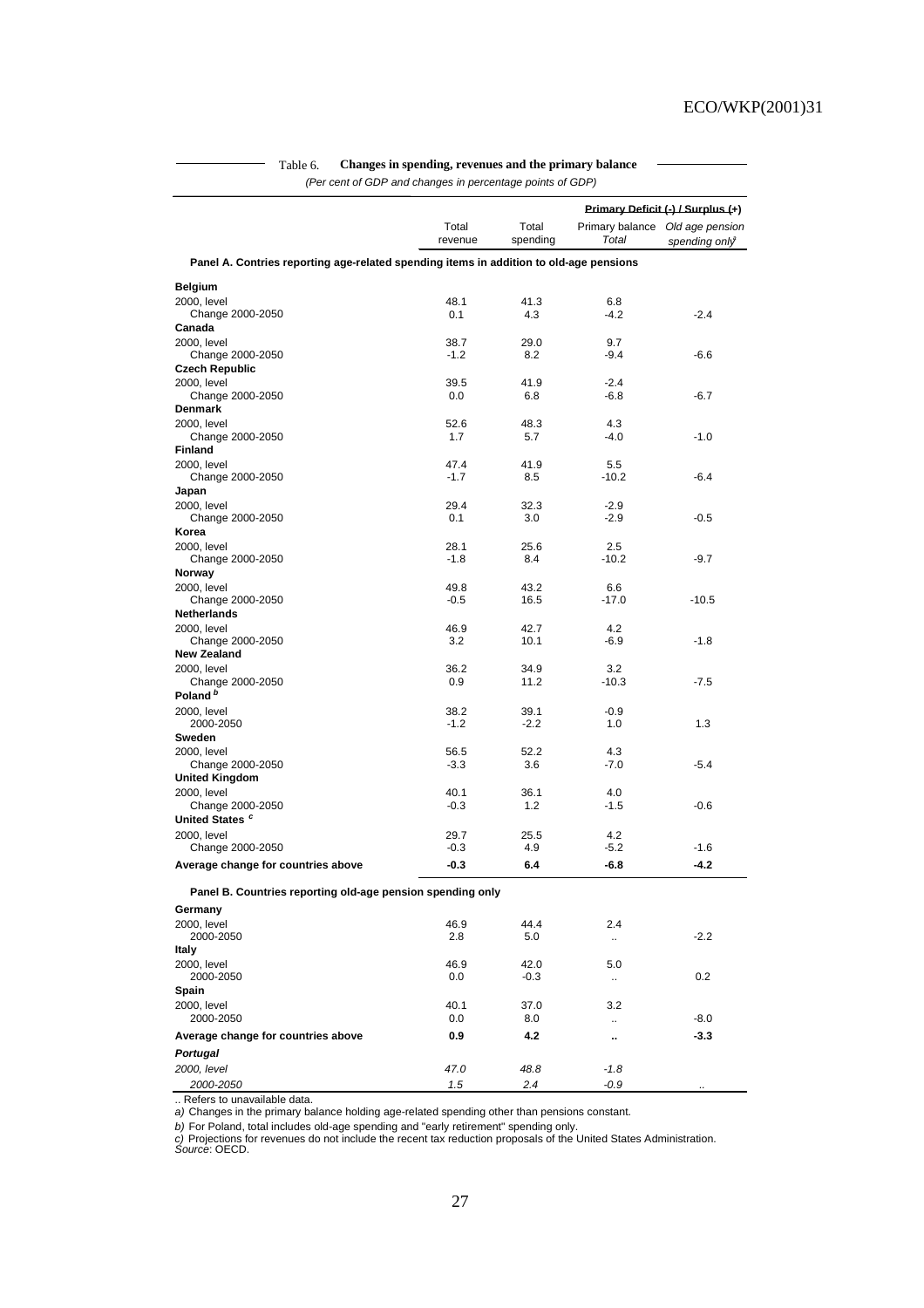#### Table 7. **The Impact of Ageing in a "Stylised" Country, 2000-2050** *<sup>a</sup>*

#### Panel A. Changes in primary balances and net debt for a "stylised" country (difference between 2000 and 2050 in percentage points of GDP)

|                                                                                     | Change in: | <b>Difference</b> |             |
|-------------------------------------------------------------------------------------|------------|-------------------|-------------|
|                                                                                     | Primary    | Debt              | relative to |
|                                                                                     | balance    |                   | baseline    |
| Baseline                                                                            |            |                   |             |
| Impact of all age-related spending on the "stylised" country                        | $-6.1$     | $-96$             |             |
| -- Impact abstracting from initial debt and primary surpluses <sup>b</sup>          | $-6.1$     | $-210$            |             |
| -- Impact of initial and sustained primary surpluses <sup>c</sup>                   |            | 115               |             |
| Impact of pension spending alone <sup>d</sup>                                       | $-4.2$     | $-74$             | 22          |
| Policy simulations                                                                  |            |                   |             |
| Sustained primary deficit of 1 per cent of GDP <sup>e</sup>                         | $-6.1$     | $-435$            | $-340$      |
| Primary surpluses disappear after 10 years                                          | $-8.6$     | $-274$            | $-178$      |
| Sensitivity test                                                                    |            |                   |             |
| Sustained increase in the primary surplus of 1 percentage point of GDP <sup>T</sup> | $-6.1$     | $-1$              | 97          |
| Age-related spending is 1 percentage point lower in 2050                            | $-5.1$     | $-62$             | 34          |
| Initial debt is 10 percentage points lower                                          | $-6.1$     | $-75$             | 21          |
| Real interest rates are one percentage point lower                                  | $-6.1$     | -61               | 35          |

Panel B. Policy measures to keep debt constant as a share of GDP at the end of the period

|                                                                                                |            | Year policy measure takes effect: |            |
|------------------------------------------------------------------------------------------------|------------|-----------------------------------|------------|
|                                                                                                | $2005^{9}$ | $2015^{9}$                        | $2025^{9}$ |
| Reduction in the number of pension beneficiaries (per cent)                                    | 7.7        | 9.5                               | 12.3       |
| Reduction in average pension benefits (per cent)                                               | 17.3       | 21.3                              | 29.9       |
| Increase in the primary surplus needed to keep debt constant at the level in 2000 <sup>n</sup> | 1.1        |                                   |            |
| Memorandum item:                                                                               |            |                                   |            |
| Increase in the primary surplus needed to eliminate all debt by 2050 <sup>h</sup>              | 1.8        |                                   |            |

a) The "stylised" country has pension spending equal to 8 per cent of GDP, a primary surplus of 2.5 per cent and net debt to 55 per cent of GDP. This country experiences an ageing-related shock measured by the median value in country submissions for the number of pensioners, average pensions, health-care spending and other age-related spending over the period. b) Initial debt and primary balances, excluding the effects of ageing, are set to zero.

c) Assumes that age-related spending increases in line with GDP.

d) Assumes that other age-related spending increases in line with GDP.

e) The primary deficit is assumed to be 1 per cent of GDP initially (compared to a surplus of 2.5 per cent in the baseline). The deficit is assumed to remain constant over the period, excluding the effect of ageing. The impact of ageing is then introduced in this new baseline.

f) Increase throughout the period from 2000 excluding the effect of ageing. The impact of ageing is then introduced in this new baseline.

g) The reduction is fully implemented in the corresponding year and sustained through the period.

 $h$ ) The surpluses are sustained throughout the period.

Source: OECD.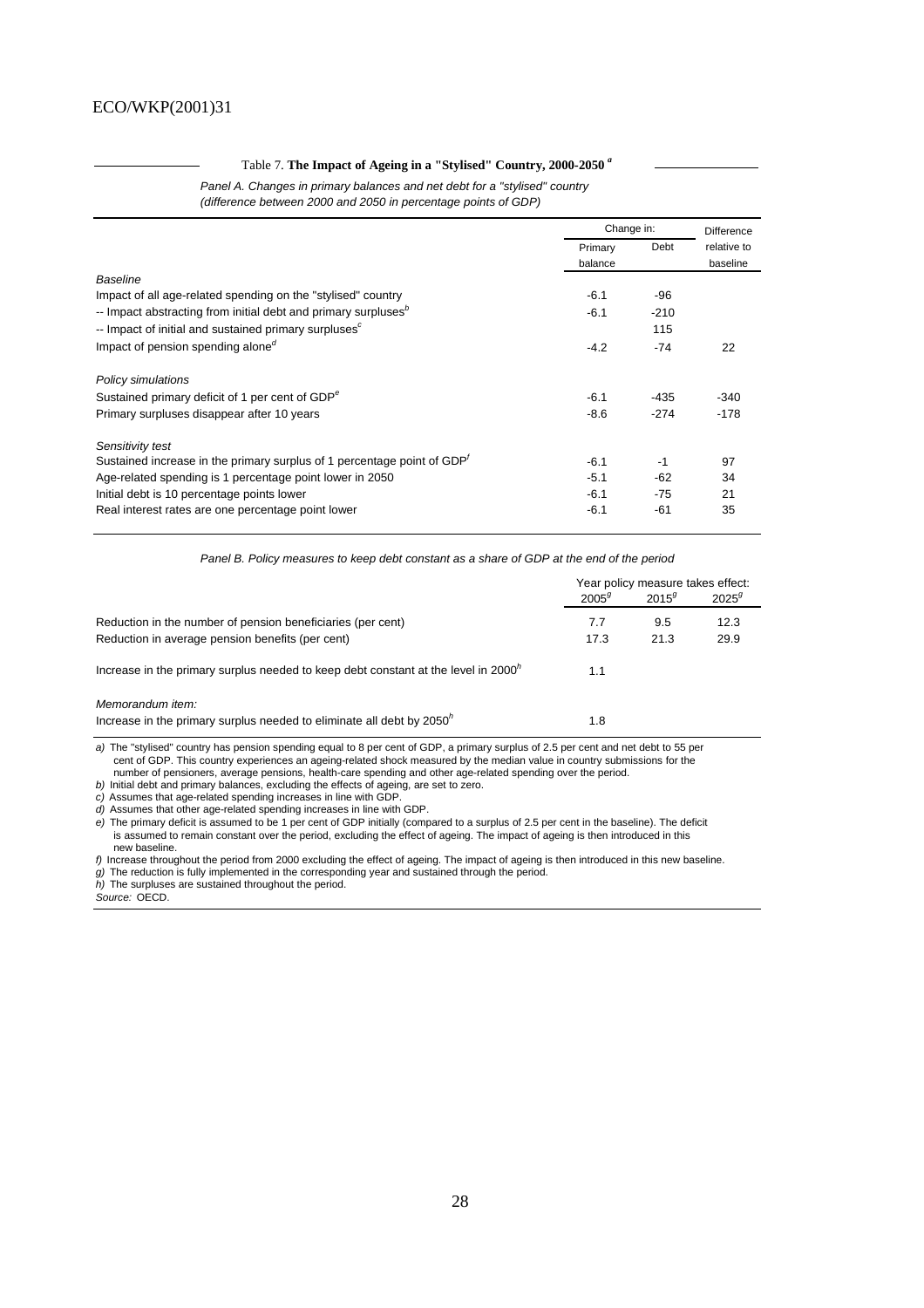|                                                                                                  |                     |                                  | (Percentage points of GDP)                                                                            |                     |                                  |
|--------------------------------------------------------------------------------------------------|---------------------|----------------------------------|-------------------------------------------------------------------------------------------------------|---------------------|----------------------------------|
|                                                                                                  | Old-age<br>pensions | Total<br>age-related<br>spending |                                                                                                       | Old-age<br>pensions | Total<br>age-related<br>spending |
| Increased longevity (+3 years for<br>males and +2 years for<br>females relative to baseline)     | 1.0                 | 1.4                              | Fall in unemployment rates<br>(decline to levels experienced in<br>late 1960s)                        | $-0.3^{b}$          | $-0.5^{b}$                       |
| Higher fertility (+15% relative to<br>baseline)                                                  | $-0.7$              | $-0.8$                           | Lower older worker participation<br>rates (5 percentage points lower<br>by 2050 relative to baseline) | 0.3                 | 0.5                              |
| Higher migration (+50% by end<br>of period relative to baseline)                                 | $-0.5$              | $-0.7$                           | Lower female participation rates<br>(5 percentage points lower in<br>2050 relative to baseline)       | 0.3                 | 0.5                              |
| Fall in labour productivity growth<br>(fall in growth rate by 1/2 point<br>relative to baseline) | 0.5                 | 0.6 <sup>c</sup>                 |                                                                                                       |                     |                                  |

#### Table 8. **Average impact of sensitivity tests on total age-related spending: 2000-2050** *<sup>a</sup>*  $\overline{a}$

a) Results are defined relative to baseline at the end of the period. Results are averaged over countries providing data. For country coverage see<br>Table A.13. France, Germany, Italy and Spain are excluded from the results

particularly for Belgium, Italy, France and Spain, such that the impact of the total fall in unemployment over the period would be larger than reported here.

c) Excluding the Czech Republic and the United States because projections of spending on health and long-term care and education are insensitive to the change in productivity growth in these two countries, i.e. lower productivity growth does not lead to a fall in wage growth relative to baseline in these two countries.

Source : OECD.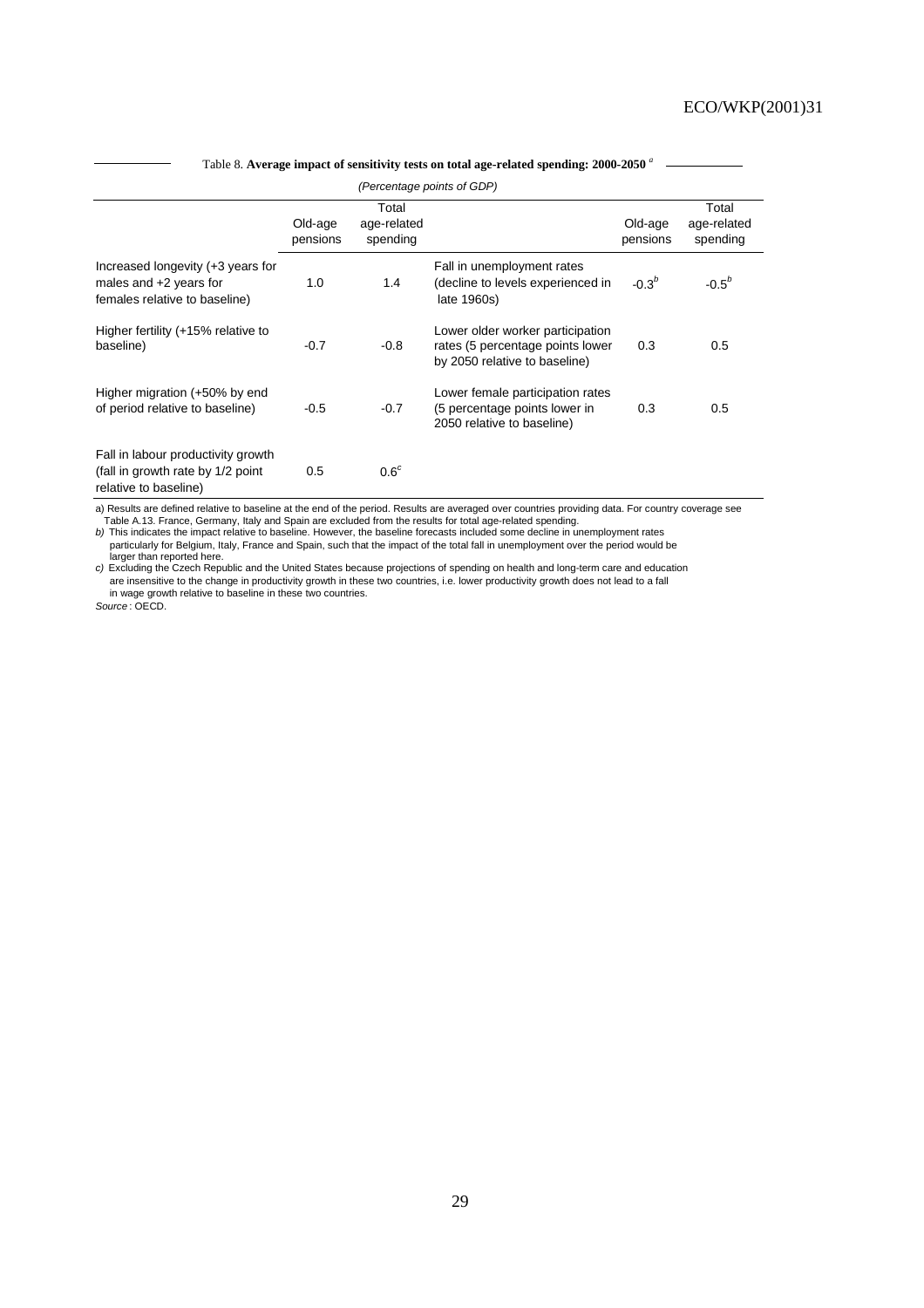

#### **Figure 1. Trends in old-age dependency ratios** 1

**Panel A. Faster-ageing countries**





1.The old-age dependency ratio is the elderly population [65+] as a percentage of the working-age population [20-64]. Source: OECD.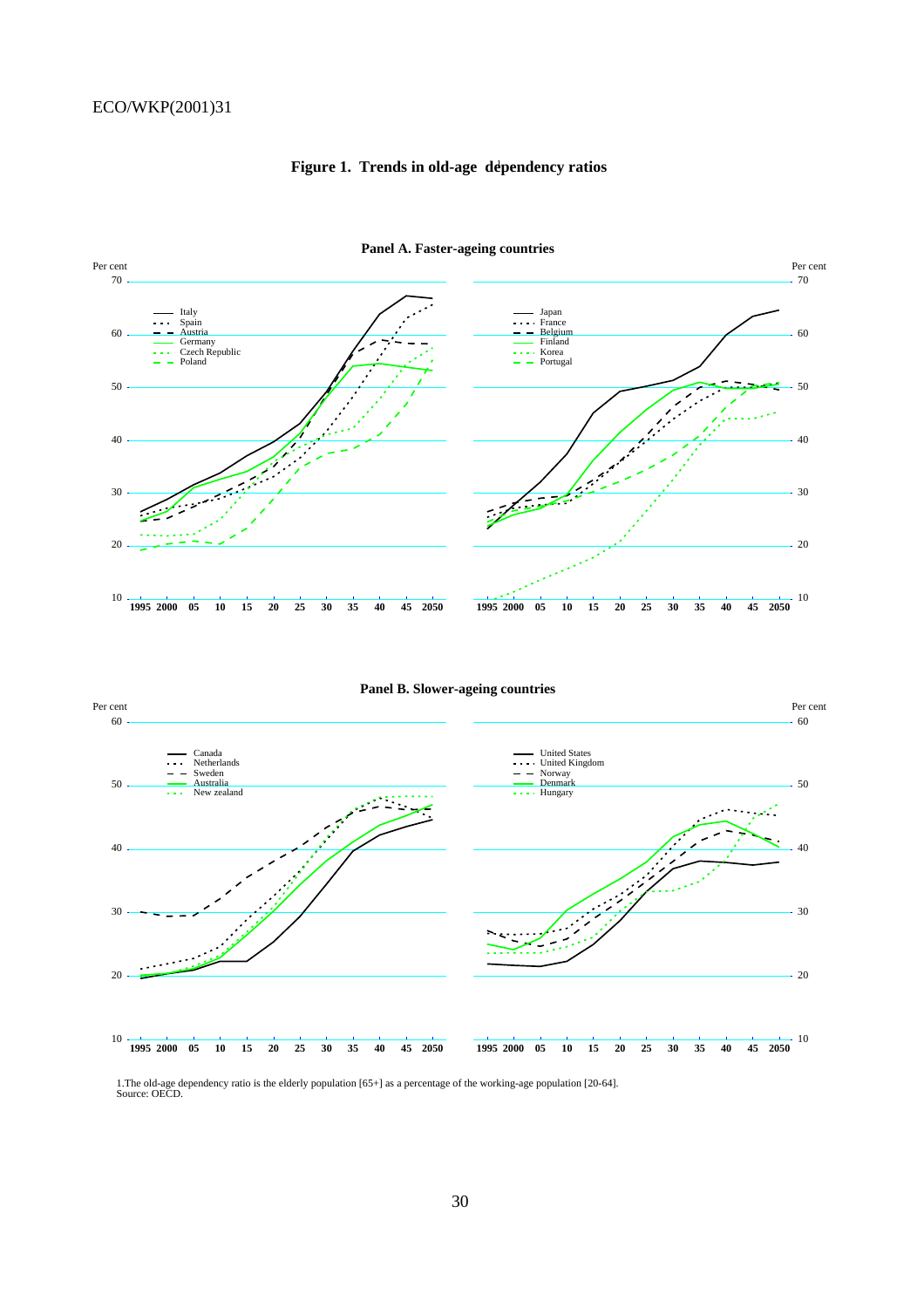

 **Figure 2. Projected growth of GDP and labour productivity** (average annual growth rate from 2000 to 2050)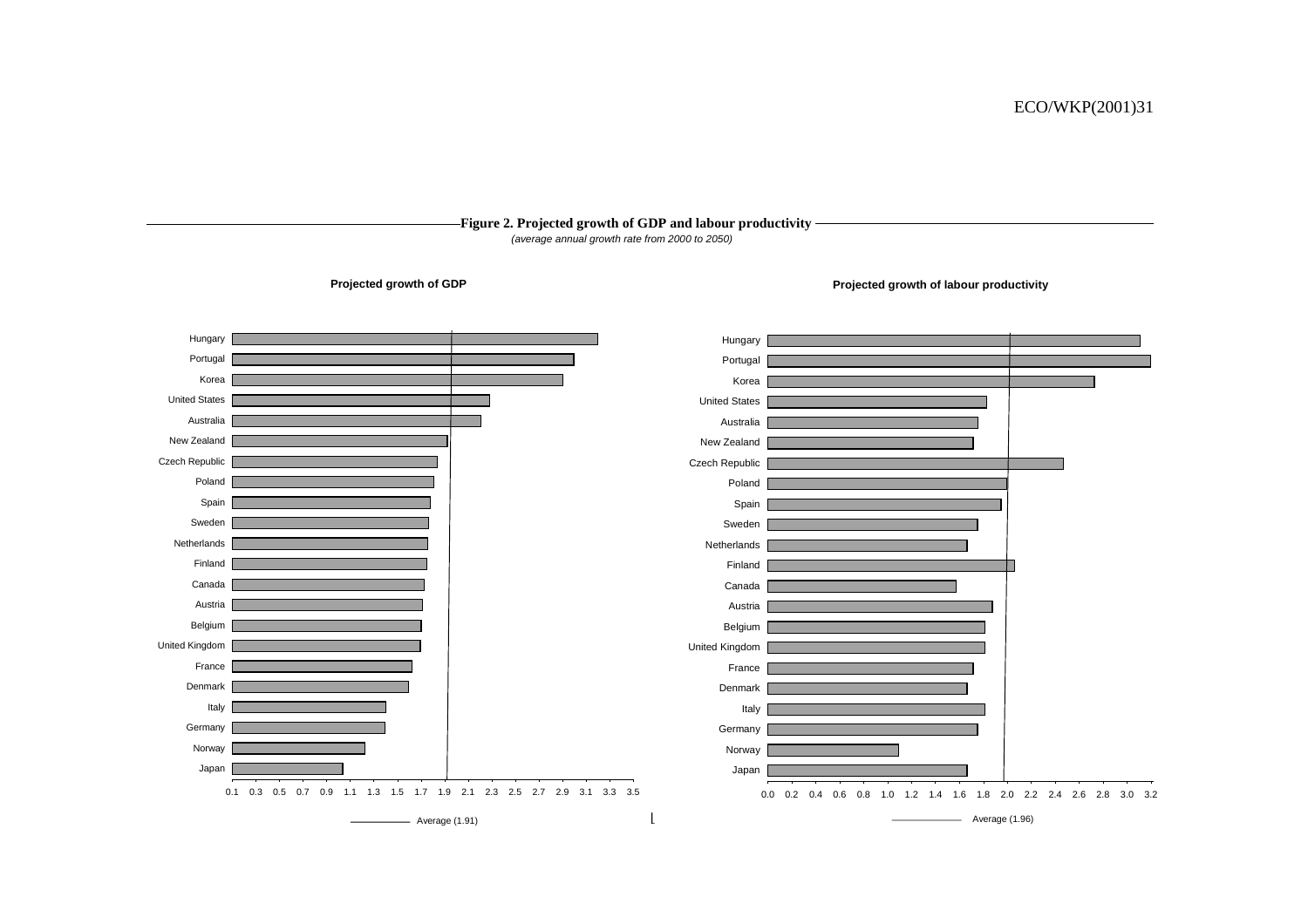





Source : OCDE.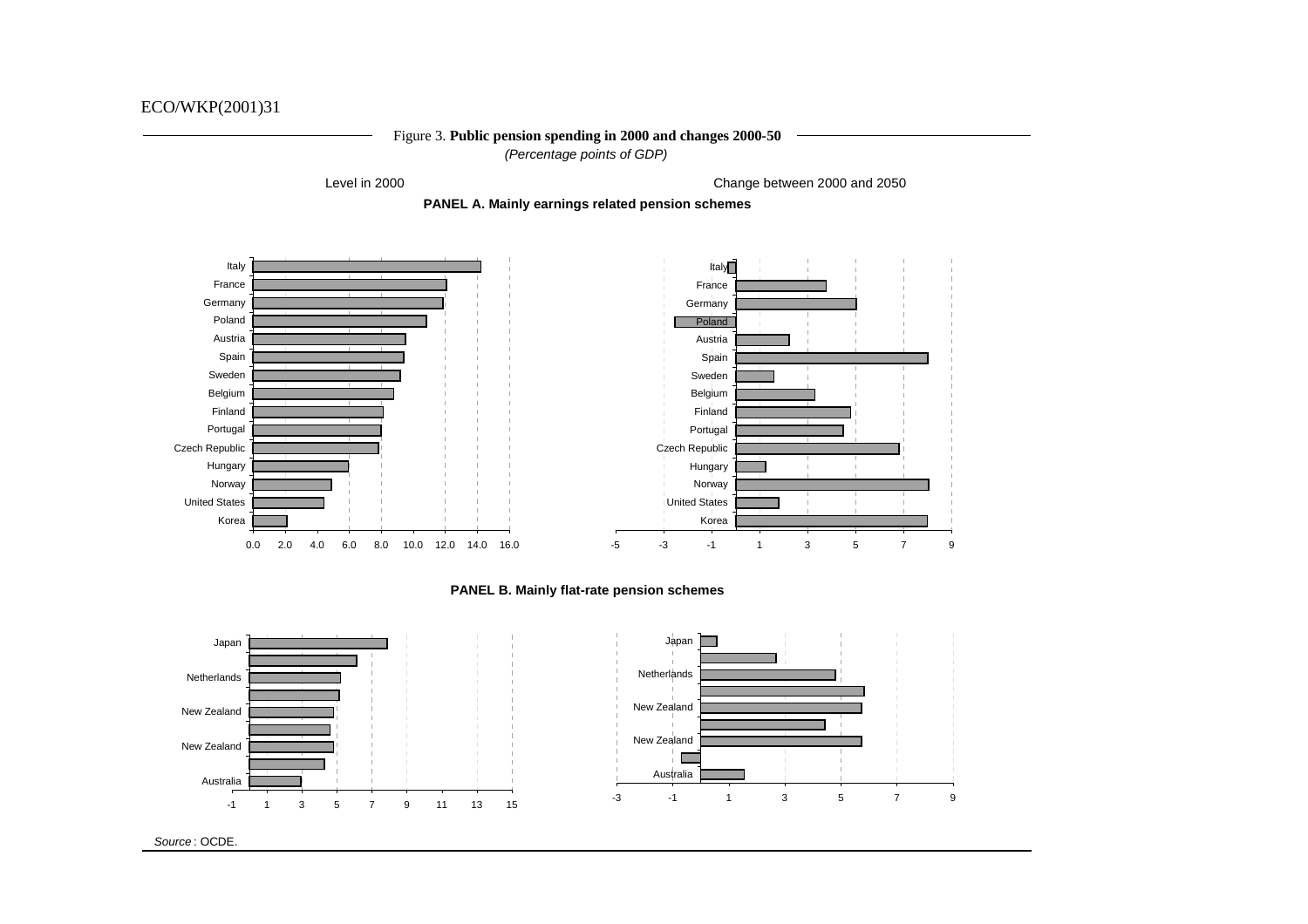### **ANNEX: SUPPORTING MATERIAL**

#### **1. Population projections**

1

39. The total population is projected to decline in absolute terms in ten of the countries under consideration (Austria, Belgium, Czech Republic, Finland, Germany, Hungary, Italy, Japan, Poland and Spain) (Table A.1). The old-age dependency ratio (defined as the ratio of the population age 65 and over to the working-age population aged 20-64) rises in all countries but the speed and timing differ across countries. A decomposition of the old-age dependency ratio indicates a continuing rapid fall in the working-age population due to low fertility rates, combined with a continued increase in the number of the elderly but in many countries it will reach a peak between 2030-2035 (Table A.2). This mainly reflects an absolute fall in the number of the elderly as the baby boom generation passes away and, to some extent, a more modest decline in the working age population, as result of immigration and the recovery in fertility rates in some countries (See Box 1 in the main text). The youth dependency ratio (defined as the ratio of the population under 20 to the population aged 20 to 64) falls in all countries except Italy, the Netherlands and Portugal. Particularly large declines are projected for Canada, Korea, New Zealand and Poland.

40. These demographic developments are also very sensitive to underlying demographic assumptions and, in particular, to longevity. Alternative projections used in the sensitivity analysis (see below), in which the assumption for longevity is calibrated on an increase in average lifetimes at birth of  $3\frac{3}{4}$  years for males and 2 years for females on top of those in the baseline (Table 1 in the main text), result in an old-age dependency ratio 6 percentage points higher than in the baseline projections at the end of the period. (Table A.3 and Table A.4). $^{21}$ 

#### **2. Assumptions underlying the macroeconomic projections**

41. The values chosen by countries for unemployment and participation rates, on the basis of the assumptions in Box 1 of the main text, are shown in Table A.5. This indicates wide variation in the change in participation rates across countries, with larger increases in participation rates for women in countries with low participation rates at the beginning of the period. While participation rates for males aged 25 to 54 were agreed to be kept constant, Australia, Austria, Italy, Poland, Spain and Sweden assumed increasing rates. Since the increases of female participation rates were set in terms of the male rates, this has knock-on effects on female participation rates as well. Upward adjustment in participation rates in the 54-65 age group occurs in a few countries, reflecting the assumed impact of reforms to pension systems (Australia, Austria, Belgium, the Czech Republic, Germany, Italy, the Netherlands and Poland). The increase for Austria is 33 percentage points well above the other countries. Some countries reduced unemployment rates to below the structural rate in 2000 by the end of the period, reflecting the assumed impact of the labour market reforms (Belgium, France, and Italy, and to a lesser extent, the Czech Republic, Germany, Finland, Hungary and Poland). The decline in the unemployment rates for Spain was outside the agreed guidelines under this exercise. The sensitivity analysis reported below provides some indication of the importance that this might have.

<sup>20.</sup> These assumptions for increased longevity, which were estimated by Eurostat, were set so as to broadly represent having a 2/3 probability of occurring. The probability distribution was based on previous errors in population projections in EU countries. A similar approach was used for fertility. Thus, the results of these simulations are broadly comparable.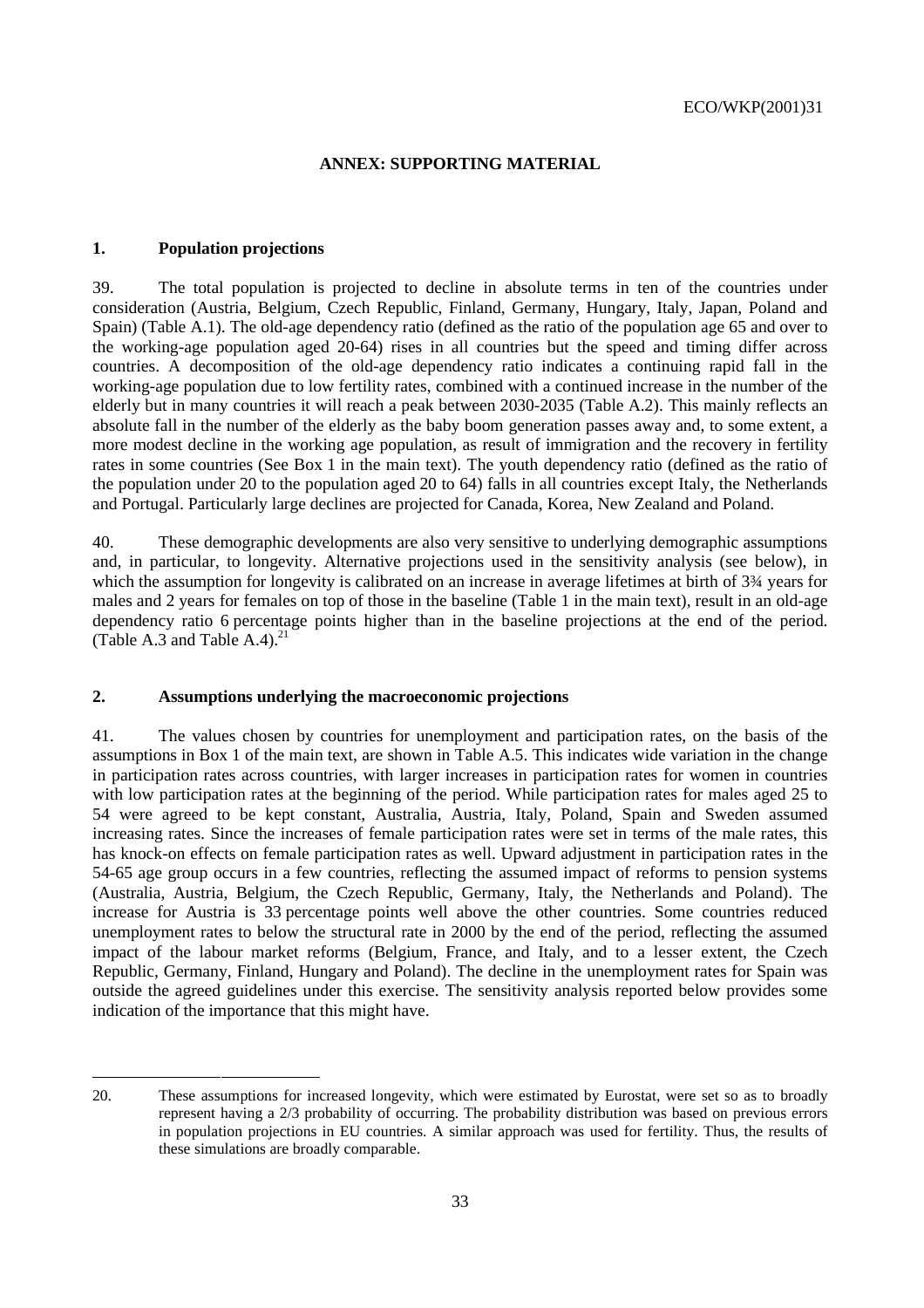## **3. Profile of age-related spending over time**

42. The profiles of age-related spending from 1995 to 2050 are shown in Tables A.6 to A.12 for the six components of age-related spending included here (old-age pension, "early retirement" pensions, health care, long-term care, family and child benefits and education).

## **4. Decomposition of the change in old-age-pension spending.**

- 43. Table 4 in the main text uses a simple decomposition to isolate the impact of four ratios:
	- − A dependency ratio (ODR): those aged 55 and over as a share of the population aged 20 to  $54^{22}$
	- The employment ratio (EMP): the inverse of the ratio of employment to the working-age population (20-64).
	- The benefit ratio (BEN): the average benefit relative to GDP per worker;
	- The eligibility ratio (ELIG): the share of individuals 55 and over receiving benefits;

These were estimated using the following formulae:

$$
\frac{Pension spending}{GDP} = \left(\frac{Numberof pension recipients}{Employment}\right) * \left(\frac{Average pensionbenifit}{Average productivity}\right)
$$

where the ratio of pension recipients to employment can be decomposed into the ratio of those aged 55 or older to the working age population (ODR), the inverse of the employment ratio (EMP) and the proportion of those aged 55 or older who are entitled to a pension (ELIG).

$$
\frac{Pens}{GDP} = \frac{Pop(55+)}{Pop(20-64)} * \frac{Pop(20-64)}{Empl} * \frac{Rec}{Pop(55+)} * \frac{AvBen}{AvPdty} = ODR * EMP * ELIG * BEN
$$
 (1)

44. The linear decomposition of the change in levels in the ratio of public pension spending as a share of GDP can be expressed as:

$$
\Delta \left( \frac{Pens}{GDP} \right) = \left( \frac{Pens}{GDP} \right), \ \dot{g}_i \left( \frac{Pens}{GDP} \right)
$$
\n
$$
\Delta \left( \frac{Pens}{GDP} \right) = \left[ \text{Contrib} \left( ODR \right) + \text{Contrib} \left( EMP \right) + \text{Contrib} \left( BEN \right) + \text{Contrib} \left( ELIG \right) \right] + \varepsilon_i, \tag{2}
$$
\n
$$
\text{and } \text{Contrib}(X) = \left( \frac{Pens}{GDP} \right) \dot{g}_i(X),
$$

<sup>-</sup>21. The ratio of 55+ to the working age population is used to take account of the fact that a considerable share of older workers retire before 65.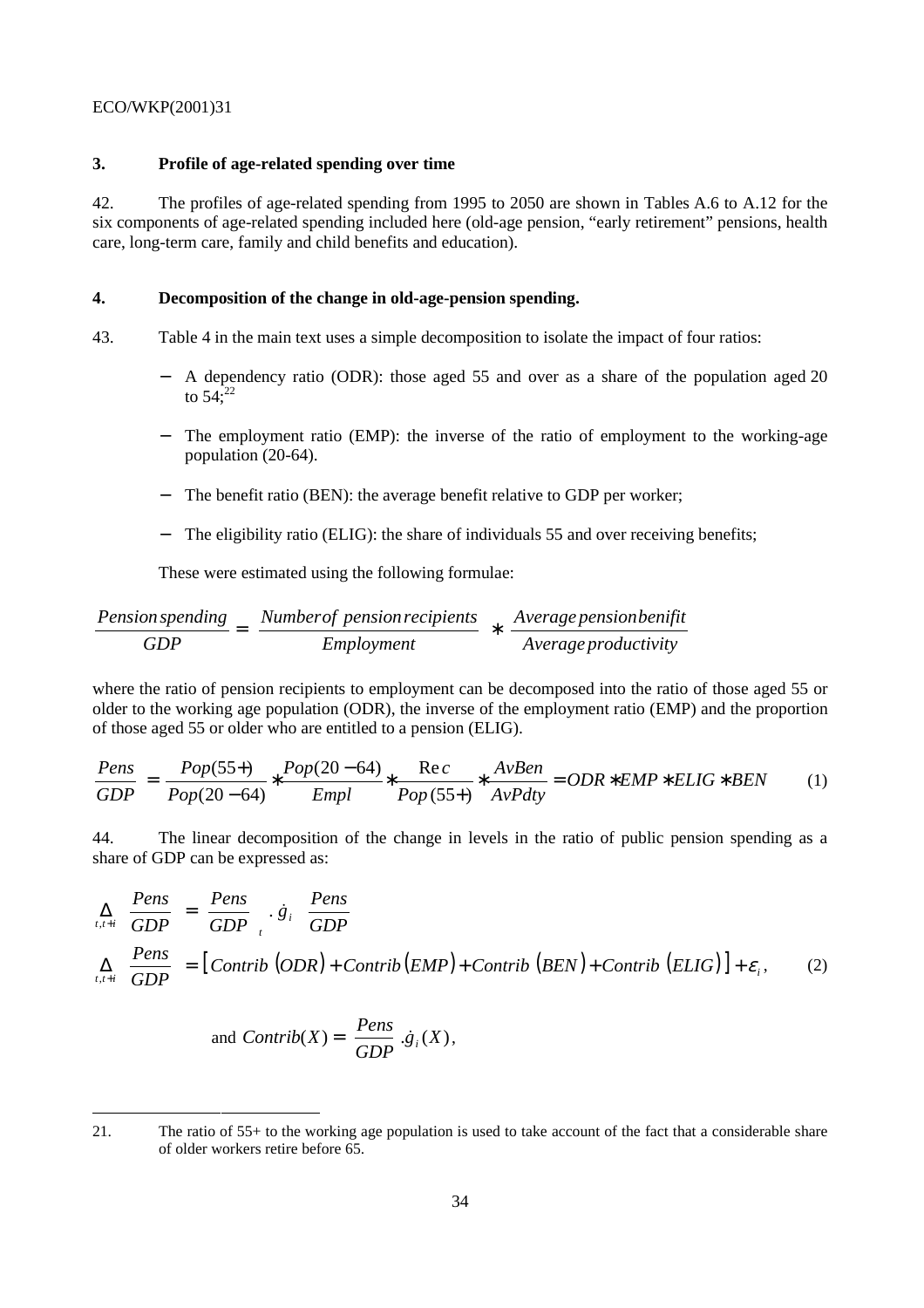where  $\dot{g}_i$  is the percentage growth rate of the term in brackets and  $\varepsilon_i$  is the residual from the log linearisation. Average benefits are defined as total pension expenditure in any year divided by the number of beneficiaries. In the absence of information on beneficiaries, the Secretariat assumed that the number of beneficiaries equalled the non-active share of the population aged 55+ for France, Japan, Sweden and the United Kingdom. This approximation for the eligibility ratio leads to an overestimation of the number of beneficiaries and the eligibility ratio and an underestimation in the average benefit. For Italy, the number of pensions, rather than the number of pensioners, was used.

45. To minimise the large residuals which normally appear when linearising a non-linear relationship with large changes, the results were calculated for each five year period and the per cent changes in spending as a share of GDP for each period were added together.

46. Box A.1 provides a list of measures/reforms to pension systems in OECD countries affecting average benefits and the effective age of retirement that have been included in the projections.

#### **Box A.1. Policies affecting average benefits and eligibility country detail**

*Australia*

- Tax-free bonus for those working after pension age.

*Austria*

- Pension system for civil servants is aligned to a greater extent on the private sector scheme.

- Tightened eligibility requirements for early retirement including:

 - A gradual rise in the pensionable age for early retirement for men from 60 to 61.5 and for women from 55 to 56.5 between 2000 and 2002.

- Introduction of a bonus/malus – system for early/late retirement.

- Tightening of conditions for disability pensions.

- Reduction of widowers' and widows' pensions in case of own income/pension.

- Indexation of pensions according to net wages since 1993.

*Belgium*

- Indexation of pensions on prices since the early 1980s for the general pension scheme for wage-earners and the selfemployed. Some minor real increases are allowed for specific groups.

- Indexation of wage-ceilings to real wages interrupted between 1982 and 1999.

- Gradual rise in the pensionable age of women from 60 to 65 (the same as for men) over the period 1997 to 2009.

- Period used for calculation of full benefits for women increased from 40 to 45 years over the period 1997 to 2009.

- Minimum work history for retirement before the age of 65 under the old-age pension scheme progressively increased from 20 to 35 years over the period 1997 to 2005.

- The age of early retirement under collectively-bargained arrangements raised from 55 to 58 years.

*Czech Republic*

- Lengthening in the number of years of earnings used to calculate pensions from 10 to 30 by 2016.

- Increase of retirement age.

Tightening up of conditions for disability pensions.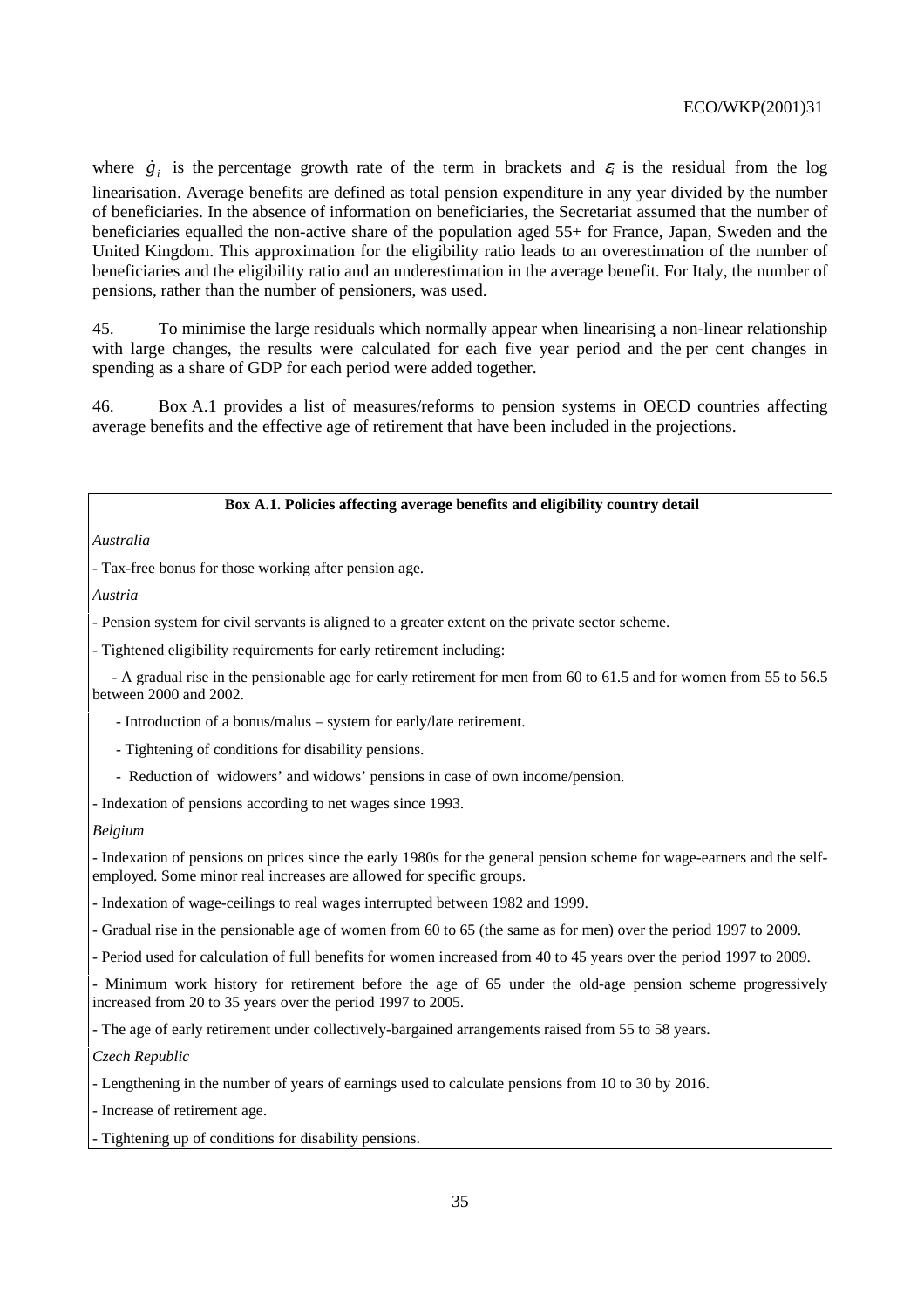| - Equalisation of widowers' and widows' pension.                                                                                                                                      |
|---------------------------------------------------------------------------------------------------------------------------------------------------------------------------------------|
| - Introduction of an actuarially fair adjustment for early retirement pensions.                                                                                                       |
| Denmark                                                                                                                                                                               |
| - A premium paid to individuals working after 62.                                                                                                                                     |
| Finland                                                                                                                                                                               |
| - Reference earnings for calculating benefits increased from last 4 to last 10 years of earnings, phased in by 2003.                                                                  |
| - Wages used to calculate benefits are defined net of employees' pension contributions.                                                                                               |
| - Weight of the wage component in the formula for indexing old-age pensions (65 and over) reduced to 20 per cent.                                                                     |
| - Reduction of the rate of accrual of pension rights under early retirement pensions.                                                                                                 |
| - The minimum age for access to the individual early retirement pension raised by 2 years.                                                                                            |
| France                                                                                                                                                                                |
| - Pensions indexed on prices rather than wages.                                                                                                                                       |
| - Pensions calculated on the basis of best 25 years of earnings rather than 10.                                                                                                       |
| - Minimum contribution period for retirement on a full pension at 60 progressively increased from 37.5 to 40 years.                                                                   |
| Germany                                                                                                                                                                               |
| - Indexing of pensions to net wages from 1992.                                                                                                                                        |
| - Temporary indexing of pensions to inflation in 2001 and 2002. From 2002 onwards, a demographic progression<br>factor takes into account the lengthening in average lifetimes at 65. |
| - Progressive standardisation of retirement ages to 65 over the period to 2004.                                                                                                       |
| Greece                                                                                                                                                                                |
| - Maximum replacement rates reduced by 25 per cent.                                                                                                                                   |
| Hungary                                                                                                                                                                               |
| - Weights used for indexing pensions changed to 50 per cent prices and 50 per cent net wages from 2001.                                                                               |
| - Shift towards a private arrangement after 2013.                                                                                                                                     |
| - Increase in the pension age to 63.                                                                                                                                                  |
| - Early retirement benefits reduced.                                                                                                                                                  |
| <i>Italy</i>                                                                                                                                                                          |
| - Shift from wage to price indexing of pensions.                                                                                                                                      |
| - Progressive move to a system where benefits are related to longevity and to contributions.                                                                                          |
| - Access to old-age pensions and long-service pension tightened.                                                                                                                      |
| Japan                                                                                                                                                                                 |
| - Benefits reduced or contributions increased every 5 years to keep the social insurance pension system in balance.                                                                   |
| - Change in indexation from net disposable income to prices.                                                                                                                          |
| - Increase in the age at which flat-rate benefits are received from 60 to 65 with a phase in period ending in 2013.                                                                   |
| Korea                                                                                                                                                                                 |
| - Revision in benefit formula resulting in a reduction of replacement rate from 70 to 60 per cent.                                                                                    |
| - Price rather than wage indexation introduced.                                                                                                                                       |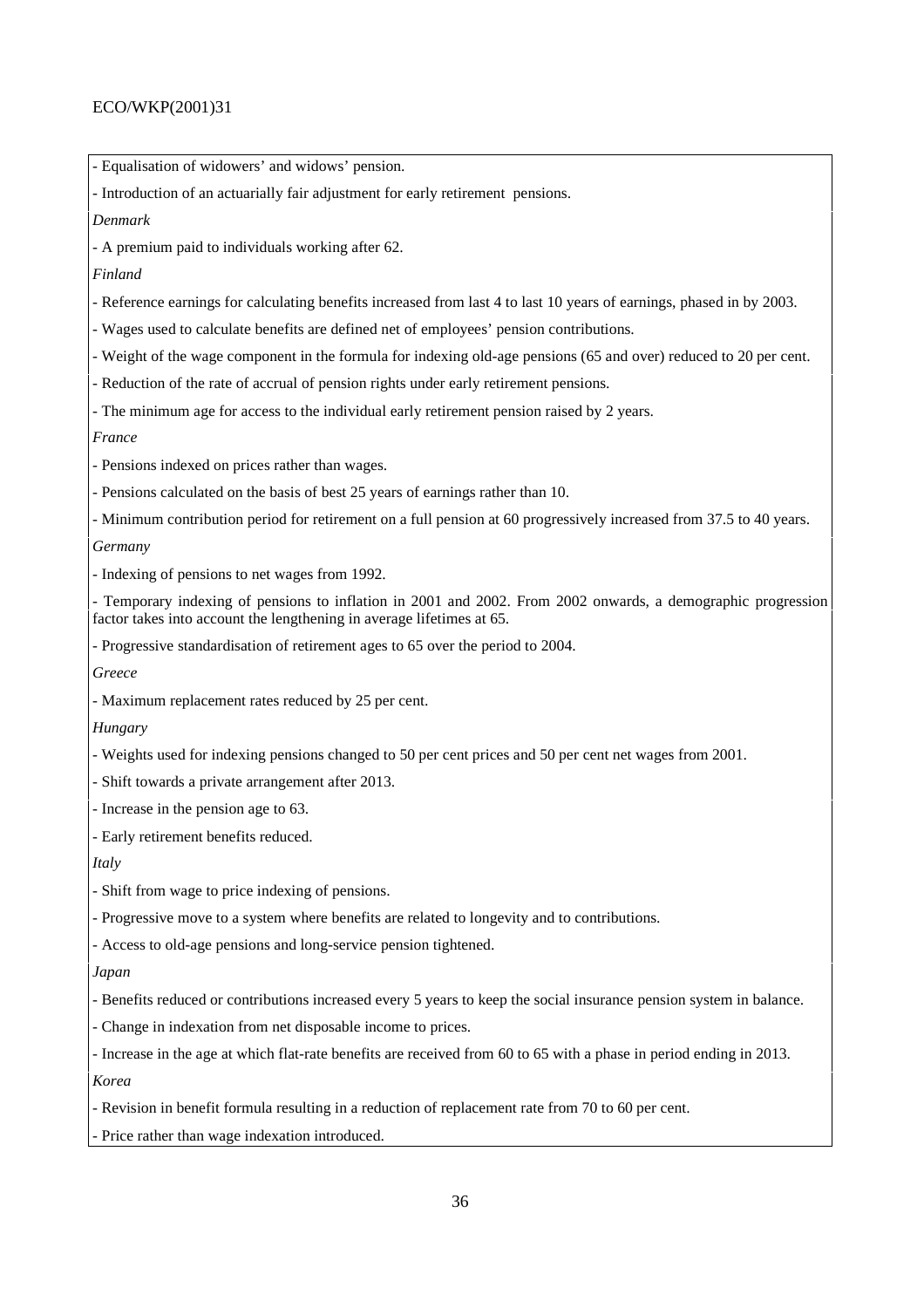- Age for receiving a full pension progressively increased from 60 to 65 over the period 2013 to 2033.

*New Zealand*

- Age for receipt of the state pension raised from 60 to 65.

*Portugal*

- The pension age of women raised from 60 to 65.

*Spain*

- Progressive increase in the number of years of earnings taken into account for the calculation of benefits from 10 years in 1998 to 15 years in 2004 (Toledo Agreement).

*Sweden*

- Progressive move to contributions based system, taking account of lengthening lifetimes.

*United Kingdom*

- Alignment of the pension age of women to that of men (65 years of age).

*United States*

- Increase in the age for receiving a full pension to 67, phased in over, roughly, a twenty-year period from 2000.

## **5. Health care, long-term care and other age-related spending**

47. As emphasised in the main text, the margins of error surrounding projections of health care spending are much wider than for pensions. Health and long-term care costs will be affected by a range of factors in addition to ageing: technology, increases in supply (hospitals and medical personnel), incentives facing suppliers and patients, changes in price/costs of health care relative to other goods and services and increased underlying demand as incomes rise. While these additional factors have explained the bulk of past increases in spending, there is little consensus on the relative importance of each for the future.

48. In practice, most countries projecting health care have taken the impact of ageing into account by weighting per capita care costs by age/sex groups by the population structure for each five year period. However, Korea (which did not include medical care costs paid under the social insurance system) projected health care costs on the basis of a regression analysis that included only GDP, the number of elderly and a (negative) time trend. This approach appears to have contributed to a relatively small increase in public health care spending over the projection period. The Norwegian approach is based on a model for the production of public services (mostly located in local administration), using Leontief-type fixed coefficients for labor, intermediate inputs and investments weighted according to the age structure of patients.

49. Even among countries using an approach based on per-capita costs per age group weighted by the importance of each age group, the results can differ considerably. This depends on the following factors.

- − Belgium, Canada and the Netherlands have included long-term care with health care costs. Their change in spending for these three countries needs to be compared with the total of health care and long-term care spending of the other countries except the United Kingdom, where long-term-care costs do not appear to have been taken into account at all.
- The fineness of the breakdown of costs by age group and by sex varies across countries. For health care spending the Japanese projections only distinguish between persons aged over and under 70, while the Belgian projections are based on a breakdown by 5-year age groups and by sex. Even if the breakdowns were the same, the pattern of costs per capita across age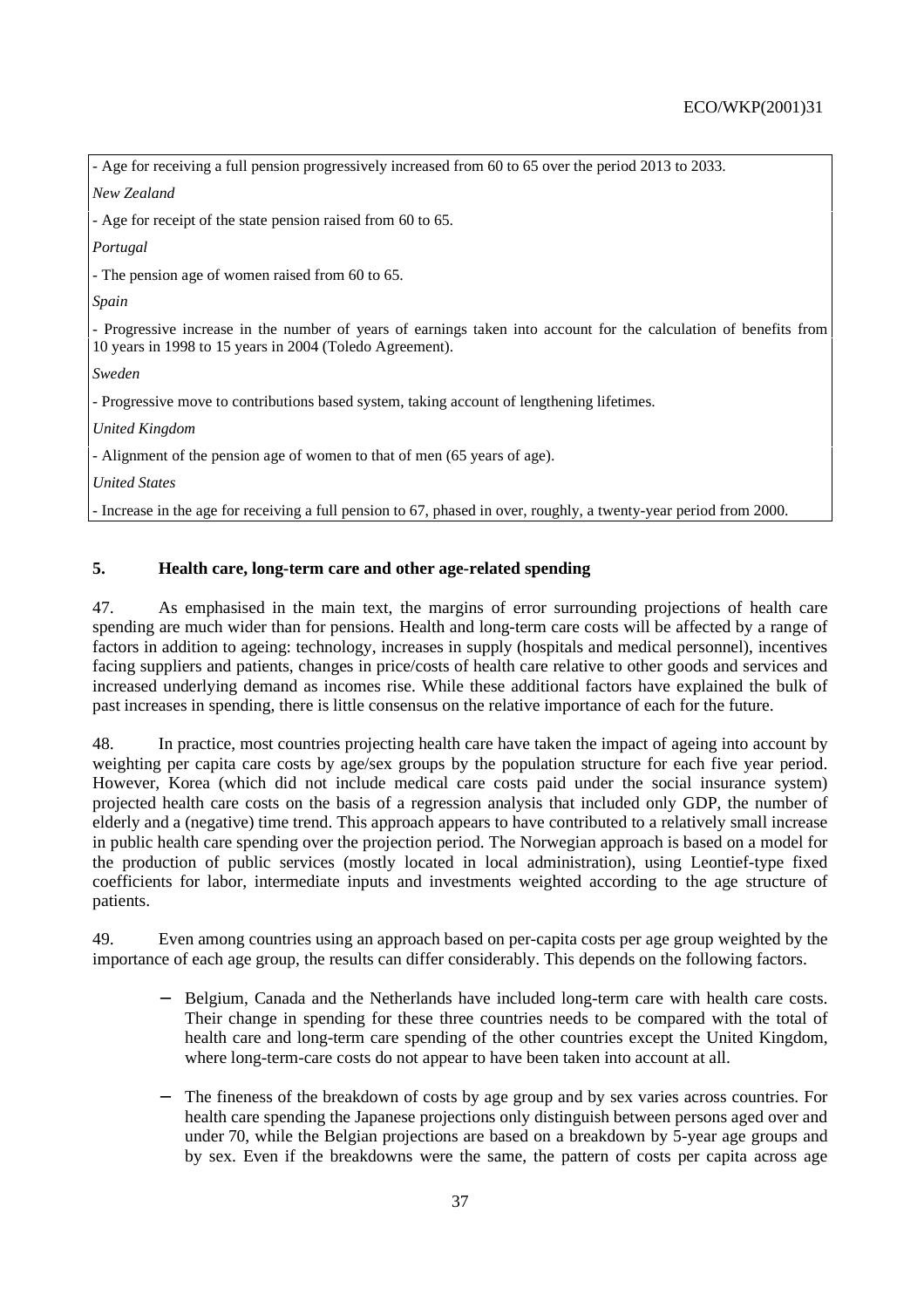groups and can differ considerably. For example, the ratio of health and long-term care costs of the over 65 age group relative to the under 65s is around 5.5 in Canada and the Netherlands, while for Belgium it is around 4.

- − Countries have taken different approaches to take into the account trends in income, relative prices or technology. This probably explains a good part of the variation across countries as small differences in trends can have a large impact when cumulated over a period as long as 50 years. Some key differences are:
	- − Canada, Denmark, and Sweden assume that the costs will rise in line with productivity or wages. The Netherlands set the annual increase at 1.75 per cent with 0.4 per cent added to the growth rate over the period to 2020. The Czech Republic allows per capita health care costs to rise by 3 per cent per annum to 2015 and then by 2 per thereafter (but only 1.5 per cent growth for long-term care).
	- The United Kingdom assumes that both current and capital costs rise in line with real GDP.
	- − Belgium has established the impact of different demand and supply factors affecting health care costs using regression analysis. On this basis, health and long-term care costs (adjusted for changing population structure) rise with per capita GDP using an elasticity of 1.1. Japanese health care expenditures rise in line with GDP with an elasticity of 1 for persons over 70 and 0.97 for those under 70. Australia allows for strong relativeprice/income/quality effect which explains more than half of the overall 6 percentage point increase over the projection period;
	- For the United States costs are also aligned on GDP per capita, but are allowed to rise more rapidly than GDP (for Medicare up to 2025 and for Medicare through the whole period).
	- Finally the Netherlands allows for "costs of death" in calculating the trends over time in health care costs. Costs per death are the same for all age groups and the share of these costs in total spending by age group is estimated by first multiplying the "cost of death" by the probability of death in that age group. "Recurrent" health care costs for each age group are then estimated by deducting the "death-related" costs from total health care costs. Since the probability of death increases with age, the share of death-related costs in total health care costs increases with the age of the group. Lengthening lifetimes and the associated decline in the probability of death, leads to slower projected growth in overall health care spending as the "costs of death" are delayed.

## **6. Sensitivity tests**

50. Results of the sensitivity tests (presented as a share of GDP relative to baseline) differ across countries depending on the extent to which the changes in assumptions alter spending and output (Table A.13). Comparisons of the sensitivity tests across countries need to be treated with caution. First, the size of the shocks differs across countries for two of the sensitivity tests:

> − For the test of higher immigration, the number of net immigrants was increased by 50 per cent relative to baseline. However, with the level of immigration (relative to the total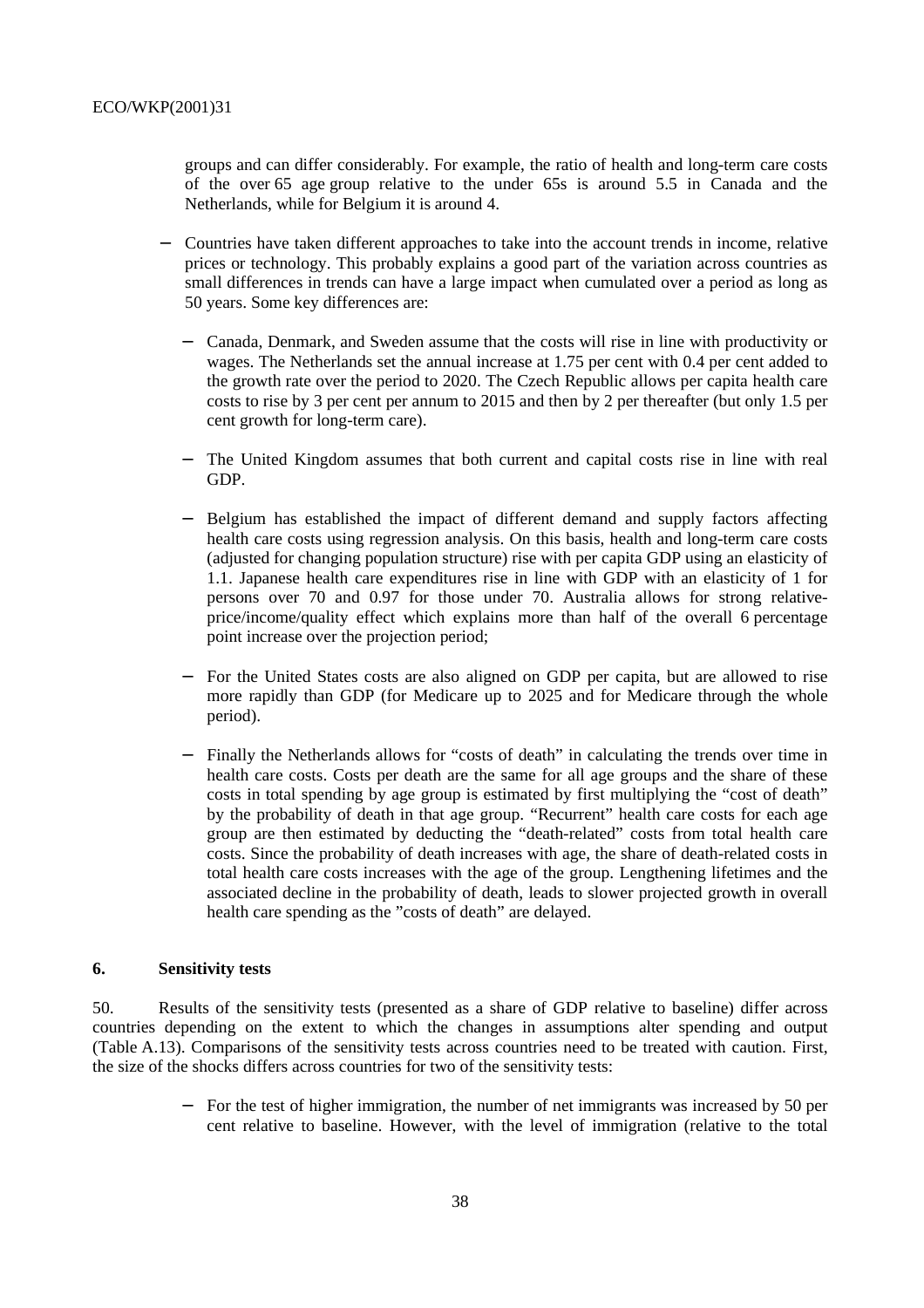population) differing across countries in the baseline, the change relative to the baseline varies across countries as well.

Similarly, in the test allowing a reduction in unemployment to levels experienced in the late 1960s, the starting and end points for unemployment also differs across countries.<sup>23</sup>

For both these tests, rough adjustments were made to improve cross-country comparability (shown in columns 2 and 4 of Table A.13):

- For each country the impact of higher immigration on spending was adjusted on the basis of the cumulated immigration over the projection period relative to end-of period population. The adjustment coefficient for each country was calculated as this ratio divided by the average of the ratios of all the countries (8.5 per cent). The reported change in the spending to GDP ratio (Columns 1 and 3 of Table A.13) was divided by this coefficient. While the adjustment narrows the variance, differences across countries remain wide.
- For unemployment, the reported change in the spending relative to GDP was divided by the change in the unemployment rate in percentage points. This approximates the change for each percentage point fall in the unemployment rate. These results for the sensitivity test for lower unemployment suggest that a 1 percentage point reduction in the unemployment rate would reduce total age-related spending as a share of GDP by 0.2 percentage points on average.

51. Second, there appear to be significant differences across countries in the impact of the changes in assumptions.<sup>24</sup> These can reflect the institutional arrangements that vary from one country to another. They can also result from different modeling approaches: for example, the degree of feedback between different spending programs and between macroeconomic variables.<sup>25</sup> In a few cases, the changes may have been introduced in ways that could affect outcomes. Finally, they result from the differences in the size of agerelated spending in GDP in the baseline.<sup>26</sup> Some salient features are:

- − Aside from immigration and unemployment, cross-country differences in the impact of the change in assumptions on GDP within each test were relatively modest. Key cross-country differences appear to reflect differences in the impact of the sensitivity test on spending.
- Increases in longevity have very different effects across countries. They are particularly low for Italy and Sweden where pensions are adjusted to allow for the longer life-spans. They tend to be largest in Denmark and the Netherlands, which have flat-rate systems. Large increases in other age-related spending (mainly health care) are indicated for Korea and the United States.

-

<sup>22.</sup> These differences also reflect the rules agreed in setting the baseline. Belgium, France, and Italy took advantage of the rule that structural unemployment rates could fall by up to one third through the projection period, while Spain reduced unemployment rates to 4 per cent, virtually eliminating any additional impact from the sensitivity test. For these countries, the fall in unemployment rates in the sensitivity tests was less than for most other countries.

<sup>23.</sup> Certain tests for Korea were difficult to interpret.

<sup>24.</sup> For example in Belgium and the Netherlands higher unemployment leads to increases in "early-retirement" spending.

<sup>25.</sup> For example, a country with a large share of age-related spending in GDP will experience a larger impact when the changes are measured in terms of percentage points of GDP for the same per cent change in spending.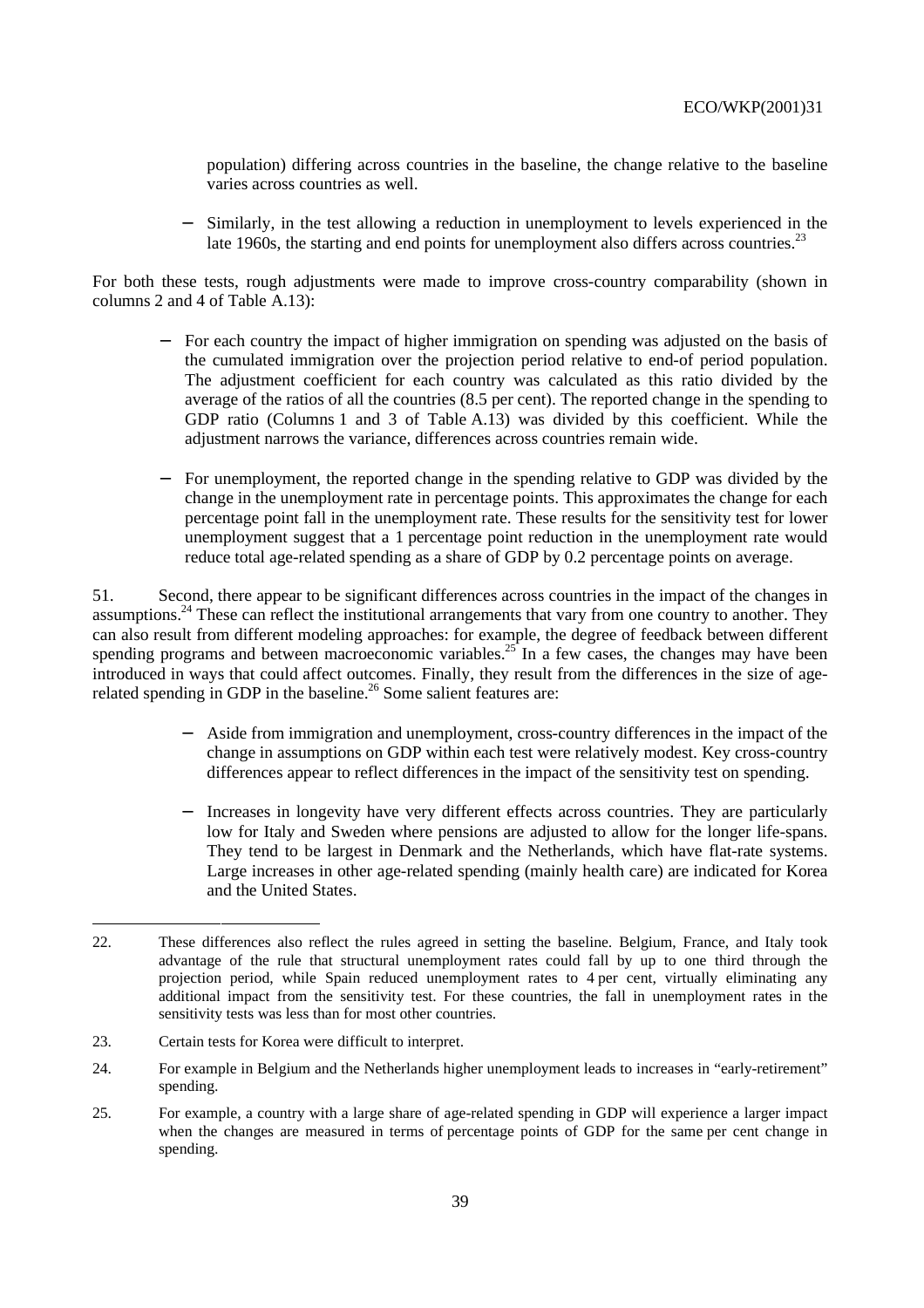- There is relatively little impact from changing assumptions on fertility and immigration on pension spending as most of the additional workers associated with these changes will not reach retirement until after 2050. The increases in pension spending are particularly small for France. For countries projecting other age-related spending components, the larger population (and more young people) leads to higher spending on other age-related components (health care and child-related spending), with the exception of Denmark.
- Reductions in participation rates for older workers and women also have relatively modest effects on spending. This is particularly the case for countries with flat rate systems (Canada, Denmark, the Netherlands and the United Kingdom) but also for the United States. There are falls in other age-related spending in a number of countries, although why this should be the case is not clear.
- − For the test of a reduction in productivity growth, spending on pensions tends to move in line with productivity growth (except for the United Kingdom, where there is no change), Italy, Japan, Poland, Spain and the United Kingdom. For other age-related spending, differences reflect the degree to which costs automatically adjust to changes in productivity. For example certain components such as education and health care are not linked to productivity for the Czech Republic and the United States.

## **7. Method of estimating the impact of alternative policy measures**

52. The Section on policy options and Table 7 (Panel B) in the main text examined three alternative policies to offset the impact of ageing on public finances:

- − A reduction in the number of people receiving pension benefits (pensioners);
- − A reduction in average pension benefits; and,
- − Changes in primary surpluses.

53. Calculations of these three alternative policies were calibrated so as to maintain debt constant as a share of GDP at the end of the projection period. The first two policies are measured in term of percentage change in either pensioners or average benefits needed, respectively to achieve this outcome. The third policy alternative indicates the primary surplus that the "typical" country needs to sustain throughout the period 2005-2050 to maintain debt to GDP ratios constant at the end of the period.

54. The exercise assumes that other government spending and revenues remain constant as a share of GDP. Therefore, changes in the primary balance are fully driven by changes in age-related spending. The "non-age-related" primary balance is defined as the initial primary balance in 2005 and is kept constant through the projection period.

55. Primary balances plus interest payments on previous debt determine current deficits. Debt is calculated as the debt in the previous period plus the current deficit. The long-term interest rate used in the calculations was 4 per cent.

56. Projections for the following variables were drawn from countries submissions: pension spending  $-$  defined as the product of average pensions, Ab, and the number of pensioners, N; other age related spending (OARE), including health care and long-long term care; other government spending (OGE)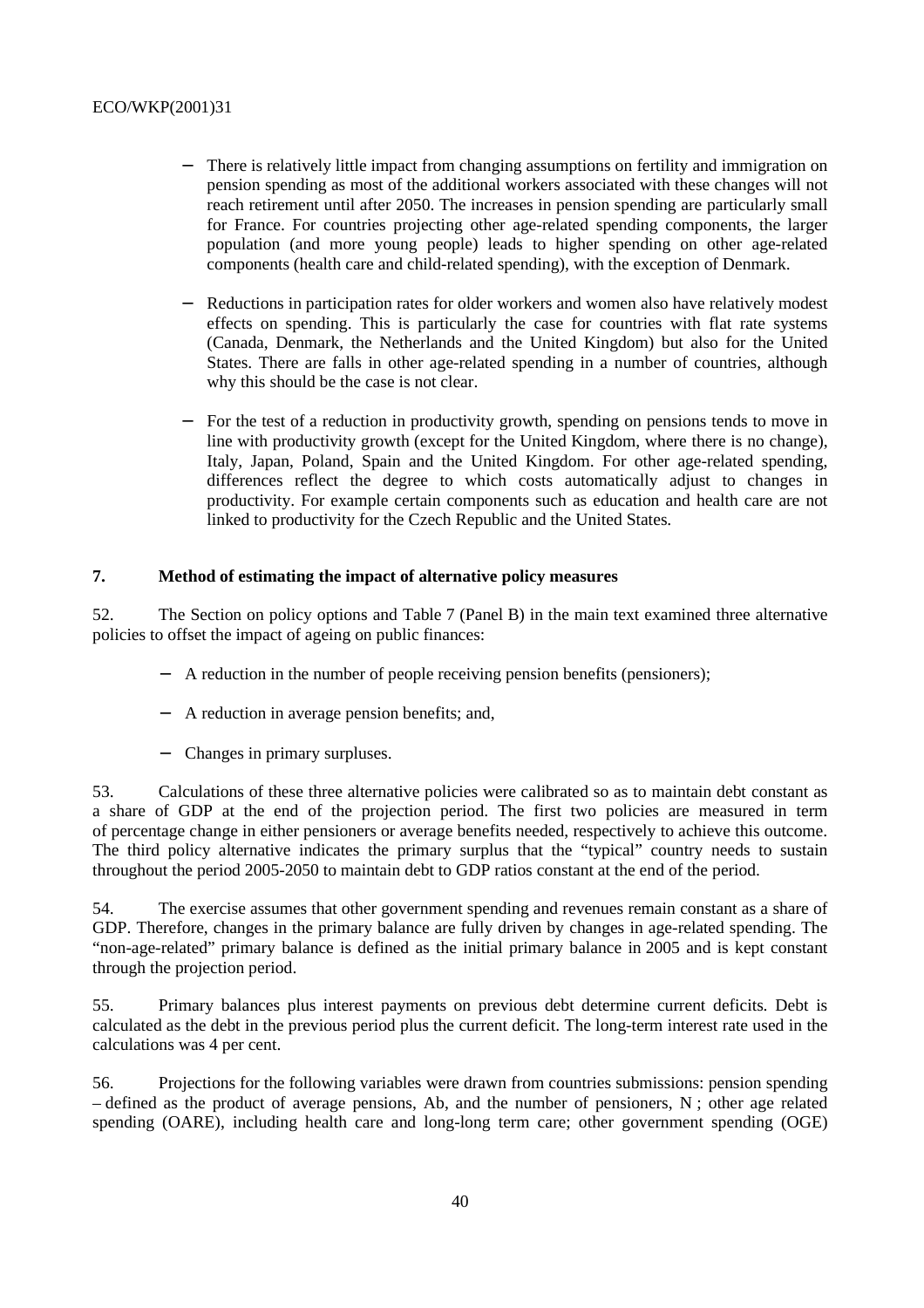(excluding debt servicing), and government revenue as the share of GDP. The primary balance (positive if in surplus) is defined as the difference between revenues and spending:

$$
pb_j = revenues_j - spending_j = (tr_j * GDP_j) - (N_j * Ab_j + OARE_j + OGE_t)
$$
\n(3)

Where *tr* is the tax rate (defined as the share of total revenues in GDP), and GDP is defined as the product of average productivity and total employment.

57. Debt and debt-interest payments will vary with changes in pension spending and primary surpluses as different policies are assumed. Because projections are presented at 5-year intervals, debt and debt-interest payments were calculated on the basis of a linear interpolation of primary surpluses, using the following formulas:

$$
debt_{t+5} = (1+r)^{5-1}debt_t - \sum_{i=0}^{5-2} (1+r)^i pd_{t+(5-1)-i} - pd_{t+5} + ip_{t+5}
$$
\n<sup>(4)</sup>

$$
ip_{t+5} = r^{*}(1+r)^{5-1}debt_{t} - \sum_{i=1}^{5-1} r^{*}(1+r)^{i-1}pd_{t-i}
$$
\n(5)

Where *ip* stands for interest payments, defined as  $ip_t = r^*debt_{t-1}$ , and r stands for the interest rate.

58. The policy goal is to reduce the debt to GDP ratio in 2050 to its level in 2005 either by reducing pensioners or average benefits, or by increasing primary surpluses. Therefore, the debt to GDP ratio in 2050 has to be reduced by:

$$
\left(\frac{debt}{GDP}\right)_{2050} - \left[\left(\frac{debt}{GDP}\right)_{2050} - \left(\frac{debt}{GDP}\right)_{2005}\right] = \left(\frac{debt}{GDP}\right)_{2050, new} = \left(\frac{debt}{GDP}\right)_{2005} \tag{6}
$$

59. Using equation (4) above, the debt in 2050 that results from implementing a specific policy measure can be defined as:

$$
debt_{2050,new} = (1+r)^{44}debt_{2005} - \sum_{i=0}^{43} (1+r)^{i}pd_{2049-i,new} - pd_{2050,new} + ip_{2050}
$$
\n(7)

60. A *reduction in the number of pensioners*  $(\Delta N = y = N_{new} - N_{old})$  has three inter-related effects. First, pension spending is reduced. Second, government revenues increase under the strong assumption that those who do not retire continue to work. Third higher employment leads an increase in GDP. That is:

$$
pb_{j,new} = pb_{j,old} + y * [tr_j * Av, prod_j + Ab_j]
$$

where tr is the tax rate Av. prod stands for average productivity and Ab for average benefits.

$$
GDP_{t,new} = (E_t + (-\Delta N)) * Av.prod_t = GDP_{t,old} - \Delta N * Av.prod_t
$$
\n
$$
(8)
$$

where E is employment.

Using (6), (7) and (8), the required reduction in the number of pensioners to reduce the debt to GDP ratio in 2050 to its 2005 level is equal to: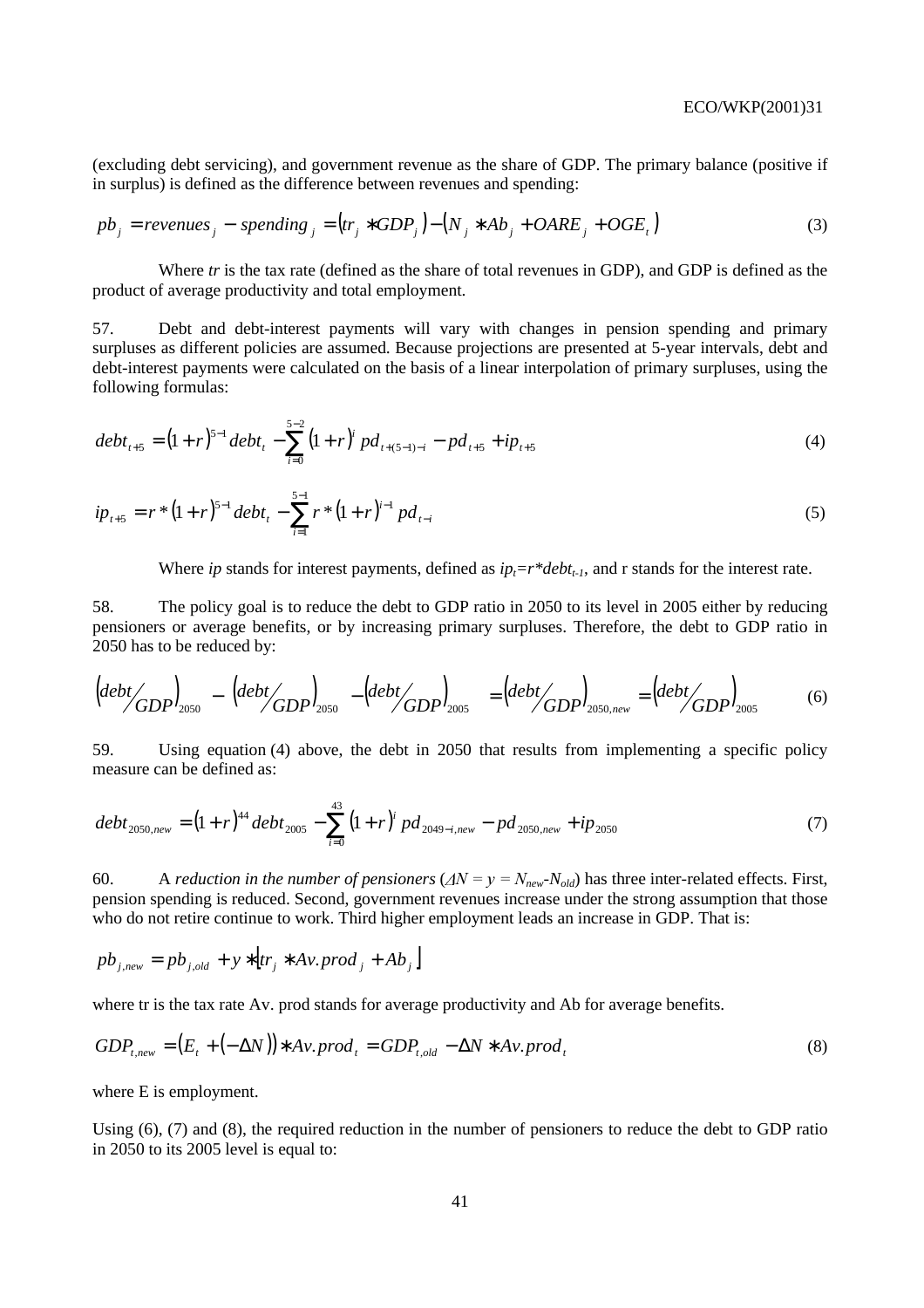$$
\Delta N = \frac{B * GDP_{2050}}{A * Av.prod_{2050} + (tr_{2050} * Av.prod_{2050} + Ab_{2050}) + \sum_{i=0}^{43} (1+r)^i * (tr_{2049-i} * Av.prod_{2049-i} + Ab_{2049-i})}
$$
(9)

Where A is the debt to GDP ratio in 2005 and B is the difference between the debt to GDP ratio in 2050 and 2005

61. *Reducing average pension benefits* affects only pension spending. The savings in pension outlays are equal to the number of pensioners per unit of pension benefits reduced. The required change is given by:

$$
\Delta A b = \frac{B * GDP_{2050}}{\sum_{i=0}^{43} (1+r)^i N_{2049-i} + N_{2050}}
$$
(10)

62. Alternatively countries can offset the impact of ageing by running high enough primary surpluses throughout the period from 2005 to 2050. The increase in the non-age-related primary surplus relative to GDP that has to be sustained through the entire period is given by:

$$
T = \left(\frac{\text{increase in primary surplus}}{\text{average(GDP2005} - 2050)}\right) = \frac{B * GDP_{2050}}{\sum_{i=0}^{43} (1+r)^i + 1} / \text{average(GDP2005 - 2050)}\tag{11}
$$

63. Table 7, Panel B shows that the percent reduction in pension beneficiaries required to maintain debt constant relative to GDP is lower than the required percentage reduction in average pensions, reflecting the feedback effects of lower pension payments, higher tax revenues and higher overall output. To better judge the magnitudes of a change in the number of beneficiaries, rough approximations suggest that a reduction in debt of 10 percentage points of GDP can be achieved by a 2-month delay in the average age of retirement over 45 years.<sup>27</sup>

64. The differences in the required change between the two policy measures are likely to be overstated. First, it is assumed that a reduction in average benefits affects all pensioners equally. Second, no allowance is made for the fact that a longer period of employment could raise the average benefit of individuals. Finally, in the simulation of a reduction in the number of beneficiaries, it is assumed that those who do not retire continue working and pay taxes. However, the amount of tax paid will depend on the differences in tax rates between employees and the retired and their respective income levels. In this exercise the increase in tax revenues was assumed to be half because retirees also pay taxes, although at a lower rate.

65. Table 7, Panel B also shows that alternatively the "typical" country could offset the impact of ageing by running a moderate primary balance of 1 percentage point over the baseline 2½. However, these surpluses need to be sustained over the entire period. Averages hide important differences across countries reflecting different initial fiscal positions and the size and timing of ageing. Using the same methodology as for the "stylised" country, Table A.14 below shows primary surpluses (and the change in the primary surplus relative to the baseline) that each country needs to achieve:

<sup>-</sup>26. Assuming a proportional distribution of retirees across the age spectrum from 63 to 79, that is over 16 years, there is then 100/16=6.25 per cent of retirees in each year interval. Then, if a reduction of 6.25 per cent in pensioners is equivalent to a year, a 1 per cent reduction in pensioners is equivalent to 2 months.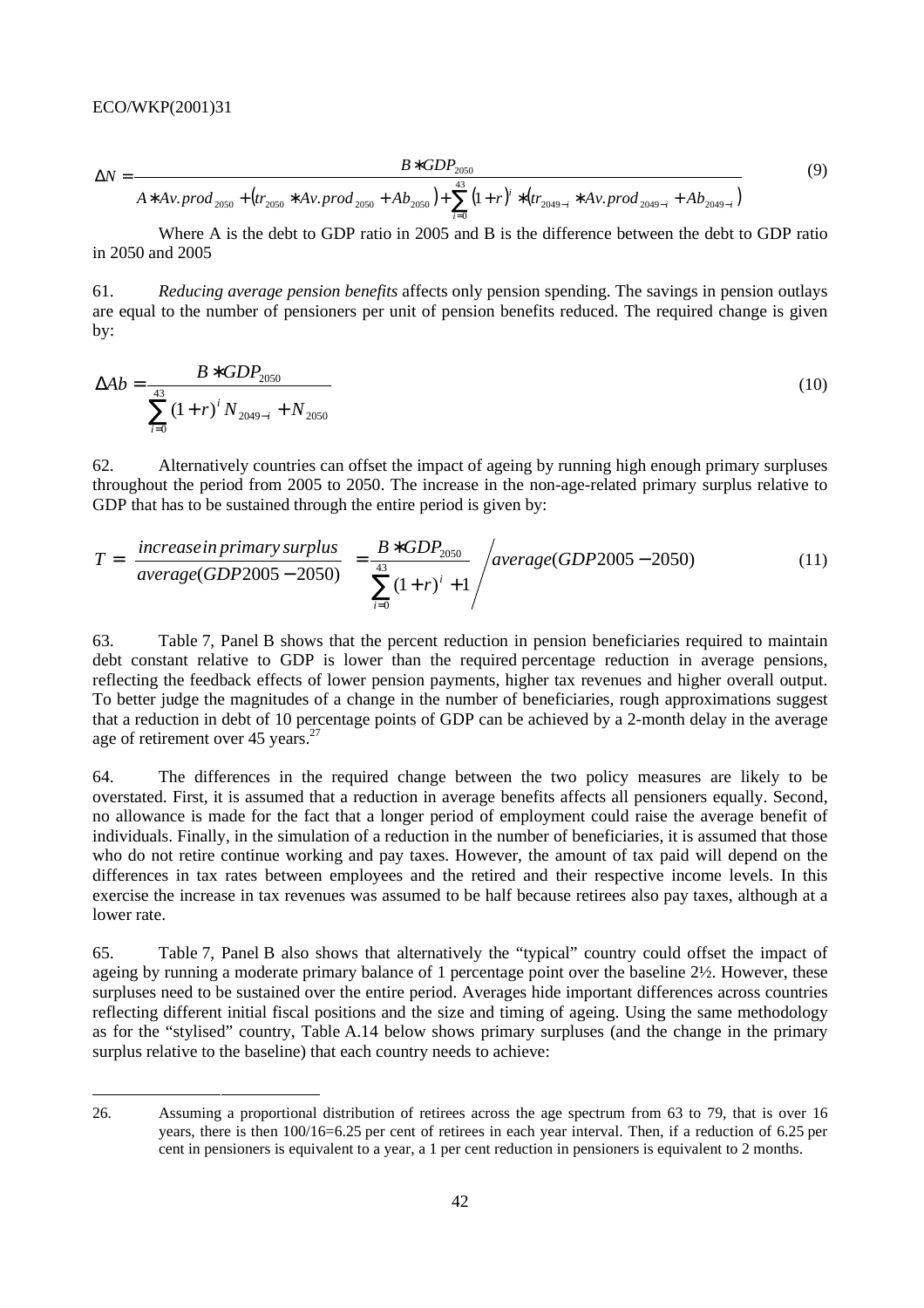- − A debt to GDP ratio at the end of the projection period unchanged from the beginning (2005) (column 4); and
- − A reduction in the debt to GDP ratio to zero by the end of the period (column 5).

These calculations take into account the increase in age-related expenditure (column 1).

66. In making these calculations, tax revenues associated with large tax-sheltered pension schemes were included for Canada, Denmark and the Netherlands. Debt as a share of GDP was taken from the *Economic Outlook* (June 2001) where different from the share provided in countries' submissions. Since France, Germany, Italy, Poland and Spain do not provide projections of age-related spending other than age-related pensions, they are treated separately. Table A.14 (panel B.1) shows the primary surplus when only old-age spending increases are considered and other age-related expenditures are assumed to move in line with GDP over the projection period. However, countries which make projections of other age-related spending, have an additional increase in total age-related spending of around 3 percentage points of GDP. Therefore, Table A.14 (Panel B.2) shows the primary surplus when the average increase in other agerelated spending of countries in panel A is added to the projected increase in old-age pension spending. As a result, France, Italy, Spain, and Germany to a lesser extent, have to run the highest primary surplus to offset the impact of ageing, together with the Netherlands and Belgium.

67. The results of these calculations for individual countries are open to wide margins of uncertainty. As shown in Table 7, small change in assumptions concerning interest rates, the levels of debt and the primary deficit at the beginning of the period on debt at the end of the period. Nonetheless, they serve to illustrate some of the factors explaining the cross-country differences in the need for fiscal restraint. For example:

- − Italy and Spain need to run similar primary surpluses even though Spain has a large increase in age-related spending while Italy has virtually none. This reflects the cost of financing the high level of debt in Italy;
- − Despite the largest increase in age-related spending, Norway does not need to run one of the largest primary surpluses to achieve a zero level of debt by the end of the period because it has a large public sector net asset position;
- In addition, the timing of ageing can also have important effects. The Czech Republic has a larger increase in age related spending than Denmark and both have broadly similar debt positions. Nonetheless, Denmark needs to run a higher primary surplus over the 50-year period because the increase in age-related spending occurs much earlier in Denmark than in the Czech Republic. $28$

<sup>&</sup>lt;sup>28</sup> While the increase in age-related spending reaches it maximum in 2030 in Denmark, 5.9 percentage points of the overall spending increase of 6.9 points in the Czech Republic occurs after 2030.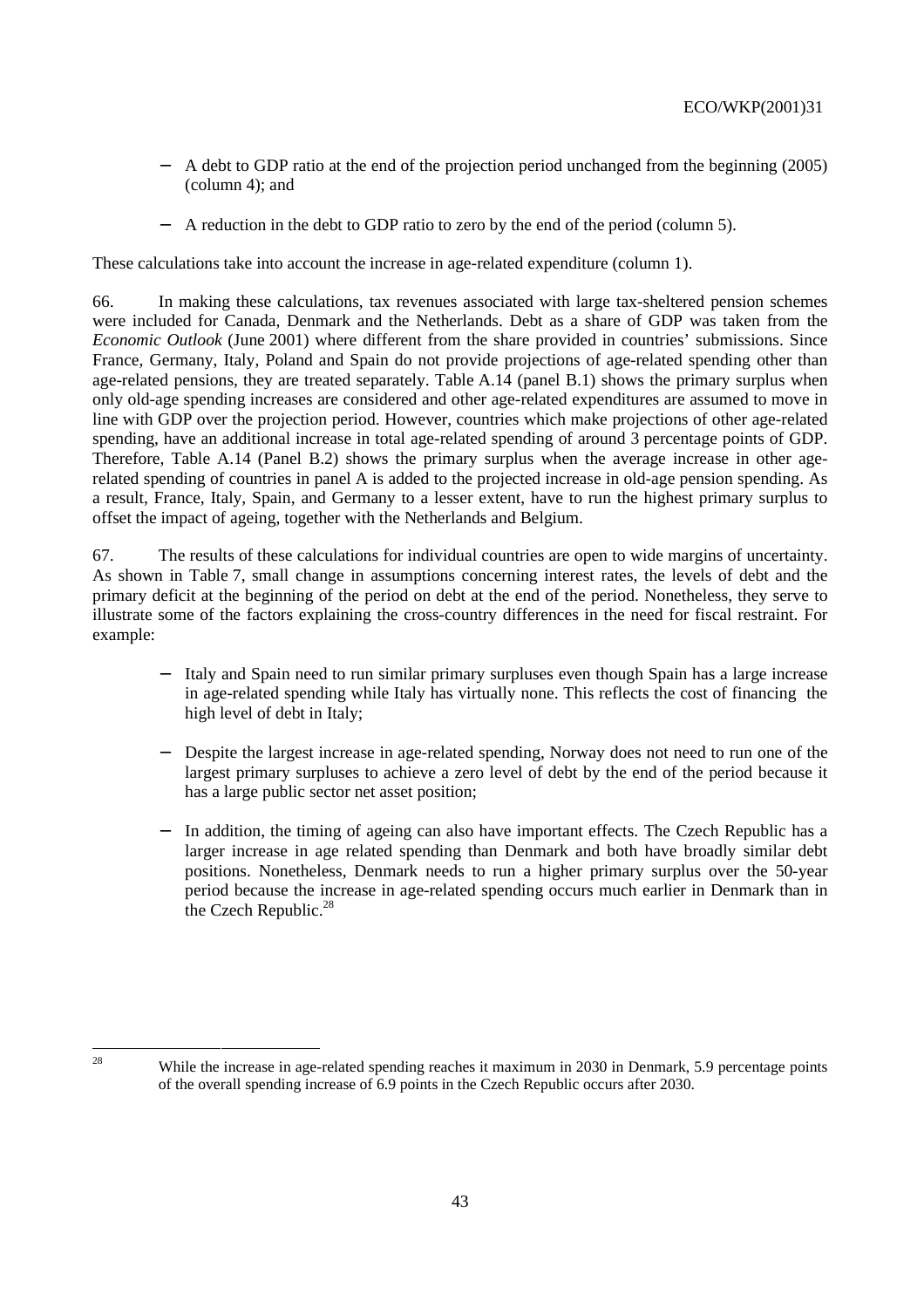|                       |                                                   | 2000                     | 2000-35                 | 2035-50                 | 2000-50 |                       |                                                   | 2000                    | 2000-35                   | 2035-50                   | 2000-50 |
|-----------------------|---------------------------------------------------|--------------------------|-------------------------|-------------------------|---------|-----------------------|---------------------------------------------------|-------------------------|---------------------------|---------------------------|---------|
| <b>Australia</b>      | <b>Total Population</b><br>Youth DR<br>Old-age DR | 15,430<br>11.62<br>20.43 | 0.88<br>9.51<br>41.14   | 0.26<br>9.21<br>47.01   | 0.69    | Japan                 | <b>Total Population</b><br>Youth DR<br>Old-age DR | 126,892<br>33.0<br>27.7 | $-0.40$<br>32.21<br>53.92 | $-0.78$<br>35.52<br>64.62 | $-0.46$ |
| <b>Austria</b>        | <b>Total Population</b><br>Youth DR<br>Old-age DR | 8.084<br>36.3<br>25.2    | $-0.03$<br>33.5<br>56.3 | $-0.35$<br>32.3<br>58.2 | $-0.13$ | Korea                 | <b>Total Population</b><br>Youth DR<br>Old-age DR | 47.280<br>47.0<br>11.3  | 0.54<br>35.91<br>39.13    | $-0.63$<br>35.25<br>45.45 | 0.02    |
| <b>Belgium</b>        | <b>Total Population</b><br>Youth DR<br>Old-age DR | 10,228<br>39.3<br>28.1   | 0.07<br>38.7<br>50.0    | $-0.26$<br>38.7<br>49.5 | $-0.03$ | <b>Netherlands</b>    | <b>Total Population</b><br>Youth DR<br>Old-age DR | 15,859<br>39.3<br>21.9  | 0.56<br>40.19<br>46.02    | $-0.06$<br>39.59<br>44.86 | 0.22    |
| Canada                | <b>Total Population</b><br>Youth DR<br>Old-age DR | 30,755<br>41.9<br>20.4   | 0.51<br>33.9<br>42.2    | 0.05<br>32.9<br>45.9    | 0.37    | <b>New Zealand</b>    | <b>Total Population</b><br>Youth DR<br>Old-age DR | 3,846<br>51.1<br>20.4   | 0.83<br>43.64<br>46.20    | 0.02<br>41.04<br>48.28    | 0.36    |
| <b>Czech Republic</b> | <b>Total Population</b><br>Youth DR<br>Old-age DR | 10.268<br>36.1<br>21.9   | $-0.26$<br>28.6<br>42.3 | $-0.76$<br>31.8<br>57.5 | $-0.41$ | Norway                | <b>Total Population</b><br>Youth DR<br>Old-age DR | 4,500<br>43.8<br>25.6   | 0.63<br>42.32<br>41.32    | 0.09<br>40.92<br>41.21    | 0.30    |
| <b>Denmark</b>        | <b>Total Population</b><br>Youth DR<br>Old-age DR | 5,387<br>39.7<br>24.2    | 0.13<br>41.4<br>43.8    | $-0.13$<br>38.4<br>40.3 | 0.05    | Poland                | <b>Total Population</b><br>Youth DR<br>Old-age DR | 38,707<br>46.5<br>20.4  | $-0.03$<br>32.04<br>38.36 | $-0.49$<br>33.79<br>55.20 | $-0.20$ |
| <b>Finland</b>        | <b>Total Population</b><br>Youth DR<br>Old-age DR | 5.172<br>38.5<br>25.9    | 0.03<br>36.4<br>50.9    | $-0.36$<br>35.0<br>40.3 | $-0.09$ | Portugal              | <b>Total Population</b><br>Youth DR<br>Old-age DR | 10.002<br>35.9<br>26.7  | 0.33<br>33.90<br>40.90    | $-0.05$<br>36.38<br>50.90 | 0.13    |
| <b>France</b>         | <b>Total Population</b><br>Youth DR<br>Old-age DR | 59,199<br>43.6<br>27.2   | 0.21<br>39.5<br>47.5    | $-0.17$<br>39.6<br>50.8 | 0.10    | Spain                 | <b>Total Population</b><br>Youth DR<br>Old-age DR | 39,432<br>35.1<br>27.1  | $-0.11$<br>29.13<br>48.17 | $-0.53$<br>33.62<br>65.67 | $-0.23$ |
| Germany               | <b>Total Population</b><br>Youth DR<br>Old-age DR | 82,339<br>34.1<br>26.6   | $-0.06$<br>33.4<br>54.1 | $-0.43$<br>32.7<br>53.2 | $-0.17$ | Sweden                | <b>Total Population</b><br>Youth DR<br>Old-age DR | 8,868<br>40.9<br>29.4   | 0.22<br>39.19<br>45.72    | $-0.03$<br>37.85<br>46.34 | 0.07    |
| Hungary               | <b>Total Population</b><br>Youth DR<br>Old-age DR | 10,044<br>38.2<br>23.7   | $-0.38$<br>33.4<br>34.9 | $-0.56$<br>34.8<br>47.2 | $-0.44$ | <b>United Kingdom</b> | <b>Total Population</b><br>Youth DR<br>Old-age DR | 59,521<br>43.3<br>26.6  | 0.22<br>39.64<br>44.64    | $-0.15$<br>37.83<br>45.29 | 0.07    |
| Italy                 | <b>Total Population</b><br>Youth DR<br>Old-age DR | 57.588<br>31.7<br>28.8   | $-0.24$<br>30.2<br>56.8 | $-0.63$<br>32.7<br>66.8 | $-0.36$ | <b>United States</b>  | <b>Total Population</b><br>Youth DR<br>Old-age DR | 275,333<br>48.7<br>21.7 | 1.02<br>45.59<br>38.15    | 0.31<br>44.37<br>37.94    | 0.54    |

## **Table A.1. Population projections : Total Population and selected ratios** (Level and average annual growth rate for population and level for dependency ratios at the end of the sub-period)

1. Youth dependency ratio is those individuals aged (0 to 19) as a share of the working-age population (20-64).

2. Old-age dependency ratio is those individuals aged 65 and over as a share of the working-age population (20-64). Source: OECD.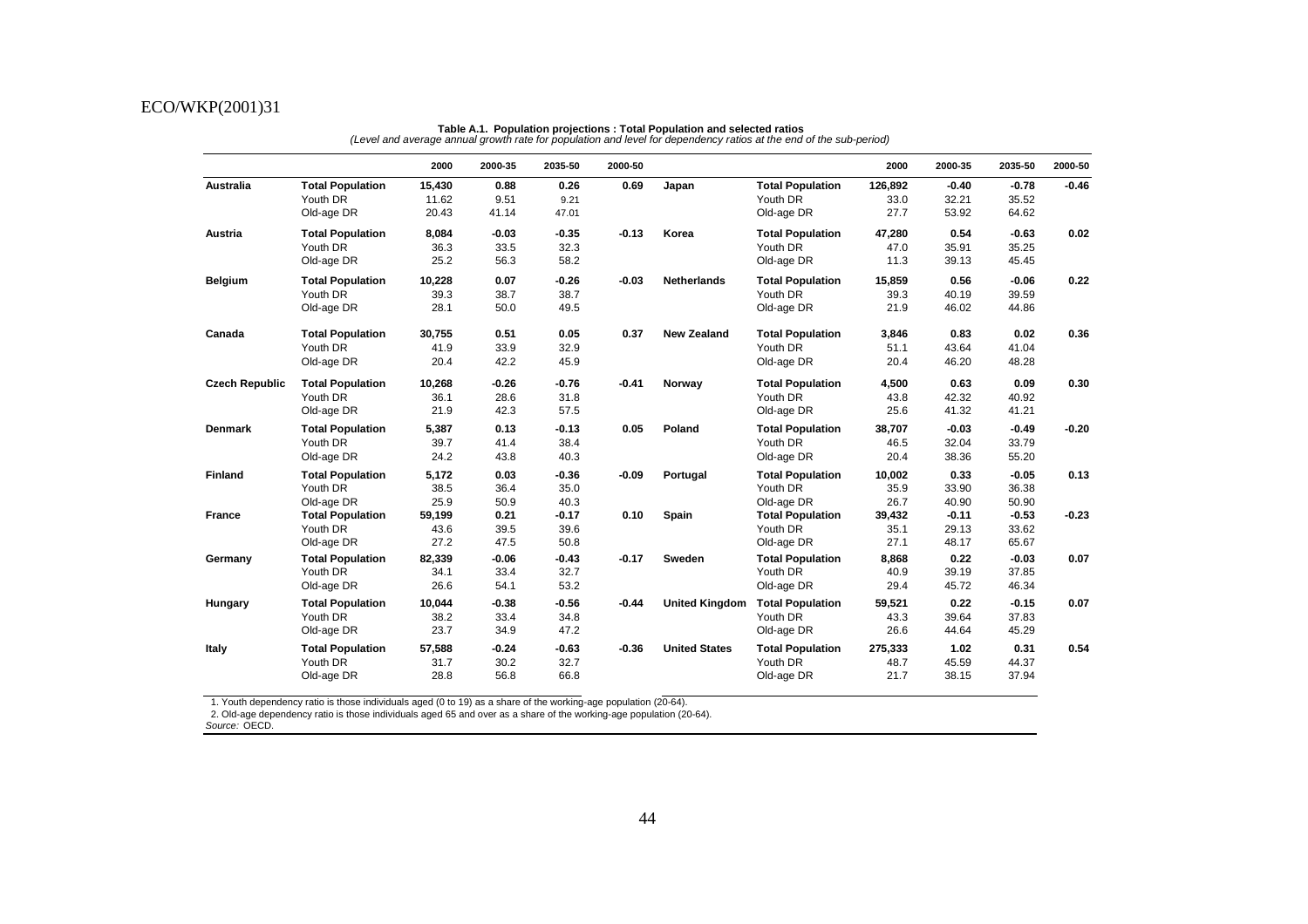# **Table A.2. Decomposition of the change in the old age dependency ratio<sup>1</sup>**

(average annual growth rate)

|                       |                                                         | 2000-50      | 2000-20      | 2020-35      | 2035-50      |
|-----------------------|---------------------------------------------------------|--------------|--------------|--------------|--------------|
| Australia             | $\Delta$ Old-age DR                                     | 1.69         | 1.99         | 2.08         | 0.89         |
|                       | Working-age population (20-64)                          | 0.35         | 0.80         | 0.11         | 0.01         |
|                       | Elderly population (65 and over)                        | 2.04         | 2.79         | 2.19         | 0.91         |
| Austria               | $\triangle$ Old-age DR                                  | 1.68         | 1.65         | 3.19         | 0.23         |
|                       | Working-age population (20-64)                          | $-0.46$      | $-0.10$      | $-1.01$      | $-0.37$      |
|                       | Elderly population (65 and over)                        | 1.23         | 1.55         | 2.18         | $-0.15$      |
| <b>Belgium</b>        | $\triangle$ Old-age DR                                  | 1.14         | 1.25         | 2.20         | $-0.06$      |
|                       | Working-age population (20-64)                          | $-0.26$      | 0.01         | $-0.64$      | $-0.24$      |
|                       | Elderly population (65 and over)                        | 0.87         | 1.26         | 1.56         | $-0.30$      |
| Canada                | $\triangle$ Old-age DR                                  | 1.64         | 1.85         | 2.45         | 0.55         |
|                       | Working-age population (20-64)                          | 0.18         | 0.66         | $-0.23$      | $-0.05$      |
|                       | Elderly population (65 and over)                        | 1.82         | 2.51         | 2.23         | 0.50         |
| <b>Czech Republic</b> | $\Delta$ Old-age DR                                     | 1.94         | 2.51         | 1.07         | 2.04         |
|                       | Working-age population (20-64)                          | $-0.77$      | $-0.35$      | $-0.66$      | $-1.43$      |
|                       | Elderly population (65 and over)                        | 1.17         | 2.17         | 0.41         | 0.61         |
| <b>Denmark</b>        | $\triangle$ Old-age DR                                  | 1.03         | 1.91         | 1.45         | $-0.55$      |
|                       | Working-age population (20-64)                          | $-0.12$      | $-0.08$      | $-0.41$      | 0.11         |
|                       | Elderly population (65 and over)                        | 0.91         | 1.83         | 1.04         | $-0.45$      |
| <b>Finland</b>        | $\Delta$ Old-age DR                                     | 1.35         | 2.38         | 1.38         | $-0.04$      |
|                       | Working-age population (20-64)                          | $-0.33$      | $-0.23$      | $-0.50$      | $-0.31$      |
|                       | Elderly population (65 and over)                        | 1.01         | 2.15         | 0.88         | $-0.35$      |
| <b>France</b>         | $\triangle$ Old-age DR                                  | 1.26         | 1.40         | 1.88         | 0.46         |
|                       | Working-age population (20-64)                          | $-0.12$      | 0.17         | $-0.33$      | $-0.29$      |
|                       | Elderly population (65 and over)                        | 1.14         | 1.57         | 1.54         | 0.17         |
| Germany               | $\triangle$ Old-age DR                                  | 1.39         | 1.65         | 2.56         | $-0.11$      |
|                       | Working-age population (20-64)                          | $-0.46$      | $-0.16$      | $-0.94$      | $-0.38$      |
|                       | Elderly population (65 and over)                        | 0.93         | 1.49         | 1.62         | $-0.49$      |
| Hungary               | $\Delta$ Old-age DR                                     | 1.38         | 1.22         | 0.95         | 2.01         |
|                       | Working-age population (20-64)                          | $-0.67$      | $-0.42$      | $-0.60$      | $-1.08$      |
|                       | Elderly population (65 and over)                        | 0.71         | 0.81         | 0.36         | 0.93         |
| Italy                 | $\triangle$ Old-age DR                                  | 1.68         | 1.60         | 2.40         | 1.07         |
|                       | Working-age population (20-64)                          | $-0.79$      | $-0.39$      | $-1.05$      | $-1.06$      |
|                       | Elderly population (65 and over)                        | 0.89         | 1.21         | 1.35         | 0.01         |
| Japan                 | $\Delta$ Old-age DR                                     | 1.69         | 2.90         | 0.60         | 1.20         |
|                       | Working-age population (20-64)                          | $-0.90$      | $-0.77$      | $-0.71$      | $-1.27$      |
|                       | Elderly population (65 and over)                        | 0.79         | 2.13         | $-0.11$      | $-0.07$      |
| Korea                 | $\triangle$ Old-age DR                                  | 2.82         | 3.13         | 4.27         | 0.99         |
|                       | Working-age population (20-64)                          | $-0.25$      | 0.52         | $-0.67$      | $-0.84$      |
|                       | Elderly population (65 and over)                        | 2.57         | 3.65         | 3.60         | 0.15         |
| Netherlands           | $\triangle$ Old-age DR                                  | 1.44         | 2.01         | 2.32         | $-0.17$      |
|                       | Working-age population (20-64)                          | $-0.05$      | 0.15         | $-0.38$      | 0.00         |
|                       | Elderly population (65 and over)                        | 1.39         | 2.16         | 1.95         | $-0.17$      |
| <b>New Zealand</b>    | $\Delta$ Old-age DR                                     | 1.74         | 2.13         | 2.70         | 0.29         |
|                       |                                                         | 0.16         | 0.58         | $-0.28$      | 0.03         |
|                       | Working-age population (20-64)                          | 1.90         | 2.71         | 2.43         | 0.33         |
| Norway                | Elderly population (65 and over)<br>$\Delta$ Old-age DR | 0.96         | 1.11         | 1.75         | $-0.02$      |
|                       | Working-age population (20-64)                          |              |              |              | 0.14         |
|                       |                                                         | 0.15         | 0.36         | $-0.11$      |              |
| Poland                | Elderly population (65 and over)                        | 1.12<br>2.00 | 1.47<br>1.76 | 1.64<br>1.90 | 0.13<br>2.43 |
|                       | $\Delta$ Old-age DR                                     |              |              |              |              |
|                       | Working-age population (20-64)                          | -0.45        | 0.17         | -0.54        | $-1.18$      |
|                       | Elderly population (65 and over)                        | 1.55         | 1.93         | 1.35         | 1.25         |
| Portugal              | $\Delta$ Old-age DR                                     | 1.30         | 0.94         | 1.60         | 1.47         |
|                       | Working-age population (20-64)                          | $-0.15$      | 0.10         | $-0.14$      | $-0.51$      |
|                       | Elderly population (65 and over)                        | 1.14         | 1.04         | 1.47         | 0.96         |
| Spain                 | $\Delta$ Old-age DR                                     | 1.77         | 1.00         | 2.51         | 2.06         |
|                       | Working-age population (20-64)                          | $-0.64$      | $-0.03$      | $-0.78$      | $-1.30$      |
|                       | Elderly population (65 and over)                        | 1.13         | 0.97         | 1.72         | 0.76         |
| Sweden                | $\Delta$ Old-age DR                                     | 0.91         | 1.30         | 1.22         | 0.09         |
|                       | Working-age population (20-64)                          | $-0.08$      | 0.05         | $-0.34$      | 0.00         |
|                       | Elderly population (65 and over)                        | 0.83         | 1.35         | 0.88         | 0.09         |
| <b>United Kingdom</b> | $\Delta$ Old-age DR                                     | 1.07         | 1.06         | 2.07         | 0.10         |
|                       | Working-age population (20-64)                          | $-0.05$      | 0.13         | $-0.26$      | $-0.07$      |
|                       | Elderly population (65 and over)                        | 1.03         | 1.19         | 1.81         | 0.02         |
| <b>United States</b>  | $\Delta$ Old-age DR                                     | 1.13         | 1.42         | 1.91         | $-0.04$      |
|                       |                                                         |              | 0.65         | 0.14         | 0.36         |
|                       | Working-age population (20-64)                          | 0.41         |              |              |              |
|                       | Elderly population (65 and over)                        | 1.54         | 2.07         | 2.05         | 0.33         |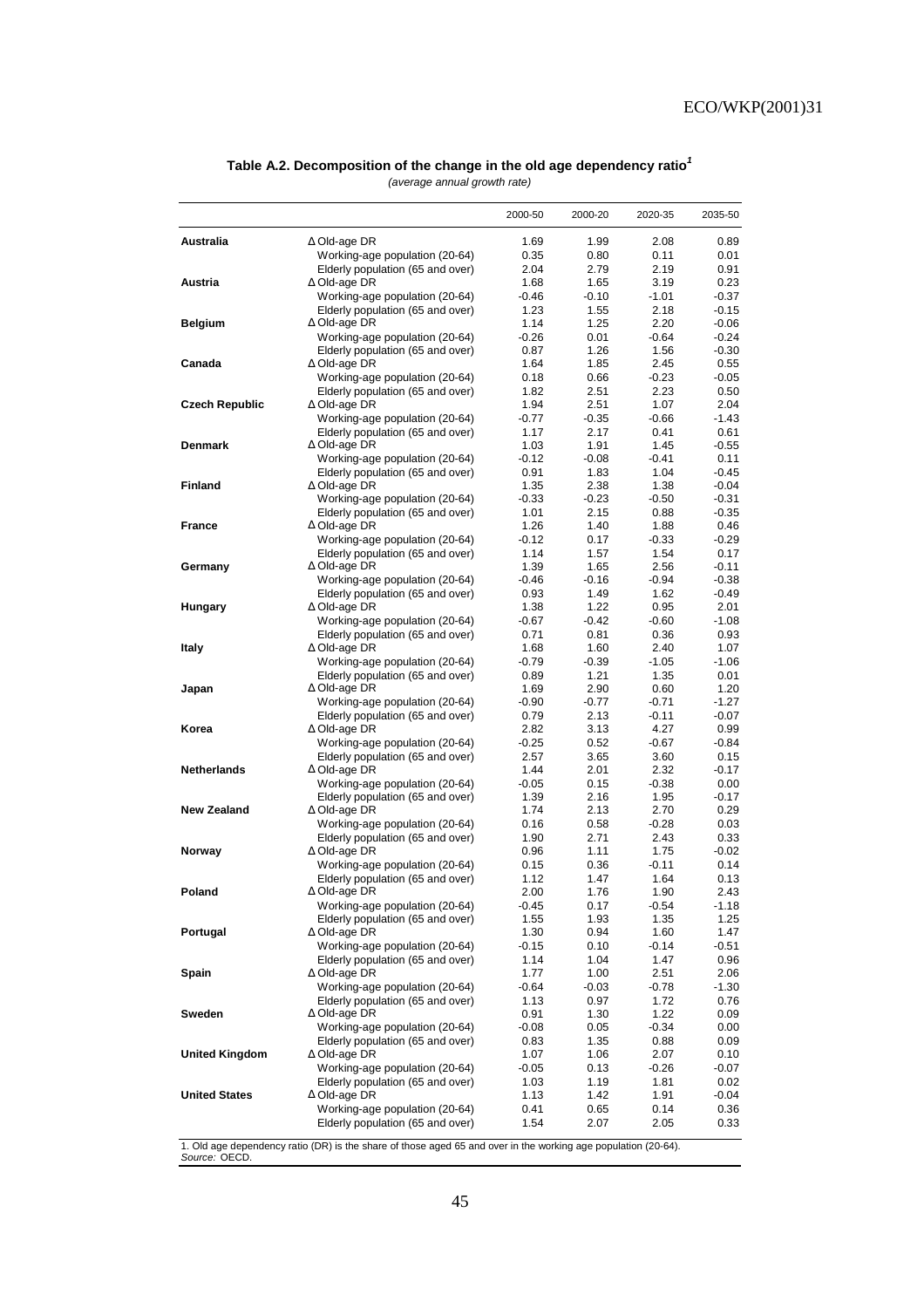#### **Table A.3. Sensitivity of population projections to alternative assumptions for fertility rates,**

 **life expectancy and net migration** (average annual growth rate)

|                       |                                       | <b>Baseline scenario</b> | <b>Higher fertility rate</b>      | Longer life<br>expectancy         | <b>Higher net migration</b> |
|-----------------------|---------------------------------------|--------------------------|-----------------------------------|-----------------------------------|-----------------------------|
|                       |                                       | 2000-50                  | 2000-50                           | 2000-50                           | 2000-50                     |
| Austria               | <b>Total Population</b>               | $-0.12$                  | 0.02                              | $-0.04$                           | 0.03                        |
|                       | Old-age DR                            | 1.58                     | 1.46                              | 1.82                              | 1.44                        |
| <b>Belgium</b>        | <b>Total Population</b>               | $-0.03$                  | 0.14                              | 0.05                              | 0.07                        |
|                       | Old-age DR                            | 1.14                     | 1.00                              | 1.37                              | 1.06                        |
| Canada                | <b>Total Population</b>               | 0.37                     | ٠.                                | $\ddot{\phantom{a}}$              | ٠.                          |
|                       | Old-age DR                            | 1.64                     | $\cdot$                           | $\ddot{\phantom{a}}$              |                             |
| <b>Czech Republic</b> | <b>Total Population</b>               | -0.41                    | $-0.27$                           | $-0.31$                           | -0.33                       |
|                       | Old-age DR                            | 1.95                     | 1.84                              | 2.18                              | 1.89                        |
| <b>Denmark</b>        | <b>Total Population</b>               | 0.05                     | 0.23                              | 0.12                              | 0.17                        |
|                       | Old-age DR                            | 1.03                     | 0.75                              | 1.18                              | 0.96                        |
| <b>Finland</b>        | <b>Total Population</b>               | -0.09                    | 0.08                              | $-0.01$                           | $-0.02$                     |
|                       | Old-age DR                            | 1.36                     | 1.22                              | 1.61                              | 1.30                        |
| <b>France</b>         | <b>Total Population</b>               | 0.10                     | 0.27                              | 0.17                              | 0.15                        |
|                       | Old-age DR                            | 1.26                     | 1.12                              | 1.48                              | 1.21                        |
| Germany               | <b>Total Population</b>               | $-0.17$                  | $-0.03$                           | $-0.08$                           | 0.00                        |
|                       | Old-age DR                            | 1.40                     | 1.27                              | 1.65                              | 1.26                        |
| Hungary               | <b>Total Population</b>               | $-0.44$                  | ٠.                                | ٠.                                | $\ddot{\phantom{1}}$        |
|                       | Old-age DR                            | 1.14                     | $\cdot$ .                         | $\cdot$ .                         | $\ddotsc$                   |
| Italy                 | <b>Total Population</b>               | $-0.36$                  | $-0.23$                           | $-0.27$                           | -0.26                       |
|                       | Old-age DR                            | 1.69                     | 1.57                              | 1.93                              | 1.59                        |
| Japan                 | <b>Total Population</b><br>Old-age DR | -0.46<br>1.71            | $-0.33$<br>1.59                   | $-0.39$<br>1.92                   | ۰.                          |
| Korea1                | <b>Total Population</b><br>Old-age DR | 0.02<br>2.83             | $-0.11$<br>2.94                   | 0.11<br>3.08                      |                             |
| <b>Netherlands</b>    | <b>Total Population</b><br>Old-age DR | 0.22<br>1.44             | 0.38<br>1.31                      | 0.29<br>1.70                      |                             |
| <b>New Zealand</b>    | <b>Total Population</b><br>Old-age DR | 0.36<br>1.14             | $\mathbf{r}$<br>$\ddotsc$         | ٠.<br>                            |                             |
| Norway                | <b>Total Population</b><br>Old-age DR | 0.30<br>1.14             | $\ddot{\phantom{1}}$<br>$\cdot$ . | $\ddot{\phantom{1}}$<br>$\cdot$ . |                             |
| Poland                | <b>Total Population</b><br>Old-age DR | -0.20<br>2.01            | $-0.05$<br>1.88                   | $-0.14$<br>2.17                   |                             |
| Portugal              | <b>Total Population</b>               | 0.13                     | 0.29                              | 0.20                              | 0.27                        |
|                       | Old-age DR                            | 1.33                     | 1.20                              | 1.54                              | 1.21                        |
| Spain                 | <b>Total Population</b>               | -0.23                    | -0.09                             | $-0.14$                           | $-0.13$                     |
|                       | Old-age DR                            | 1.78                     | 1.66                              | 2.00                              | 1.68                        |
| Sweden                | <b>Total Population</b>               | 0.07                     | 0.24                              | 0.14                              | 0.21                        |
|                       | Old-age DR                            | 0.91                     | 0.78                              | 1.13                              | 0.80                        |
| <b>United Kingdom</b> | <b>Total Population</b>               | 0.07                     | 0.25                              | 0.15                              | 0.15                        |
|                       | Old-age DR                            | 1.12                     | 0.99                              | 1.38                              | 1.06                        |
| <b>United States</b>  | <b>Total Population</b>               | 0.09                     | 0.29                              | 0.18                              | 0.24                        |
|                       | Old-age DR                            | 2.31                     | 2.24                              | 2.59                              | 2.23                        |

Source: OECD.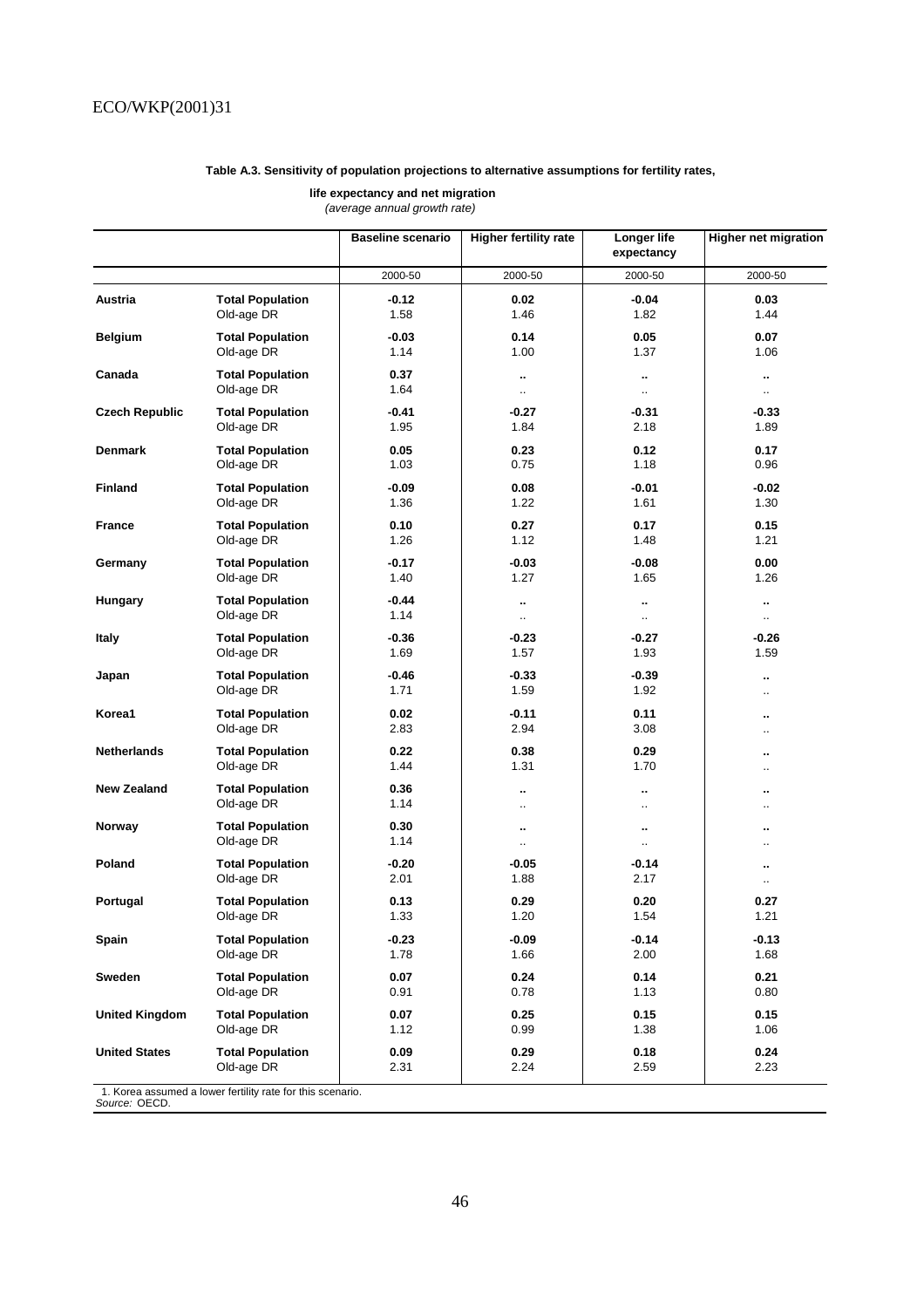| Higher fertility rates scenario<br>Baseline scenario<br>Baseline scenario<br>Longer life expectancy of<br>males<br>2000<br>2050<br>2000<br>2050<br>2000<br>2050<br>2050<br>2000<br>81.0<br>1.3<br>1.5<br>1.3<br>1.7<br>75.0<br>75.3<br>84.7<br>Austria<br>1.5<br>1.8<br>1.6<br>74.8<br>80.0<br>75.2<br>83.6<br>Belgium<br>2.1<br>75.5<br>80.0<br>Canada<br>1.6<br>1.5<br>$\ddot{\phantom{a}}$<br>$\ddot{\phantom{a}}$<br>$\ddot{\phantom{a}}$<br>$\ddot{\phantom{a}}$<br>Czech Republic<br>1.1<br>1.2<br>71.5<br>75.2<br>78.2<br>1.5<br>1.7<br>71.8<br>Denmark<br>1.8<br>1.8<br>1.8<br>2.1<br>74.2<br>79.0<br>74.5<br>82.7<br>Finland<br>1.7<br>1.7<br>1.8<br>2.0<br>73.9<br>80.0<br>84.0<br>74.3<br>France<br>1.7<br>1.8<br>2.1<br>74.8<br>80.0<br>75.2<br>84.0<br>1.8<br>1.4<br>1.4<br>1.7<br>74.7<br>80.0<br>75.1<br>83.8<br>Germany<br>1.5<br>1.3<br>1.6<br>66.8<br>74.6<br>Hungary<br>1.2<br>1.2<br>75.5<br>81.0<br>75.8<br>84.8<br>1.5<br>1.7<br>Italy<br>1.4<br>1.4<br>77.4<br>79.4<br>77.7<br>83.3<br>Japan<br>1.6<br>1.9<br>Korea <sup>1</sup><br>1.7<br>1.7<br>80.2<br>70.6<br>76.6<br>71.0<br>1.6<br>1.4<br>80.0<br>Luxembourg<br>1.7<br>1.8<br>1.8<br>2.1<br>74.4<br>74.7<br>83.7<br>Netherlands<br>1.7<br>1.7<br>2.1<br>75.5<br>80.0<br>75.8<br>83.7<br>1.8<br>New Zealand<br>$\mathbf{r}$<br>$\mathbf{r}$<br>$\ddot{\phantom{a}}$<br>$\ddot{\phantom{a}}$<br>ä.<br>$\ddot{\phantom{a}}$<br>Norway<br>$\ddot{\phantom{1}}$<br>$\ddot{\phantom{a}}$<br>$\ddot{\phantom{a}}$<br>$\sim$<br>$\ddot{\phantom{a}}$<br>78.5<br>Poland<br>1.3<br>1.6<br>1.4<br>69.9<br>70.2<br>82.4<br>1.8<br>1.5<br>1.7<br>78.0<br>81.7<br>Portugal<br>1.6<br>2.0<br>72.0<br>72.4<br>1.2<br>1.5<br>1.2<br>79.0<br>83.0<br>Spain<br>1.7<br>74.9<br>75.3<br>82.0<br>1.5<br>1.5<br>2.1<br>77.3<br>77.6<br>85.4<br>Sweden<br>1.8<br>83.7<br>United Kingdom<br>1.7<br>1.8<br>1.8<br>2.1<br>75.2<br>80.0<br>75.5<br><b>United States</b><br>2.1<br>2.0<br>73.9<br>79.1<br>74.0<br>82.9<br>2.1<br>2.2<br>Life expectancy of females<br>Net migration<br>Longer life expectancy of<br>Baseline scenario<br>High net migration scenario<br>Baseline scenario<br>females<br>2050<br>2000<br>2050<br>2000<br>2050<br>2000<br>2000<br>2050<br>81.2<br>81.4<br>88.0<br>10.000<br>20.000<br>30.000<br>86.0<br>11.000<br>Austria<br>Belgium<br>80.9<br>85.0<br>81.1<br>87.0<br>10,204<br>15,000<br>11,224<br>22,500<br>81.3<br>84.0<br>185,400<br>159,000<br>Canada<br>$\ddot{\phantom{a}}$<br>Czech Republic<br>78.4<br>81.5<br>78.7<br>84.5<br>9,500<br>15,000<br>10,100<br>22,500<br>83.0<br>11,000<br>10.000<br>Denmark<br>79.0<br>79.2<br>85.2<br>12.100<br>15,000<br>Finland<br>81.1<br>85.0<br>81.3<br>87.0<br>5,604<br>5,000<br>6,164<br>7,500<br>50,000<br>75,000<br>France<br>82.8<br>87.0<br>83.0<br>89.1<br>50,094<br>55,103<br>80.8<br>85.0<br>81.0<br>87.1<br>300,000<br>200,000<br>330,000<br>300,000<br>Germany<br>75.2<br>81.1<br>$-2,845$<br>$-8,879$<br>Hungary<br>82.0<br>86.0<br>82.1<br>88.1<br>50,000<br>80,000<br>120,000<br>Italy<br>55,000<br>86.5<br>Japan<br>84.1<br>84.3<br>88.4<br>ä.<br>ă.<br>Korea<br>78.1<br>83.0<br>78.3<br>84.6<br>80.9<br>85.0<br>33,390<br>35,000<br>52,500<br>Netherlands<br>81.1<br>87.1<br>36,729<br>New Zealand<br>$\ddotsc$<br>$\ddot{\phantom{a}}$<br>$\ddot{\phantom{a}}$<br>ä.<br>Norway<br>$\ddot{\phantom{a}}$<br>$\ddot{\phantom{a}}$<br>$\sim$<br>$\ddot{\phantom{a}}$<br>$\ddot{\phantom{a}}$<br>Poland<br>78.2<br>84.7<br>78.4<br>86.9<br>84.0<br>25,000<br>37,500<br>Portugal<br>79.2<br>79.4<br>85.8<br>12,131<br>13,344<br>82.1<br>85.0<br>82.3<br>60,000<br>Spain<br>87.0<br>31,054<br>34,159<br>90,000<br>20,000<br>30,000<br>Sweden<br>82.0<br>86.0<br>82.2<br>88.0<br>15,165<br>16,682<br>United Kingdom<br>80.2<br>90,000<br>70,000<br>99,000<br>105,000<br>80.0<br>85.0<br>87.4<br><b>United States</b><br>79.6<br>83.5<br>79.9<br>900,000<br>900,000<br>900,000<br>1,350,000<br>86.9<br>Source: OECD. |  | <b>Fertility rates</b> |  | Life expectancy of males |  |
|-----------------------------------------------------------------------------------------------------------------------------------------------------------------------------------------------------------------------------------------------------------------------------------------------------------------------------------------------------------------------------------------------------------------------------------------------------------------------------------------------------------------------------------------------------------------------------------------------------------------------------------------------------------------------------------------------------------------------------------------------------------------------------------------------------------------------------------------------------------------------------------------------------------------------------------------------------------------------------------------------------------------------------------------------------------------------------------------------------------------------------------------------------------------------------------------------------------------------------------------------------------------------------------------------------------------------------------------------------------------------------------------------------------------------------------------------------------------------------------------------------------------------------------------------------------------------------------------------------------------------------------------------------------------------------------------------------------------------------------------------------------------------------------------------------------------------------------------------------------------------------------------------------------------------------------------------------------------------------------------------------------------------------------------------------------------------------------------------------------------------------------------------------------------------------------------------------------------------------------------------------------------------------------------------------------------------------------------------------------------------------------------------------------------------------------------------------------------------------------------------------------------------------------------------------------------------------------------------------------------------------------------------------------------------------------------------------------------------------------------------------------------------------------------------------------------------------------------------------------------------------------------------------------------------------------------------------------------------------------------------------------------------------------------------------------------------------------------------------------------------------------------------------------------------------------------------------------------------------------------------------------------------------------------------------------------------------------------------------------------------------------------------------------------------------------------------------------------------------------------------------------------------------------------------------------------------------------------------------------------------------------------------------------------------------------------------------------------------------------------------------------------------------------------------------------------------------------------------------------------------------------------------------------------------------------------------------------|--|------------------------|--|--------------------------|--|
|                                                                                                                                                                                                                                                                                                                                                                                                                                                                                                                                                                                                                                                                                                                                                                                                                                                                                                                                                                                                                                                                                                                                                                                                                                                                                                                                                                                                                                                                                                                                                                                                                                                                                                                                                                                                                                                                                                                                                                                                                                                                                                                                                                                                                                                                                                                                                                                                                                                                                                                                                                                                                                                                                                                                                                                                                                                                                                                                                                                                                                                                                                                                                                                                                                                                                                                                                                                                                                                                                                                                                                                                                                                                                                                                                                                                                                                                                                                                                           |  |                        |  |                          |  |
|                                                                                                                                                                                                                                                                                                                                                                                                                                                                                                                                                                                                                                                                                                                                                                                                                                                                                                                                                                                                                                                                                                                                                                                                                                                                                                                                                                                                                                                                                                                                                                                                                                                                                                                                                                                                                                                                                                                                                                                                                                                                                                                                                                                                                                                                                                                                                                                                                                                                                                                                                                                                                                                                                                                                                                                                                                                                                                                                                                                                                                                                                                                                                                                                                                                                                                                                                                                                                                                                                                                                                                                                                                                                                                                                                                                                                                                                                                                                                           |  |                        |  |                          |  |
|                                                                                                                                                                                                                                                                                                                                                                                                                                                                                                                                                                                                                                                                                                                                                                                                                                                                                                                                                                                                                                                                                                                                                                                                                                                                                                                                                                                                                                                                                                                                                                                                                                                                                                                                                                                                                                                                                                                                                                                                                                                                                                                                                                                                                                                                                                                                                                                                                                                                                                                                                                                                                                                                                                                                                                                                                                                                                                                                                                                                                                                                                                                                                                                                                                                                                                                                                                                                                                                                                                                                                                                                                                                                                                                                                                                                                                                                                                                                                           |  |                        |  |                          |  |
|                                                                                                                                                                                                                                                                                                                                                                                                                                                                                                                                                                                                                                                                                                                                                                                                                                                                                                                                                                                                                                                                                                                                                                                                                                                                                                                                                                                                                                                                                                                                                                                                                                                                                                                                                                                                                                                                                                                                                                                                                                                                                                                                                                                                                                                                                                                                                                                                                                                                                                                                                                                                                                                                                                                                                                                                                                                                                                                                                                                                                                                                                                                                                                                                                                                                                                                                                                                                                                                                                                                                                                                                                                                                                                                                                                                                                                                                                                                                                           |  |                        |  |                          |  |
|                                                                                                                                                                                                                                                                                                                                                                                                                                                                                                                                                                                                                                                                                                                                                                                                                                                                                                                                                                                                                                                                                                                                                                                                                                                                                                                                                                                                                                                                                                                                                                                                                                                                                                                                                                                                                                                                                                                                                                                                                                                                                                                                                                                                                                                                                                                                                                                                                                                                                                                                                                                                                                                                                                                                                                                                                                                                                                                                                                                                                                                                                                                                                                                                                                                                                                                                                                                                                                                                                                                                                                                                                                                                                                                                                                                                                                                                                                                                                           |  |                        |  |                          |  |
|                                                                                                                                                                                                                                                                                                                                                                                                                                                                                                                                                                                                                                                                                                                                                                                                                                                                                                                                                                                                                                                                                                                                                                                                                                                                                                                                                                                                                                                                                                                                                                                                                                                                                                                                                                                                                                                                                                                                                                                                                                                                                                                                                                                                                                                                                                                                                                                                                                                                                                                                                                                                                                                                                                                                                                                                                                                                                                                                                                                                                                                                                                                                                                                                                                                                                                                                                                                                                                                                                                                                                                                                                                                                                                                                                                                                                                                                                                                                                           |  |                        |  |                          |  |
|                                                                                                                                                                                                                                                                                                                                                                                                                                                                                                                                                                                                                                                                                                                                                                                                                                                                                                                                                                                                                                                                                                                                                                                                                                                                                                                                                                                                                                                                                                                                                                                                                                                                                                                                                                                                                                                                                                                                                                                                                                                                                                                                                                                                                                                                                                                                                                                                                                                                                                                                                                                                                                                                                                                                                                                                                                                                                                                                                                                                                                                                                                                                                                                                                                                                                                                                                                                                                                                                                                                                                                                                                                                                                                                                                                                                                                                                                                                                                           |  |                        |  |                          |  |
|                                                                                                                                                                                                                                                                                                                                                                                                                                                                                                                                                                                                                                                                                                                                                                                                                                                                                                                                                                                                                                                                                                                                                                                                                                                                                                                                                                                                                                                                                                                                                                                                                                                                                                                                                                                                                                                                                                                                                                                                                                                                                                                                                                                                                                                                                                                                                                                                                                                                                                                                                                                                                                                                                                                                                                                                                                                                                                                                                                                                                                                                                                                                                                                                                                                                                                                                                                                                                                                                                                                                                                                                                                                                                                                                                                                                                                                                                                                                                           |  |                        |  |                          |  |
|                                                                                                                                                                                                                                                                                                                                                                                                                                                                                                                                                                                                                                                                                                                                                                                                                                                                                                                                                                                                                                                                                                                                                                                                                                                                                                                                                                                                                                                                                                                                                                                                                                                                                                                                                                                                                                                                                                                                                                                                                                                                                                                                                                                                                                                                                                                                                                                                                                                                                                                                                                                                                                                                                                                                                                                                                                                                                                                                                                                                                                                                                                                                                                                                                                                                                                                                                                                                                                                                                                                                                                                                                                                                                                                                                                                                                                                                                                                                                           |  |                        |  |                          |  |
|                                                                                                                                                                                                                                                                                                                                                                                                                                                                                                                                                                                                                                                                                                                                                                                                                                                                                                                                                                                                                                                                                                                                                                                                                                                                                                                                                                                                                                                                                                                                                                                                                                                                                                                                                                                                                                                                                                                                                                                                                                                                                                                                                                                                                                                                                                                                                                                                                                                                                                                                                                                                                                                                                                                                                                                                                                                                                                                                                                                                                                                                                                                                                                                                                                                                                                                                                                                                                                                                                                                                                                                                                                                                                                                                                                                                                                                                                                                                                           |  |                        |  |                          |  |
|                                                                                                                                                                                                                                                                                                                                                                                                                                                                                                                                                                                                                                                                                                                                                                                                                                                                                                                                                                                                                                                                                                                                                                                                                                                                                                                                                                                                                                                                                                                                                                                                                                                                                                                                                                                                                                                                                                                                                                                                                                                                                                                                                                                                                                                                                                                                                                                                                                                                                                                                                                                                                                                                                                                                                                                                                                                                                                                                                                                                                                                                                                                                                                                                                                                                                                                                                                                                                                                                                                                                                                                                                                                                                                                                                                                                                                                                                                                                                           |  |                        |  |                          |  |
|                                                                                                                                                                                                                                                                                                                                                                                                                                                                                                                                                                                                                                                                                                                                                                                                                                                                                                                                                                                                                                                                                                                                                                                                                                                                                                                                                                                                                                                                                                                                                                                                                                                                                                                                                                                                                                                                                                                                                                                                                                                                                                                                                                                                                                                                                                                                                                                                                                                                                                                                                                                                                                                                                                                                                                                                                                                                                                                                                                                                                                                                                                                                                                                                                                                                                                                                                                                                                                                                                                                                                                                                                                                                                                                                                                                                                                                                                                                                                           |  |                        |  |                          |  |
|                                                                                                                                                                                                                                                                                                                                                                                                                                                                                                                                                                                                                                                                                                                                                                                                                                                                                                                                                                                                                                                                                                                                                                                                                                                                                                                                                                                                                                                                                                                                                                                                                                                                                                                                                                                                                                                                                                                                                                                                                                                                                                                                                                                                                                                                                                                                                                                                                                                                                                                                                                                                                                                                                                                                                                                                                                                                                                                                                                                                                                                                                                                                                                                                                                                                                                                                                                                                                                                                                                                                                                                                                                                                                                                                                                                                                                                                                                                                                           |  |                        |  |                          |  |
|                                                                                                                                                                                                                                                                                                                                                                                                                                                                                                                                                                                                                                                                                                                                                                                                                                                                                                                                                                                                                                                                                                                                                                                                                                                                                                                                                                                                                                                                                                                                                                                                                                                                                                                                                                                                                                                                                                                                                                                                                                                                                                                                                                                                                                                                                                                                                                                                                                                                                                                                                                                                                                                                                                                                                                                                                                                                                                                                                                                                                                                                                                                                                                                                                                                                                                                                                                                                                                                                                                                                                                                                                                                                                                                                                                                                                                                                                                                                                           |  |                        |  |                          |  |
|                                                                                                                                                                                                                                                                                                                                                                                                                                                                                                                                                                                                                                                                                                                                                                                                                                                                                                                                                                                                                                                                                                                                                                                                                                                                                                                                                                                                                                                                                                                                                                                                                                                                                                                                                                                                                                                                                                                                                                                                                                                                                                                                                                                                                                                                                                                                                                                                                                                                                                                                                                                                                                                                                                                                                                                                                                                                                                                                                                                                                                                                                                                                                                                                                                                                                                                                                                                                                                                                                                                                                                                                                                                                                                                                                                                                                                                                                                                                                           |  |                        |  |                          |  |
|                                                                                                                                                                                                                                                                                                                                                                                                                                                                                                                                                                                                                                                                                                                                                                                                                                                                                                                                                                                                                                                                                                                                                                                                                                                                                                                                                                                                                                                                                                                                                                                                                                                                                                                                                                                                                                                                                                                                                                                                                                                                                                                                                                                                                                                                                                                                                                                                                                                                                                                                                                                                                                                                                                                                                                                                                                                                                                                                                                                                                                                                                                                                                                                                                                                                                                                                                                                                                                                                                                                                                                                                                                                                                                                                                                                                                                                                                                                                                           |  |                        |  |                          |  |
|                                                                                                                                                                                                                                                                                                                                                                                                                                                                                                                                                                                                                                                                                                                                                                                                                                                                                                                                                                                                                                                                                                                                                                                                                                                                                                                                                                                                                                                                                                                                                                                                                                                                                                                                                                                                                                                                                                                                                                                                                                                                                                                                                                                                                                                                                                                                                                                                                                                                                                                                                                                                                                                                                                                                                                                                                                                                                                                                                                                                                                                                                                                                                                                                                                                                                                                                                                                                                                                                                                                                                                                                                                                                                                                                                                                                                                                                                                                                                           |  |                        |  |                          |  |
|                                                                                                                                                                                                                                                                                                                                                                                                                                                                                                                                                                                                                                                                                                                                                                                                                                                                                                                                                                                                                                                                                                                                                                                                                                                                                                                                                                                                                                                                                                                                                                                                                                                                                                                                                                                                                                                                                                                                                                                                                                                                                                                                                                                                                                                                                                                                                                                                                                                                                                                                                                                                                                                                                                                                                                                                                                                                                                                                                                                                                                                                                                                                                                                                                                                                                                                                                                                                                                                                                                                                                                                                                                                                                                                                                                                                                                                                                                                                                           |  |                        |  |                          |  |
|                                                                                                                                                                                                                                                                                                                                                                                                                                                                                                                                                                                                                                                                                                                                                                                                                                                                                                                                                                                                                                                                                                                                                                                                                                                                                                                                                                                                                                                                                                                                                                                                                                                                                                                                                                                                                                                                                                                                                                                                                                                                                                                                                                                                                                                                                                                                                                                                                                                                                                                                                                                                                                                                                                                                                                                                                                                                                                                                                                                                                                                                                                                                                                                                                                                                                                                                                                                                                                                                                                                                                                                                                                                                                                                                                                                                                                                                                                                                                           |  |                        |  |                          |  |
|                                                                                                                                                                                                                                                                                                                                                                                                                                                                                                                                                                                                                                                                                                                                                                                                                                                                                                                                                                                                                                                                                                                                                                                                                                                                                                                                                                                                                                                                                                                                                                                                                                                                                                                                                                                                                                                                                                                                                                                                                                                                                                                                                                                                                                                                                                                                                                                                                                                                                                                                                                                                                                                                                                                                                                                                                                                                                                                                                                                                                                                                                                                                                                                                                                                                                                                                                                                                                                                                                                                                                                                                                                                                                                                                                                                                                                                                                                                                                           |  |                        |  |                          |  |
|                                                                                                                                                                                                                                                                                                                                                                                                                                                                                                                                                                                                                                                                                                                                                                                                                                                                                                                                                                                                                                                                                                                                                                                                                                                                                                                                                                                                                                                                                                                                                                                                                                                                                                                                                                                                                                                                                                                                                                                                                                                                                                                                                                                                                                                                                                                                                                                                                                                                                                                                                                                                                                                                                                                                                                                                                                                                                                                                                                                                                                                                                                                                                                                                                                                                                                                                                                                                                                                                                                                                                                                                                                                                                                                                                                                                                                                                                                                                                           |  |                        |  |                          |  |
|                                                                                                                                                                                                                                                                                                                                                                                                                                                                                                                                                                                                                                                                                                                                                                                                                                                                                                                                                                                                                                                                                                                                                                                                                                                                                                                                                                                                                                                                                                                                                                                                                                                                                                                                                                                                                                                                                                                                                                                                                                                                                                                                                                                                                                                                                                                                                                                                                                                                                                                                                                                                                                                                                                                                                                                                                                                                                                                                                                                                                                                                                                                                                                                                                                                                                                                                                                                                                                                                                                                                                                                                                                                                                                                                                                                                                                                                                                                                                           |  |                        |  |                          |  |
|                                                                                                                                                                                                                                                                                                                                                                                                                                                                                                                                                                                                                                                                                                                                                                                                                                                                                                                                                                                                                                                                                                                                                                                                                                                                                                                                                                                                                                                                                                                                                                                                                                                                                                                                                                                                                                                                                                                                                                                                                                                                                                                                                                                                                                                                                                                                                                                                                                                                                                                                                                                                                                                                                                                                                                                                                                                                                                                                                                                                                                                                                                                                                                                                                                                                                                                                                                                                                                                                                                                                                                                                                                                                                                                                                                                                                                                                                                                                                           |  |                        |  |                          |  |
|                                                                                                                                                                                                                                                                                                                                                                                                                                                                                                                                                                                                                                                                                                                                                                                                                                                                                                                                                                                                                                                                                                                                                                                                                                                                                                                                                                                                                                                                                                                                                                                                                                                                                                                                                                                                                                                                                                                                                                                                                                                                                                                                                                                                                                                                                                                                                                                                                                                                                                                                                                                                                                                                                                                                                                                                                                                                                                                                                                                                                                                                                                                                                                                                                                                                                                                                                                                                                                                                                                                                                                                                                                                                                                                                                                                                                                                                                                                                                           |  |                        |  |                          |  |
|                                                                                                                                                                                                                                                                                                                                                                                                                                                                                                                                                                                                                                                                                                                                                                                                                                                                                                                                                                                                                                                                                                                                                                                                                                                                                                                                                                                                                                                                                                                                                                                                                                                                                                                                                                                                                                                                                                                                                                                                                                                                                                                                                                                                                                                                                                                                                                                                                                                                                                                                                                                                                                                                                                                                                                                                                                                                                                                                                                                                                                                                                                                                                                                                                                                                                                                                                                                                                                                                                                                                                                                                                                                                                                                                                                                                                                                                                                                                                           |  |                        |  |                          |  |
|                                                                                                                                                                                                                                                                                                                                                                                                                                                                                                                                                                                                                                                                                                                                                                                                                                                                                                                                                                                                                                                                                                                                                                                                                                                                                                                                                                                                                                                                                                                                                                                                                                                                                                                                                                                                                                                                                                                                                                                                                                                                                                                                                                                                                                                                                                                                                                                                                                                                                                                                                                                                                                                                                                                                                                                                                                                                                                                                                                                                                                                                                                                                                                                                                                                                                                                                                                                                                                                                                                                                                                                                                                                                                                                                                                                                                                                                                                                                                           |  |                        |  |                          |  |
|                                                                                                                                                                                                                                                                                                                                                                                                                                                                                                                                                                                                                                                                                                                                                                                                                                                                                                                                                                                                                                                                                                                                                                                                                                                                                                                                                                                                                                                                                                                                                                                                                                                                                                                                                                                                                                                                                                                                                                                                                                                                                                                                                                                                                                                                                                                                                                                                                                                                                                                                                                                                                                                                                                                                                                                                                                                                                                                                                                                                                                                                                                                                                                                                                                                                                                                                                                                                                                                                                                                                                                                                                                                                                                                                                                                                                                                                                                                                                           |  |                        |  |                          |  |
|                                                                                                                                                                                                                                                                                                                                                                                                                                                                                                                                                                                                                                                                                                                                                                                                                                                                                                                                                                                                                                                                                                                                                                                                                                                                                                                                                                                                                                                                                                                                                                                                                                                                                                                                                                                                                                                                                                                                                                                                                                                                                                                                                                                                                                                                                                                                                                                                                                                                                                                                                                                                                                                                                                                                                                                                                                                                                                                                                                                                                                                                                                                                                                                                                                                                                                                                                                                                                                                                                                                                                                                                                                                                                                                                                                                                                                                                                                                                                           |  |                        |  |                          |  |
|                                                                                                                                                                                                                                                                                                                                                                                                                                                                                                                                                                                                                                                                                                                                                                                                                                                                                                                                                                                                                                                                                                                                                                                                                                                                                                                                                                                                                                                                                                                                                                                                                                                                                                                                                                                                                                                                                                                                                                                                                                                                                                                                                                                                                                                                                                                                                                                                                                                                                                                                                                                                                                                                                                                                                                                                                                                                                                                                                                                                                                                                                                                                                                                                                                                                                                                                                                                                                                                                                                                                                                                                                                                                                                                                                                                                                                                                                                                                                           |  |                        |  |                          |  |
|                                                                                                                                                                                                                                                                                                                                                                                                                                                                                                                                                                                                                                                                                                                                                                                                                                                                                                                                                                                                                                                                                                                                                                                                                                                                                                                                                                                                                                                                                                                                                                                                                                                                                                                                                                                                                                                                                                                                                                                                                                                                                                                                                                                                                                                                                                                                                                                                                                                                                                                                                                                                                                                                                                                                                                                                                                                                                                                                                                                                                                                                                                                                                                                                                                                                                                                                                                                                                                                                                                                                                                                                                                                                                                                                                                                                                                                                                                                                                           |  |                        |  |                          |  |
|                                                                                                                                                                                                                                                                                                                                                                                                                                                                                                                                                                                                                                                                                                                                                                                                                                                                                                                                                                                                                                                                                                                                                                                                                                                                                                                                                                                                                                                                                                                                                                                                                                                                                                                                                                                                                                                                                                                                                                                                                                                                                                                                                                                                                                                                                                                                                                                                                                                                                                                                                                                                                                                                                                                                                                                                                                                                                                                                                                                                                                                                                                                                                                                                                                                                                                                                                                                                                                                                                                                                                                                                                                                                                                                                                                                                                                                                                                                                                           |  |                        |  |                          |  |
|                                                                                                                                                                                                                                                                                                                                                                                                                                                                                                                                                                                                                                                                                                                                                                                                                                                                                                                                                                                                                                                                                                                                                                                                                                                                                                                                                                                                                                                                                                                                                                                                                                                                                                                                                                                                                                                                                                                                                                                                                                                                                                                                                                                                                                                                                                                                                                                                                                                                                                                                                                                                                                                                                                                                                                                                                                                                                                                                                                                                                                                                                                                                                                                                                                                                                                                                                                                                                                                                                                                                                                                                                                                                                                                                                                                                                                                                                                                                                           |  |                        |  |                          |  |
|                                                                                                                                                                                                                                                                                                                                                                                                                                                                                                                                                                                                                                                                                                                                                                                                                                                                                                                                                                                                                                                                                                                                                                                                                                                                                                                                                                                                                                                                                                                                                                                                                                                                                                                                                                                                                                                                                                                                                                                                                                                                                                                                                                                                                                                                                                                                                                                                                                                                                                                                                                                                                                                                                                                                                                                                                                                                                                                                                                                                                                                                                                                                                                                                                                                                                                                                                                                                                                                                                                                                                                                                                                                                                                                                                                                                                                                                                                                                                           |  |                        |  |                          |  |
|                                                                                                                                                                                                                                                                                                                                                                                                                                                                                                                                                                                                                                                                                                                                                                                                                                                                                                                                                                                                                                                                                                                                                                                                                                                                                                                                                                                                                                                                                                                                                                                                                                                                                                                                                                                                                                                                                                                                                                                                                                                                                                                                                                                                                                                                                                                                                                                                                                                                                                                                                                                                                                                                                                                                                                                                                                                                                                                                                                                                                                                                                                                                                                                                                                                                                                                                                                                                                                                                                                                                                                                                                                                                                                                                                                                                                                                                                                                                                           |  |                        |  |                          |  |
|                                                                                                                                                                                                                                                                                                                                                                                                                                                                                                                                                                                                                                                                                                                                                                                                                                                                                                                                                                                                                                                                                                                                                                                                                                                                                                                                                                                                                                                                                                                                                                                                                                                                                                                                                                                                                                                                                                                                                                                                                                                                                                                                                                                                                                                                                                                                                                                                                                                                                                                                                                                                                                                                                                                                                                                                                                                                                                                                                                                                                                                                                                                                                                                                                                                                                                                                                                                                                                                                                                                                                                                                                                                                                                                                                                                                                                                                                                                                                           |  |                        |  |                          |  |
|                                                                                                                                                                                                                                                                                                                                                                                                                                                                                                                                                                                                                                                                                                                                                                                                                                                                                                                                                                                                                                                                                                                                                                                                                                                                                                                                                                                                                                                                                                                                                                                                                                                                                                                                                                                                                                                                                                                                                                                                                                                                                                                                                                                                                                                                                                                                                                                                                                                                                                                                                                                                                                                                                                                                                                                                                                                                                                                                                                                                                                                                                                                                                                                                                                                                                                                                                                                                                                                                                                                                                                                                                                                                                                                                                                                                                                                                                                                                                           |  |                        |  |                          |  |
|                                                                                                                                                                                                                                                                                                                                                                                                                                                                                                                                                                                                                                                                                                                                                                                                                                                                                                                                                                                                                                                                                                                                                                                                                                                                                                                                                                                                                                                                                                                                                                                                                                                                                                                                                                                                                                                                                                                                                                                                                                                                                                                                                                                                                                                                                                                                                                                                                                                                                                                                                                                                                                                                                                                                                                                                                                                                                                                                                                                                                                                                                                                                                                                                                                                                                                                                                                                                                                                                                                                                                                                                                                                                                                                                                                                                                                                                                                                                                           |  |                        |  |                          |  |
|                                                                                                                                                                                                                                                                                                                                                                                                                                                                                                                                                                                                                                                                                                                                                                                                                                                                                                                                                                                                                                                                                                                                                                                                                                                                                                                                                                                                                                                                                                                                                                                                                                                                                                                                                                                                                                                                                                                                                                                                                                                                                                                                                                                                                                                                                                                                                                                                                                                                                                                                                                                                                                                                                                                                                                                                                                                                                                                                                                                                                                                                                                                                                                                                                                                                                                                                                                                                                                                                                                                                                                                                                                                                                                                                                                                                                                                                                                                                                           |  |                        |  |                          |  |
|                                                                                                                                                                                                                                                                                                                                                                                                                                                                                                                                                                                                                                                                                                                                                                                                                                                                                                                                                                                                                                                                                                                                                                                                                                                                                                                                                                                                                                                                                                                                                                                                                                                                                                                                                                                                                                                                                                                                                                                                                                                                                                                                                                                                                                                                                                                                                                                                                                                                                                                                                                                                                                                                                                                                                                                                                                                                                                                                                                                                                                                                                                                                                                                                                                                                                                                                                                                                                                                                                                                                                                                                                                                                                                                                                                                                                                                                                                                                                           |  |                        |  |                          |  |
|                                                                                                                                                                                                                                                                                                                                                                                                                                                                                                                                                                                                                                                                                                                                                                                                                                                                                                                                                                                                                                                                                                                                                                                                                                                                                                                                                                                                                                                                                                                                                                                                                                                                                                                                                                                                                                                                                                                                                                                                                                                                                                                                                                                                                                                                                                                                                                                                                                                                                                                                                                                                                                                                                                                                                                                                                                                                                                                                                                                                                                                                                                                                                                                                                                                                                                                                                                                                                                                                                                                                                                                                                                                                                                                                                                                                                                                                                                                                                           |  |                        |  |                          |  |
|                                                                                                                                                                                                                                                                                                                                                                                                                                                                                                                                                                                                                                                                                                                                                                                                                                                                                                                                                                                                                                                                                                                                                                                                                                                                                                                                                                                                                                                                                                                                                                                                                                                                                                                                                                                                                                                                                                                                                                                                                                                                                                                                                                                                                                                                                                                                                                                                                                                                                                                                                                                                                                                                                                                                                                                                                                                                                                                                                                                                                                                                                                                                                                                                                                                                                                                                                                                                                                                                                                                                                                                                                                                                                                                                                                                                                                                                                                                                                           |  |                        |  |                          |  |
|                                                                                                                                                                                                                                                                                                                                                                                                                                                                                                                                                                                                                                                                                                                                                                                                                                                                                                                                                                                                                                                                                                                                                                                                                                                                                                                                                                                                                                                                                                                                                                                                                                                                                                                                                                                                                                                                                                                                                                                                                                                                                                                                                                                                                                                                                                                                                                                                                                                                                                                                                                                                                                                                                                                                                                                                                                                                                                                                                                                                                                                                                                                                                                                                                                                                                                                                                                                                                                                                                                                                                                                                                                                                                                                                                                                                                                                                                                                                                           |  |                        |  |                          |  |
|                                                                                                                                                                                                                                                                                                                                                                                                                                                                                                                                                                                                                                                                                                                                                                                                                                                                                                                                                                                                                                                                                                                                                                                                                                                                                                                                                                                                                                                                                                                                                                                                                                                                                                                                                                                                                                                                                                                                                                                                                                                                                                                                                                                                                                                                                                                                                                                                                                                                                                                                                                                                                                                                                                                                                                                                                                                                                                                                                                                                                                                                                                                                                                                                                                                                                                                                                                                                                                                                                                                                                                                                                                                                                                                                                                                                                                                                                                                                                           |  |                        |  |                          |  |
|                                                                                                                                                                                                                                                                                                                                                                                                                                                                                                                                                                                                                                                                                                                                                                                                                                                                                                                                                                                                                                                                                                                                                                                                                                                                                                                                                                                                                                                                                                                                                                                                                                                                                                                                                                                                                                                                                                                                                                                                                                                                                                                                                                                                                                                                                                                                                                                                                                                                                                                                                                                                                                                                                                                                                                                                                                                                                                                                                                                                                                                                                                                                                                                                                                                                                                                                                                                                                                                                                                                                                                                                                                                                                                                                                                                                                                                                                                                                                           |  |                        |  |                          |  |
|                                                                                                                                                                                                                                                                                                                                                                                                                                                                                                                                                                                                                                                                                                                                                                                                                                                                                                                                                                                                                                                                                                                                                                                                                                                                                                                                                                                                                                                                                                                                                                                                                                                                                                                                                                                                                                                                                                                                                                                                                                                                                                                                                                                                                                                                                                                                                                                                                                                                                                                                                                                                                                                                                                                                                                                                                                                                                                                                                                                                                                                                                                                                                                                                                                                                                                                                                                                                                                                                                                                                                                                                                                                                                                                                                                                                                                                                                                                                                           |  |                        |  |                          |  |
|                                                                                                                                                                                                                                                                                                                                                                                                                                                                                                                                                                                                                                                                                                                                                                                                                                                                                                                                                                                                                                                                                                                                                                                                                                                                                                                                                                                                                                                                                                                                                                                                                                                                                                                                                                                                                                                                                                                                                                                                                                                                                                                                                                                                                                                                                                                                                                                                                                                                                                                                                                                                                                                                                                                                                                                                                                                                                                                                                                                                                                                                                                                                                                                                                                                                                                                                                                                                                                                                                                                                                                                                                                                                                                                                                                                                                                                                                                                                                           |  |                        |  |                          |  |
|                                                                                                                                                                                                                                                                                                                                                                                                                                                                                                                                                                                                                                                                                                                                                                                                                                                                                                                                                                                                                                                                                                                                                                                                                                                                                                                                                                                                                                                                                                                                                                                                                                                                                                                                                                                                                                                                                                                                                                                                                                                                                                                                                                                                                                                                                                                                                                                                                                                                                                                                                                                                                                                                                                                                                                                                                                                                                                                                                                                                                                                                                                                                                                                                                                                                                                                                                                                                                                                                                                                                                                                                                                                                                                                                                                                                                                                                                                                                                           |  |                        |  |                          |  |
|                                                                                                                                                                                                                                                                                                                                                                                                                                                                                                                                                                                                                                                                                                                                                                                                                                                                                                                                                                                                                                                                                                                                                                                                                                                                                                                                                                                                                                                                                                                                                                                                                                                                                                                                                                                                                                                                                                                                                                                                                                                                                                                                                                                                                                                                                                                                                                                                                                                                                                                                                                                                                                                                                                                                                                                                                                                                                                                                                                                                                                                                                                                                                                                                                                                                                                                                                                                                                                                                                                                                                                                                                                                                                                                                                                                                                                                                                                                                                           |  |                        |  |                          |  |
|                                                                                                                                                                                                                                                                                                                                                                                                                                                                                                                                                                                                                                                                                                                                                                                                                                                                                                                                                                                                                                                                                                                                                                                                                                                                                                                                                                                                                                                                                                                                                                                                                                                                                                                                                                                                                                                                                                                                                                                                                                                                                                                                                                                                                                                                                                                                                                                                                                                                                                                                                                                                                                                                                                                                                                                                                                                                                                                                                                                                                                                                                                                                                                                                                                                                                                                                                                                                                                                                                                                                                                                                                                                                                                                                                                                                                                                                                                                                                           |  |                        |  |                          |  |

#### **Table A.4. Demographic assumptions: Alternative assumptions in fertility rates, life expectancy and net migration**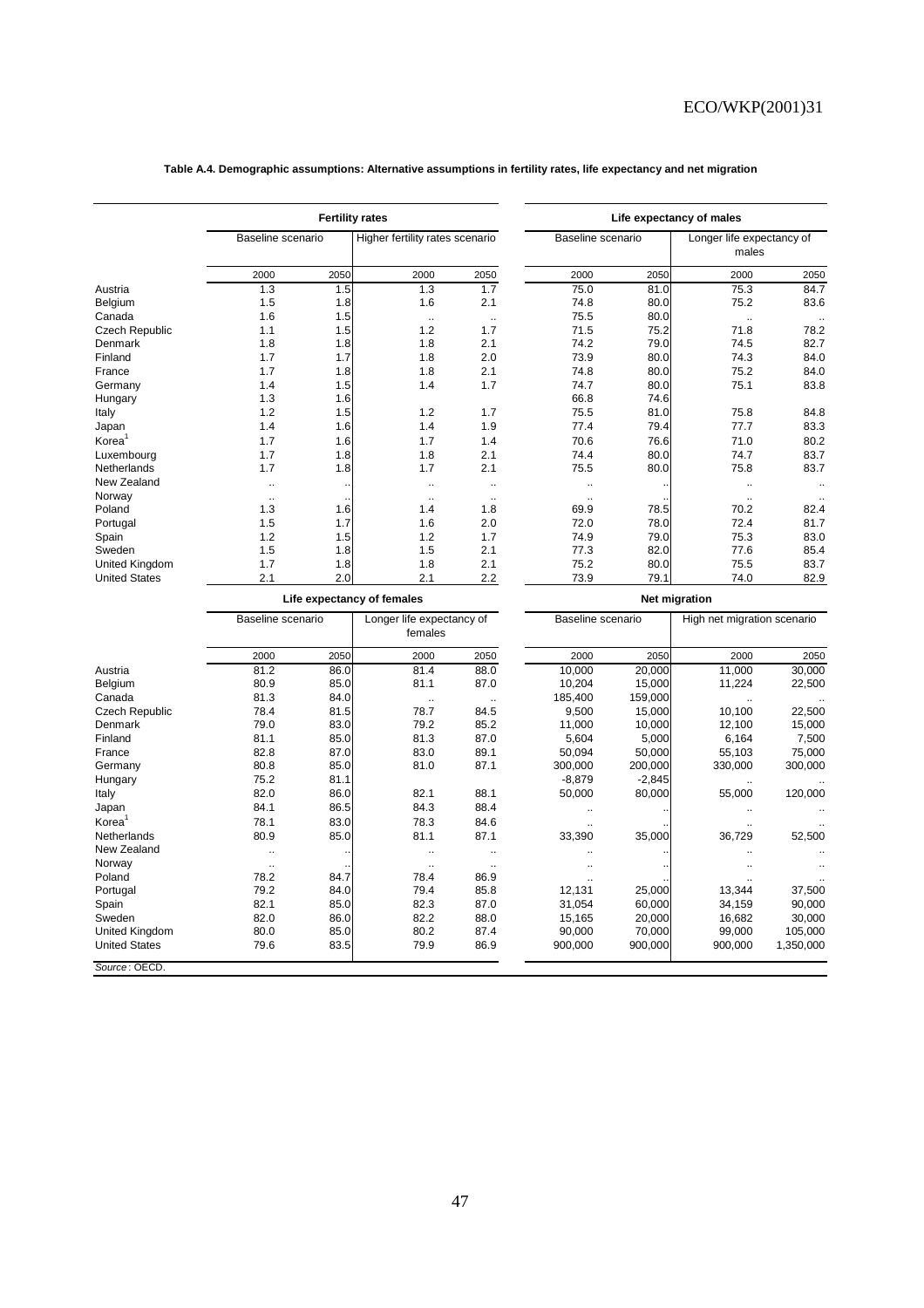#### **Table A.5. Countries'assumption regarding unemployment and participation rates**

Countries 2050 Change<sup>1</sup> 2050 Change<sup>1</sup> 2050 Change<sup>1</sup> 2050 Change<sup>1</sup> 2050 Change<sup>1</sup> 2050 Change<sup>1</sup> 2050 Change<sup>1</sup> 2050 Change<sup>1</sup> Australia 4.9 -1.2 59.2 0.8 77.8 5.6 43.3 8.5 3.7 0.5 59.1 2.0 91.3 2.4 66.7 6.1 10.0 0.3 Austria 4.0 -1.9 7.7 -0.9 78.7 6.6 57.8 43.9 5.0 4.0 12.2 -0.1 89.6 2.4 71.3 33.3 6.0 4.0 Belgium 6.6 -3.6 1.7 0.0 82.3 8.5 37.3 20.3 0.6 0.1 2.5 0.0 86.6 -0.2 38.6 4.6 1.3 0.0 Canada 6.5 -0.2 13.6 0.0 81.2 3.5 51.2 12.4 2.8 -0.2 13.8 0.0 87.6 -0.4 56.0 -2.1 8.6 -0.9 Czech Republic 6.5 -3.1 3.5 -1.5 87.1 8.7 51.2 24.2 2.6 -0.3 4.4 -1.9 92.1 0.0 61.2 4.6 6.2 -0.9 Denmark 6.1 -0.1 12.1 1.6 91.5 4.5 54.1 7.8 2.4 -0.3 12.5 2.0 91.5 -0.9 59.1 -6.4 8.1 -1.3 Finland 7.0 -2.8 6.3 -1.4 88.3 3.2 46.0 2.4 1.1 -0.3 7.4 -0.6 88.3 -1.2 46.0 0.3 3.3 -0.7 France 6.1 -3.7 1.6 -0.1 85.0 9.2 34.9 5.4 1.0 -0.2 2.9 -0.3 90.0 -0.4 39.9 -2.5 1.7 -0.4 Germany 5.6 -2.3 5.8 -2.0 82.6 6.1 51.4 14.4 1.1 -0.6 8.5 -1.6 90.3 -1.8 62.4 6.7 2.4 -2.1 Hungary 5.1 -2.6 5.9 -2.9 75.3 -0.7 2.9 -0.4 0.3 0.0 6.8 -3.6 89.3 -2.0 29.0 -1.9 0.9 0.0 Italy 7.0 -3.7 4.2 -0.2 77.5 22.2 44.5 27.1 1.4 0.0 5.3 -0.6 88.2 3.5 53.3 8.4 4.0 -2.2 Japan 4.0 -0.7 3.1 -1.1 83.5 12.5 70.0 22.9 13.4 -1.0 3.5 -1.2 93.5 -0.2 80.0 -3.7 27.2 -6.2 Korea 3.2 -0.9 3.8 0.4 77.2 19.0 60.3 10.5 20.0 -1.9 2.9 0.1 87.0 0.2 73.8 -0.4 40.1 -0.3 Netherlands 4.0 0.8 23.5 -1.8 84.3 17.3 38.1 20.4 0.0 0.0 24.0 -4.2 88.9 -1.9 49.5 4.0 0.0 0.0 New Zealand 6.0 -0.1 17.0 2.3 76.0 1.1 54.3 4.0 4.0 -1.0 17.6 2.5 87.6 -0.6 72.6 1.6 12.0 -2.3 Norway 3.8 0.2 60.9 -0.2 83.4 -0.4 59.1 2.6 6.5 1.5 67.6 -0.5 91.1 0.1 62.7 -6.1 8.7 0.7 Poland 10.3 -6.3 3.6 0.0 79.9 7.0 44.5 18.4 13.8 1.9 4.8 0.0 88.9 5.9 55.0 10.5 21.3 0.1 Portugal 4.5 0.0 8.7 -2.2 81.8 9.0 54.5 20.8 6.5 -0.6 10.8 -1.5 91.8 0.0 61.1 -1.5 15.5 -1.2 Spain 4.0 -10.2 5.7 0.0 80.3 19.3 48.3 26.5 1.1 0.0 7.2 0.0 90.3 2.2 58.3 0.0 2.8 0.0 Sweden 5.1 -0.9 6.1 0.0 92.4 9.1 70.1 5.3 3.9 0.3 5.1 0.0 92.5 3.9 70.1 -1.9 7.1 0.4 United Kingdom 5.6 0.3 9.8 -1.9 80.7 4.6 51.9 11.9 2.4 -0.3 11.0 -1.5 91.0 -1.2 62.9 -3.5 5.8 -1.0 United States 5.1 1.0 51.2 -0.9 81.2 4.4 58.2 5.7 7.1 -1.5 52.5 -0.6 89.0 -1.1 65.5 -2.9 14.3 -2.0 [20-54] [55-64] [65+]<br>2050 Change<sup>1</sup> 2050 Change<sup>1</sup> 2050 Change<sup>1</sup> Unemployment rate **Participation rates females** Participation rates males<br>  $[0-19]$   $[20-54]$   $[65+4]$   $[0-19]$   $[20-54]$   $[55-64]$   $[65+4]$   $[10-19]$   $[20-54]$   $[55-64]$ [0-19] [20-54] [55-64] [65+] [0-19]<br>2050 Change<sup>1</sup> 2050 Change<sup>1</sup> 2050 Change<sup>1</sup> 2050 Change<sup>1</sup> 2050 Change

1. Percentage points change from 2000 to 2050 Source: OECD

#### Table A.6. Age-related spending : Total<sup>1</sup> (per cent of GDP)

|                          | 1995     | 2000      | 2005     | 2010     | 2015     | 2020     | 2025     | 2030     | 2035         | 2040      | 2045      | 2050         |
|--------------------------|----------|-----------|----------|----------|----------|----------|----------|----------|--------------|-----------|-----------|--------------|
| Australia                | 15.8     | 16.7      | 16.4     | 16.4     | 16.8     | 17.6     | 18.5     | 19.5     | 20.4         | 21.1      | 21.7      | 22.4         |
| Austria <sup>2</sup>     | 10.2     | 10.4      | 10.6     | 11.2     | 11.7     | 12.5     | 13.7     | 14.7     | 15.1         | 14.5      | 13.5      | 12.8         |
| Belgium                  | 23.4     | 22.1      | 21.5     | 22.0     | 22.8     | 23.9     | 25.4     | 26.6     | 27.3         | 27.5      | 27.4      | 27.2         |
| Canada                   | 18.9     | 17.9      | 17.8     | 18.5     | 19.2     | 20.6     | 22.5     | 24.1     | 25.0         | 25.6      | 25.7      | 26.6         |
| Czech Republic           | 22.0     | 23.1      | 23.0     | 22.6     | 22.6     | 23.4     | 24.1     | 25.3     | 26.2         | 27.6      | 29.1      | 30.0         |
| Denmark <sup>3</sup>     | 31.1     | 29.3      | 30.7     | 32.5     | 33.3     | 34.5     | 35.6     | 36.6     | 36.6         | 36.1      | 35.5      | 35.0         |
| Finland                  | 21.7     | 19.4      | 18.6     | 19.0     | 21.0     | 22.8     | 24.5     | 26.1     | 27.2         | 27.3      | 27.5      | 27.9         |
| France                   | $\ldots$ | $\cdots$  | $\cdots$ | $\cdots$ | $\cdots$ | $\cdots$ | $\cdots$ | $\cdots$ | $\cdot\cdot$ | $\cdots$  | $\ldots$  | $\cdot$      |
| Germany                  | $\ldots$ | $\ddotsc$ | $\cdots$ | $\cdots$ | $\cdots$ | $\cdots$ | $\cdots$ | $\ldots$ | $\cdot\cdot$ |           | $\cdots$  | $\ddotsc$    |
| Hungary <sup>4</sup>     | 8.2      | 7.1       | 5.7      | 5.0      | 5.1      | 5.7      | 5.8      | 6.0      | 6.5          | 7.3       | 8.1       | 8.7          |
| Italy                    | $\ldots$ | $\cdots$  | $\ldots$ | $\cdots$ | $\ldots$ | $\cdots$ | $\ldots$ | $\cdots$ | $\ldots$     | $\ldots$  | $\ldots$  | $\cdot\cdot$ |
| Japan                    | 11.8     | 13.7      | 14.6     | 15.2     | 15.8     | 16.0     | 15.6     | 15.2     | 15.2         | 15.9      | 16.5      | 16.7         |
| Korea                    | 0.9      | 3.1       | 3.4      | 3.8      | 4.4      | 5.7      | 7.7      | 9.6      | 11.1         | 11.8      | 11.7      | 11.6         |
| Netherlands <sup>5</sup> | 20.1     | 19.1      | 19.3     | 20.5     | 21.7     | 23.0     | 24.7     | 26.7     | 28.0         | 29.2      | 29.1      | 29.0         |
| New Zealand              | 17.3     | 18.7      | 17.7     | 18.1     | 19.1     | 20.4     | 22.4     | 24.4     | 26.0         | 26.8      | 27.1      | 27.1         |
| Norway                   | 19.1     | 17.9      | 19.5     | 20.1     | 22.0     | 24.0     | 25.9     | 28.0     | 29.8         | 31.6      | 31.4      | 31.3         |
| Poland <sup>4</sup>      | 13.9     | 12.2      | 10.2     | 9.3      | 9.2      | 9.3      | 9.4      | 9.2      | 9.0          | 9.0       | 9.3       | 9.6          |
| Spain                    | $\ldots$ | $\ldots$  | $\ldots$ | $\ldots$ | $\ldots$ | $\ldots$ | $\ldots$ | $\ldots$ | $\ldots$     | $\ddotsc$ | $\ddotsc$ | $\ddotsc$    |
| Sweden                   | 29.4     | 29.0      | 28.5     | 28.2     | 28.7     | 29.4     | 30.5     | 31.8     | 32.4         | 32.2      | 31.9      | 32.2         |
| United Kingdom           | 15.8     | 15.6      | 15.3     | 15.3     | 15.4     | 15.4     | 15.8     | 16.2     | 16.4         | 16.3      | 16.1      | 15.7         |
| <b>United States</b>     | 11.9     | 11.2      | 11.1     | 11.3     | 12.1     | 13.3     | 14.5     | 15.4     | 16.0         | 16.2      | 16.4      | 16.7         |
| Average <sup>5</sup>     | 17.1     | 16.9      | 16.7     | 17.0     | 17.7     | 18.7     | 19.8     | 20.9     | 21.7         | 22.1      | 22.2      | 22.4         |
| Portugal <sup>7</sup>    | 13.8     | 15.6      | 16.6     | 17.8     | 19.2     | 20.4     | 21.5     | 22.1     | 22.1         | 22.2      | 21.6      | 20.0         |

1) Does not include countries presenting data on old-age pension spending only

2) Total pension spending includes other age-related spending which does not fall within the definitions. This represents 0.9 per cent of GDP in 2000 and rises by 0.1 percentage point in the period to 2050.

3) Total includes other age related spending not classifyable under the other headings. This represents 6.3 per cent of GDP

in 2000 and increases by 0.2 percentage points from 2000 to 2050. 4) Total includes old-age pension spending and "early retirement" programmes only.

5) "Early retirement" programmes only inlcude spending on persons 55+ 6) OECD average excludes countries where information is not available and Portugal which is less comparable than other countries.

7) Portugal provided an estimate for total age-related spending but did not provide expenditure individual spending components other than old-age pensions. Source : OECD.

(percentage points difference between 2000 and 2050)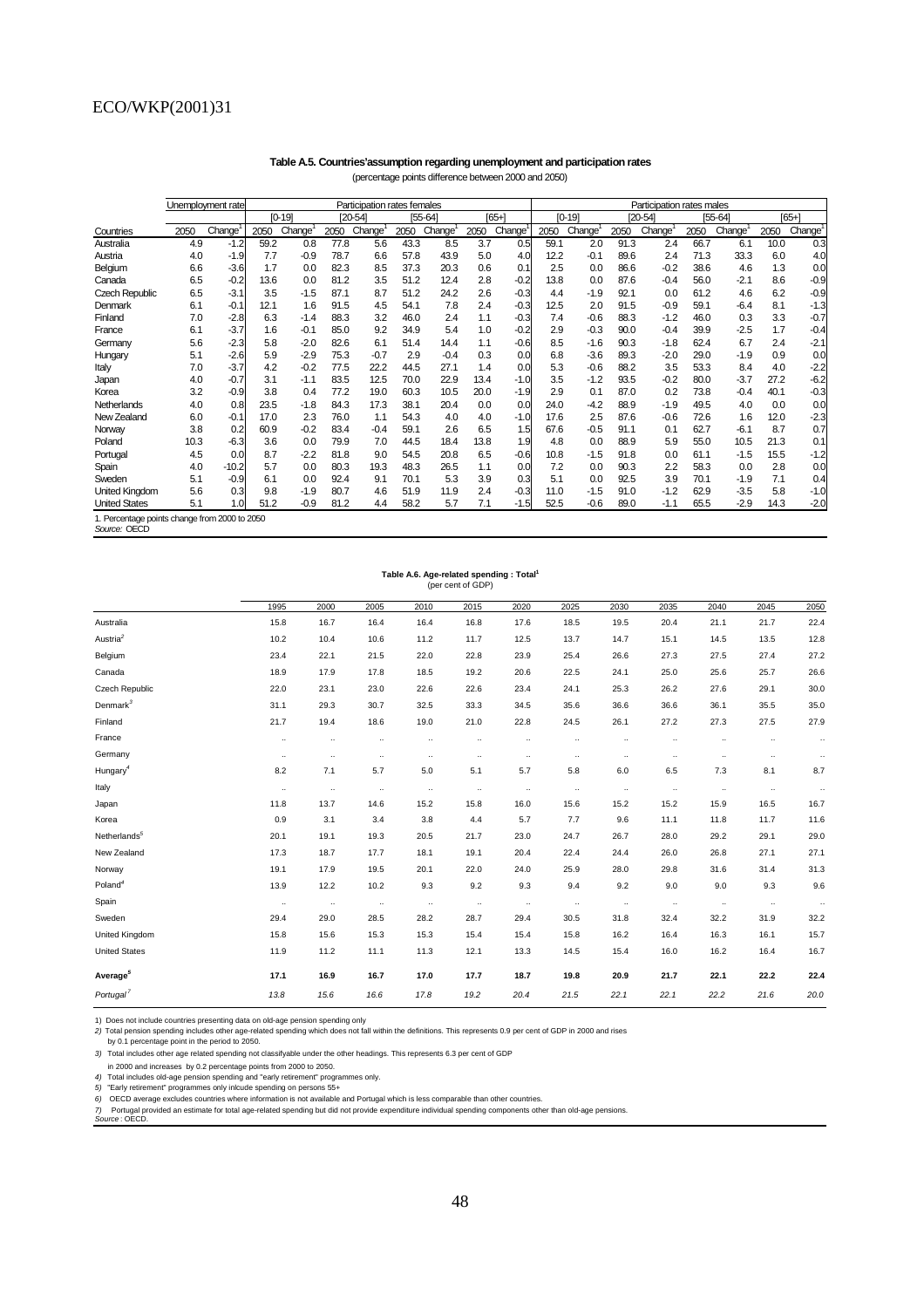## **Table A.7. Age-related spending : old-age pensions** (per cent of GDP)

|                                 | 1995 | 2000 | 2005 | 2010 | 2015 | 2020 | 2025 | 2030 | 2035 | 2040 | 2045     | 2050      |
|---------------------------------|------|------|------|------|------|------|------|------|------|------|----------|-----------|
| Australia                       | 3.0  | 3.0  | 2.9  | 3.0  | 3.2  | 3.6  | 3.9  | 4.2  | 4.3  | 4.5  | 4.5      | 4.5       |
| Austria                         | 9.2  | 9.5  | 9.7  | 10.7 | 10.7 | 11.5 | 12.6 | 13.5 | 13.8 | 13.3 | 12.4     | 11.8      |
| Belgium                         | 9.4  | 8.8  | 8.4  | 8.5  | 9.1  | 9.9  | 10.9 | 11.9 | 12.4 | 12.5 | 12.3     | 12.1      |
| Canada                          | 5.3  | 5.1  | 5.3  | 6.0  | 6.7  | 7.6  | 8.7  | 9.6  | 10.1 | 10.4 | 10.3     | 11.0      |
| Czech Republic                  | 6.3  | 7.8  | 8.2  | 8.8  | 9.4  | 10.4 | 10.9 | 11.8 | 12.4 | 13.3 | 14.2     | 14.6      |
| Denmark                         | 6.6  | 6.1  | 6.7  | 7.7  | 8.5  | 9.0  | 9.3  | 9.6  | 9.7  | 9.6  | 9.3      | 8.8       |
| Finland                         | 9.5  | 8.1  | 7.8  | 8.3  | 9.7  | 10.9 | 11.8 | 12.6 | 13.0 | 12.9 | 12.9     | 12.9      |
| France <sup>1</sup>             | 12.2 | 12.1 | 12.2 | 13.1 | 14.2 | 15.0 | 15.6 | 16.0 | 16.0 | 15.8 | $\ldots$ | $\ddotsc$ |
| Germany                         | 11.7 | 11.8 | 11.4 | 11.2 | 11.8 | 12.6 | 14.0 | 15.5 | 16.4 | 16.6 | 16.8     | 16.9      |
| Hungary                         | 6.8  | 6.0  | 4.7  | 4.1  | 4.3  | 4.8  | 4.9  | 5.0  | 5.3  | 6.0  | 6.7      | 7.2       |
| Italy                           | 13.4 | 14.2 | 14.1 | 14.3 | 14.7 | 14.9 | 15.4 | 15.9 | 15.9 | 15.7 | 14.9     | 13.9      |
| Japan                           | 6.8  | 7.9  | 8.3  | 8.6  | 8.8  | 8.5  | 7.9  | 7.5  | 7.5  | 8.2  | 8.5      | 8.5       |
| Korea                           | 0.0  | 2.1  | 2.4  | 2.7  | 0.3  | 4.5  | 6.3  | 8.0  | 9.4  | 10.0 | 10.1     | 10.1      |
| Netherlands                     | 5.7  | 5.2  | 5.3  | 6.0  | 6.6  | 7.3  | 8.3  | 9.3  | 10.0 | 10.5 | 10.2     | 10.0      |
| New Zealand                     | 5.5  | 4.8  | 4.7  | 5.1  | 5.9  | 6.8  | 8.0  | 9.1  | 10.0 | 10.4 | 10.5     | 10.6      |
| Norway                          | 5.1  | 4.9  | 5.2  | 5.6  | 6.7  | 8.1  | 9.3  | 10.7 | 11.8 | 13.0 | 13.0     | 12.9      |
| Poland                          | 12.5 | 10.8 | 9.0  | 7.9  | 7.7  | 8.1  | 8.2  | 7.9  | 7.5  | 7.4  | 7.8      | 8.3       |
| Spain                           | 9.5  | 9.4  | 9.2  | 9.2  | 9.5  | 10.1 | 11.2 | 12.7 | 14.5 | 16.1 | 17.3     | 17.4      |
| Sweden                          | 9.9  | 9.2  | 9.4  | 9.7  | 10.4 | 10.7 | 10.8 | 11.2 | 11.4 | 11.3 | 11.0     | 10.8      |
| United Kingdom                  | 4.3  | 4.3  | 4.2  | 4.1  | 4.0  | 3.9  | 4.1  | 4.3  | 4.3  | 4.1  | 3.8      | 3.6       |
| <b>United States</b>            | 4.9  | 4.4  | 4.3  | 4.3  | 4.8  | 5.4  | 5.9  | 6.2  | 6.4  | 6.3  | 6.2      | 6.2       |
| OECD above average <sup>2</sup> | 7.5  | 7.4  | 7.3  | 7.6  | 8.0  | 8.7  | 9.4  | 10.1 | 10.6 | 10.9 | 10.6     | 10.6      |
| Portugal                        | 7.4  | 8.0  | 8.9  | 10.0 | 11.2 | 12.3 | 13.4 | 14.0 | 14.1 | 14.2 | 13.8     | 12.5      |

1) For France, the latest available year is 2040.<br>2) OECD average excludes countries where information is not available and Portugal which is less comparable than other countries.<br>Source: OECD.

| Table A.8. Age-related spending : "Early retirement" programmes<br>(per cent of GDP) |              |           |              |           |              |           |           |              |           |              |                      |                      |  |
|--------------------------------------------------------------------------------------|--------------|-----------|--------------|-----------|--------------|-----------|-----------|--------------|-----------|--------------|----------------------|----------------------|--|
|                                                                                      | 1995         | 2000      | 2005         | 2010      | 2015         | 2020      | 2025      | 2030         | 2035      | 2040         | 2045                 | 2050                 |  |
| Australia                                                                            | 0.9          | 0.9       | 1.0          | 1.0       | $1.0$        | 1.1       | 1.0       | $1.0$        | 1.0       | 1.0          | 1.1                  | 1.1                  |  |
| Austria                                                                              | $\ldots$     | $\ddotsc$ | $\ldots$     | $\ddotsc$ | $\ldots$     | $\ldots$  | $\ldots$  | $\ldots$     | $\ddotsc$ | $\ldots$     | $\cdot\cdot$         | $\ldots$             |  |
| Belgium                                                                              | 1.3          | 1.1       | 1.2          | 1.4       | 1.4          | 1.5       | 1.5       | 1.4          | 1.3       | 1.3          | 1.2                  | 1.3                  |  |
| Canada                                                                               | $\cdots$     | $\ldots$  | $\ldots$     | $\ldots$  | $\ldots$     | $\ldots$  | $\ldots$  | $\ldots$     | $\ddotsc$ | $\ldots$     | $\ddot{\phantom{1}}$ | $\ldots$             |  |
| Czech Republic                                                                       | 1.5          | 1.8       | 1.7          | 1.7       | 1.6          | 1.5       | 1.4       | 1.4          | 1.3       | $1.2$        | 1.2                  | 1.1                  |  |
| Denmark                                                                              | 4.1          | 4.0       | 4.5          | 4.7       | 4.6          | 4.7       | 4.8       | 4.7          | 4.4       | 4.0          | 3.9                  | 4.1                  |  |
| Finland                                                                              | 3.8          | 3.1       | 3.1          | 3.3       | 3.2          | 3.2       | 3.1       | 3.1          | 2.9       | 3.1          | 3.1                  | 3.1                  |  |
| France                                                                               | $\cdots$     | $\ldots$  | $\ldots$     | $\ldots$  | $\ldots$     | $\ldots$  | $\ldots$  | $\ldots$     |           | $\ldots$     | $\ldots$             | $\ldots$             |  |
| Germany                                                                              | $\cdots$     | $\ldots$  | $\ldots$     | $\ldots$  | $\ldots$     | $\ldots$  | $\ldots$  | $\ldots$     | $\ddotsc$ | $\ldots$     | $\ldots$             | $\cdot\cdot$         |  |
| Hungary                                                                              | 1.4          | 1.2       | 1.0          | 0.9       | 0.8          | 0.9       | 0.9       | 1.0          | 1.1       | 1.2          | 1.4                  | 1.5                  |  |
| Italy                                                                                | $\cdots$     | $\ldots$  | $\ldots$     | $\ldots$  | $\ldots$     | $\ldots$  | $\ldots$  | $\cdots$     |           | $\ldots$     | $\ddotsc$            | $\cdots$             |  |
| Japan                                                                                | $\cdots$     | $\ldots$  | $\ddotsc$    | $\ldots$  | $\ldots$     | $\ldots$  | $\ddotsc$ | $\ldots$     | $\ddotsc$ | $\ldots$     | $\ddotsc$            | $\ddotsc$            |  |
| Korea                                                                                | 0.2          | 0.3       | 0.2          | 0.2       | 0.2          | 0.2       | 0.3       | 0.3          | 0.3       | 0.3          | 0.3                  | 0.3                  |  |
| Netherlands <sup>1</sup>                                                             | 1.5          | 1.2       | 1.3          | 1.4       | 1.5          | 1.6       | 1.6       | 1.6          | 1.6       | 1.5          | 1.5                  | 1.6                  |  |
| New Zealand                                                                          | $\ldots$     | $\ldots$  | $\ldots$     | $\ldots$  | $\ldots$     | $\ldots$  | $\ldots$  | $\ldots$     | $\ldots$  | $\ldots$     | $\ldots$             | $\ddotsc$            |  |
| Norway                                                                               | 2.2          | 2.4       | 3.0          | 3.4       | 3.5          | 3.6       | 3.7       | 3.9          | 3.9       | 3.9          | 3.9                  | 4.0                  |  |
| Poland                                                                               | 1.4          | 1.4       | 1.3          | 1.4       | 1.5          | 1.3       | 1.2       | 1.3          | 1.5       | 1.6          | 1.5                  | 1.3                  |  |
| Spain                                                                                | $\cdot\cdot$ | $\ldots$  | $\cdot\cdot$ | $\ldots$  | $\cdot\cdot$ | $\ldots$  | $\ldots$  | $\cdot\cdot$ | $\ldots$  | $\cdot\cdot$ | $\ldots$             | $\cdot\cdot$         |  |
| Sweden                                                                               | 2.2          | 1.9       | 2.0          | 1.8       | 1.7          | 1.7       | 1.7       | 1.7          | 1.5       | 1.4          | 1.5                  | 1.5                  |  |
| United Kingdom                                                                       | $\ldots$     | $\ldots$  | $\ldots$     | $\ddotsc$ | $\ldots$     | $\ddotsc$ | $\ldots$  | $\ldots$     | $\ldots$  | $\ddotsc$    | $\ldots$             | $\ddot{\phantom{0}}$ |  |
| <b>United States</b>                                                                 | 0.2          | 0.2       | 0.3          | 0.4       | 0.4          | 0.5       | 0.5       | 0.5          | 0.5       | 0.5          | 0.5                  | 0.5                  |  |
| Average $^2$                                                                         | 1.7          | 1.6       | 1.7          | 1.8       | 1.8          | 1.8       | 1.8       | 1.8          | 1.8       | $1.7$        | 1.8                  | 1.8                  |  |
| Portugal <sup>3</sup>                                                                | 2.7          | 2.5       | 2.6          | 2.7       | 2.8          | 2.8       | 2.9       | 2.8          | 2.6       | 2.4          | 2.2                  | 2.1                  |  |

1) "Early retirement" programmes only inlcude spending on persons 55+.<br>2) OECD average excludes countries where information is not available and Portugal which is less comparable than other countries.<br>3) Portugal provided

Source : OECD.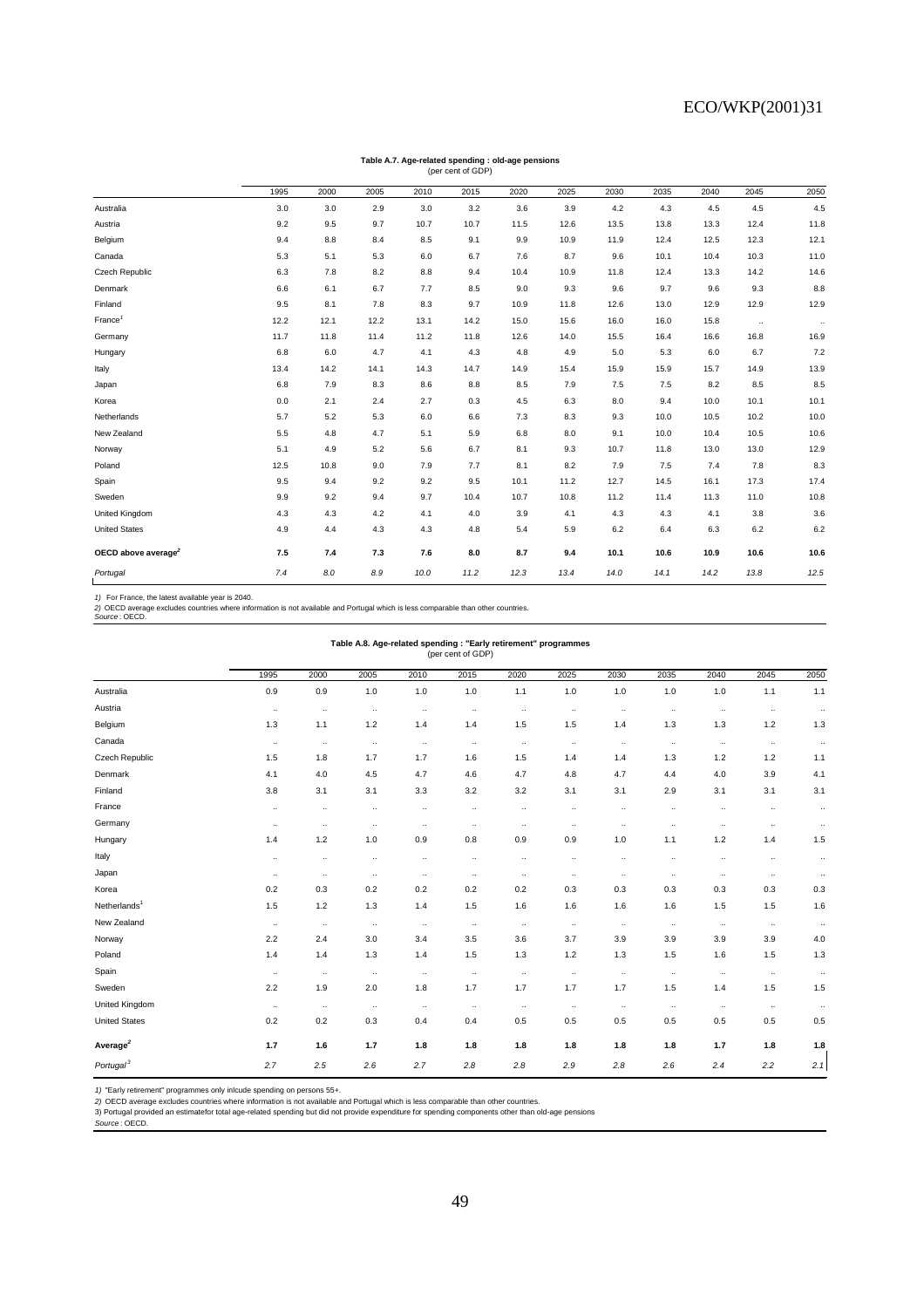### **Table A.9. Age-related spending : Health-care** (per cent of GDP)

|                                 |           |           |                      |                      | $\mu$ of $\mu$ or $\mu$ or $\mu$ |                      |          |           |                      |           |           |                      |
|---------------------------------|-----------|-----------|----------------------|----------------------|----------------------------------|----------------------|----------|-----------|----------------------|-----------|-----------|----------------------|
|                                 | 1995      | 2000      | 2005                 | 2010                 | 2015                             | 2020                 | 2025     | 2030      | 2035                 | 2040      | 2045      | 2050                 |
| Australia                       | 5.1       | 6.0       | 6.2                  | 6.5                  | $7.0$                            | 7.5                  | 8.1      | 8.8       | 9.4                  | 9.9       | 10.5      | 11.0                 |
| Austria                         | $\ldots$  | $\ldots$  | $\ldots$             | $\ldots$             | $\ldots$                         | $\ldots$             | $\cdots$ | $\ldots$  | $\ddotsc$            | $\ldots$  | $\ldots$  | $\ldots$             |
| Belgium <sup>1</sup>            | 6.0       | 6.2       | 6.5                  | 7.0                  | 7.4                              | 7.7                  | 8.1      | 8.4       | 8.7                  | 8.9       | 9.1       | 9.2                  |
| Canada <sup>1</sup>             | 6.6       | 6.3       | 6.4                  | 6.9                  | 7.3                              | 7.8                  | 8.5      | 9.2       | 9.7                  | 10.1      | 10.3      | 10.5                 |
| Czech Republic                  | 6.6       | 6.9       | 7.1                  | 6.9                  | 6.7                              | 6.7                  | 6.8      | 7.2       | 7.5                  | 7.9       | 8.3       | 8.6                  |
| Denmark                         | 4.8       | 4.5       | 4.7                  | 4.9                  | 5.1                              | 5.3                  | 5.4      | 5.6       | 5.6                  | 5.6       | 5.6       | 5.5                  |
| Finland                         | 4.5       | 4.2       | 4.0                  | 3.9                  | 4.2                              | 4.6                  | 5.1      | 5.5       | 5.8                  | 5.9       | 6.0       | 6.2                  |
| France                          | $\cdots$  | $\cdots$  | $\cdots$             | $\cdots$             | $\cdots$                         | $\cdots$             | $\cdots$ | $\cdots$  | $\ldots$             | $\cdots$  | $\cdots$  | $\cdots$             |
| Germany                         | $\ddotsc$ | $\ddotsc$ | $\ddotsc$            |                      | $\ddotsc$                        |                      |          | $\ddotsc$ | $\ddot{\phantom{a}}$ | $\ddotsc$ | $\ddotsc$ |                      |
| Hungary                         | $\ddotsc$ |           |                      |                      | $\ddot{\phantom{0}}$             |                      |          | $\cdots$  |                      | $\ddotsc$ | $\cdots$  | $\cdots$             |
| Italy                           | $\ldots$  | $\ddotsc$ | $\ddot{\phantom{a}}$ | $\ddot{\phantom{a}}$ | $\ldots$                         | $\ddot{\phantom{a}}$ | $\ldots$ | $\cdots$  | $\ldots$             | $\cdots$  | $\ldots$  | $\ldots$             |
| Japan                           | 4.9       | 5.0       | 5.4                  | 5.7                  | 6.0                              | 6.5                  | 6.7      | 6.7       | 6.7                  | 6.9       | 7.2       | 7.4                  |
| Korea                           | 0.4       | 0.7       | 0.8                  | 0.8                  | 0.8                              | 0.9                  | 1.1      | 1.2       | 1.4                  | 1.4       | 1.2       | 1.1                  |
| Netherlands <sup>1</sup>        | 6.9       | 7.2       | 7.3                  | 7.8                  | 8.2                              | $8.8\,$              | 9.5      | 10.4      | 11.1                 | 11.6      | 11.8      | 12.0                 |
| New Zealand <sup>1</sup>        | 5.7       | 6.7       | 6.3                  | 6.5                  | 6.9                              | 7.5                  | 8.4      | 9.2       | 9.9                  | 10.3      | 10.6      | 10.7                 |
| Norway <sup>1</sup>             | 5.7       | 5.2       | 5.5                  | 5.3                  | 5.8                              | 6.5                  | 7.1      | 7.8       | 8.2                  | 8.7       | 8.5       | 8.4                  |
| Poland                          | $\ldots$  |           |                      |                      |                                  |                      |          | $\ddotsc$ |                      |           |           | $\cdots$             |
| Spain                           | $\cdots$  | $\ddotsc$ | $\cdot\cdot$         | $\ddot{\phantom{0}}$ | $\cdots$                         | ٠.                   | $\cdots$ | $\cdots$  | $\cdots$             | $\cdots$  | $\cdots$  | $\cdot\cdot$         |
| Sweden                          | 5.1       | 5.6       | 5.5                  | 5.5                  | 5.7                              | 6.0                  | 6.3      | 6.5       | 6.6                  | 6.7       | 6.7       | 6.8                  |
| United Kingdom                  | 5.4       | 5.6       | 6.0                  | 6.1                  | 6.3                              | 6.5                  | 6.7      | 7.0       | 7.2                  | 7.4       | 7.4       | 7.3                  |
| <b>United States</b>            | 2.1       | 2.0       | 2.1                  | 2.3                  | 2.5                              | 2.9                  | 3.2      | 3.6       | 3.8                  | 3.9       | 4.0       | 4.0                  |
| OECD above average <sup>2</sup> | 5.3       | 5.5       | 5.6                  | 5.8                  | 6.1                              | $6.5\,$              | 6.9      | 7.4       | 7.7                  | 8.0       | 8.2       | 8.3                  |
| Portugal <sup>3</sup>           | $\cdots$  | $\ddotsc$ | $\ddotsc$            | $\cdots$             | $\cdot\cdot$                     | $\cdot$ .            | $\ldots$ | $\ldots$  | $\ddot{\phantom{0}}$ | $\ldots$  | $\cdots$  | $\ddot{\phantom{0}}$ |

1) Includes care for the frail elderly

2) OECD average excludes countries where information is not available and Portugal which is less comparable than other countries.<br>3) Portugal provided an estimate for total age-related spending but did not provide expendit

| Source: OECD.                                                         |                      |              |                      |                      |                      |                      |              |                      |                      |           |              |              |  |
|-----------------------------------------------------------------------|----------------------|--------------|----------------------|----------------------|----------------------|----------------------|--------------|----------------------|----------------------|-----------|--------------|--------------|--|
| Table A.10. Age-related spending: Long-term care<br>(per cent of GDP) |                      |              |                      |                      |                      |                      |              |                      |                      |           |              |              |  |
|                                                                       | 1995                 | 2000         | 2005                 | 2010                 | 2015                 | 2020                 | 2025         | 2030                 | 2035                 | 2040      | 2045         | 2050         |  |
| Australia                                                             | 0.8                  | 0.8          | 0.8                  | $0.8\,$              | 0.8                  | 0.8                  | 0.8          | 0.8                  | 0.8                  | 0.8       | 0.8          | 0.8          |  |
| Austria                                                               | $\cdot\cdot$         | $\ldots$     | $\cdot\cdot$         | $\ldots$             | $\ldots$             | $\cdots$             | $\cdots$     | $\cdots$             | $\ldots$             | $\cdots$  | $\ddotsc$    | $\cdot\cdot$ |  |
| Belgium                                                               | $\cdots$             | $\ddotsc$    | $\ddot{\phantom{a}}$ | ٠.                   | $\ddotsc$            | $\ddotsc$            |              | $\ddotsc$            | $\ddot{\phantom{a}}$ |           | $\ddotsc$    | $\cdots$     |  |
| Canada                                                                | $\cdot\cdot$         | $\ldots$     | $\cdot\cdot$         | $\ldots$             | $\ldots$             | $\ldots$             | $\ldots$     | $\cdots$             | $\ldots$             | $\ldots$  | $\cdots$     | $\cdot\cdot$ |  |
| Czech Republic                                                        | 0.6                  | 0.6          | 0.5                  | 0.5                  | 0.6                  | 0.6                  | 0.6          | 0.7                  | 0.7                  | 0.7       | 0.8          | 0.8          |  |
| Denmark                                                               | 2.2                  | 2.1          | 2.2                  | 2.4                  | 2.5                  | 2.8                  | 3.2          | 3.5                  | 3.6                  | 3.7       | 3.8          | 3.8          |  |
| Finland                                                               | 3.9                  | 3.9          | 3.7                  | 3.6                  | 3.8                  | 4.2                  | 4.6          | 4.9                  | 5.4                  | 5.4       | 5.5          | 5.7          |  |
| France                                                                | $\ldots$             | $\ldots$     | $\ldots$             | $\ldots$             | $\ldots$             | $\ldots$             | $\ldots$     | $\ldots$             | $\ldots$             | $\ldots$  | $\ldots$     | $\ddotsc$    |  |
| Germany                                                               | $\cdots$             | $\ldots$     | ٠.                   | ٠.                   | $\ddot{\phantom{0}}$ | $\ddotsc$            |              | $\ddotsc$            | $\ddot{\phantom{0}}$ | $\cdots$  | $\ldots$     | $\cdot\cdot$ |  |
| Hungary                                                               | $\cdots$             | $\ldots$     | $\cdot\cdot$         | $\cdots$             | $\cdots$             | $\cdots$             | $\cdots$     | $\cdots$             | $\ldots$             | $\cdots$  | $\cdots$     | $\ddotsc$    |  |
| Italy                                                                 | $\ldots$             | $\ldots$     | $\ldots$             | $\ldots$             | $\ldots$             | $\ddotsc$            | $\ddotsc$    | $\ldots$             | $\ddotsc$            | $\cdots$  | $\cdot\cdot$ | $\cdot\cdot$ |  |
| Japan                                                                 | 0.0                  | 0.8          | 0.8                  | 0.9                  | $1.0$                | $1.0$                | 1.0          | 1.0                  | 1.0                  | 0.9       | 0.8          | 0.8          |  |
| Korea                                                                 | $\ldots$             | $\ldots$     | $\ldots$             | $\ldots$             | $\ldots$             | $\ldots$             | $\ldots$     | $\ldots$             | $\ldots$             | $\ldots$  | $\ldots$     | $\ddotsc$    |  |
| Netherlands                                                           | $\cdots$             | $\cdot\cdot$ | $\cdot\cdot$         | $\cdots$             | $\cdots$             | $\ddotsc$            | $\cdots$     | $\ldots$             | $\ddot{\phantom{0}}$ | $\cdots$  | $\cdot\cdot$ | $\cdot\cdot$ |  |
| New Zealand                                                           | $\ddot{\phantom{a}}$ | $\cdot\cdot$ | $\ddot{\phantom{a}}$ | $\ddot{\phantom{a}}$ | $\ddot{\phantom{a}}$ | $\ddot{\phantom{a}}$ | ٠.           | $\ddot{\phantom{a}}$ | $\ddot{\phantom{a}}$ | $\cdots$  | $\ldots$     | $\cdots$     |  |
| Norway                                                                | $\ddot{\phantom{0}}$ | $\ddotsc$    |                      | $\ldots$             | $\ddotsc$            |                      | $\ldots$     | $\ldots$             | $\ddot{\phantom{0}}$ | $\ddotsc$ | $\cdots$     | $\cdot\cdot$ |  |
| Poland                                                                | $\cdots$             | $\cdot\cdot$ | $\cdot\cdot$         | $\cdots$             | $\cdots$             | $\ddotsc$            |              | ٠.                   | $\ddot{\phantom{0}}$ | $\cdots$  | $\cdots$     | $\cdots$     |  |
| Spain                                                                 | $\ddotsc$            | $\ldots$     | $\ldots$             | $\ldots$             | $\ldots$             | $\ldots$             | $\ldots$     | $\ldots$             | $\ldots$             | $\ldots$  | $\ldots$     | $\cdot\cdot$ |  |
| Sweden                                                                | 2.4                  | 2.6          | 2.5                  | 2.6                  | 2.7                  | 2.9                  | 3.2          | 3.7                  | 4.1                  | 4.2       | 4.3          | 4.5          |  |
| United Kingdom                                                        | $\ldots$             | $\ldots$     | $\ldots$             | $\ldots$             | $\ldots$             | $\ldots$             | $\ldots$     | $\ldots$             | $\ldots$             | $\ldots$  | $\ldots$     | $\ddotsc$    |  |
| <b>United States</b>                                                  | 0.7                  | 0.6          | 0.7                  | 0.9                  | 1.1                  | 1.4                  | 1.7          | 2.0                  | 2.3                  | 2.6       | 2.8          | 3.1          |  |
| OECD above average <sup>1</sup>                                       | 1.1                  | $1.2$        | $1.3$                | $1.3$                | 1.4                  | 1.6                  | $1.7$        | 1.9                  | 2.1                  | 2.1       | $2.2\,$      | 2.3          |  |
| Portugal <sup>2</sup>                                                 | $\ldots$             | $\ddotsc$    | $\cdots$             | $\ddot{\phantom{0}}$ | $\ddotsc$            | $\cdot$ .            | $\cdot\cdot$ | $\cdot\cdot$         | $\cdot\cdot$         |           | $\cdots$     | $\cdots$     |  |

1) OECD average excludes countries where information is not available and Portugal which is less comparable than other countries.

2) Portugal provided an estimate for total age-related spending but did not provide expenditure individual spending components other than old-age pensions. Source : OECD.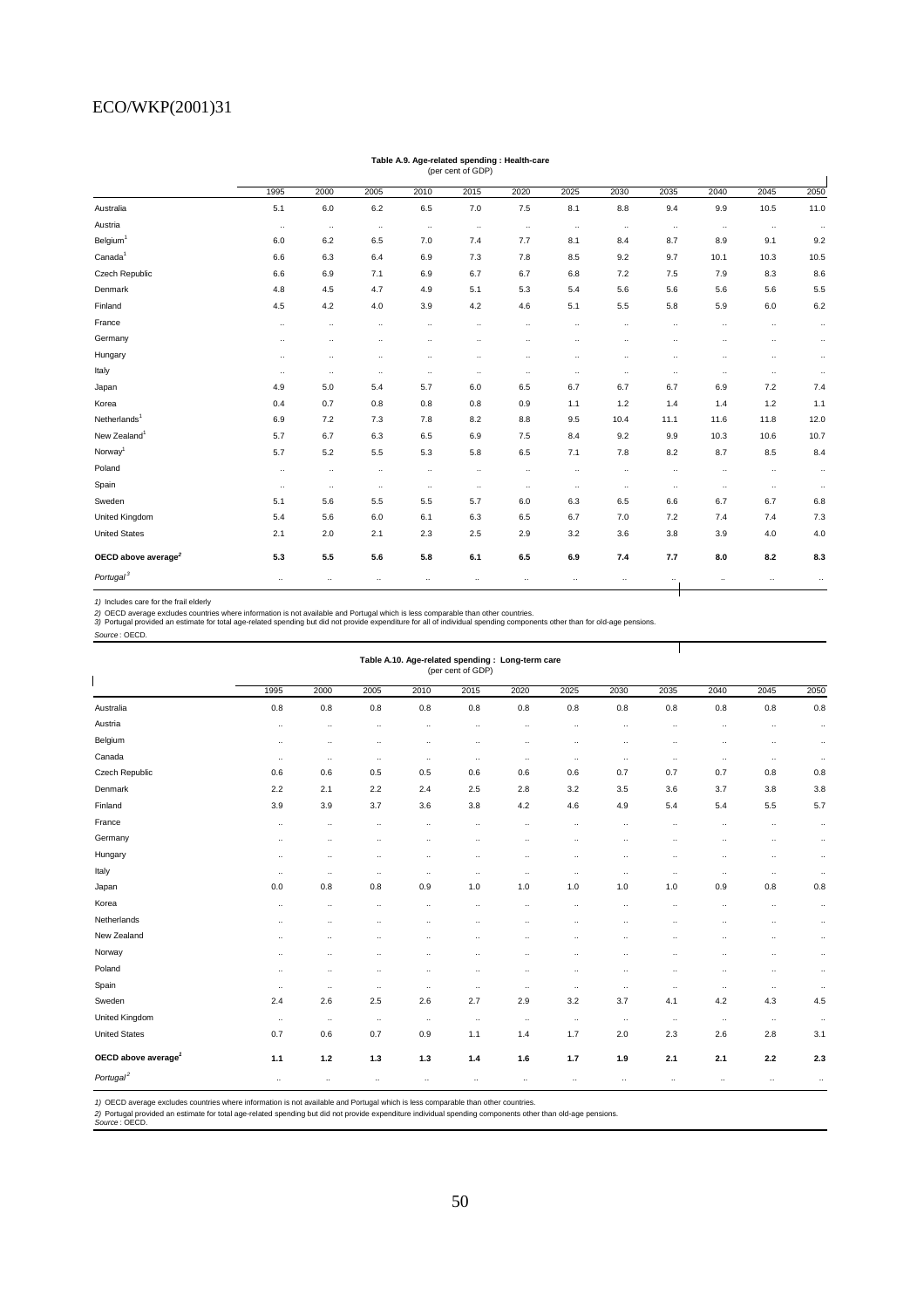## **Table A.11. Age-related spending : Child/family benefits** (per cent of GDP)

|                                 | 1995                 | 2000                 | 2005                 | 2010                 | 2015      | 2020                 | 2025         | 2030                 | 2035         | 2040      | 2045      | 2050                 |
|---------------------------------|----------------------|----------------------|----------------------|----------------------|-----------|----------------------|--------------|----------------------|--------------|-----------|-----------|----------------------|
| Australia                       | 1.2                  | 1.5                  | 1.2                  | 1.0                  | 0.9       | 0.8                  | 0.7          | 0.7                  | 0.6          | 0.5       | 0.5       | 0.4                  |
| Austria                         | $\ldots$             | $\ldots$             | $\ddotsc$            | $\ddotsc$            | $\cdots$  | $\ldots$             | $\ldots$     | $\ddot{\phantom{0}}$ | $\ldots$     | $\ldots$  | $\cdots$  | $\cdot\cdot$         |
| Belgium                         | 2.0                  | 1.8                  | 1.5                  | 1.3                  | $1.2$     | 1.1                  | 1.1          | 1.1                  | 1.0          | 1.0       | 0.9       | 0.9                  |
| Canada                          | 0.6                  | 0.5                  | 0.5                  | 0.5                  | 0.5       | 0.5                  | 0.5          | 0.5                  | 0.5          | 0.5       | 0.5       | 0.5                  |
| Czech Republic                  | 1.9                  | 1.6                  | 1.5                  | 1.4                  | 1.3       | 1.3                  | 1.3          | 1.3                  | 1.3          | 1.3       | 1.3       | 1.4                  |
| Denmark                         | 1.7                  | 1.7                  | 1.8                  | 1.7                  | 1.6       | 1.6                  | 1.7          | 1.7                  | 1.8          | 1.7       | 1.7       | 1.6                  |
| Finland                         | $\ldots$             | $\cdots$             | $\cdot\cdot$         | $\ldots$             | $\ldots$  | $\ldots$             | $\ddotsc$    | $\cdots$             | $\ldots$     | $\ldots$  | $\ldots$  | $\ddot{\phantom{0}}$ |
| France                          | $\ldots$             | $\ddotsc$            | $\ddot{\phantom{0}}$ | ٠.                   |           | $\ddot{\phantom{0}}$ | $\ddotsc$    | $\ddotsc$            | $\ddotsc$    | ٠.        | $\ldots$  | $\ddotsc$            |
| Germany                         | $\ddot{\phantom{a}}$ | $\ddotsc$            | $\ddotsc$            | $\ddotsc$            |           | $\cdots$             | $\ddotsc$    | $\ddotsc$            | $\ddotsc$    | $\ldots$  | $\ldots$  | $\ddot{\phantom{0}}$ |
| Hungary                         | $\ddotsc$            | $\ddotsc$            | $\ddot{\phantom{0}}$ | $\ddot{\phantom{0}}$ |           | $\cdots$             | $\cdot\cdot$ | $\ddotsc$            | $\ddotsc$    | $\ddotsc$ | $\ldots$  | $\ddotsc$            |
| Italy                           | $\ddotsc$            | $\ddot{\phantom{a}}$ | $\ddotsc$            | $\ddot{\phantom{0}}$ | $\ddotsc$ | $\ddotsc$            | $\ddotsc$    | $\ddotsc$            | $\ddotsc$    | $\ddotsc$ | $\ddotsc$ | $\ddotsc$            |
| Japan                           | $\ldots$             | $\ddotsc$            | $\ddot{\phantom{0}}$ | $\ddot{\phantom{0}}$ |           | $\cdots$             | $\ddotsc$    | $\ddotsc$            | $\ddotsc$    | $\ldots$  | $\cdots$  | $\ddotsc$            |
| Korea                           | $\ddotsc$            | $\ddotsc$            | $\ddotsc$            | $\cdots$             | $\cdots$  | $\cdots$             | $\ddotsc$    | $\cdots$             | $\cdots$     | $\ldots$  | $\cdots$  | $\ddotsc$            |
| Netherlands                     | 1.6                  | 1.0                  | 0.9                  | 0.9                  | 0.9       | 0.9                  | 0.9          | 0.9                  | 0.9          | 0.9       | 0.9       | 0.9                  |
| New Zealand                     | 0.8                  | 1.0                  | 0.8                  | 0.7                  | 0.7       | 0.7                  | 0.7          | 0.7                  | 0.7          | 0.7       | 0.7       | 0.7                  |
| Norway                          | 1.3                  | 1.4                  | 1.3                  | 1.4                  | 1.4       | 1.4                  | 1.5          | 1.6                  | 1.6          | 1.6       | 1.6       | 1.6                  |
| Poland                          | $\ddotsc$            | $\ldots$             | $\ddotsc$            | $\ldots$             | $\ldots$  | $\ldots$             | $\ddotsc$    | $\ldots$             | $\ldots$     | $\ldots$  | $\ldots$  | $\ddotsc$            |
| Spain                           | $\ldots$             | $\cdots$             | $\ddotsc$            | $\cdots$             | $\ldots$  | $\cdots$             | $\ldots$     | $\ldots$             | $\ldots$     | $\cdots$  | $\ldots$  | $\ddotsc$            |
| Sweden                          | 4.4                  | 3.8                  | 3.3                  | 3.2                  | 3.1       | 3.3                  | 3.4          | 3.4                  | 3.4          | 3.3       | 3.3       | 3.3                  |
| United Kingdom                  | 1.2                  | 1.1                  | 0.8                  | 0.7                  | 0.6       | 0.6                  | 0.5          | 0.5                  | 0.5          | 0.4       | 0.4       | 0.3                  |
| <b>United States</b>            | 0.5                  | 0.6                  | 0.5                  | 0.5                  | 0.5       | 0.4                  | 0.4          | 0.4                  | 0.3          | 0.3       | 0.3       | 0.3                  |
| OECD above average <sup>1</sup> | 1.6                  | 1.5                  | $1.3$                | $1.2$                | $1.2$     | $1.1$                | $1.2$        | $1.2$                | 1.1          | $1.1$     | 1.1       | 1.1                  |
| Portugal <sup>2</sup>           | $\cdots$             | $\cdot\cdot$         | $\cdots$             | $\cdots$             | $\cdots$  | $\cdots$             | $\cdots$     | $\cdots$             | $\cdot\cdot$ | $\cdots$  | $\cdots$  | $\cdot\cdot$         |

1) OECD average excludes countries where information is not available and Portugal which is less comparable than other countries.<br>2) Portugal provided an estimate for total age-related spending but did not provide expendit

| Table A.12. Age-related spending: Education<br>(per cent of GDP) |           |           |                      |                      |                      |           |           |           |                      |              |              |              |
|------------------------------------------------------------------|-----------|-----------|----------------------|----------------------|----------------------|-----------|-----------|-----------|----------------------|--------------|--------------|--------------|
|                                                                  | 1995      | 2000      | 2005                 | 2010                 | 2015                 | 2020      | 2025      | 2030      | 2035                 | 2040         | 2045         | 2050         |
| Australia                                                        | 5.0       | 4.6       | 4.2                  | 3.9                  | 3.7                  | 3.6       | 3.5       | 3.5       | 3.5                  | 3.4          | 3.4          | 3.3          |
| Austria                                                          | $\ldots$  | $\ldots$  | $\ldots$             | $\ldots$             | $\ldots$             | $\ldots$  | $\ldots$  | $\ldots$  | $\ldots$             | $\cdot\cdot$ | $\ldots$     | $\ldots$     |
| Belgium                                                          | 4.7       | 4.2       | 3.9                  | 3.8                  | 3.7                  | 3.7       | 3.8       | 3.9       | 3.9                  | 3.9          | 3.8          | 3.9          |
| Canada                                                           | 6.4       | 5.8       | 5.4                  | 5.1                  | 4.7                  | 4.7       | 4.8       | 4.8       | 4.8                  | 4.6          | 4.6          | 4.6          |
| Czech Republic                                                   | 5.2       | 4.4       | 3.9                  | 3.3                  | 3.0                  | 2.9       | 2.9       | 3.0       | 3.0                  | 3.1          | 3.3          | 3.4          |
| Denmark                                                          | 4.9       | 4.6       | 4.7                  | 4.7                  | 4.7                  | 4.6       | 4.6       | 4.8       | 4.8                  | 4.8          | 4.7          | 4.6          |
| Finland                                                          | $\ddotsc$ | $\ldots$  | $\ldots$             | $\cdot\cdot$         | $\cdot\cdot$         | $\ldots$  | $\ldots$  | $\ldots$  | $\cdot\cdot$         | $\ldots$     | $\cdot\cdot$ | $\cdots$     |
| France                                                           | $\ddotsc$ | $\ldots$  | $\cdots$             | $\cdots$             | $\cdots$             | $\cdots$  | $\cdots$  | $\cdots$  | $\cdots$             | $\cdot\cdot$ | $\cdots$     | $\cdots$     |
| Germany                                                          | $\cdots$  | $\cdots$  | $\ldots$             | $\cdots$             | $\cdots$             | $\cdots$  | $\cdots$  | $\cdots$  | $\cdots$             | $\cdot\cdot$ | $\cdots$     | $\cdots$     |
| Hungary                                                          | $\ddotsc$ | $\ddotsc$ | $\ddot{\phantom{a}}$ | $\ldots$             | $\ddot{\phantom{a}}$ | $\cdots$  | $\ddotsc$ |           | $\ddot{\phantom{0}}$ | $\cdot\cdot$ | $\cdots$     | $\cdots$     |
| Italy                                                            | $\cdots$  | $\ddotsc$ | $\ldots$             | $\ddotsc$            | $\ddot{\phantom{a}}$ | $\ldots$  | $\ddotsc$ | $\cdots$  | $\cdots$             | $\cdot\cdot$ | $\cdots$     | $\cdots$     |
| Japan                                                            | $\ddotsc$ | $\ldots$  | $\ldots$             | $\ldots$             | $\ldots$             | $\ldots$  | $\ldots$  | $\ddotsc$ | $\ldots$             | $\ddotsc$    | $\ldots$     | $\cdots$     |
| Korea                                                            | $\ldots$  | $\cdots$  | $\ldots$             | $\ldots$             | $\ldots$             | $\cdots$  | $\ldots$  | $\ldots$  | $\ldots$             | $\ldots$     | $\ldots$     | $\cdots$     |
| Netherlands                                                      | 4.5       | 4.4       | 4.5                  | 4.5                  | 4.5                  | 4.4       | 4.4       | 4.4       | 4.5                  | 4.6          | 4.6          | 4.5          |
| New Zealand                                                      | 5.4       | 6.2       | 5.9                  | 5.8                  | 5.6                  | 5.4       | 5.4       | 5.4       | 5.4                  | 5.4          | 5.3          | 5.2          |
| Norway                                                           | 4.8       | 4.1       | 4.6                  | 4.4                  | 4.4                  | 4.4       | 4.3       | 4.2       | 4.3                  | 4.4          | 4.4          | 4.4          |
| Poland                                                           | $\ldots$  | $\ldots$  | $\cdot\cdot$         | $\cdot\cdot$         | $\cdot\cdot$         | $\ldots$  | $\ldots$  | $\ldots$  | $\ldots$             | $\ldots$     | $\cdot\cdot$ | $\cdot\cdot$ |
| Spain                                                            | $\ldots$  | $\ldots$  | $\ldots$             | $\ddot{\phantom{0}}$ | $\ldots$             | $\ddotsc$ | $\ldots$  | $\ldots$  | $\ldots$             | $\ddotsc$    | $\ldots$     | $\ldots$     |
| Sweden                                                           | 5.4       | 6.0       | 5.7                  | 5.4                  | 5.1                  | 5.0       | 5.1       | 5.3       | 5.4                  | 5.4          | 5.2          | 5.2          |
| United Kingdom                                                   | 4.9       | 4.6       | 4.4                  | 4.4                  | 4.4                  | 4.4       | 4.4       | 4.4       | 4.4                  | 4.4          | 4.4          | 4.4          |
| <b>United States</b>                                             | 3.4       | 3.3       | 3.1                  | 2.9                  | 2.8                  | 2.8       | 2.8       | 2.8       | 2.7                  | 2.7          | 2.6          | 2.6          |
| OECD above average <sup>1</sup>                                  | 5.0       | 4.7       | 4.6                  | 4.4                  | 4.2                  | 4.2       | 4.2       | 4.2       | 4.3                  | 4.2          | 4.2          | 4.2          |
| Portugal <sup>2</sup>                                            | $\ldots$  | $\ldots$  | $\cdot\cdot$         | $\cdots$             | $\ldots$             | $\ldots$  | $\ldots$  | $\cdots$  | $\ldots$             |              | $\cdot\cdot$ | $\cdots$     |

1) OECD average excludes countries where information is not available and Portugal which is less comparable than other countries.<br>2) Portugal provided an estimate for total age-related spending but did not provide expendit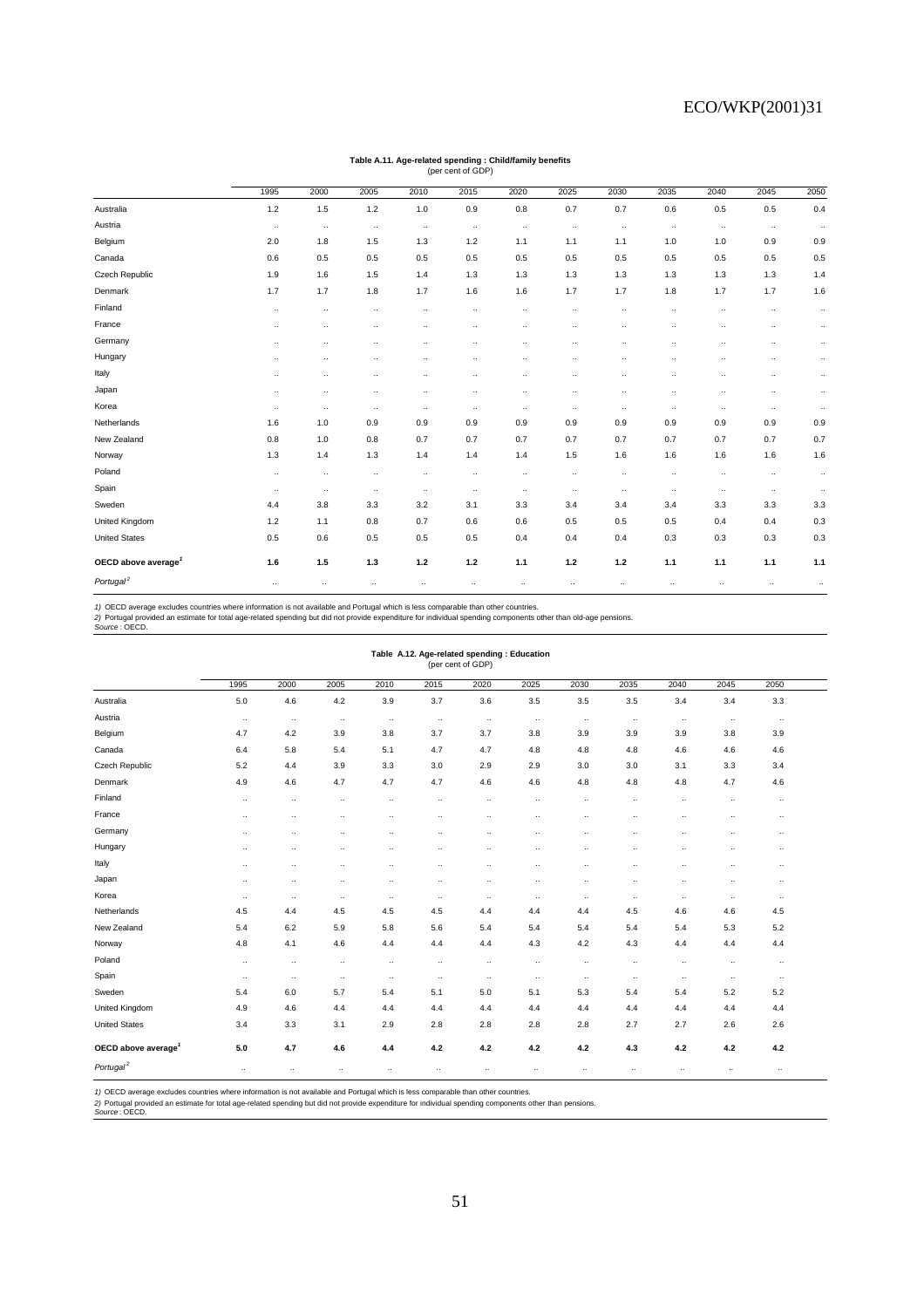|                                         |                  | (differences from baseline, in percentage point of GDP)<br>Old age pension |                      | <b>Total age-related spending</b> |
|-----------------------------------------|------------------|----------------------------------------------------------------------------|----------------------|-----------------------------------|
|                                         | Reported         | Adjusted <sup>1</sup>                                                      | Reported             | Adjusted <sup>1</sup>             |
|                                         |                  |                                                                            |                      |                                   |
| <b>Scenario 1: Higher fertility</b>     |                  |                                                                            |                      |                                   |
| Belgium                                 | $-0.8$           |                                                                            | $-0.8$               |                                   |
| Canada                                  | $\sim$           |                                                                            | $\sim$               |                                   |
| Czech Republic                          | $-0.8$           |                                                                            | $-0.3$               |                                   |
| Denmark                                 | $-0.5$           |                                                                            | $-2.6$               |                                   |
| France                                  | $-0.7$           |                                                                            | $\ddot{\phantom{a}}$ |                                   |
| Germany                                 | $-1.0$           |                                                                            | $\sim$               |                                   |
| Hungary                                 | $-0.6$           |                                                                            | $-0.7$               |                                   |
| Italy                                   | $-0.7$<br>$-0.4$ |                                                                            | $-0.7$<br>$-0.8$     |                                   |
| Japan                                   | $-0.5$           |                                                                            | $-0.5$               |                                   |
| Korea<br>Netherlands                    | $-0.6$           |                                                                            | $-0.1$               |                                   |
| Poland                                  | $-0.5$           |                                                                            | $-0.6$               |                                   |
| Spain                                   | $-1.2$           |                                                                            | $-1.2$               |                                   |
| Sweden                                  | $-0.8$           |                                                                            | $-0.7$               |                                   |
| United Kingdom                          |                  |                                                                            | $\ddot{\phantom{a}}$ |                                   |
| <b>United States</b>                    | $\sim$<br>$-0.5$ |                                                                            | $-0.5$               |                                   |
| <b>OECD</b> average                     | $-0.7$           |                                                                            | $-0.8$               |                                   |
| <b>OECD</b> median                      | $-0.6$           |                                                                            | $-0.7$               |                                   |
| <b>Scenario 2: Increased longevity</b>  |                  |                                                                            |                      |                                   |
| Belgium                                 | 1.2              |                                                                            | 1.9                  |                                   |
| Canada                                  | $\ddotsc$        |                                                                            |                      |                                   |
| Czech Republic                          | 1.4              |                                                                            | 1.9                  |                                   |
| Denmark                                 | 1.3              |                                                                            | 1.2                  |                                   |
| France                                  | 1.2              |                                                                            | $\ddot{\phantom{a}}$ |                                   |
| Germany                                 | 1.7              |                                                                            | $\sim$               |                                   |
| Hungary                                 | 1.0              |                                                                            | 1.1                  |                                   |
| Italy                                   | 0.4              |                                                                            | 0.4                  |                                   |
| Japan                                   | 0.7              |                                                                            | 1.1                  |                                   |
| Korea                                   | 0.7              |                                                                            | 0.9                  |                                   |
| <b>Netherlands</b>                      | 1.3              |                                                                            | 2.6                  |                                   |
| Poland                                  | 0.6              |                                                                            | 0.6                  |                                   |
| Spain                                   | 1.0              |                                                                            | 1.0                  |                                   |
| Sweden                                  | 0.3              |                                                                            | 1.8                  |                                   |
| United Kingdom                          | $\ddotsc$        |                                                                            | $\sim$               |                                   |
| <b>United States</b>                    | 1.0              |                                                                            | 2.1                  |                                   |
| <b>OECD</b> average                     | 1.0              |                                                                            | 1.4                  |                                   |
| <b>OECD</b> median                      | 1.0              |                                                                            | $1.2$                |                                   |
| Scenario 3: Higher migration<br>Belgium | $-0.4$           | $-0.6$                                                                     | $-0.7$               | $-0.7$                            |
| Canada                                  | $\sim$           | $\mathbf{u}$                                                               |                      |                                   |
| Czech Republic                          | $-0.3$           | $-0.4$                                                                     | $\sim$<br>$-0.5$     | $-0.5$                            |
| <b>Denmark</b>                          | $-0.2$           | $-0.2$                                                                     | $-1.3$               | $-1.1$                            |
| France                                  | $-0.3$           | $-0.7$                                                                     | $\sim$               |                                   |
| Germany                                 | $-1.0$           | $-0.6$                                                                     | $\sim$               |                                   |
| Hungary                                 | 0.0              | 0.1                                                                        | 0.0                  | 0.0                               |
| Italy                                   | $-0.5$           | $-0.5$                                                                     | $-0.5$               | $-0.1$                            |
| Japan                                   | $\ddotsc$        | $\ddotsc$                                                                  | $\sim$               |                                   |
| Korea                                   |                  | Ω.                                                                         | $\ddot{\phantom{a}}$ |                                   |
| Netherlands                             |                  | ٠.                                                                         | $\ddot{\phantom{1}}$ |                                   |
| Poland                                  | $\sim$           | $\ddotsc$                                                                  | $\sim$               |                                   |
| Spain                                   | $-0.8$           | $-0.8$                                                                     | $-0.8$               | $-0.8$                            |
| Sweden                                  | $-0.7$           | $-0.6$                                                                     | $-1.4$               | $-1.0$                            |
| United Kingdom                          | $\sim$           | $\mathcal{L}_{\mathcal{A}}$                                                | $\sim$               |                                   |
| <b>United States</b>                    | $-0.3$           | $-0.2$                                                                     | $-0.6$               | $-0.4$                            |
| <b>OECD</b> average                     | $-0.4$           | $-0.3$                                                                     | $-0.8$               | $-0.7$                            |
| <b>OECD</b> median                      | $-0.3$           | $-0.2$                                                                     | $-0.7$               | $-0.7$                            |

### **Table A.13. Sensitivity analysis: Old-age pensions and total age-related spending**

1. For migration and unemployment only, for method, see annex.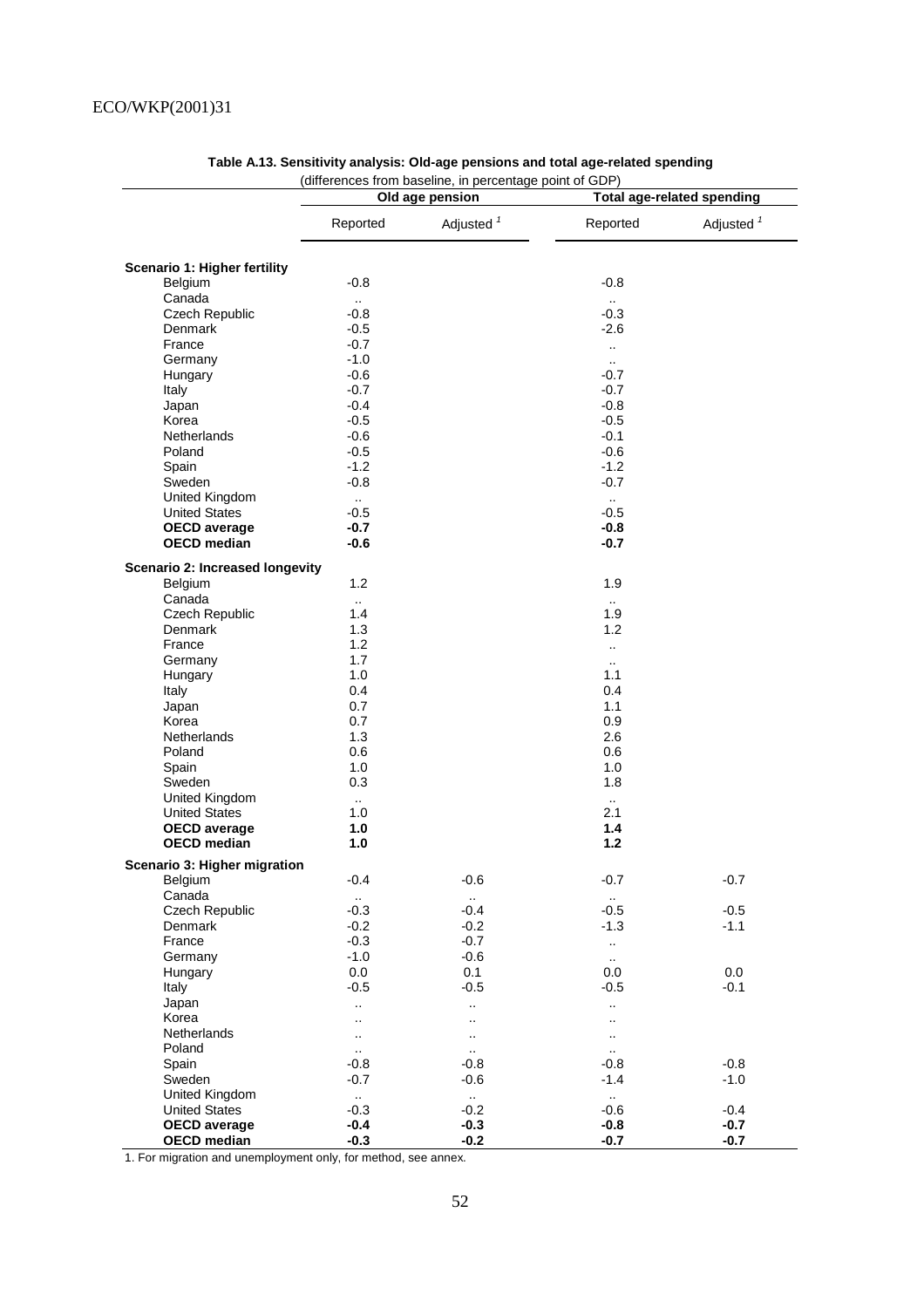|                                                                | Old age pension      |                       |                  | <b>Total age-related spending</b> |  |
|----------------------------------------------------------------|----------------------|-----------------------|------------------|-----------------------------------|--|
|                                                                | Reported             | Adjusted <sup>1</sup> | Reported         | Adjusted <sup>1</sup>             |  |
| Scenario 4: Lower older worker participation                   |                      |                       |                  |                                   |  |
| Belgium                                                        | 0.1                  |                       | 0.4              |                                   |  |
| Canada                                                         | 0.1                  |                       | 0.2              |                                   |  |
| <b>Czech Republic</b>                                          | 0.5                  |                       | 0.8              |                                   |  |
| Denmark                                                        | 0.1                  |                       | 0.8              |                                   |  |
| France                                                         | 0.2                  |                       | ٠.               |                                   |  |
| Germany                                                        | 0.1                  |                       | ٠.               |                                   |  |
| Hungary                                                        | 0.1                  |                       | 0.1              |                                   |  |
| Italy                                                          | 0.5                  |                       | 0.5              |                                   |  |
| Japan                                                          | 0.1                  |                       | 0.1              |                                   |  |
| Korea                                                          | 1.0                  |                       | 1.1              |                                   |  |
| Netherlands                                                    | 0.2                  |                       | 0.6              |                                   |  |
| Poland                                                         | 0.1                  |                       | 0.2              |                                   |  |
| Spain                                                          | 1.0                  |                       | 1.0              |                                   |  |
| Sweden                                                         | $\ddotsc$            |                       | $\ddotsc$        |                                   |  |
| United Kingdom                                                 | 0.1                  |                       | 0.0              |                                   |  |
| <b>United States</b>                                           | 0.1                  |                       | 0.2              |                                   |  |
| <b>OECD</b> average                                            | 0.3                  |                       | 0.5              |                                   |  |
| <b>OECD</b> median                                             | 0.1                  |                       | 0.4              |                                   |  |
| Scenario 5: Lower female participation                         |                      |                       |                  |                                   |  |
| Belgium                                                        | 0.2                  |                       | 0.3              |                                   |  |
| Canada                                                         | 0.3                  |                       | 0.6              |                                   |  |
| Czech Republic                                                 | 0.4                  |                       | 1.0              |                                   |  |
| Denmark                                                        | 0.2                  |                       | 1.4              |                                   |  |
| France                                                         | 0.5                  |                       |                  |                                   |  |
| Germany                                                        | 0.4                  |                       | $\ddotsc$        |                                   |  |
| Hungary                                                        | 0.0                  |                       | 0.1              |                                   |  |
| <b>Italy</b>                                                   | 0.2                  |                       | 0.2              |                                   |  |
| Japan<br>Korea                                                 | 0.2<br>1.0           |                       | 0.2<br>1.1       |                                   |  |
| Netherlands                                                    | 0.2                  |                       | 0.5              |                                   |  |
| Poland                                                         | 0.0                  |                       | 0.0              |                                   |  |
| Spain                                                          | $\ddot{\phantom{0}}$ |                       | ٠.               |                                   |  |
| Sweden                                                         | $\ldots$             |                       | $\cdot$ .        |                                   |  |
| United Kingdom                                                 | 0.1                  |                       | 0.1              |                                   |  |
| <b>United States</b>                                           | 0.1                  |                       | 0.4              |                                   |  |
| <b>OECD</b> average                                            | 0.3                  |                       | 0.5              |                                   |  |
| <b>OECD</b> median                                             | 0.2                  |                       | 0.4              |                                   |  |
| Scenario 6: Fall in unemployment rates                         |                      |                       |                  |                                   |  |
| Belgium                                                        | $-0.6$               | $-0.2$                | $-1.0$           | $-0.3$                            |  |
| Canada                                                         | $-0.3$               | $-0.1$                | $-0.7$           | $-0.3$                            |  |
| Czech Republic                                                 | $-0.4$               | $-0.2$                | $-0.8$           | $-0.3$                            |  |
| Denmark                                                        | $-0.2$               | $-0.1$                | $-1.0$           | $-0.4$                            |  |
| France                                                         | $-0.4$               | $-0.2$                | Ω.               | $\ddot{\phantom{a}}$              |  |
| Germany                                                        | $-0.4$<br>0.0        | $-0.2$<br>$-0.1$      | $\sim$<br>$-0.2$ | $\sim$<br>$-0.1$                  |  |
| Hungary<br>Italy                                               | $-0.2$               | $-0.1$                | $-0.2$           | $-0.1$                            |  |
| Japan                                                          | $-0.2$               | $-0.1$                | $-0.2$           | $-0.1$                            |  |
| Korea                                                          | $\ddot{\phantom{1}}$ | н.                    | Ω.               | $\ddotsc$                         |  |
| Netherlands                                                    | $\ddotsc$            | $\sim$                | $\ldots$         | $\mathbf{a}$                      |  |
| Poland                                                         | $-0.4$               | $-0.1$                | $-0.6$           | $-0.1$                            |  |
| Spain                                                          | $\ddot{\phantom{1}}$ | $\ddot{\phantom{1}}$  | $\sim$           | $\ddot{\phantom{1}}$              |  |
| Sweden                                                         | $\ddot{\phantom{1}}$ | $\ddot{\phantom{1}}$  | $\sim$           | $\sim$                            |  |
| United Kingdom                                                 | 0.0                  | 0.0                   | $-0.1$           | 0.0                               |  |
| <b>United States</b>                                           | $-0.1$               | $-0.1$                | $-0.3$           | $-0.3$                            |  |
| <b>OECD</b> average                                            | $-0.3$               | $-0.1$                | $-0.5$           | $-0.2$                            |  |
| <b>OECD</b> median                                             | $-0.5$               | $-0.1$                | $-0.7$           | $-0.3$                            |  |
| 1. For migration and unemployment only, for method, see annex. |                      |                       |                  |                                   |  |

#### **Table A.13. Sensitivity analysis: Old-age pensions and total age-related spending (continued)** (differences from baseline, in percentage point of GDP)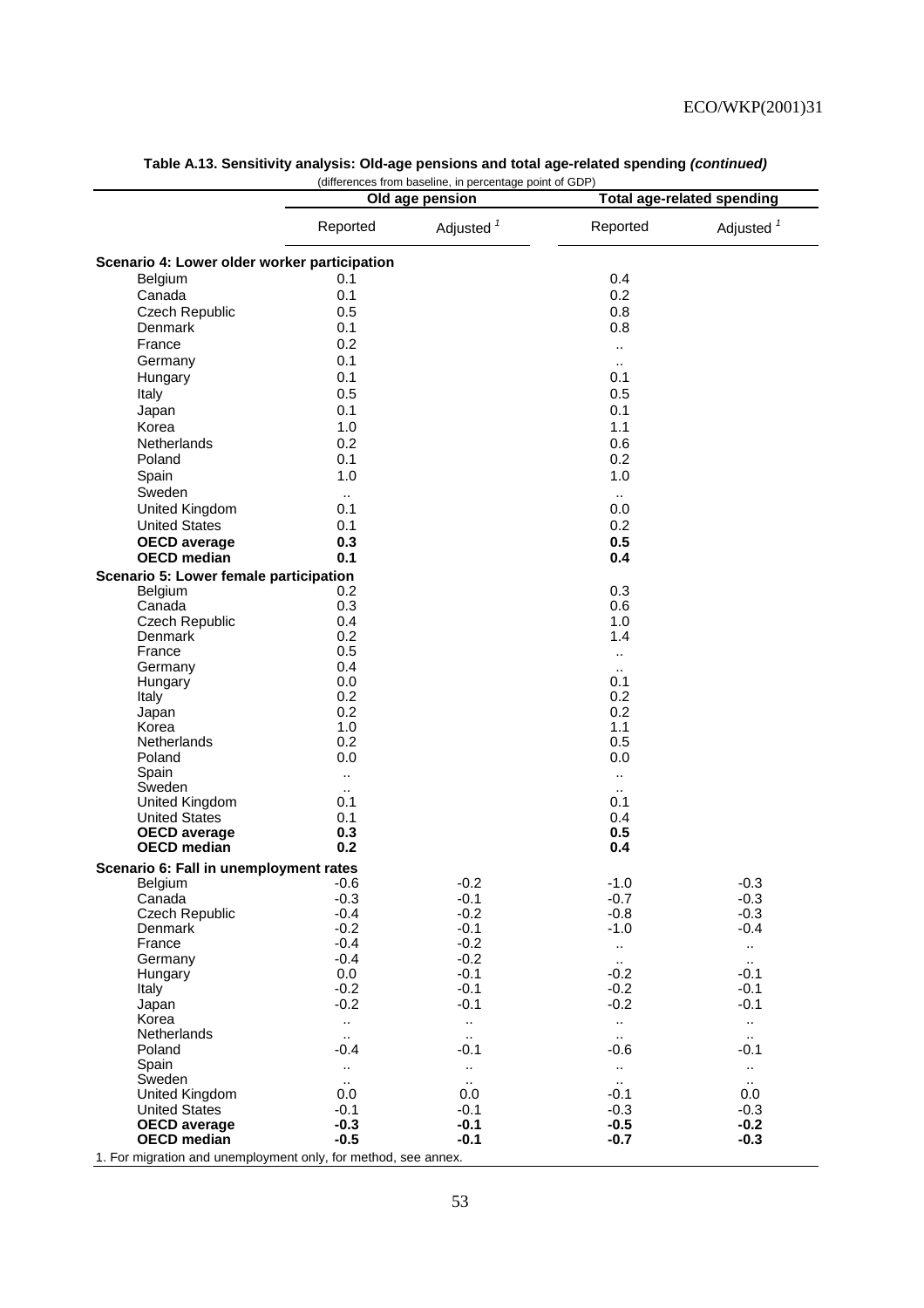|                                                | (differences from baseline, in percentage point of GDP) |                       |                                   |                       |  |  |
|------------------------------------------------|---------------------------------------------------------|-----------------------|-----------------------------------|-----------------------|--|--|
|                                                | Old age pension                                         |                       | <b>Total age-related spending</b> |                       |  |  |
|                                                | Reported                                                | Adjusted <sup>1</sup> | Reported                          | Adjusted <sup>1</sup> |  |  |
| Scenario 7: Fall in labour productivity growth |                                                         |                       |                                   |                       |  |  |
| Belgium                                        | $-0.6$                                                  |                       | 0.6                               |                       |  |  |
| Canada                                         | 0.0                                                     |                       | $-0.4$                            |                       |  |  |
| Czech Republic <sup>2</sup>                    | 0.0                                                     |                       | $\sim$                            |                       |  |  |
| Denmark                                        | $-0.1$                                                  |                       | $-0.3$                            |                       |  |  |
| France                                         | $\cdots$                                                |                       | ٠.                                |                       |  |  |
| Germany                                        | 0.0                                                     |                       |                                   |                       |  |  |
| Hungary                                        | $\cdot$ .                                               |                       |                                   |                       |  |  |
| Italy                                          | 1.2                                                     |                       | 1.2                               |                       |  |  |
| Japan                                          | 0.7                                                     |                       | 0.9                               |                       |  |  |
| Korea                                          | 0.0                                                     |                       | 0.2                               |                       |  |  |
| <b>Netherlands</b>                             | 0.0                                                     |                       | $-0.5$                            |                       |  |  |
| Poland                                         | 1.0                                                     |                       | 1.1                               |                       |  |  |
| Spain                                          | 1.9                                                     |                       | 1.9                               |                       |  |  |
| Sweden                                         |                                                         |                       | $\cdot$ .                         |                       |  |  |
| United Kingdom                                 | 0.9                                                     |                       | 1.1                               |                       |  |  |
| United States <sup>2</sup>                     | 0.5                                                     |                       | $\cdots$                          |                       |  |  |
| <b>OECD</b> average                            | 0.4                                                     |                       | 0.7                               |                       |  |  |
| <b>OECD</b> median                             | 0.0                                                     |                       | 0.8                               |                       |  |  |

# **Table A.13. Sensitivity analysis: Old-age pensions and total age-related spending (continued)**

1. For migration and unemployment only, for method, see annex.

2. Values for total age realted spending for the Czech Republic and the United States are respectively 3.6 and 4.3 percentage points. These values are not included because certain importand spending components were not linked to the change in productivity growth.

Sourc e: OECD.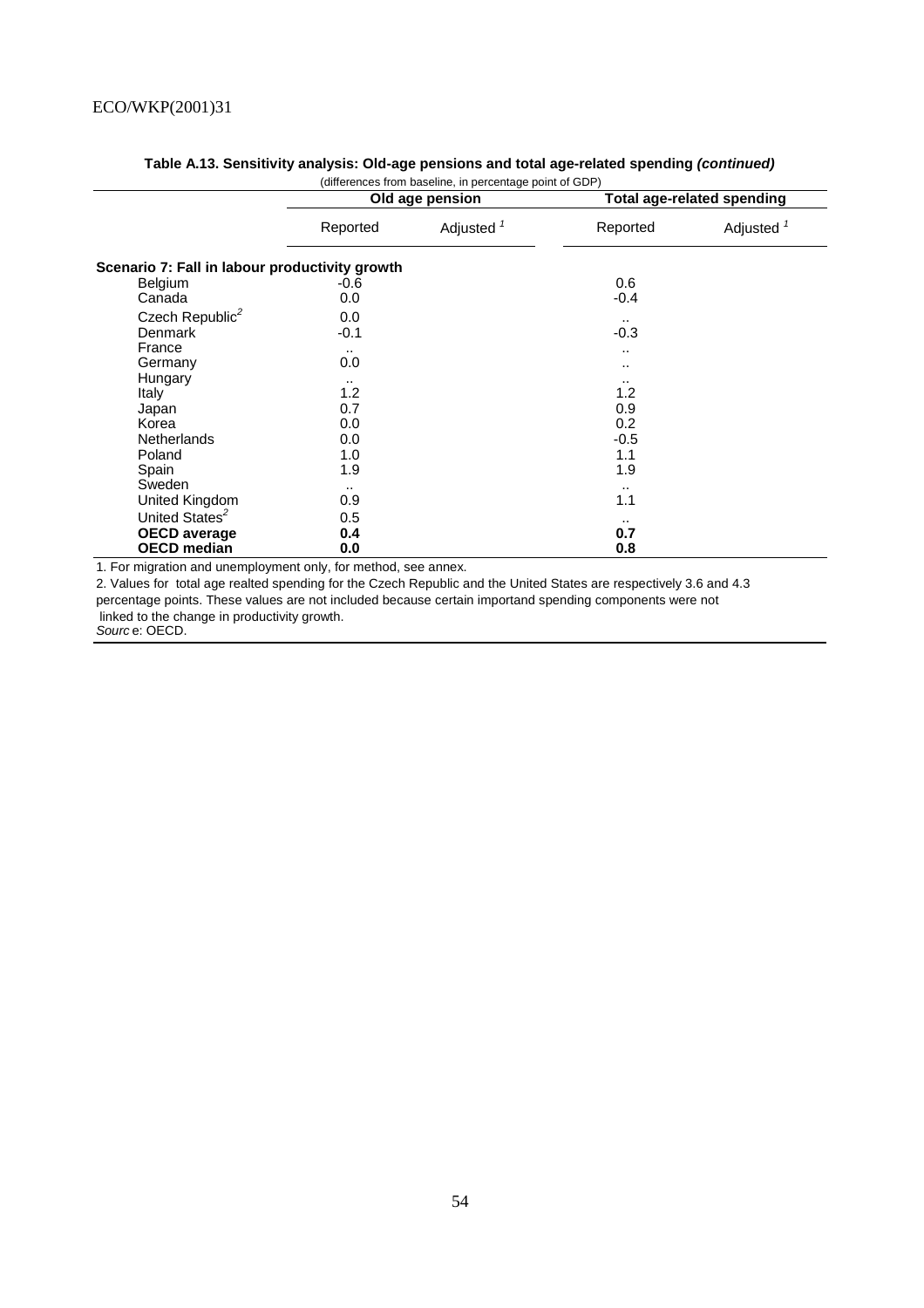|                       |                                                              |                                                 |                              | Total primary surplus <sup>3</sup>                                                                |              |  |  |  |
|-----------------------|--------------------------------------------------------------|-------------------------------------------------|------------------------------|---------------------------------------------------------------------------------------------------|--------------|--|--|--|
|                       | Increase in age-<br>related spending <sup>1</sup>            | Non-age-related<br>primary balance <sup>2</sup> | Debt to GDP<br>ratio in 2000 | Keep debt constant at Reduce debt to<br>its 2000 level by 2050                                    | zero by 2050 |  |  |  |
|                       | A. Countries projecting most age-related spending components |                                                 |                              |                                                                                                   |              |  |  |  |
| Belgium               | 5.1                                                          | 7.1                                             | 103.0                        | 4.2                                                                                               | 5.3          |  |  |  |
| Canada                | 7.1                                                          | 9.0                                             | 66.0                         | 3.7                                                                                               | 4.5          |  |  |  |
| Czech                 | 6.9                                                          | $-2.4$                                          | 18.1                         | 1.6                                                                                               | 1.8          |  |  |  |
| Denmark               | 5.7                                                          | 2.7                                             | 26.4                         | 3.7                                                                                               | 4.0          |  |  |  |
| Finland               | 8.5                                                          | 3.4                                             | $-32.6$                      | 2.5                                                                                               | 2.1          |  |  |  |
| Japan <sup>4</sup>    | 3.0                                                          | $-2.8$                                          | 50.7                         | 3.6                                                                                               | 4.1          |  |  |  |
| Korea                 | 8.5                                                          | 1.3                                             | $-31.0$                      | 3.9                                                                                               | 3.5          |  |  |  |
| Netherlands           | 9.9                                                          | 2.9                                             | 44.4                         | 6.1                                                                                               | 6.6          |  |  |  |
| New Zealand           | 8.4                                                          | 1.0                                             | 0.6                          | 2.9                                                                                               | 2.9          |  |  |  |
| Norway                | 13.5                                                         | 7.8                                             | $-61.6$                      | 4.6                                                                                               | 4.0          |  |  |  |
| Portugal              | 4.5                                                          | $-1.2$                                          | 1.3                          | 3.4                                                                                               | 3.4          |  |  |  |
| Sweden                | 3.2                                                          | 0.9                                             | 5.7                          | 1.0                                                                                               | 1.1          |  |  |  |
| UK                    | 0.2                                                          | 1.1                                             | 38.5                         | 0.8                                                                                               | 1.2          |  |  |  |
| <b>USA</b>            | 5.6                                                          | 3.4                                             | 41.8                         | 2.7                                                                                               | 3.2          |  |  |  |
|                       |                                                              |                                                 |                              | B. Countries projecting old-age pension spending only <sup>5</sup>                                |              |  |  |  |
|                       | 1. Other age related spending increases in line with GDP     |                                                 |                              |                                                                                                   |              |  |  |  |
| $France^{4,6}$        | 4.2                                                          | $-1.6$                                          | 42.5                         | 4.2                                                                                               | 4.9          |  |  |  |
| Germany               | 5.0                                                          | 1.8                                             | 41.8                         | 2.5                                                                                               | 2.9          |  |  |  |
| Italy                 | $-0.1$                                                       | 5.2                                             | 98.7                         | 3.0                                                                                               | 4.0          |  |  |  |
| Poland                | $-2.6$                                                       | $-1.8$                                          | $-4.0$                       | $-2.8$                                                                                            | $-2.8$       |  |  |  |
| Spain                 | 8.0                                                          | 3.2                                             | 43.0                         | 2.9                                                                                               | 3.3          |  |  |  |
|                       |                                                              |                                                 |                              | 2. Other age related spending increases according to the average increase in countries in Panel A |              |  |  |  |
| France <sup>4,6</sup> | 7.5                                                          | $-1.6$                                          | 42.5                         | 5.9                                                                                               | 6.6          |  |  |  |
| Germany               | 7.9                                                          | 1.8                                             | 41.8                         | 4.3                                                                                               | 4.7          |  |  |  |
| Italy                 | 2.7                                                          | 5.2                                             | 98.7                         | 4.9                                                                                               | 5.9          |  |  |  |
| Poland                | 0.3                                                          | $-1.8$                                          | $-4.0$                       | $-1.0$                                                                                            | $-1.0$       |  |  |  |
| Spain                 | 10.9                                                         | 3.2                                             | 43.0                         | 4.8                                                                                               | 5.2          |  |  |  |

#### **Table A.14. Primary balances needed to offset the impact of ageing, 2005-2050**

(Percentage points of GDP)

1. Sum of the increase projected in old-age pensions, programs permitting early withdrawal from the labour force, and other age-related spending such as health care and care for the frail elderly, family benefits and education.

2. Primary balance implicit in the projection exercise when age-related expending remains constant relative to GDP at its 2005 level over the projection period. Non-age-related spending and total revenues remain constant relative to GDP.

3. Primary surplus needed to run from 2005 until 2050 to either.

4. Countries not providing projections on net interest payment or debt. These components were calculated by the Secretariat. 5. These countries do not report projections on other old-age spending and therefore they implicitly assume that health care and care for the elderly will evolve in line with GDP (Panel B.1). However, to improve comparability, the Secretariat recalculated the primary surplus assuming that other age-related spending increases according to the average increase in the countries in panel A (Panel B.2): 2.9 percentage points by 2050.

6. French projections only cover the period from 2000-2040.

Source: OECD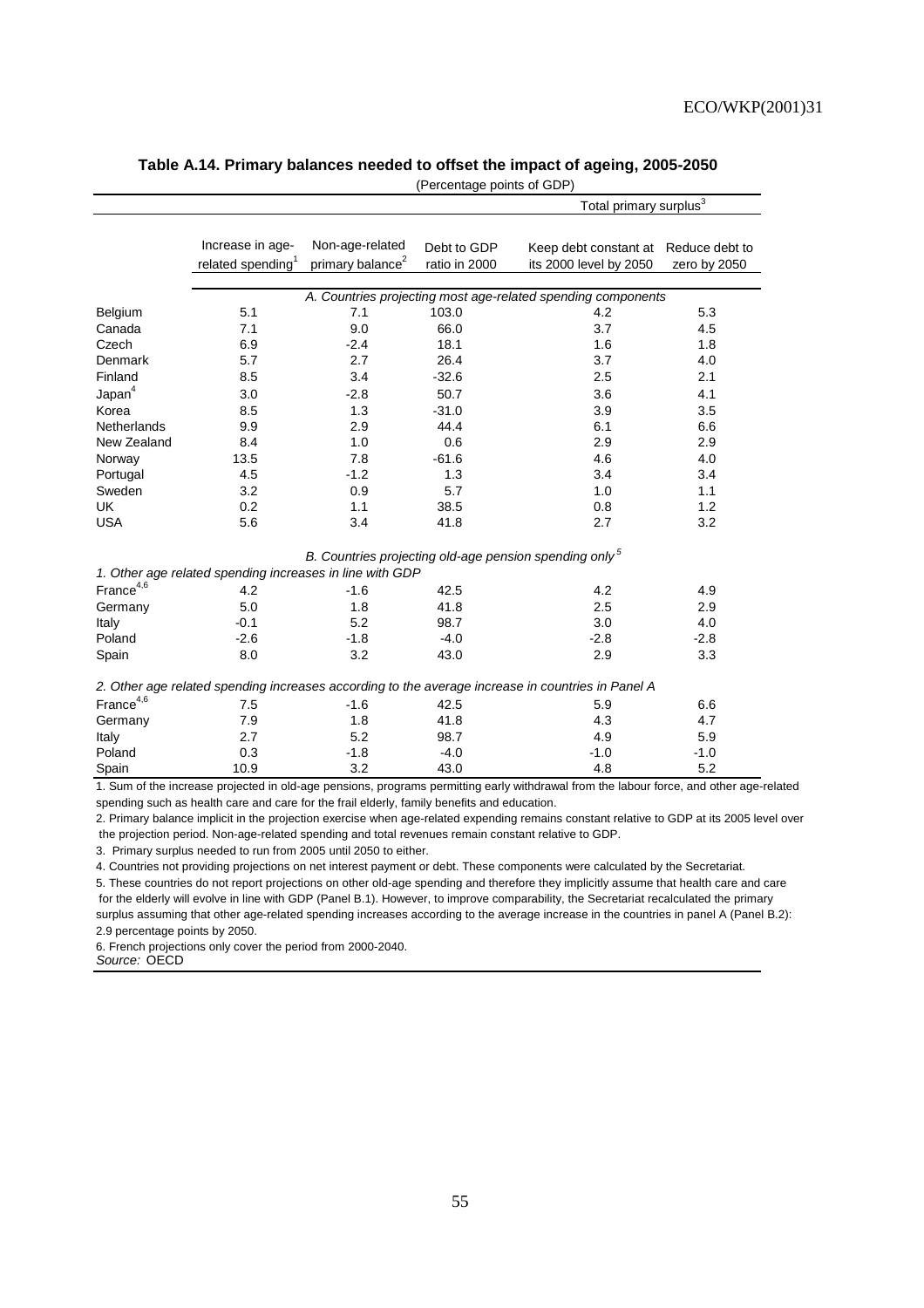#### **ECONOMICS DEPARTMENT**

### **WORKING PAPERS**

- 304. *The Width of the Intra-European Economic Borders* (August 2001) Alain de Serres, Peter Hoeller and Christine de la Maisonneuve
- 303. *Surveillance of Tax Policies: a Synthesis of Findings in Economic Surveys* (July 2001) Paul van den Noord and Christopher Heady
- 302. *Reforming the Tax System in Portugal* (Jyly 2001) Chiara Bronchi, José C. Gomes-Santos
- 301. *Tax Systems in European Union Countries* (June 2001) Isabelle Joumard
- 300. *Encouraging Environmentally Sustainable Growth in Belgium* (June 2001) Paul O'Brien, David Carey, Jens Høj, Andreas Woergoetter
- 299. *Encouraging Environmentally Sustainable Growth in Poland* (June 2001) Grzegorz Peszko, Patrick Lenain
- 298. *Tracking the Euro* (June 2001) Vincent Koen, Laurence Boone, Alain de Serres, Nicola Fuchs
- 297. *Firm Dynamics and Productivity Growth: A Review of Micro-evidence from OECD Countries* (June 2001) Sanghoon Ahn
- 296. *How should Norway Respond to Ageing?* (May 2001) Pablo Antolín and Wim Suyker
- 295. *How will Ageing Affect Finland?* (May 2001) Pablo Antolín, Howard Oxley and Wim Suyker
- 294. *Sectoral Regulatory Reforms in Italy: Framework and Implications* (May 2001) Alessandro Goglio
- 293. *Encouraging Environmentally Sustainable Growth: Experience in OECD Countries* (May 2001) Paul O'Brien and Ann Vourc'h
- 292. *Increasing Simplicity, Neutrality and Sustainability: A Basis for Tax Reform in Iceland* (May 2001) Richard Herd and Thorsteinn Thorgeirsson
- 291. *Options for Reforming the Tax System in Greece* (April 2001) Chiara Bronchi
- 290. *Encouraging Environmentally Sustainable Growth in Canada* (March 2001) Ann Vourc'h
- 289. *Encouraging Environmentally Sustainable Growth in Sweden* (March 2001) Deborah Roseveare
- 288. *Public Spending in Mexico: How to Enhance its Effectiveness* (March 2001) Bénédicte Larre and Marcos Bonturi